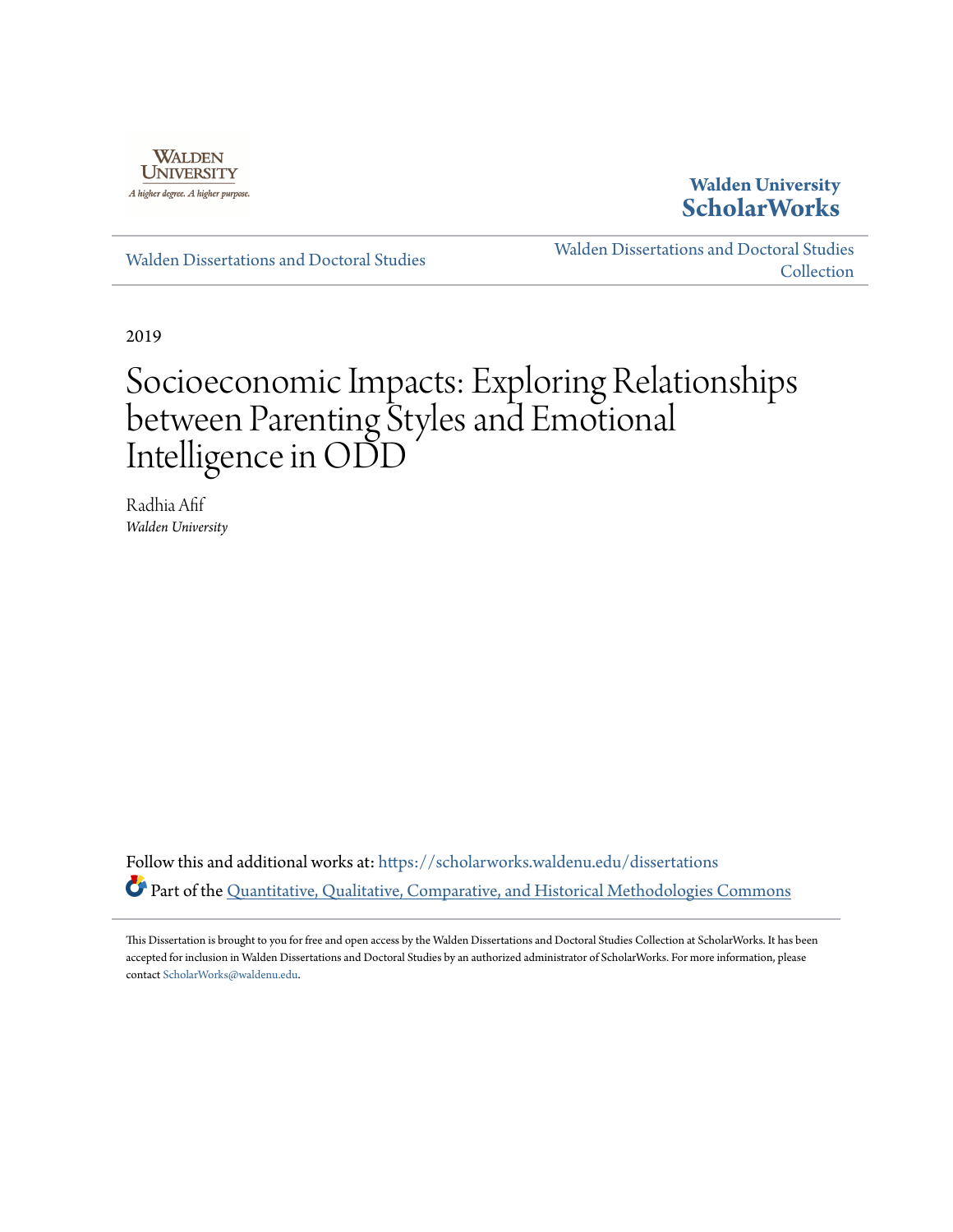## Walden University

College of Social and Behavioral Sciences

This is to certify that the doctoral dissertation by

Radhia Afif

has been found to be complete and satisfactory in all respects, and that any and all revisions required by the review committee have been made.

Review Committee

Dr. Nicole Hamilton, Committee Chairperson, Human Services Faculty Dr. Scott Hershberger, Committee Member, Human Services Faculty Dr. Gregory Hickman, University Reviewer, Human Services Faculty

> Chief Academic Officer Eric Riedel, Ph.D.

> > Walden University 2019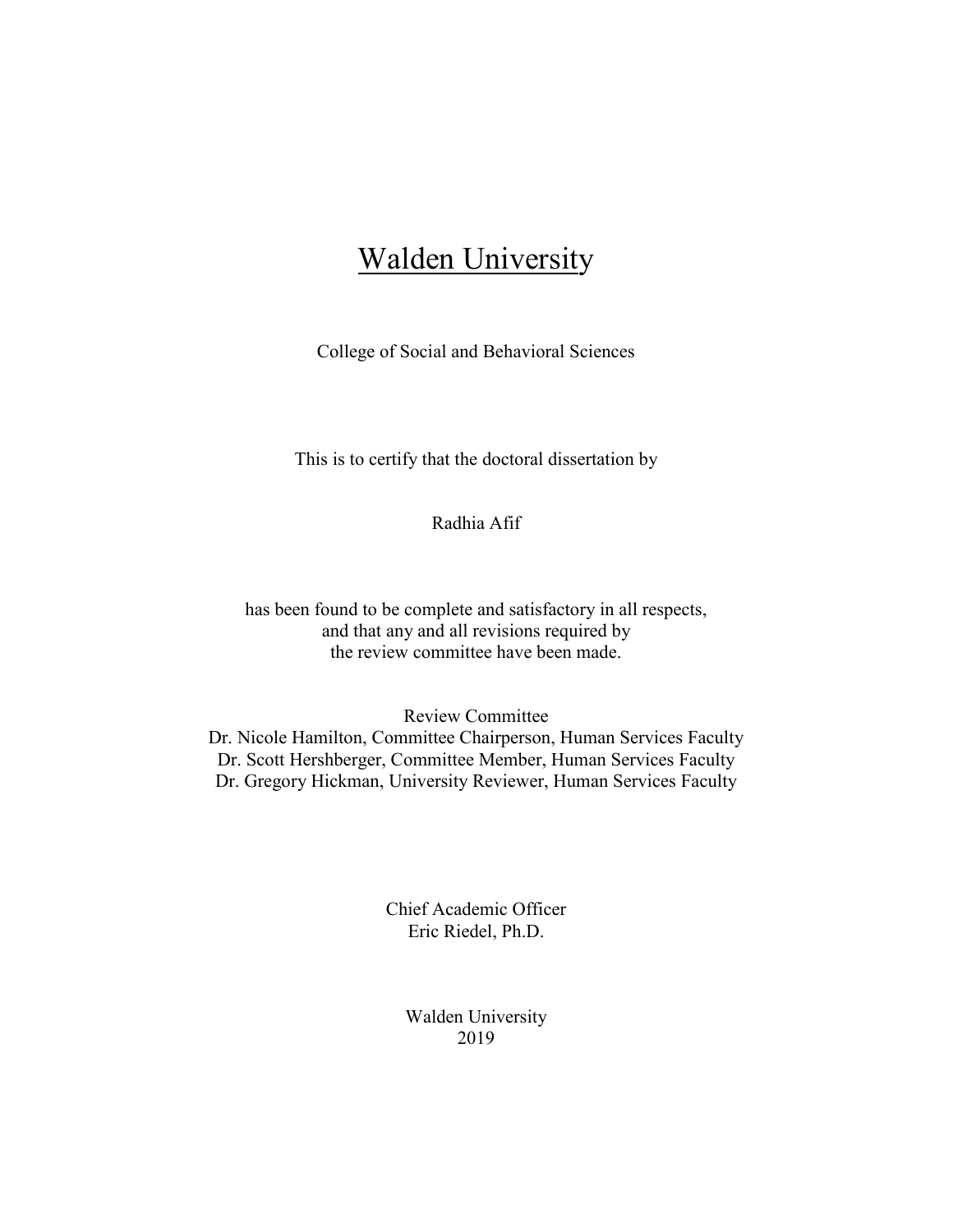## Abstract

Socioeconomic Impacts: Exploring Relationships between Parenting Styles and Emotional

Intelligence in ODD

by

Radhia Afif

MA, Saint Joseph's University, 2013

BS, Temple University, 2011

Dissertation Submitted in Partial Fulfillment

of the Requirements for the Degree of

Doctor of Philosophy

Human Services

Walden University

June 2019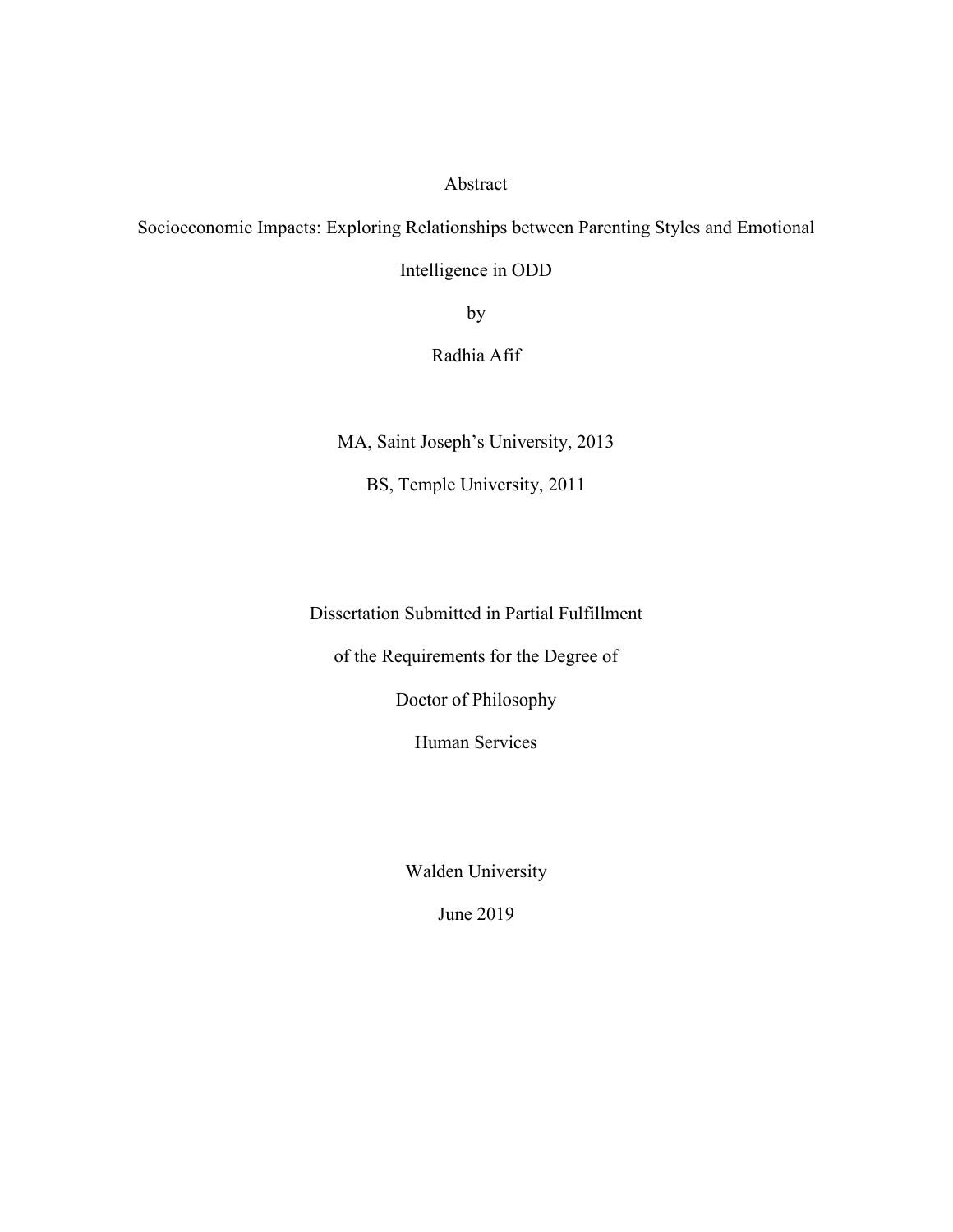## Abstract

Children diagnosed with Oppositional Defiant Disorder (ODD) are at a higher risk to develop other serious problems based on reoccurring symptoms such as; aggression, hostility, and lack of empathy for others. Based on the emotional intelligence theory, it may be possible that understanding emotional intelligence in children with ODD could help reduce future psychological and social problems. This quantitative study addresses the problem of poor or low Emotional Intelligence (EI) in children diagnosed with ODD. A correlation between parenting style, as defined by Baumrind's parenting style theory, and the development of emotional intelligence has been found in current research. However, there is limited research which addresses the potential moderating effect of socioeconomic status (SES) on the relationship between parenting style and level of emotional intelligence in young children (4-8 years) diagnosed with ODD. Parents of children aged 4-8 years old, with a diagnosis of ODD, were sampled and asked to complete three surveys: Kuppuswamy's Socioeconomic Scale, Parenting Styles and Dimensions Questionnaire, and The Parenting Rating Sclae from Childrens Emotional Intellignce (4-8). There were 85 surevys completed. A multiple regression analysis with a moderator was used and the results did not show statistically significant impacts of SES on the relationship between parenting styles and level of emotional intelligence in young children diagnosed with ODD. Social change impacts may include: access to behavioral/mental health resources for families in low income neighborhoods and parent education/training.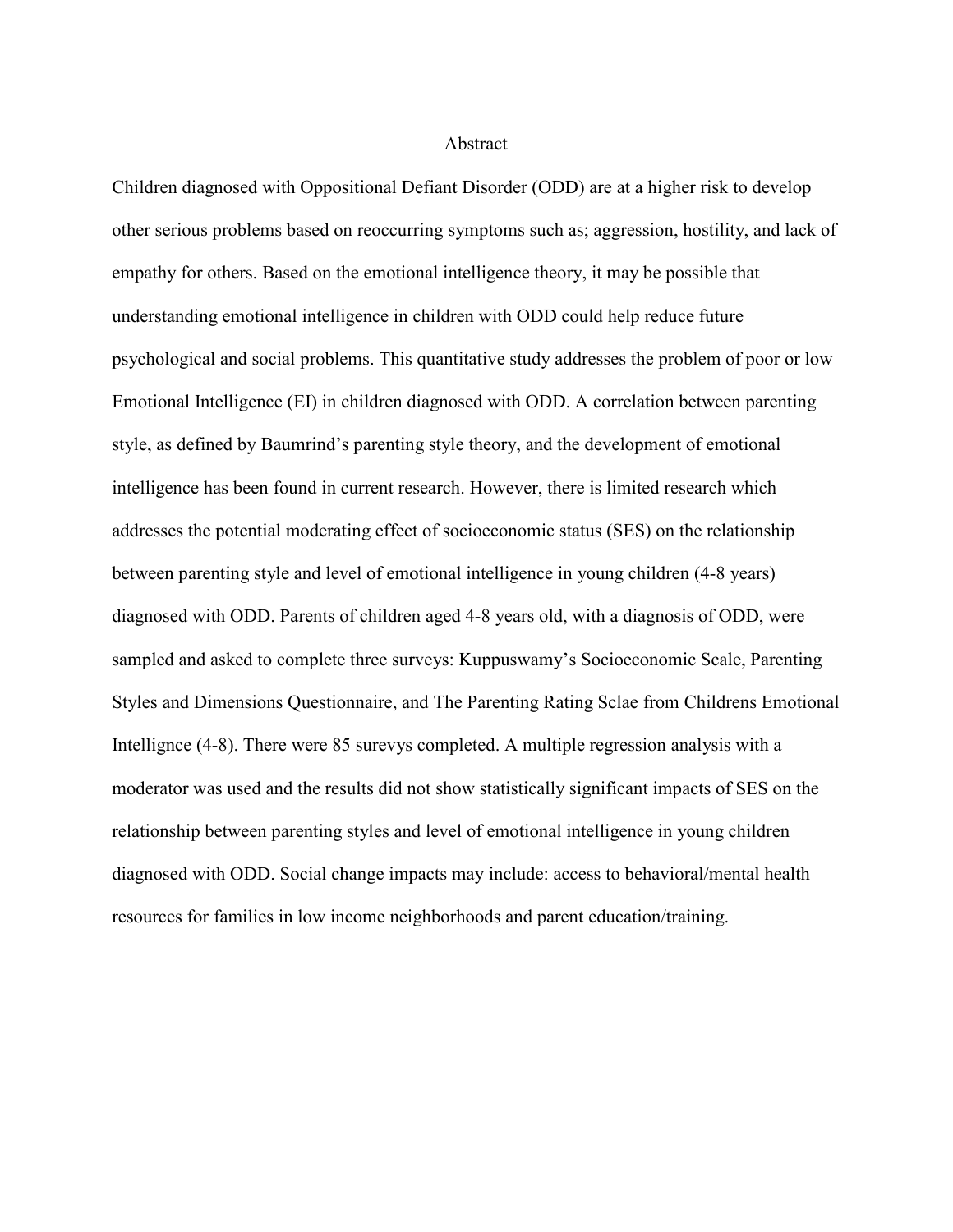## Socioeconomic Impacts: Exploring Relationships between Parenting Styles and Emotional

Intelligence in ODD

by

Radhia Afif

MA, Saint Joseph's University, 2013

BS, Temple University, 2011

Dissertation Submitted in Partial Fulfillment

of the Requirements for the Degree of

Doctor of Philosophy

Human Services

Walden University

June 2019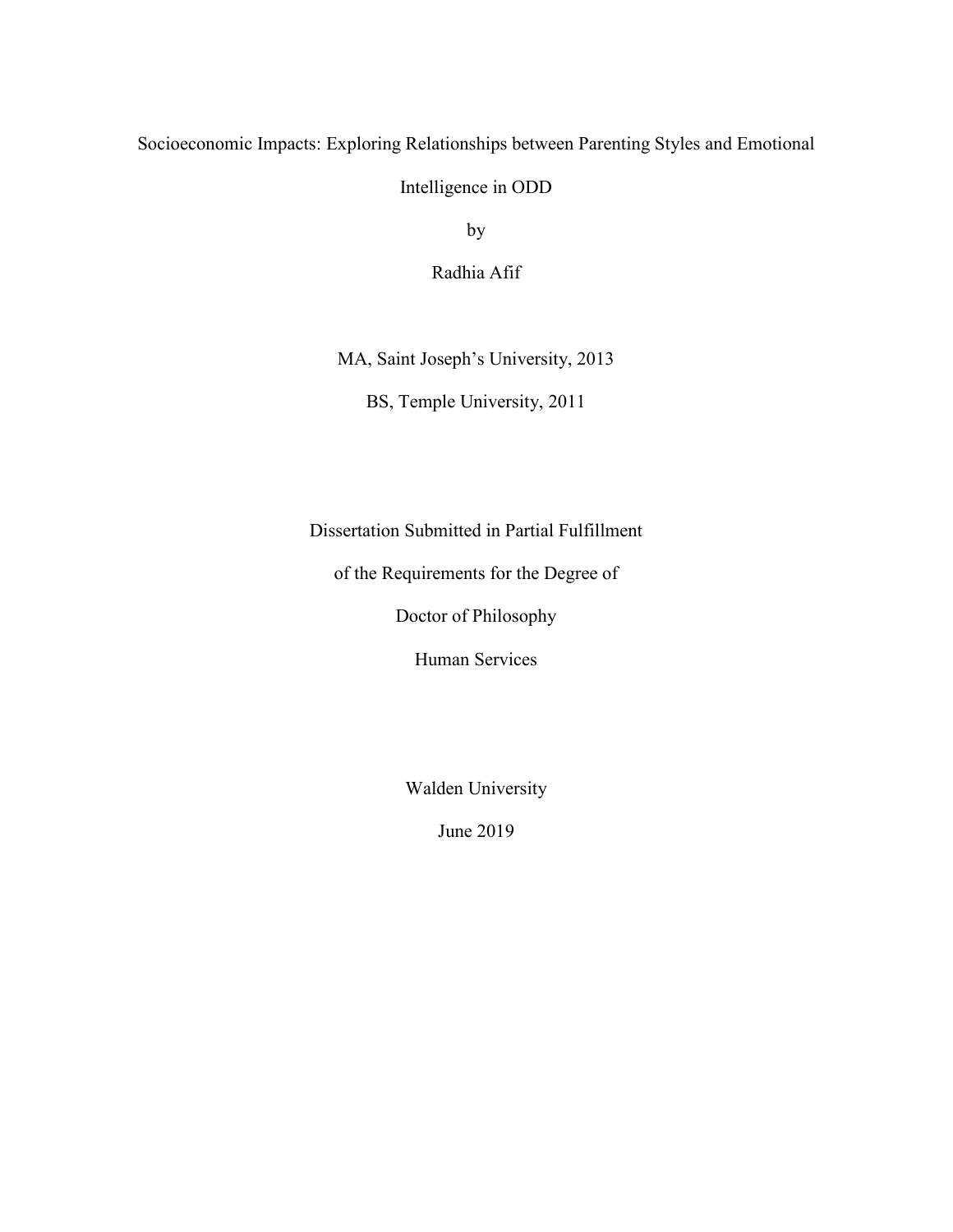## Dedication

I dedicate this dissertation to my mother, Ahmadah Afif, for being an example of someone who always works hard and does not take no for an answer. Through each step of my life she has been right there willing to help, give advice, and never judging me. She has been a constant example of a mother, sister, aunt, and friend. Her selflessness is admirable, and I love every characteristic of my mother that I carry on through my journey. Thank you for every sacrifice, every memory, and for my life. I also dedicate this dissertation to my friends and family. Thank you all for the support you have given me and will continue to give. I appreciate the advice, listening ears, and words of encouragement throughout this process. I love you all, I would like to share this accomplishment with my village.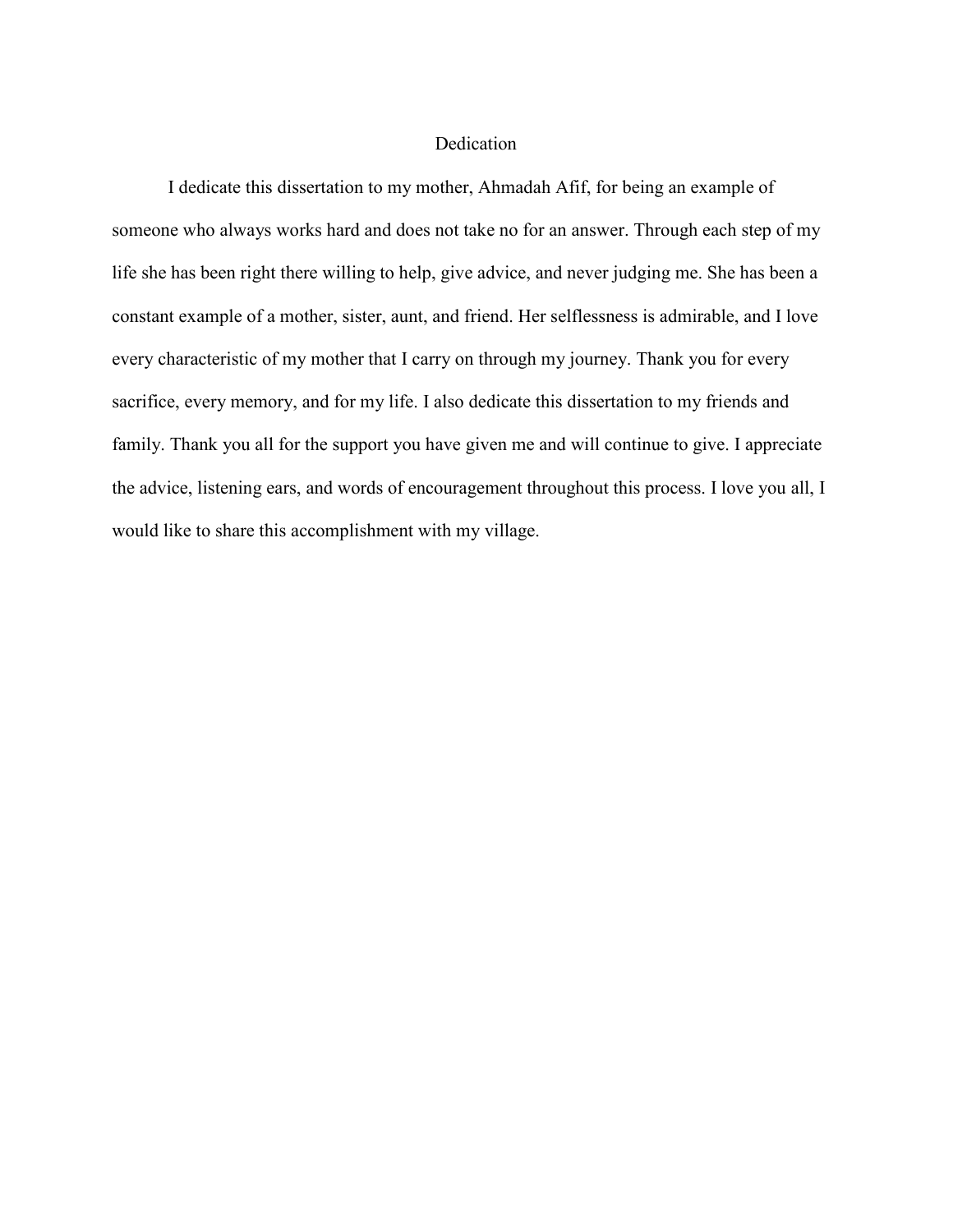## Acknowledgments

I would like to give special thanks to my committee, Dr. Nicole Hamilton and Dr. Scott Hershberger, for supporting me through this process. The words of encouragement have been a motivator when the process was difficult. Also, I'd like to thank my fellow classmates Anita and Rarkim. Through this process you two have been willing to provide resources, answer my questions, and give me positive words of reassurance that have helped me continue to push through.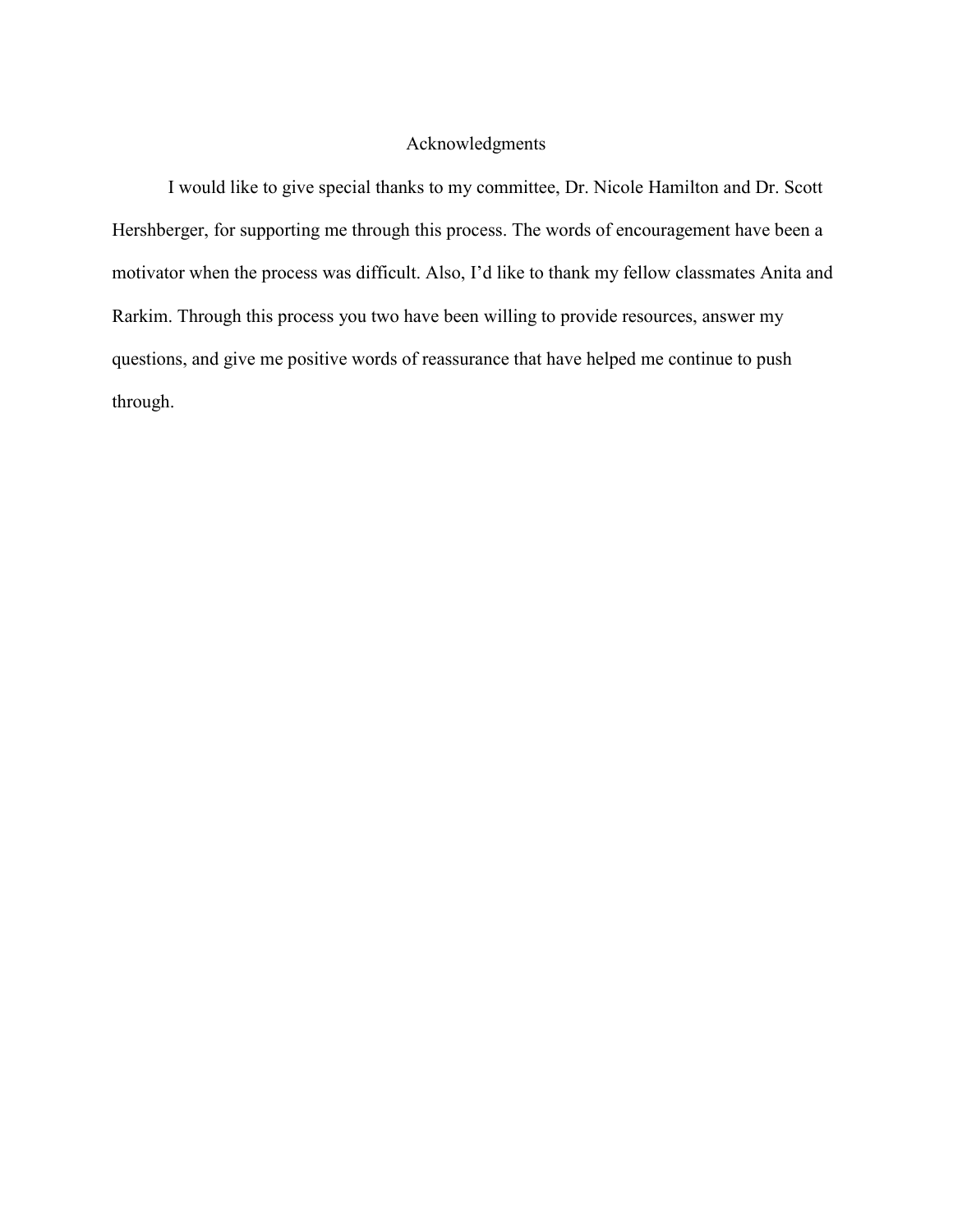## Table of Contents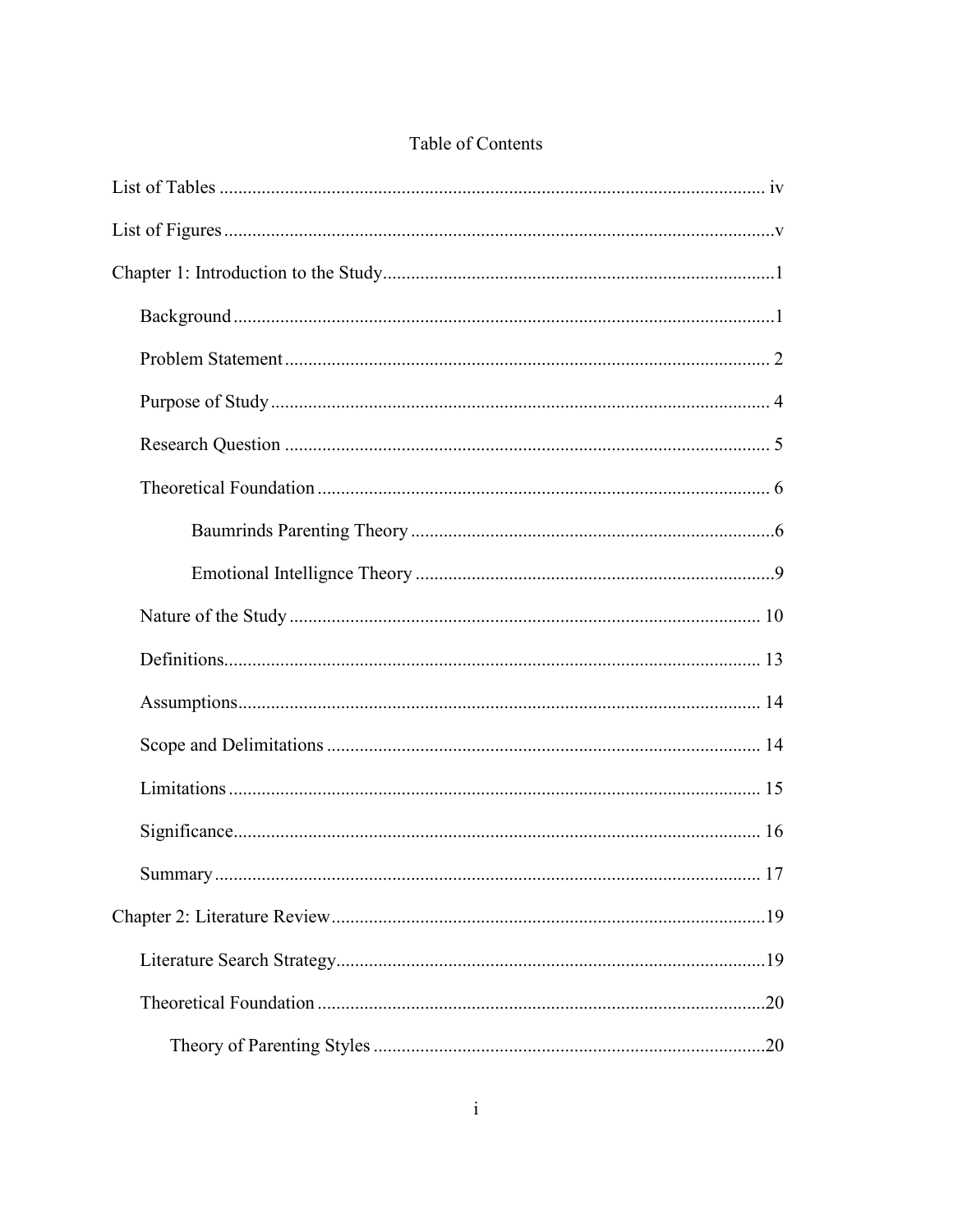| Procedure for Recruitment, Participation, and Data Collection 41        |  |
|-------------------------------------------------------------------------|--|
|                                                                         |  |
|                                                                         |  |
|                                                                         |  |
|                                                                         |  |
| The Parenting Rating Sclae from Childrens Emotional Intellignce (4-8)46 |  |
|                                                                         |  |
|                                                                         |  |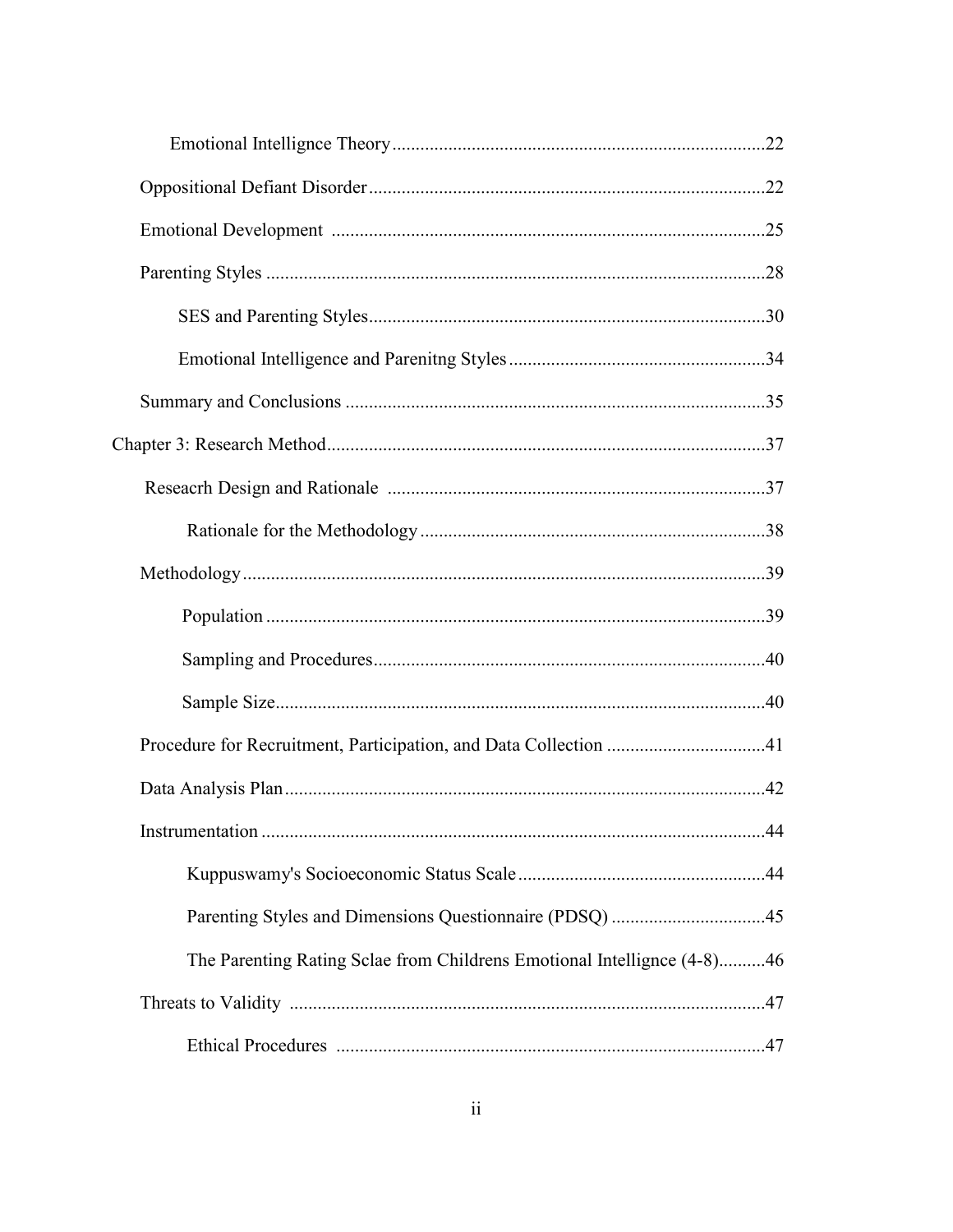| Appendix C:Parental Rating Scale from Childrens Emotional Intellignce (4-8) 83 |  |
|--------------------------------------------------------------------------------|--|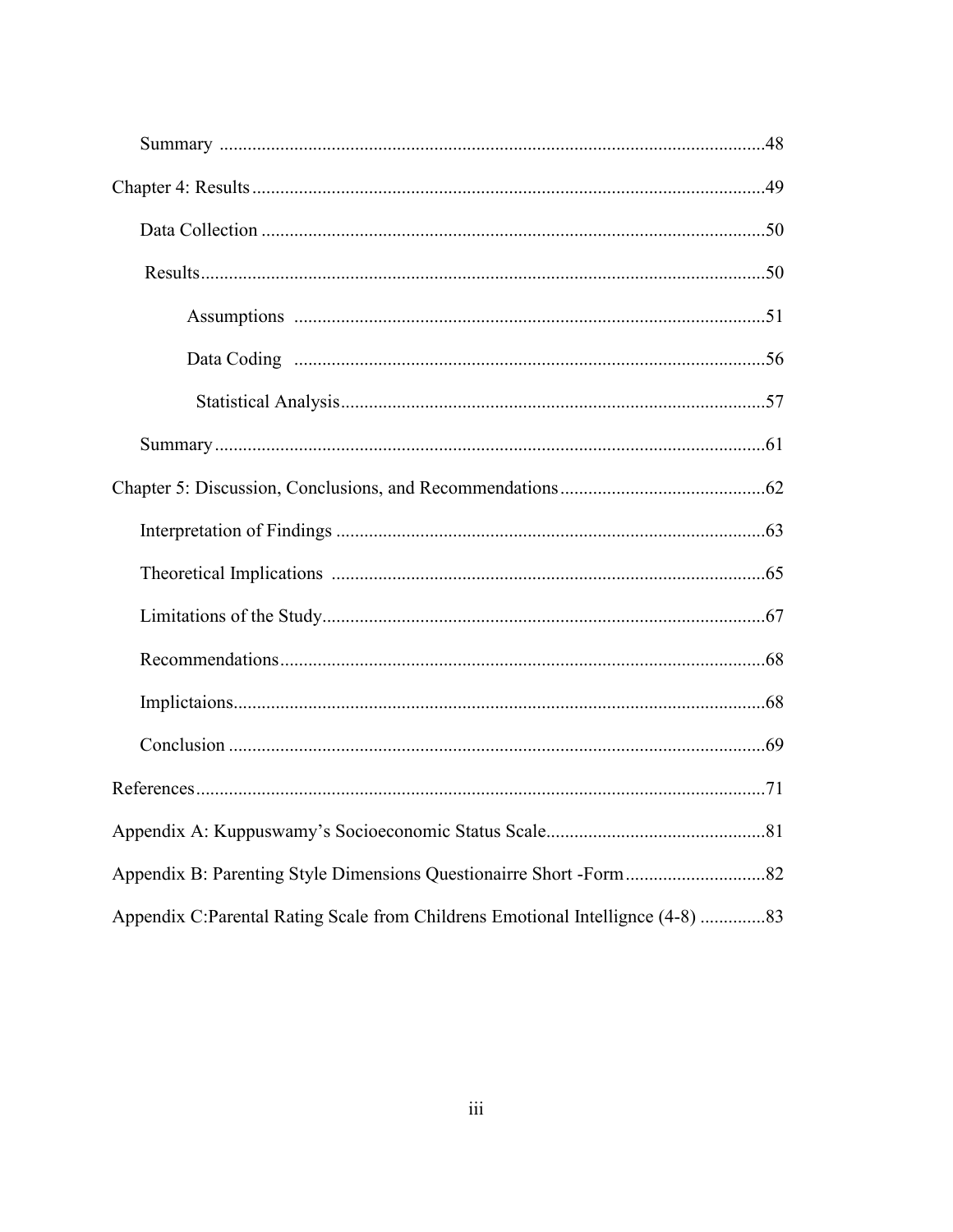## List of Tables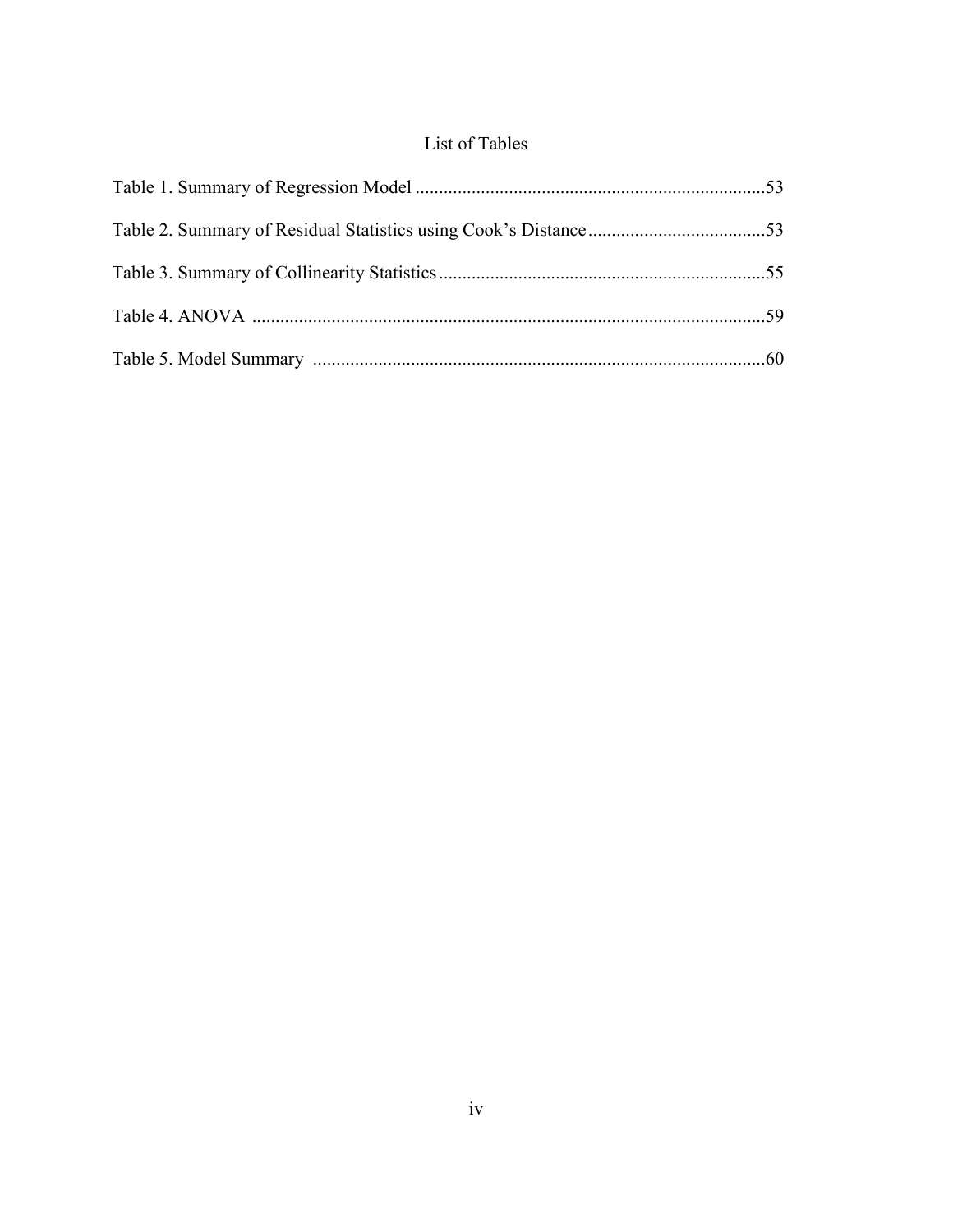## List of Figures

| Figure 1. Scatterplot of expected and observed standardized residuals for the dependent  |  |
|------------------------------------------------------------------------------------------|--|
|                                                                                          |  |
| Figure 2. Scatterplot which displays the regression standardized residual and regression |  |
|                                                                                          |  |
| Figure 3. Histogram which displays the curve of the data. Data within or close to the    |  |
|                                                                                          |  |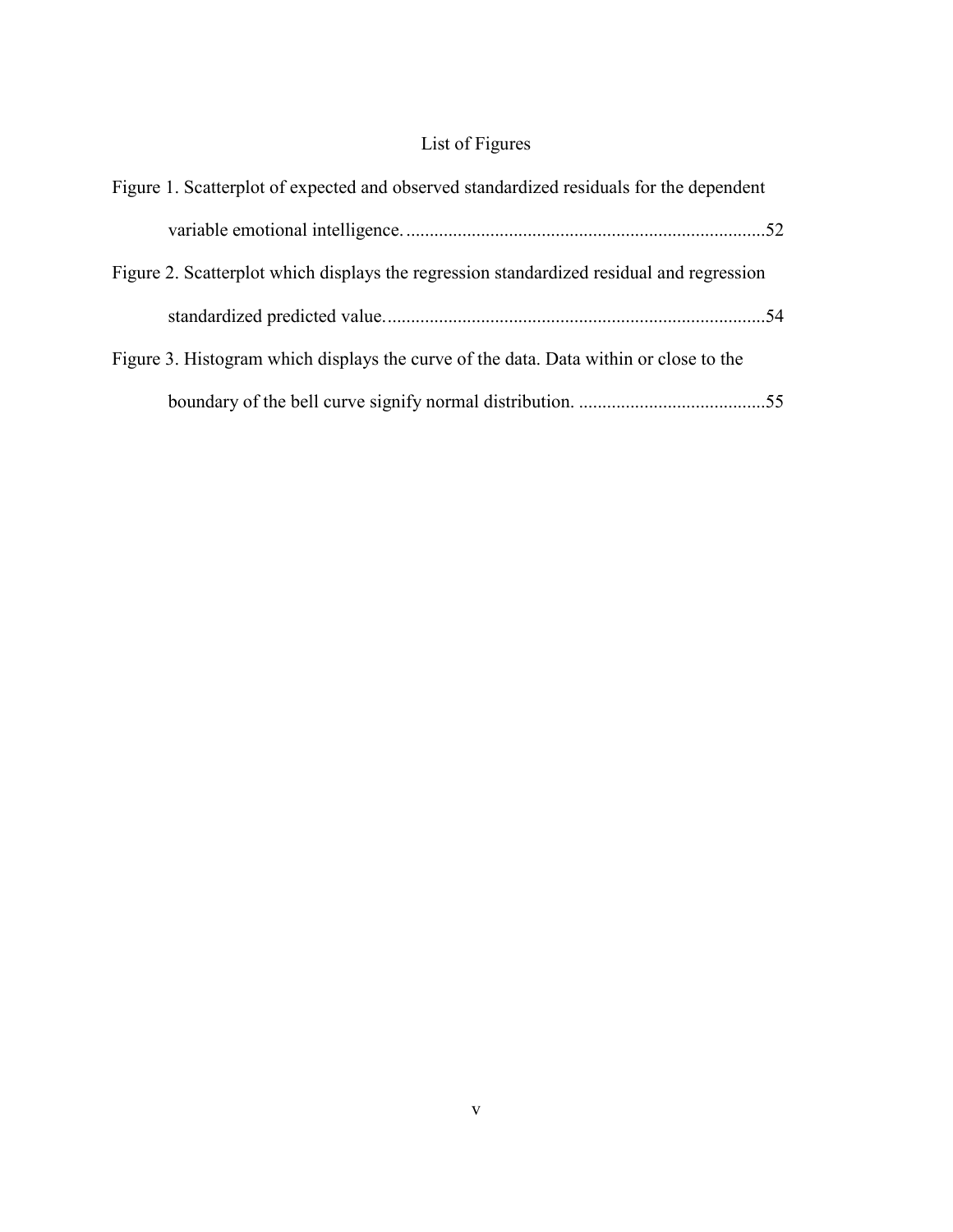#### Chapter 1: Introduction to the Study

Oppositional Defiant Disorder (ODD) is one of the most common behavioral diagnoses among children, which is often a part of a comorbid diagnosis (Merikangas et al., 2010). Children diagnosed with ODD are at a higher risk to develop other serious problems based on reoccurring symptoms such as: aggression, hostility, and lack of empathy for others (Leadbeater & Ames, 2017). This quantitative study was conducted to examine the moderation effect of socioeconomic status (education, income, and occupation), on the relationship between parenting style (authoritative, authoritarian, and permissive) and the level of emotional intelligence (EI) in young children diagnosed with ODD.

In this study I build upon the work of previous researchers who have identified parenting styles and socioeconomic status (SES) as separate contributing factors related to child development. The social impact of the results related to the development of family interventions which support improvement in EI and the elimination or reduction of long-term effects of ODD. This chapter includes background knowledge, the problem statement, and the purpose of the study. Furthermore, this chapter outlines research questions, the theoretical framework and the nature of the study. Assumptions and limitations are also reviewed.

## **Background**

The exploration of existing research revealed limited connections related to the development of EI in young children diagnosed with ODD and the variables of parenting style and SES (Alegre, 2012; Argyriou, Bakoyannis, & Tantaros, 2016; Batool & Bond, 2015; Cavanagh, 2017; Cindea, 2015). However, several researchers have noted that parenting style significantly impacts a child's development (Baumrind, 1991; Wood & Riggs, 2008) and have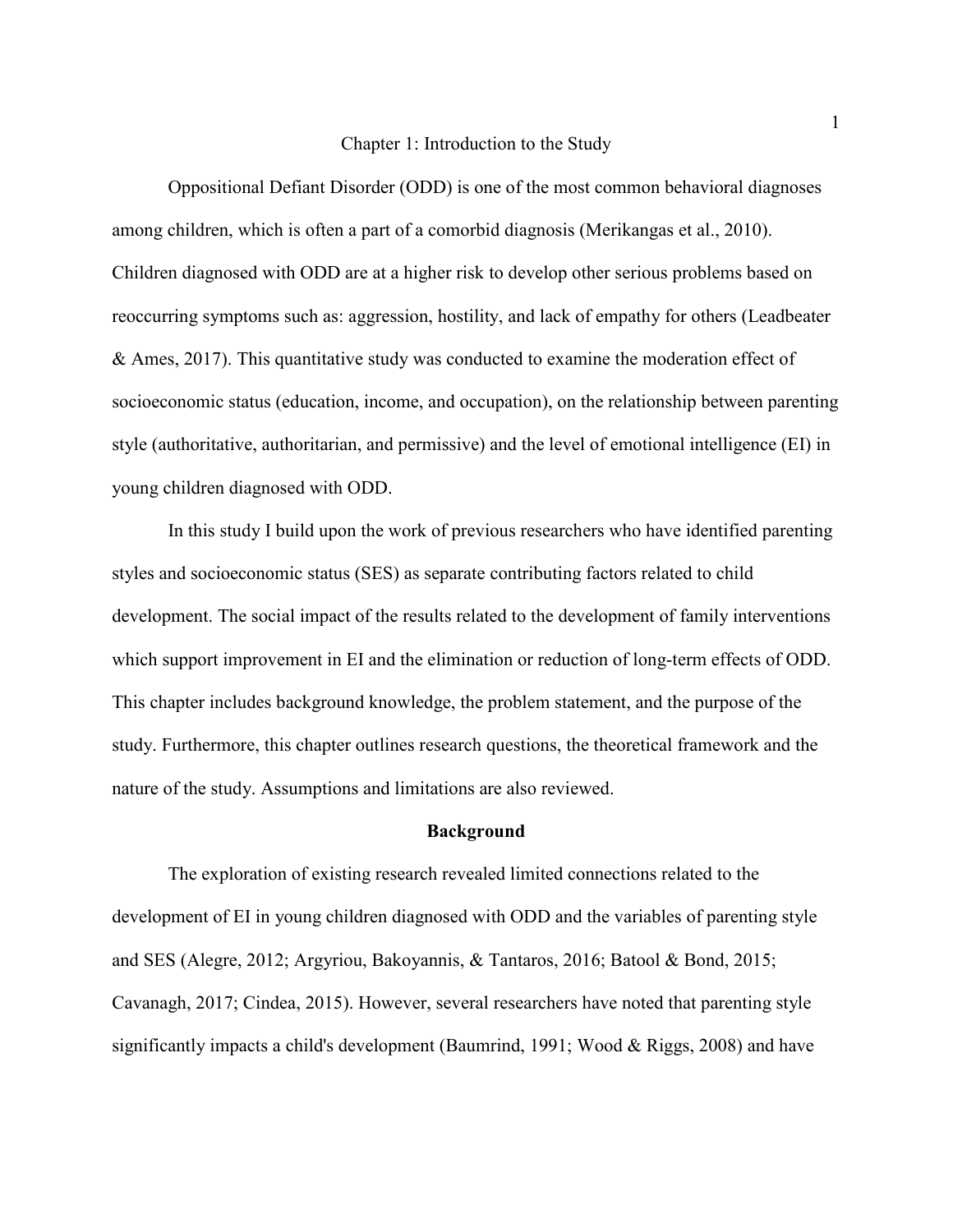identified parenting style as a substantial factor which contributes to physical, cognitive, emotional, and social development (Çalik-Var, Kiliç, & Kumandas, 2015).

As noted by Çalik-Var et al. (2015), parenting and SES are connected as these factors relate to child development. Controlling parents are categorized as middle and high-class families, based on SES, while parents who foster autonomy are categorized as lower-class. Historically, low-income families are characterized as having more discord and dysfunction (Çalik-Var et al., 2015; McLoyd, 1990). In comparison, wealthy families have structure and compliance. Mesman, van IJendoorn, and Bakermans-Kranenburg (2012) showed how important parenting style and SES are by examining significant child deficits. The authors noted that the deficits are caused by parental dysfunction and exacerbated by socioeconomic hardships such as: income, size of family, and lack of community resources. Comparatively, Reiss (2013) identified parental education and low household income as a factor in the development of mental health disorders. Other researchers have identified relationships between SES and mental health disorders (Boyle & Lipman, 2002; Davis, Sawyer, Lo, Priest, & Wake, 2010; Granero, Louwaars, & Ezpeleta, 2015; Kalff et al., 2001). However, there is limited research that addresses SES as a moderator on the relationship between parenting style and level of EI as it relates to ODD (Çalik-Var et al., 2015; Granero et al., 2015; Reiss, 2013;). An exhaustive review of literature has not shown the moderating effect of SES on the relationship between parenting style and the level of EI in young children diagnosed with ODD.

## **Problem Statement**

When a child is diagnosed with ODD there is a clear identification of deficits in the management of mood and behavior (Leadbeater & Ames, 2017). Symptoms include: hostility,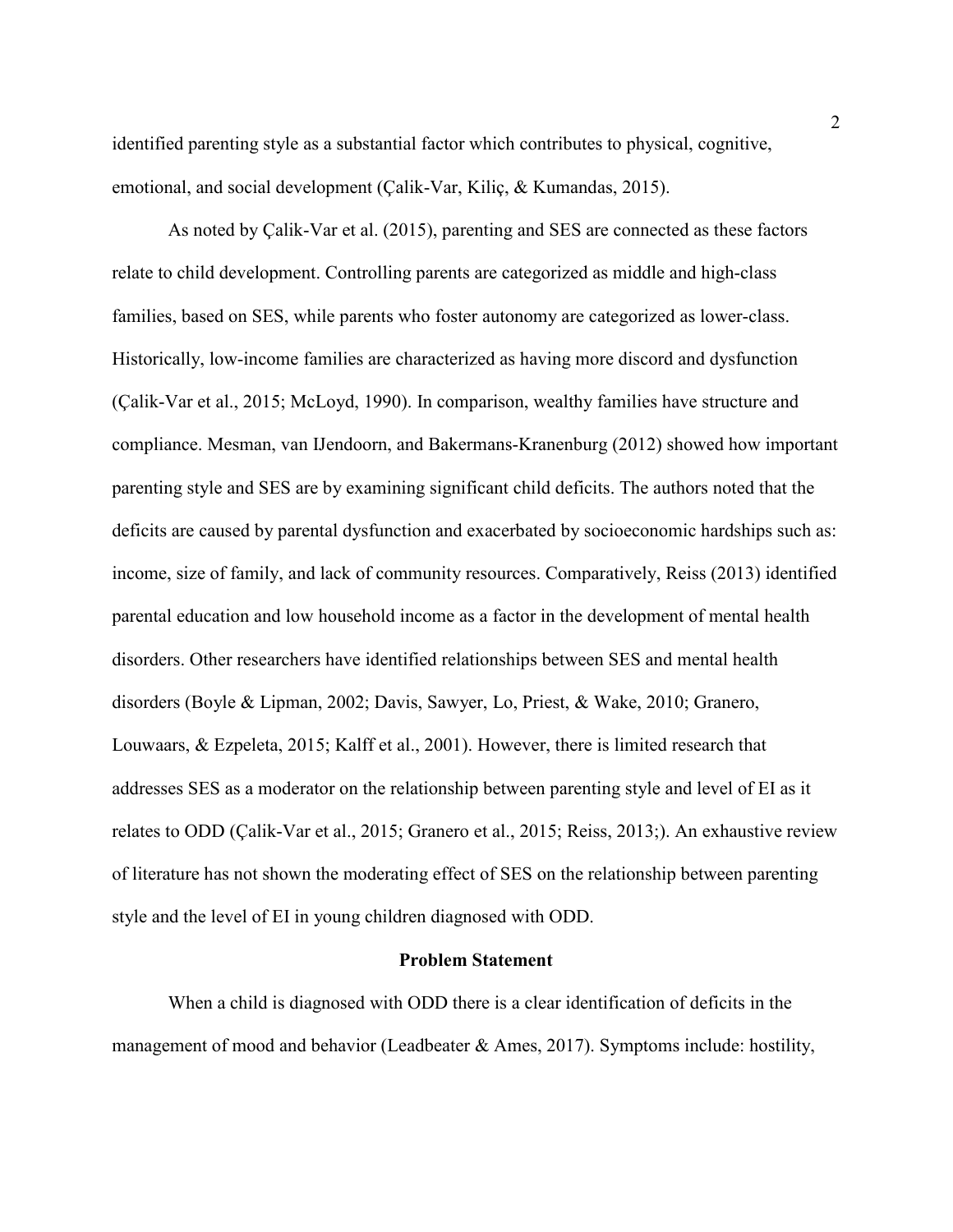defiance, spitefulness, and anger (Brown, Granero, & Ezpeleta, 2017). Young children diagnosed with ODD may often be referred for mental/behavioral health services due to temper tantrums, excessive arguing with adults, and lack of empathy for others (Leadbeater & Ames, 2017). Argyrious et al. (2016) identified these deficits in recognizing and assessing emotions of oneself, as well as others, as a lack of EI. EI is what permits differentiation between feelings felt by oneself and expressed by others. Children diagnosed with ODD who struggle to understand and adjust to their own personal feelings as well as others' feelings often have low levels of EI. EI is most often developed through operative social factors such as parenting style and socioeconomics (Salovey & Mayer, 1990). However, for children with ODD more research is needed to further understand the moderating effect of SES on the relationship between parenting style and level of EI based on the lack of current literature (Çalik-Var et al., 2015; Granero et al., 2015; Reiss, 2015).

This study addresses the problem of poor or low EI in children diagnosed with ODD. A correlation between parenting style and the development of EI has been found in current research (Batool & Bond, 2015; Boe et al., 2014; Cindea, 2015; Wood & Riggs, 2008). Wood and Riggs (2008) determined that the lack of strong or healthy parental bonds, developed through parenting, can create long-term impacts involving a child's inability to manage emotions, form healthy attachments, and make sound decisions. As previously noted, children diagnosed with ODD often have difficulty empathizing with others and understanding one's own feelings which are indicators of lower EI. Cindea (2015) found positive and negative correlations to adolescents' EI in comparison to perceived parenting styles of their mothers and fathers. Therefore, there is a correlation between parenting style and EI which could be linked to ODD.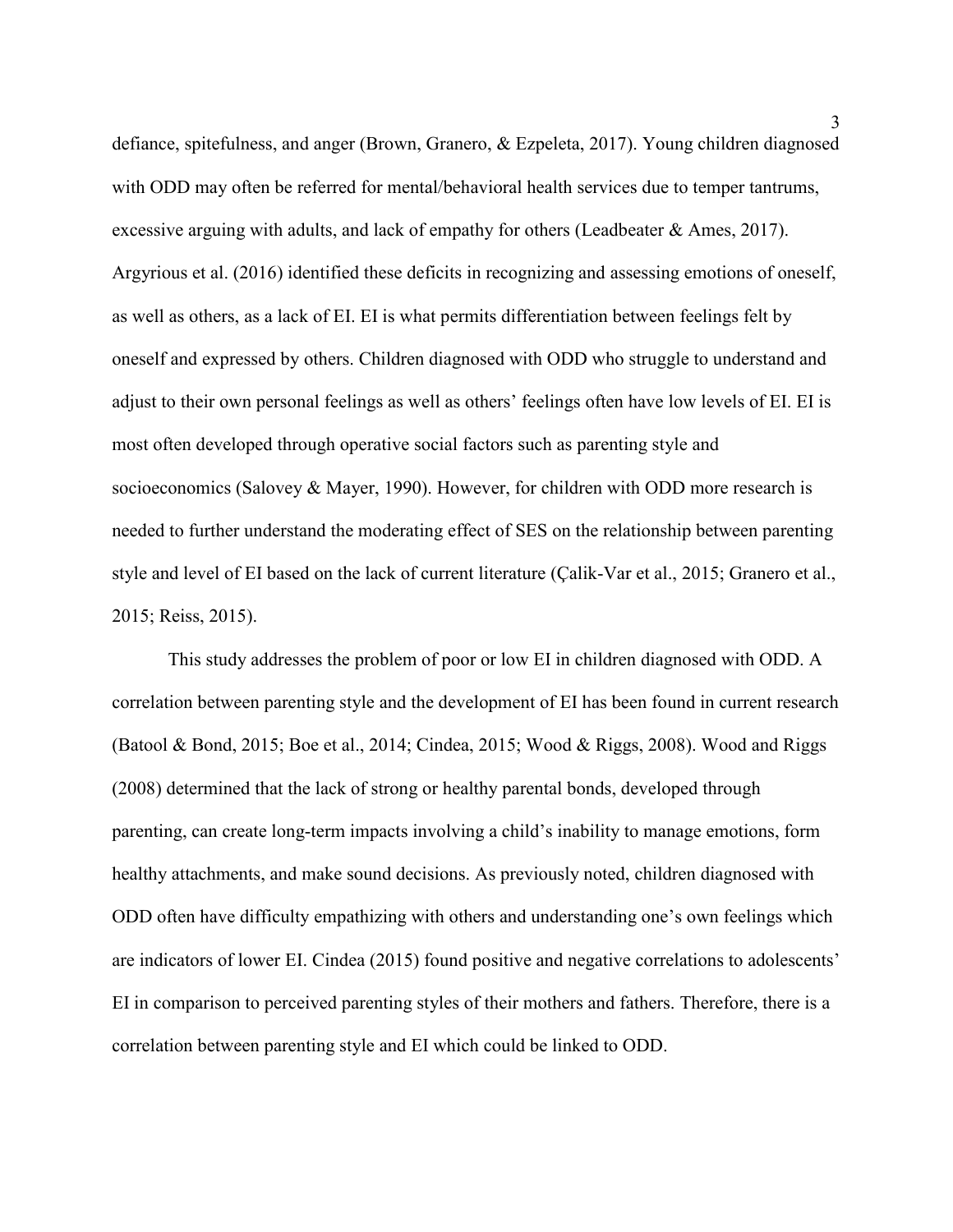Although parenting style may directly affect the development of EI in children diagnosed with ODD, socioeconomic status should be explored as well. Baumrind (1978) noted that lowincome families were more prone to use harsher punishments in their parenting style in comparison to wealthy families. It is assumed that parents who are wealthy have less strict behavioral requirements in the home and may use less harsh punishments in comparison to lowincome families (Boe et al., 2014). Varying levels of income, community support, and resources may influence parenting style and therefore the development of EI in young children diagnosed with ODD. However, researchers have not fully explored these factors together.

Recently, researchers have found connections between ODD and parenting style (Brown et al., 2017), parenting style and EI (Argyrious et al., 2016; Cindea, 2015), and socioeconomic status and parenting style (Boe et al., 2014). I conducted a thorough review of the literature and did not find any studies that addressed the moderating effect of SES on the relationship between parenting style and level of EI in young children diagnosed with ODD. Therefore, there is a gap in research. This identified gap warranted further research to examine the moderation effect of SES as it relates to the relationship between parenting style and level of EI in young children diagnosed with ODD as poor or low EI is a growing problem (Leadbeater & Ames, 2017).

## **Purpose of the study**

The purpose of the study was to determine if socioeconomic status moderates the relationship between parenting style and the level of EI in young children diagnosed with ODD. Based on the EI theory (Salovey & Mayer, 1990) it may be possible that understanding EI in children with ODD could help reduce future psychological and social problems. Higher EI increases the likelihood that someone will be more effective in managing their emotions and

4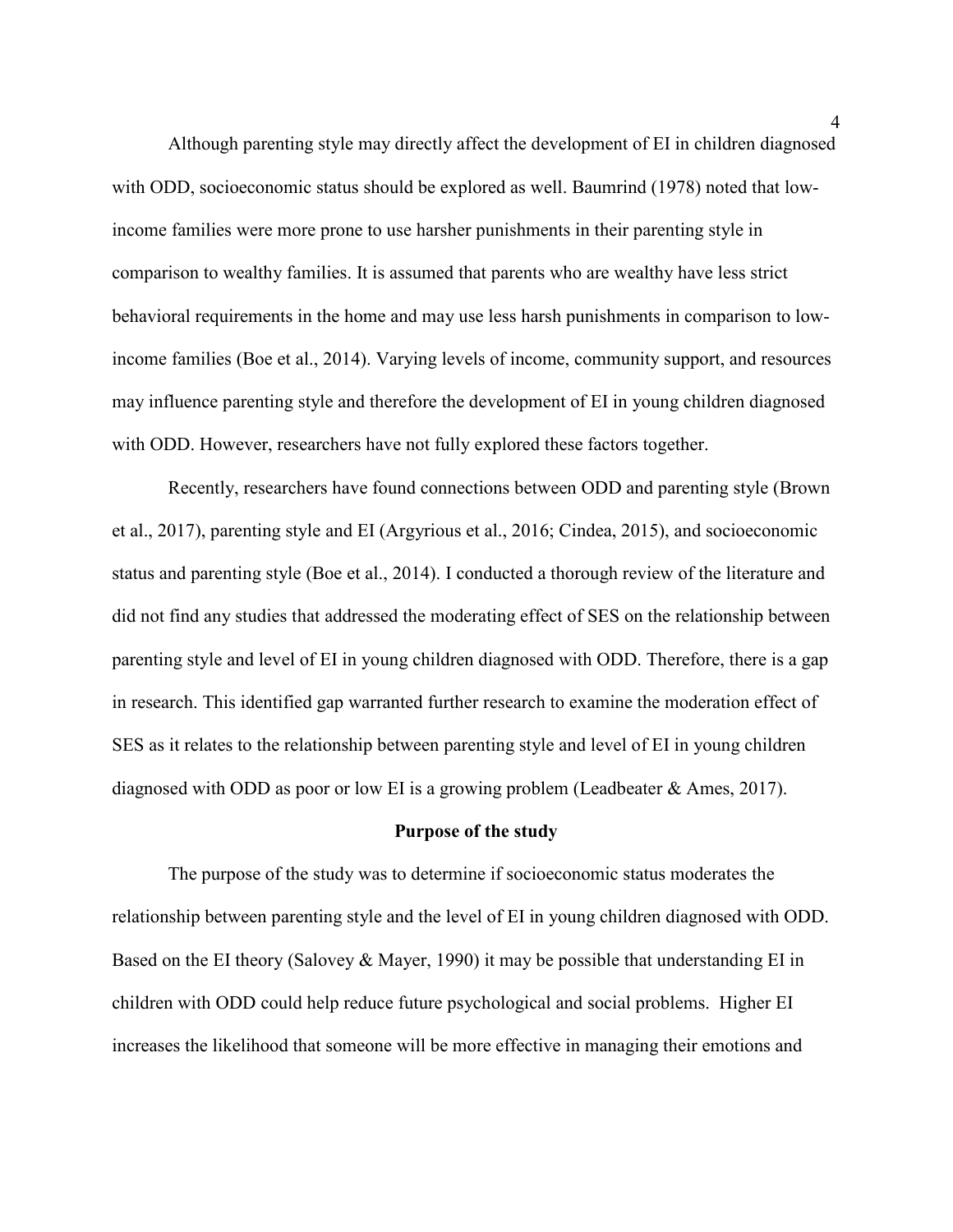more adaptable to their environment (Cindea, 2015). Also, many developmental skills, which contribute to effective management of emotions, begin in the home. As implied in Baumrind's (1966) parenting style theory, parenting style can influence EI as it is a significant factor in child development. The style of parenting (authoritative, authoritarian, and permissive) used in the home and socioeconomic status (size of household, income, and education) can influence the way a child develops socially, psychologically, and cognitively. Poor development and growth in these areas can manifest as academic underachievement, hostility/aggression, poor social interactions, and delinquency (Cavanaugh, Quinn, Duncan, Graham, & Balbuena, 2017). Comparably, children with lower levels of EI are at risk to experience lack of empathy and regard for others, delinquency, and increased aggression (Cindea, 2015).

Current research shows some correlation between EI and parenting style or perceived parenting style (Argyrious et al., 2016; Cindea, 2015). However, there is little existing research which addresses the moderating effect of SES on the relationship between parenting styles and the level of EI in young children diagnosed with ODD. Examining the noted variables can be beneficial in classifying long and short term psychological and social effects which might influence EI in young children with ODD. Therefore, to address the limitations in the literature, I explored the moderating effect of SES on the relationship between parenting styles and level of EI in young children diagnosed with ODD.

## **Research Questions**

Research Question 1: Is there a significant relationship between parenting style and level of emotional intelligence in young children diagnosed with ODD?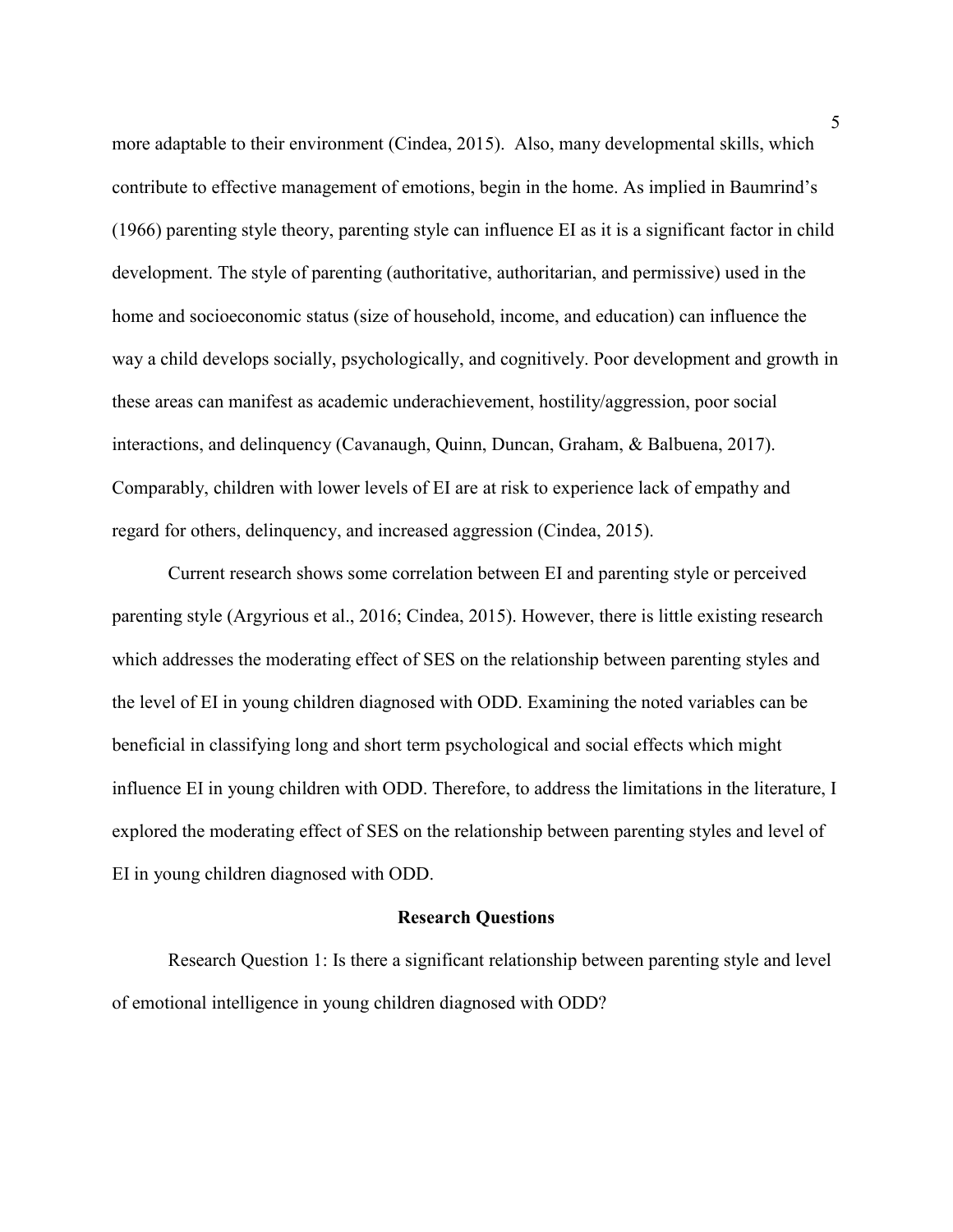*H*<sub>0</sub>1: There is no significant relationship between parenting style and level of emotional intelligence in young children diagnosed with ODD.

*H*<sub>a</sub>1: There is a significant relationship between parenting style and level of emotional intelligence in young children diagnosed with ODD.

Research Question 2: Does SES moderate the relationship between parenting style and the level of emotional intelligence in young children diagnosed with ODD?

*H*02: SES does not moderate the relationship between parenting style and the level of emotional intelligence in young children diagnosed with ODD.

*H*<sub>a</sub>2: SES does moderate the relationship between parenting style and the level of emotional intelligence in young children diagnosed with ODD.

## **Theoretical Foundation**

The theoretical basis for the study includes Baumrind's (1966) theory of parenting styles and Salovey and Mayer's (1990) model of trait emotional intelligence. Baumrind's (1966) theory has been extensively used in research and is well-known in the literature addressing the three parenting styles: authoritative, authoritarian, and permissive. Comparatively, Salovey and Mayer's (1990) model is popular and helps to identify facets of traits related to EI. Each theory provides a foundation for the research as ODD relates to both parenting style and EI. These theories are used to set a foundation for the exploration of the variables.

## **Baumrind's Theory of Parenting Style**

Baumrind (1966) identified three distinct styles in the parenting style theory. These parenting styles are commonly recognized in medical and mental health fields. The three parenting styles include: authoritative, authoritarian, and permissive. Each style is defined based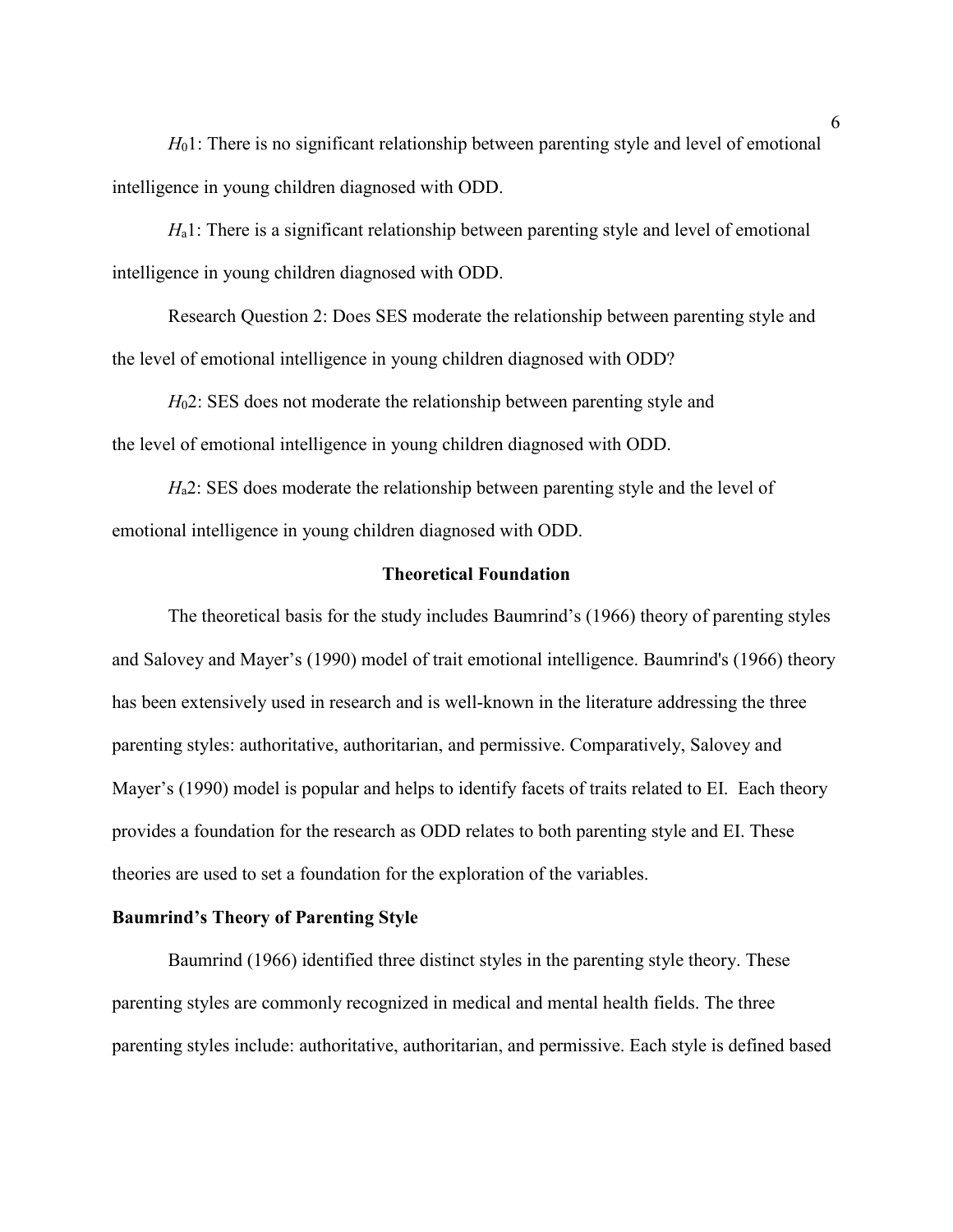on a set of standard behaviors displayed by parents on a two-factor continuum of high demandingness versus low demandingness and high responsiveness versus low responsiveness (Baumrind, 1978). Responsiveness is identified by Baumrind (1991) as "the extent to which parents intentionally foster individuality, self-regulation, and self-assertion by being attuned, supportive, and acquiescent to children's special needs and demands" (p.61). Demandingness (control) is referred to as "the claims parents make on children to become integrated into the family whole, by their maturity demands, supervision, disciplinary efforts and willingness to confront the child who disobeys" (Baumrind, 1991, p.62). Baumrind (1983) stated that the pairing of responsiveness and demandingness, low or high, provides an outlook to associated outcomes of each parenting style.

Most positive outcomes for children connect to authoritarian parenting styles (Milevsky, Schlechter, Netter, & Keehn, 2007). Some distinctive characteristics of this parenting style include: warm responsiveness to child's needs and wants, high expectations, clearly identified rules, reinforced independence, and support (Baumrind, 1978). Some associated outcomes as a result of the authoritative parenting style are: increased self-esteem, less delinquent behavior, improved social skills, and more exceptional academic performance. The authoritative parent manages and rationally directs the child's behavior, while also fostering independence and structure (O'Reilly & Peterson, 2014). This parent values autonomy while providing the child with the rationale behind rules and guidelines across settings. The authoritative parent applies firm control as the parent and authority but in a way that the child continues to feel empowered and able to make sound decisions and choices. This parent is assertive but finds a balance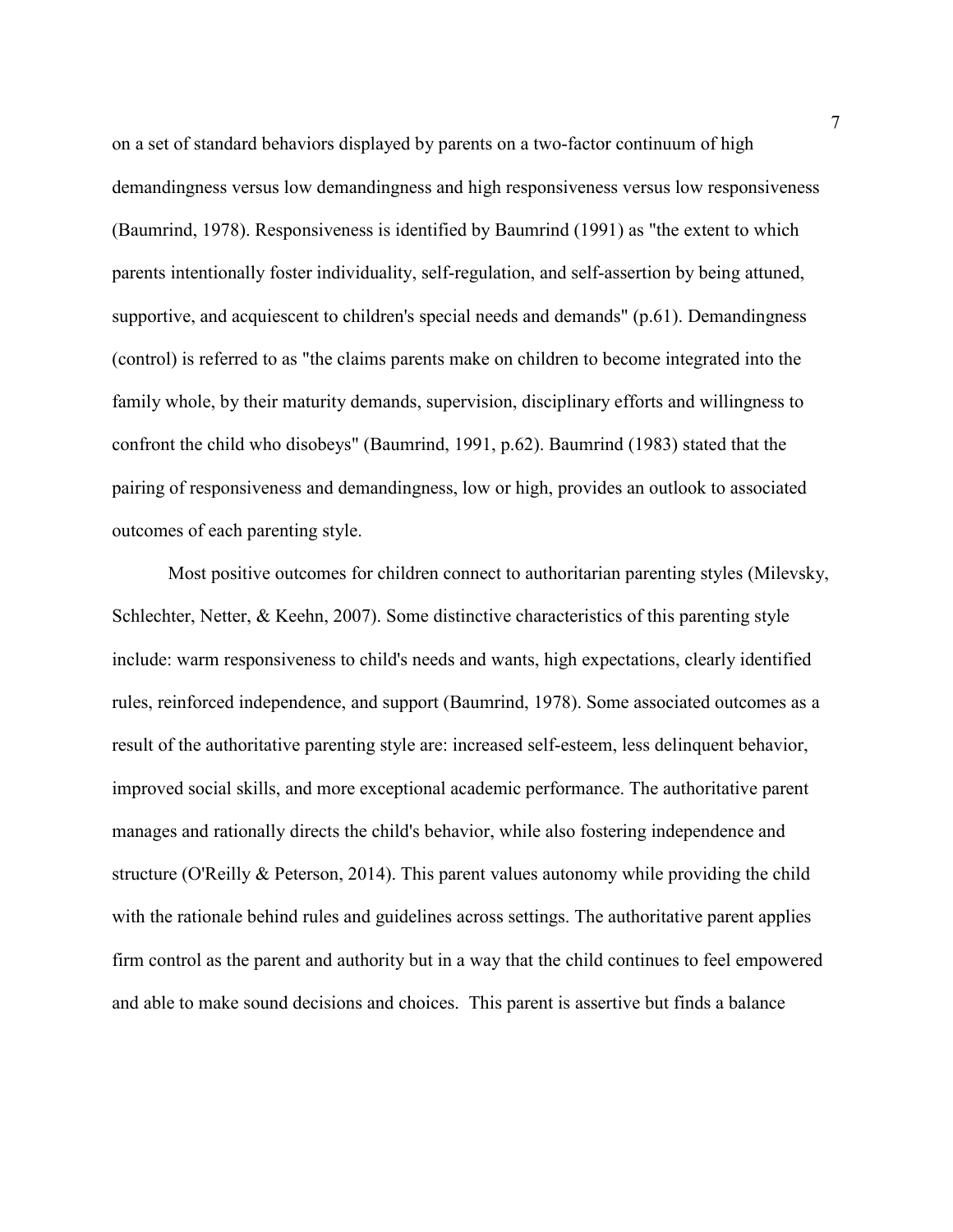between control and autonomy. Baumrind (1966) views this style as the most effective for yielding high demandingness and high responsiveness.

Authoritarian parenting is more restrictive as parents using this style tend to be unresponsive but have high expectations of the child (Baumrind, 1978). Also, a parent adopting this style may be very strict and rigid with rules, expecting unsighted obedience. Children who are parented using the authoritarian style are more likely to develop: low self-esteem, poor social skills, delinquency such as drug and alcohol abuse, and may form a mental health diagnosis (O'Reilly & Peterson, 2014). The authoritarian parent shows a high level of control while placing little value on autonomy. This parent acts in a strict and inflexible manner which communicates the idea that the child has no independence or freedom to disagree or be indifferent about home rules and other demands placed on the child (Milevsky et al., 2007). An authoritarian parent uses punishment as a form of control and expects obedience without question. Baumrind (1978) described this style as stern and or firm noting the high level of demandingness and low responsiveness to child's needs.

In examining the authoritarian parenting style, power, control, and rigidity are explored as contributory factors of childhood delinquency, wrongdoing, and thoughtless actions (Maccoby & Martin, 1983; Milevsky et al., 2007). The absence of appropriate parent-child bonding including: warmth, responsiveness, and nurturing can be detrimental to a child who seeks affection. This child may seek affection from strangers because of the lack of attention shown and poor attachment within the family structure. Wood and Riggs (2008) noted that empirical research has shown that insufficient nurturing and protection, as well as uncertain bonds, become vulnerabilities in development of children.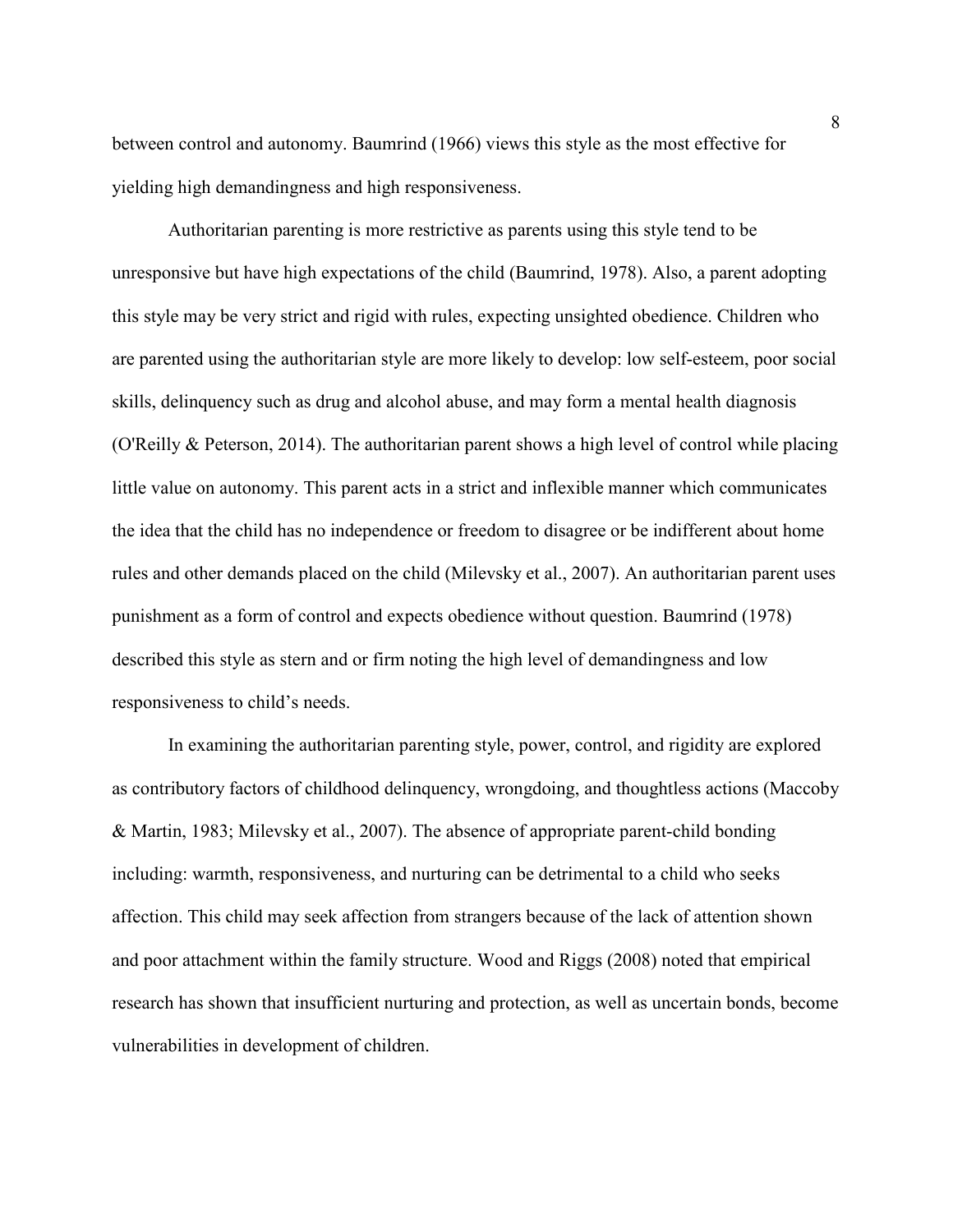Authoritative and authoritarian parenting styles present as comparable opposites sharing a similar style of high expectations (Baumrind, 1978). However, authoritative parents contribute more to the development of a child through their nurturing and active engagements. The balance of responsiveness, support, and reinforced independence encourages the importance of setting and maintaining high expectations (Darling & Steinberg, 1993). In comparison, authoritarian parenting is very rigid and indifferent which does not contribute to the maintenance of high expectations causing associated outcomes such as low self-esteem (Baumrind, 1966).

## **Salovey's and Mayer's Theory on Emotional Intelligence**

In 1990, Salovey and Mayer introduced EI as one form of intelligence and a subcategory of social intelligence. Salovey and Mayer identified EI as the ability to recognize, incorporate, and understand emotions to stimulate growth in oneself. The researchers argued that in order to enhance thought processes, social engagement, and adaptive behavior one must be able to use appropriately, perceive, manage, and understand emotions of self and others. Mayer and Salovey (1997) categorized EI in four ways: perception of emotion, emotional facilitation, understanding emotions, and management of emotions. First, perception of emotion is described as the ability to recognize emotions in others as well as yourself. Second, emotional facilitation is the ability to use emotions to identify and signal changes in the environment, assist in providing alternative perspectives to others to adjust moods, and to apply rational ideas and thoughts to complicated situations. Third, understanding emotions involves familiarity with differing emotions and emotional changes overtime. Lastly, management of emotions includes both personal and interpersonal handling of emotions. Rodin and Salovey (1989) found that higher EI is associated with better intimate and family relationships, greater academic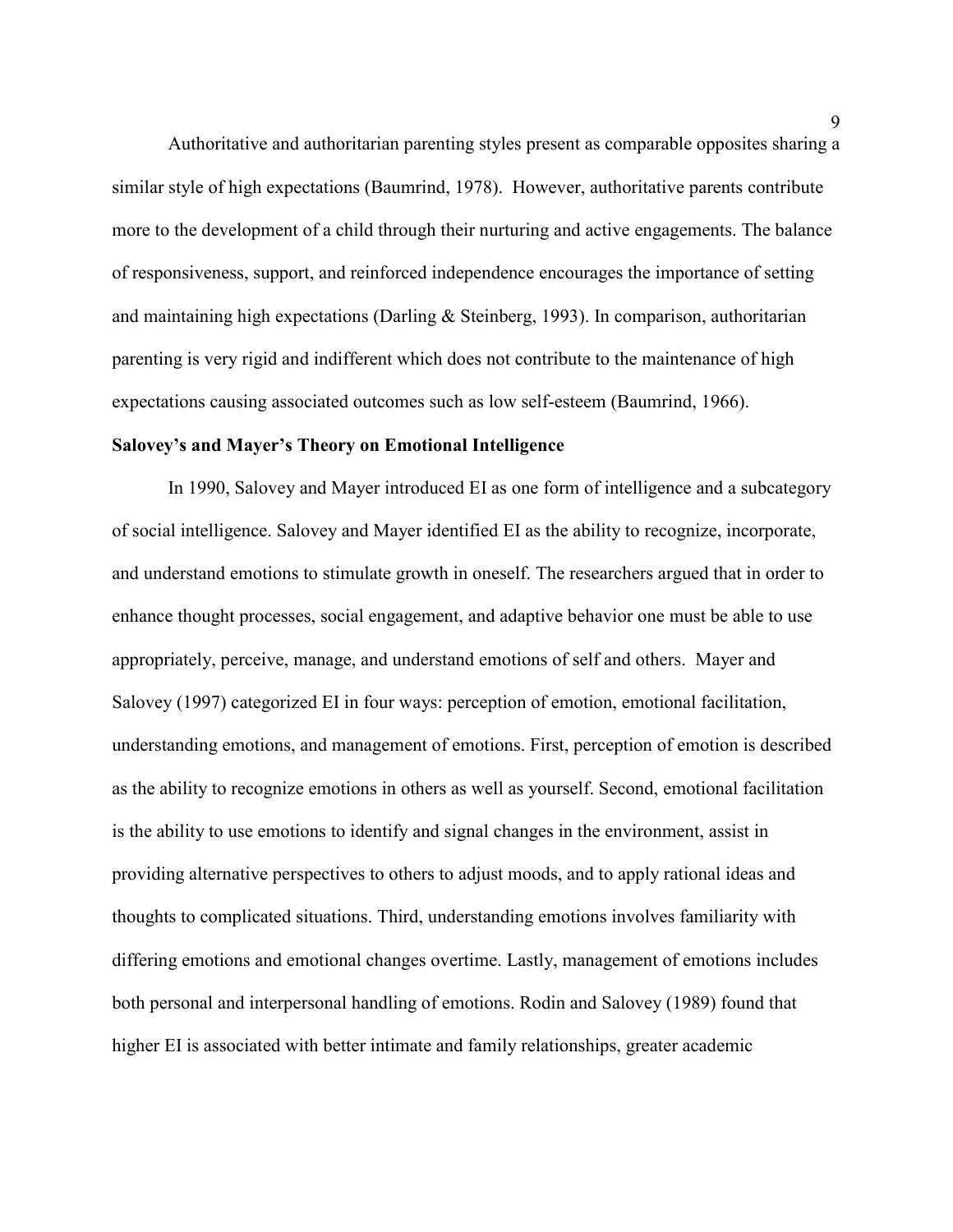achievement, and increased self-esteem while lower or limited EI is associated with insecurity, depression, poor social relationships, and academic failures.

## **Nature of the study**

The research design is a quantitative study assessing the relationship between independent variables on the dependent variable, with a moderating independent variable (Babbie, 2010). This study allowed me to identify the moderating effect of SES on the relationship between parenting styles and the level of EI in young children diagnosed with ODD. I used a correlational approach to determine how factors are related because there are other factors which may be causational and there may be difficulty in controlling for all contributing factors (Frankfort-Nachmias, Nachmias, & DeWaard, 2005). In the study, there was no manipulation of variables; therefore, the study was nonexperimental.

The identified population consisted of parents within the Philadelphia, Pennsylvania area who have young children diagnosed with ODD. I utilized an agency which offers Behavioral Health and Rehabilitation Services (BHRS) as well as outpatient services to children and families in the city of Philadelphia to gain a sample of parents who have young children, ages 4- 8 years, diagnosed with ODD. A nonprobability sampling plan was used to gather participants. A convenience method was used to increase the participation and collect data from available persons. Although this technique has limitations, such as: overrepresentation, the benefits included: less time, fewer persons to handle the data and the overall process, and more convenient access to the sample (Frankfort-Nachmias et al., 2005). The participants were chosen from a group of participants whose child(ren) are recipients of mental/behavioral health services and have a diagnosis of ODD. The primary caregiver was chosen to complete the surveys.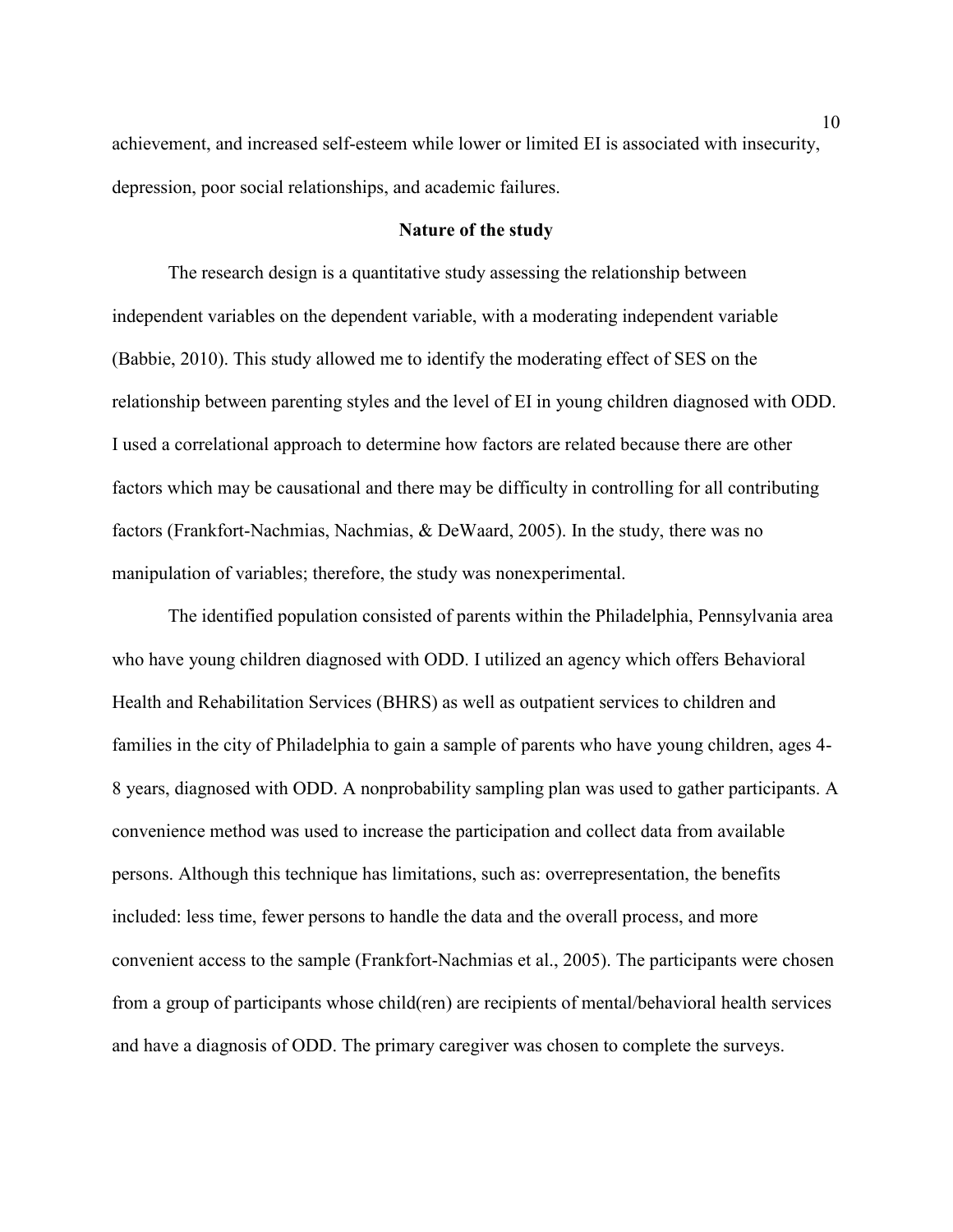Kajbafnezhad (2016) noted that children will not develop EI independently but rather from their parents. Therefore, using the primary caregiver was beneficial as this person has spent the most time with the child and has been a direct influencer and teacher through their parenting style. Inclusion criteria included: families who reside in Philadelphia, Pennsylvania, have at least one young child (aged 4-8 years) living in the home who has a diagnosis of ODD, and can speak/read English. The surveys were distributed at the agency location or in the community depending on comfortability and accessibility for participants.

Questionnaires were used as the least invasive method to gather data related to parenting styles and socioeconomic status of the primary caregiver and EI of the young child diagnosed with ODD. Sample size was calculated using statistical power. The survey tools utilized included; Kuppuswamy's socioeconomic status scale (Singh, Sharma, & Nagesh, 2017), The Parental Rating Scale from Children's Emotional Intelligence 4-8 (Kajbafnezhad, 2016), and The Parenting Styles and Dimensions Questionnaire (PSDQ) (Robinson, Mandleco, Olsen, & Hart, 1995).

Kuppuswamy's socioeconomic status scale is based on valid and reliable testing (Singh et al., 2017) and is measured as a categorical variable. It is widely used to gather SES data from persons in urban and peri-urban communities and measures education, occupation, and income of the primary provider of the family. The socioeconomic scale is comprised of three areas of questioning:

> • Education of head: post-graduate (1), graduate degree (2), higher secondary certificate (3), high school certificate (4), middle school certificate (5), literate, less than middle school certificate (6), and illiterate (7)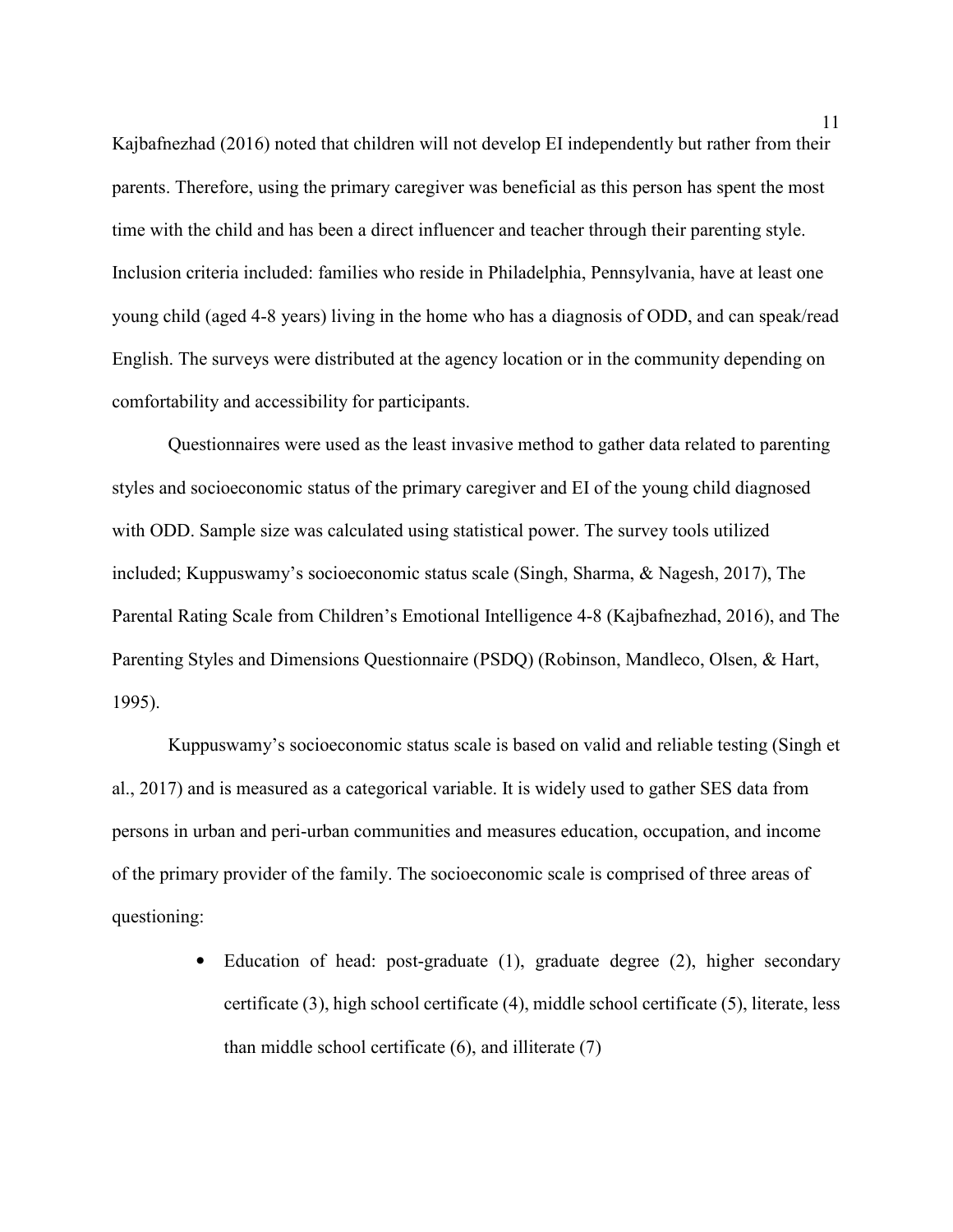- Occupation of head: professional (1), semiprofessional (2), arithmetic skills jobs (3), skilled worker (4), semiskilled worker (5), unskilled worker (6), Unemployed (7)
- Family income per year (total family income  $(1-12)$ .

The results of the socioeconomic survey will provide the socioeconomic status of the family which are broken down into five categories: (a) upper, (b) upper middle, (c) lower middle, (d) upper lower, and (e) lower.

The Parenting Styles and Dimensions Questionnaire (PDSQ) (Robinson, Mandleco, Olsen, & Hart, 1995) is a validated instrument also. The PDSQ is categorical and consists of 32 questions. A Likert scale is used to examine three styles of parenting: authoritative, authoritarian, and permissive. The Likert scale ranges from 1-5, 1 being "never" and 5 being "always". This scale is a self-report questionnaire and will categorize the primary caregiver into one of the three styles of parenting: authoritative, authoritarian, or permissive.

The Parental Rating Scale from Children's Emotional Intelligence (4-8) is a validated instrument (Kajbafnezhad, 2016). This instrument is made up of 45 questions. The scale assesses levels of EI in children 4-8 years based on three underlying factors: expressing and perceiving emotion, emotional understanding and evaluating, and emotional management and regulation. Although there are three factors, there is an overall score, which is a continuous number for EI. The scale is provided to the parent who rates each item (45 questions) using a 3-point Likert scale (3-always, 2-sometimes, and 1-never). The sum of the scales items is continuous (interval/ratio) and is used to identify the level of EI displayed by each child.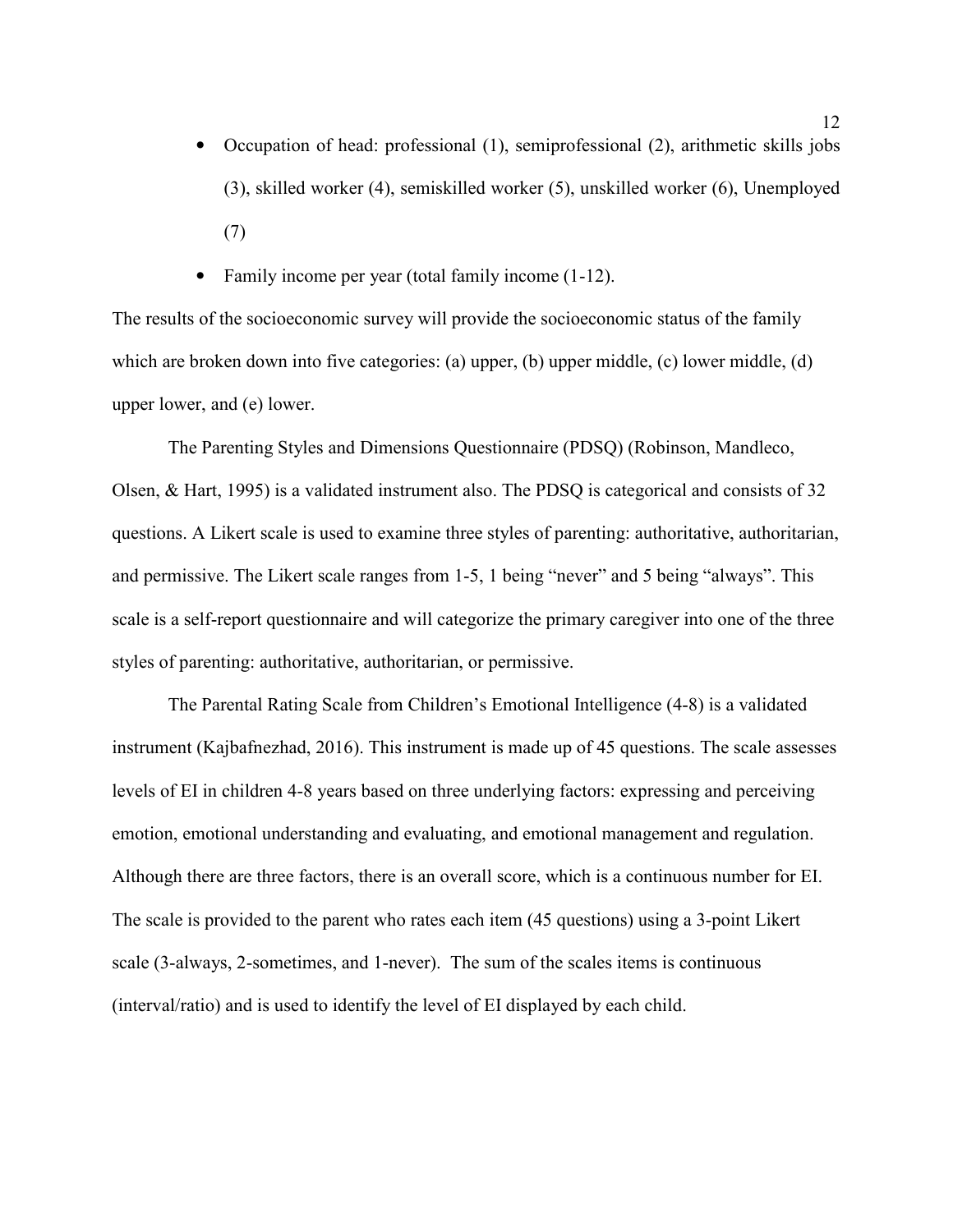A multiple regression analysis with a moderator was used to analyze the results to identify the moderating effect, if any, of SES (moderator variable) on the relationship between parenting style (independent variable) and the level of EI dependent variable). The intended purpose of the multiple regression was to identify the relationships between the variables based on statistical significance and review the moderation effect of any of SES on the relationship between level of EI in young children diagnosed with ODD.

## **Definitions**

The following are definitions of the commonly used terms in this study. They are presented in alphabetical order:

*Emotional intelligence:* Emotional intelligence (EI) is the capacity of individuals to recognize their own and other people's emotions, to discriminate between different feelings and label them appropriately, and to use emotional information to guide thinking and behavior (Srivastava, 2013).

*Oppositional defiant disorder:* A behavioral disorder, usually diagnosed in childhood, that is characterized by uncooperative, defiant, negativistic, irritable, and annoying behaviors toward parents, peers, teachers, and other authority figures. (The Children's Hospital, 2018).

*Parenting style:* Parenting styles are patterns of parenting practices which identify the way parents respond and demand to their children (Baumrind, 1991).

*Socioeconomic status:* An individual's or group's position within a hierarchical social structure (American Psychological Association [APA], 2018). Socioeconomic status depends on a combination of variables, including occupation, education, income, wealth, and place of residence.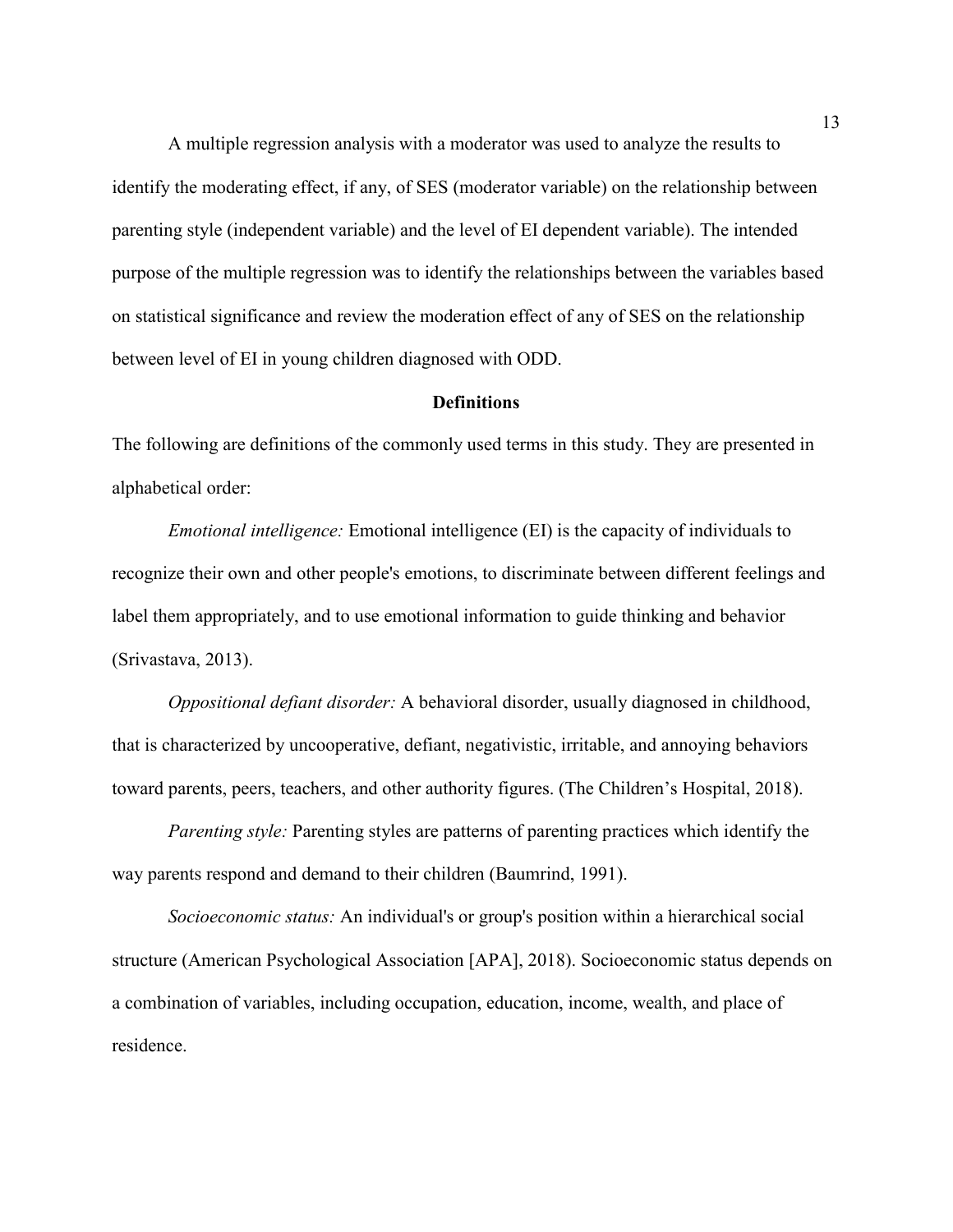*Young children:* Children ages 4-8 years old (Kajbafnezhad, 2016).

### **Assumptions**

It is assumed that the data, which were collected by the researcher and reported directly by the parent, was truthfully reported, and the data was accurately collected. The results were anonymous and confidential to help ensure that the clients answered truthfully. The assumption exists that the tools which were used to collect the data were valid and reliable. It is also assumed that the specified tools measured the information for which they have been created to evaluate. Additionally, it is assumed that the sample was an accurate representation of the population and the results are generalizable.

A multiple regression analysis is typically used to understand the relationship between multiple independent variables and one dependent variable (Cohen et al., 2003). Assumptions of this statistical test include linearity (between dependent and independent variables), normality, homoscedasticity, no multicollinearity, no significant outliers, and no independent errors. Additionally, it is assumed that the dependent variable is continuous, and the independent variables are continuous or categorical.

#### **Scope and Delimitations**

The scope of the study focused on the moderating effect of SES on the relationship between parenting styles and the level of EI in young children diagnosed with ODD. This research topic was selected due to the lack of research on the specific topic as well as limited research for young children diagnosed with ODD (Alegre, 2012; Argyriou et al., 2016; Batool & Bond, 2015; Cavanagh, 2017; Cindea, 2015). Although parenting style has been mentioned among SES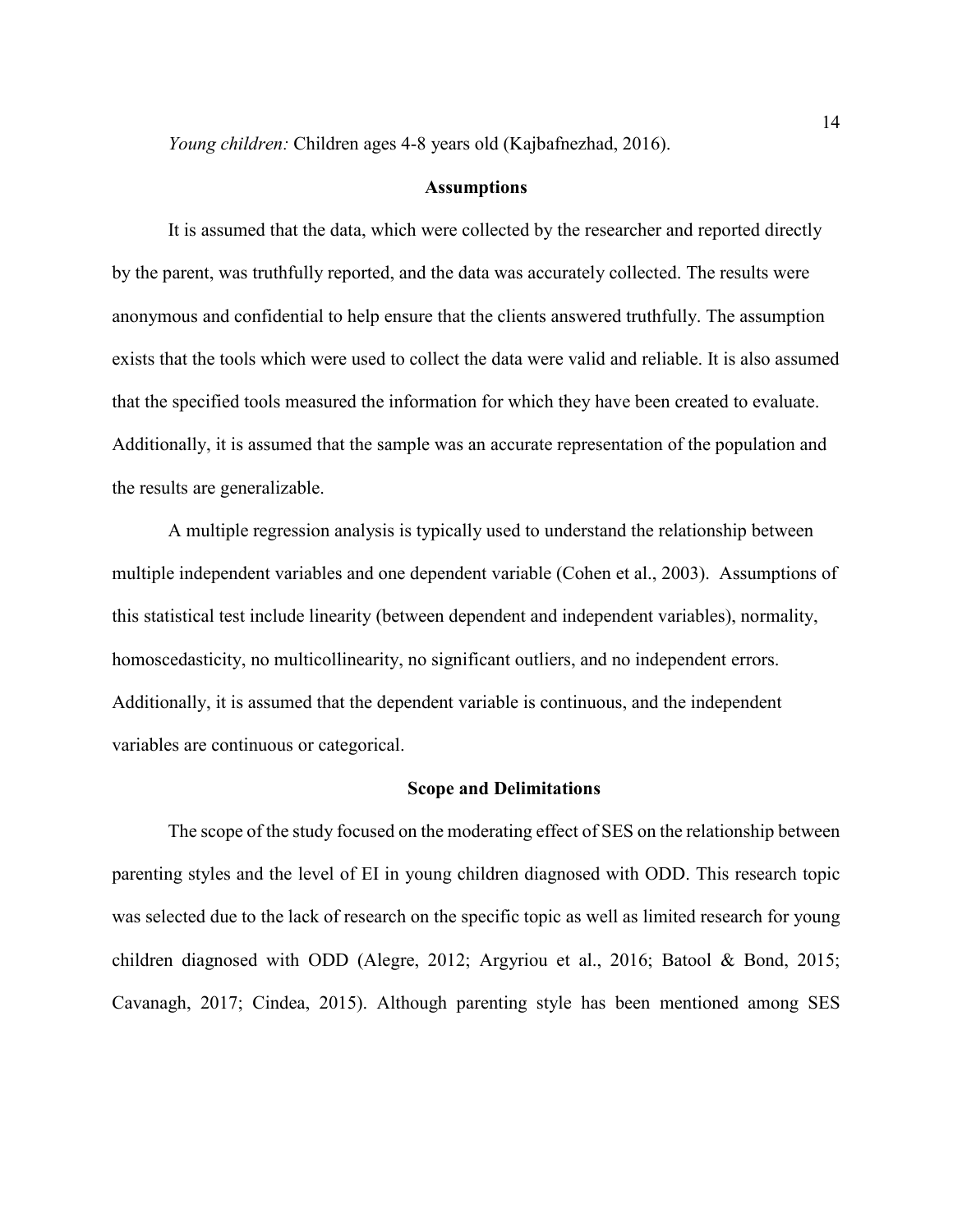research and vice versus these variables have not been thoroughly discussed when addressing EI in young children with ODD.

This study allowed the researcher to gain information from families of young children diagnosed with ODD. The researcher utilized participant information from a mental health/behavioral health agency to collect the data due to the convenient accessibility of families of children diagnosed with ODD. The target population to complete the assessments were primary caregiver/parent of young children diagnosed with ODD. The children were not chosen to complete assessments due to the sensitive nature of the research and the age of the children. Young children were chosen based on limited research for ages 4-8 years. This study is distinctive due to the exploration of SES as a moderator on the relationship between parenting styles and the level of EI in children diagnosed with ODD. It may be possible that understanding EI in young children with ODD could help reduce future psychological and social problems.

## **Limitations**

Limitations in a study may contribute negatively to the generalizability and accuracy of the gathered data. Noted limitations in the current study included using The Parental Rating Scale from Children's Emotional Intelligence (4-8) as it has been used only once based on a review of literature (Kajbafnezhad, 2016). Additionally, there were preassessed limitations in sampling based on too small sample size of respondents. However, the sample size needed was 84 and 85 surveys were completely fully and returned to the researcher.

Convenience sampling was preassessed as a limitation because of sampling bias. Using this method of collecting data from the most accessible persons can produce overrepresentation in the population. However, to address this limitation participants were selected based on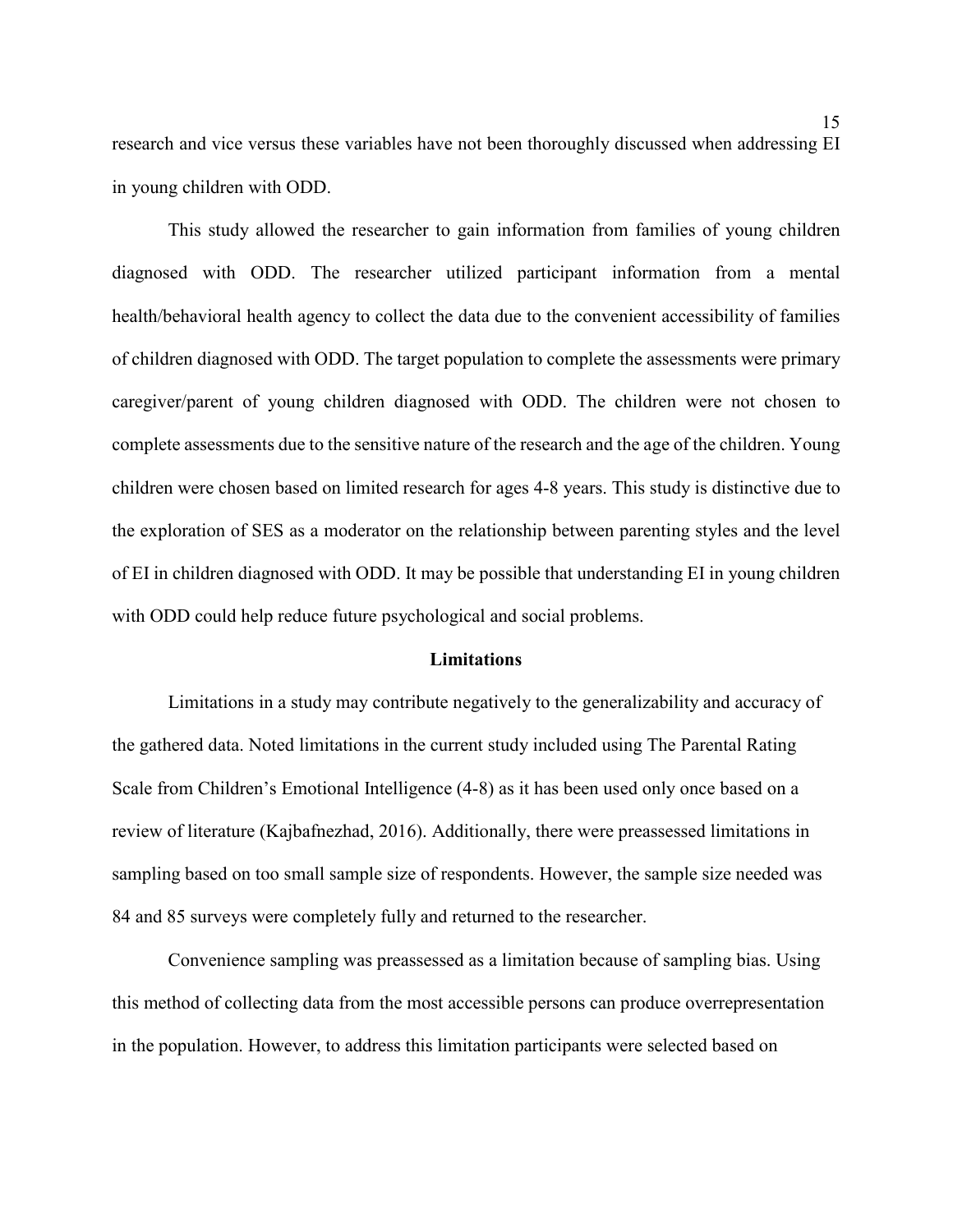outlined criteria. Additional limitations in correlational research designs are highlighted by the relationship between factors which determine an association but do not signify that a factor is solely the cause of an outcome (Babbie, 2010). When assessing correlational data, it is unclear if other untested variables cause a significant or specific relationship. Biases which may have influenced study outcomes include the occupation of the researcher. The researcher works with children diagnosed with ODD. There is pre-exposure to the diagnosis and background.

Measures that were taken to address limitations included assessing the appropriate sample size and making necessary changes to the analysis. I discussed the outcomes noting that the results do or do not have significant relationships but may not be the only factors which will determine the outcome. Data collection biases were limited as the surveys were anonymous, the researcher allowed participants to choose where to complete the surveys and provided options on returning surveys (in person or in a lock box). Additionally, informed consent was provided noting that participation was voluntary, participants had the option to opt out of the study at any time, and their participation did not/will not positively or negatively impact their services provided by the agency.

### **Significance**

ODD is one of the most noted behavioral diagnoses among children, which is often a part of a comorbid diagnosis (Merikangas et al., 2010). Children diagnosed with ODD are at a higher risk to develop other serious problems based on reoccurring symptoms such as: aggression, hostility, and lack of empathy for others (Leadbeater  $&$  Ames, 2017). In a recent study completed by Cavanagh et al. (2017), researchers found extended symptoms of ODD lasting into adulthood. These symptoms affect interpersonal relationships, mood stability, and occupational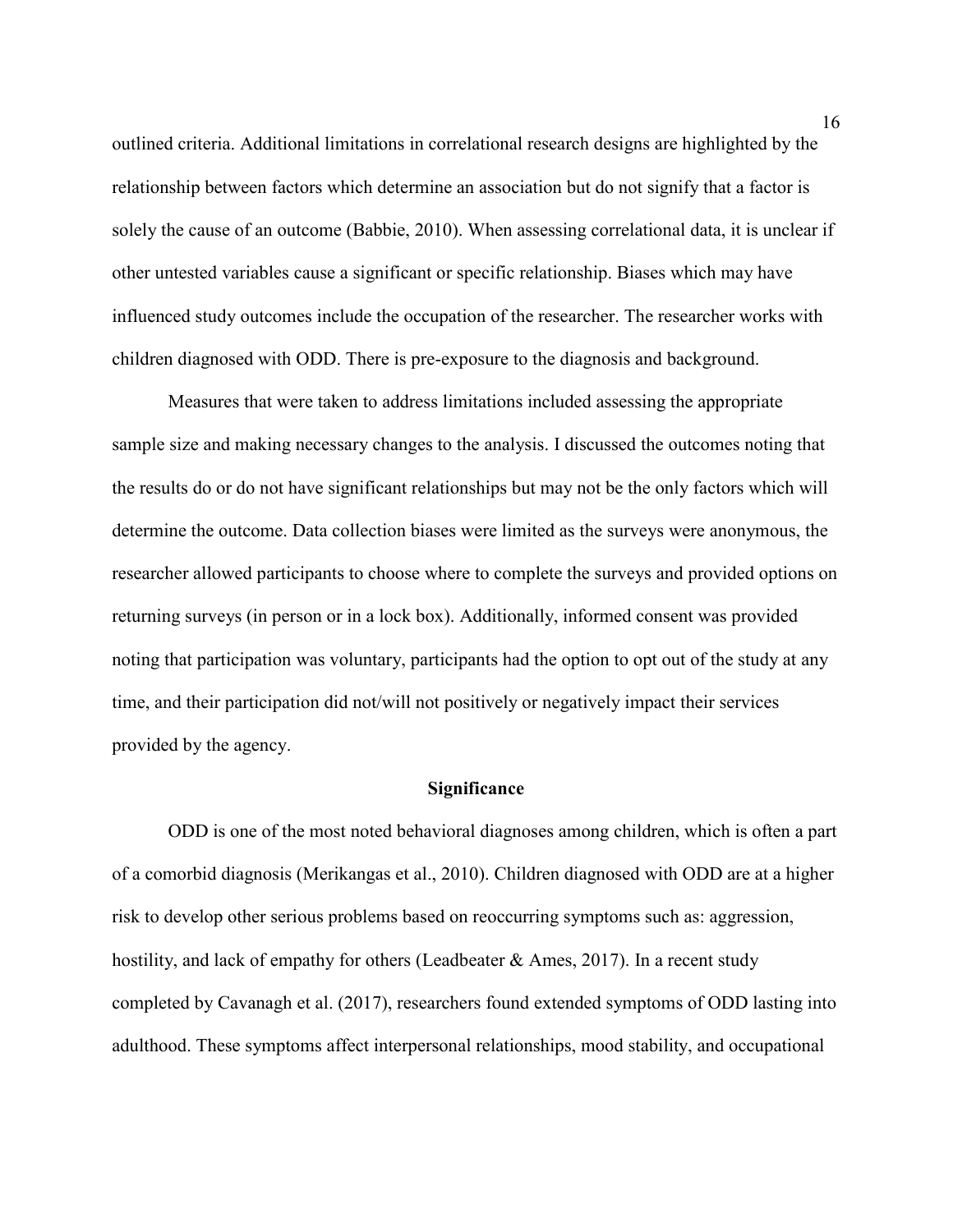advancement (Leadbeater & Ames, 2017). Cavanagh et al. (2017) explored ODD relative to dysregulation of emotions making connections to both mood and anxiety disorders. Lack of emotional management and the ability to understand others' emotions can be identified through the emotional intelligence theory (Salovey & Mayer, 1990). As noted by Argyriou et al. (2016), parenting style is a predictor of EI in adolescence. Additionally, Argyriou et al. discussed the significance of parenting on the early development of EI and the benefits of emotional regulation in adolescents.

Recently, researchers have explored the connection between EI and parenting style in adolescence (Argyriou et al., 2016; Cavanagh et al., 2017; Leadbeater & Ames, 2017). However, there is minimal research which addresses the moderating effect of SES on the relationship between parenting styles and the level of EI in young children diagnosed with ODD. In a review of literature, it has been noted that lack of financial resources and community support can correlate to more harsh punishments and stricter consequences in low income households (Çalik-Var et al., 2015). Identifying the relationship between parenting styles on the level of EI in young children with ODD, with SES as a moderator was explored through the research study.

### **Summary**

This study focused on the moderating effect of SES on the relationship between parenting styles and the level of EI in young children diagnosed with ODD. Children diagnosed with ODD show a range of symptoms which limit their abilities to manage their own feelings and assess feelings of others (Leadbeater  $\&$  Ames, 2017). This deficit causes issues within the home, school, and community related to social interactions and academic achievement due to limited EI. Assessing the role of SES, as a moderator, on the relationship between parenting style and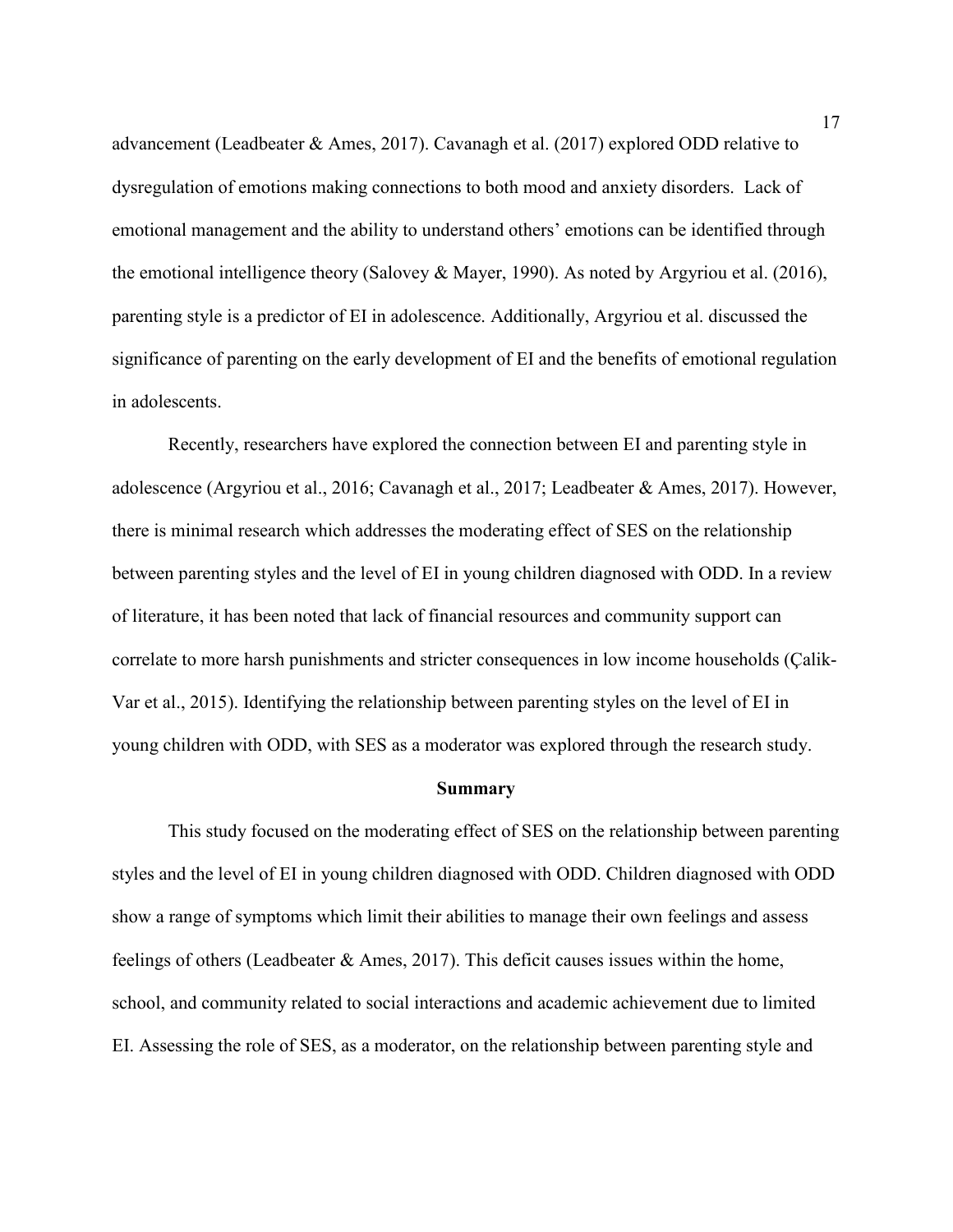level of EI can support and/or build upon current research to address community impacts. Additionally, the development of interventions to alleviate negative community impacts can also be assessed to address the current issues. Chapter 2 includes a review of literature on theories of parenting styles, EI, and SES.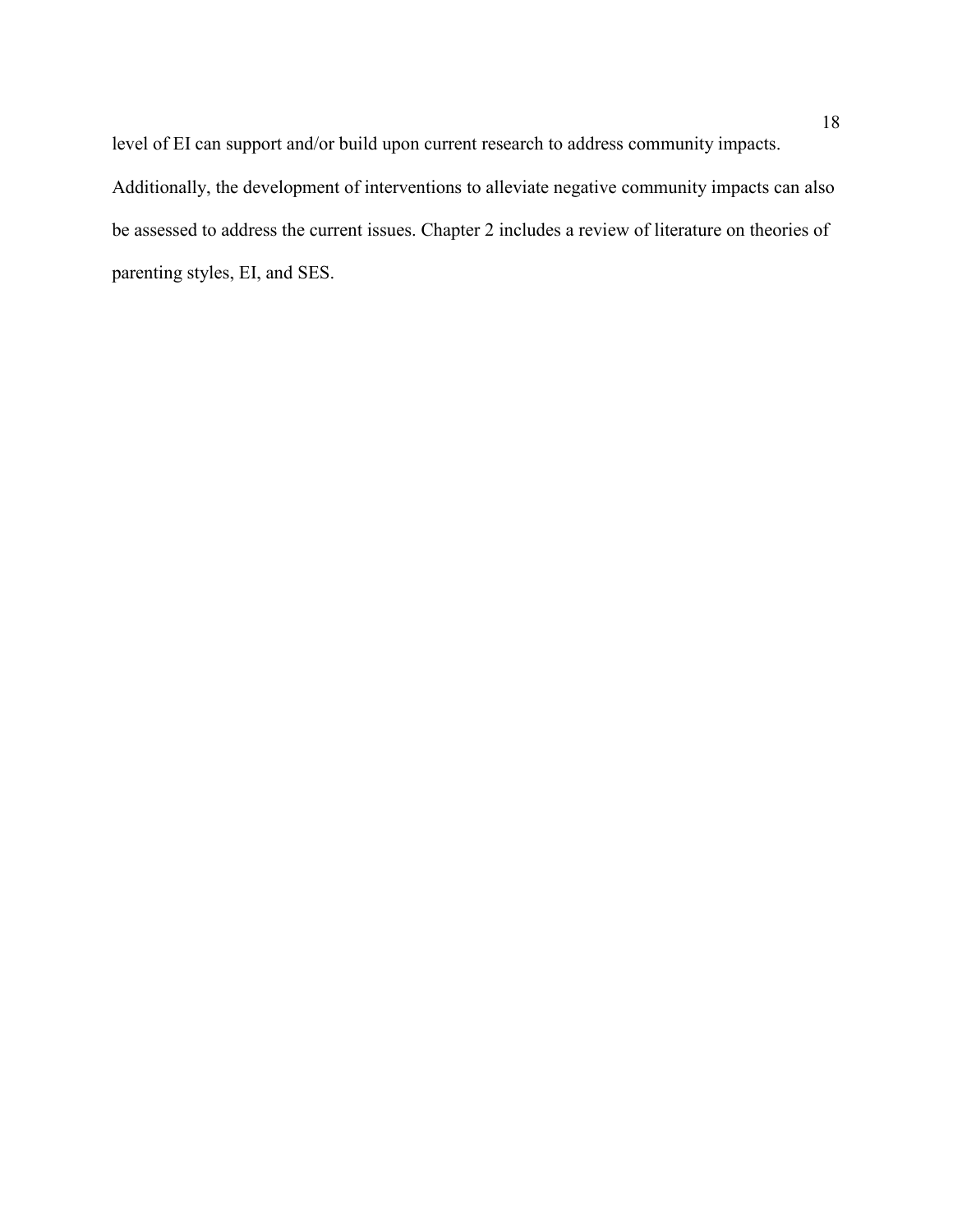#### Chapter 2: Literature Review

This chapter will be used to review the available research on parenting styles, SES, EI, and ODD in young children. This study addresses the moderating effect of SES on the relationship between parenting styles and the level of EI in young children diagnosed with ODD. Results of the study have the potential to provide insight into the relationship between parenting style and the level of EI in young children diagnosed with ODD, with SES as a moderator.

Recently, researchers have found connections between ODD and parenting style (Brown et al., 2017), EI and parenting style (Argyrious et al., 2016; Cindea, 2015), and socioeconomic status and parenting style (Boe et al., 2014). However, there is little existing research which addresses the moderating effect of SES on the relationship between parenting style and level of EI in young children diagnosed with ODD (Argyriou et al., 2016; Batool & Bond, 2015; Cavanagh et al., 2017; Cindea, 2015). Therefore, there is a gap in the research which explores the moderating effect of SES on the relationship between parenting styles and the level of EI in young children with ODD. The chapter is divided into sections which include: theoretical foundations, EI, parenting styles and emotional development, SES, and ODD. This chapter is used to review the current literature which supports the exploration of the stated variables and provide a foundation for purpose of the research questions.

## **Literature Search Strategy**

The literature was largely gathered through Walden University's library, using the databases: PsycINFO, PsycARTICLES, PubMed, and EBSCO. In addition, websites such as Google Scholar were also used to gather important information. Some of the keywords searched or used for this study include: parenting style, Baumrind, emotional intelligence, socioeconomic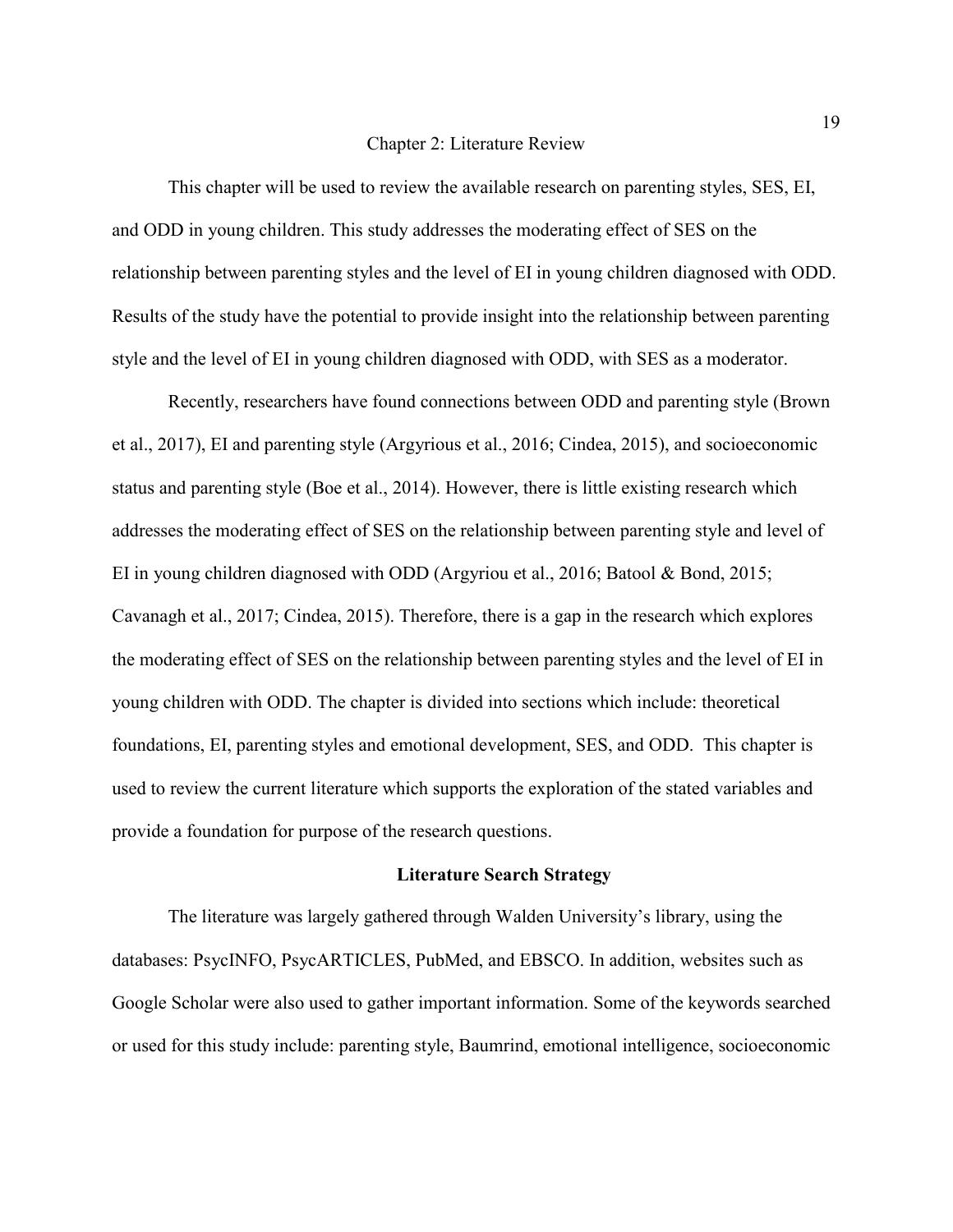status, oppositional defiant disorder, young children, and child. Combined search keywords include: parenting style and socioeconomic status, oppositional defiant disorder and socioeconomic status, emotional intelligence and socioeconomic status, young children and emotional intelligence, and young children and oppositional defiant disorder. There were limited research findings related to young children 4-8 years and some of the major variables (parenting style, SES, EI and ODD). However, some emerging research included studies with information for the targeted age group (Antunez, de la Osa, Granero, & Ezpeleta, 2016; Bunte, Shoemaker, Hessen, van der Heijden, & Matthys, 2014; Ezpeleta & Penelo, 2015; Smith, Lee, Martel, & Axelrad, 2017).

## **Theoretical Foundation**

Two notable theoretical frameworks were used for this study: Baumrind's' (1966) theory of parenting styles and Salovey and Mayer's (1990) model of emotional intelligence. Baumrind's' theory has been used for more than 50 years to address a variation of parenting styles and the impact on child development. In addition, Salovey and Mayer's (1990) model of trait emotional intelligence has been used for about 30 years to characterize EI and address one's abilities to recognize, incorporate, and understand emotions. These theories were chosen as the best foundation to build research based on the intended study of the moderating effect of SES on the relationship between parenting styles and the level of emotional intelligence in young children diagnosed with ODD.

## **Theory of Parenting Styles**

Parenting styles are most closely related to a child's development, shaping, and determining behavioral outcomes (Baumrind, 1966). Attachments start in infancy and are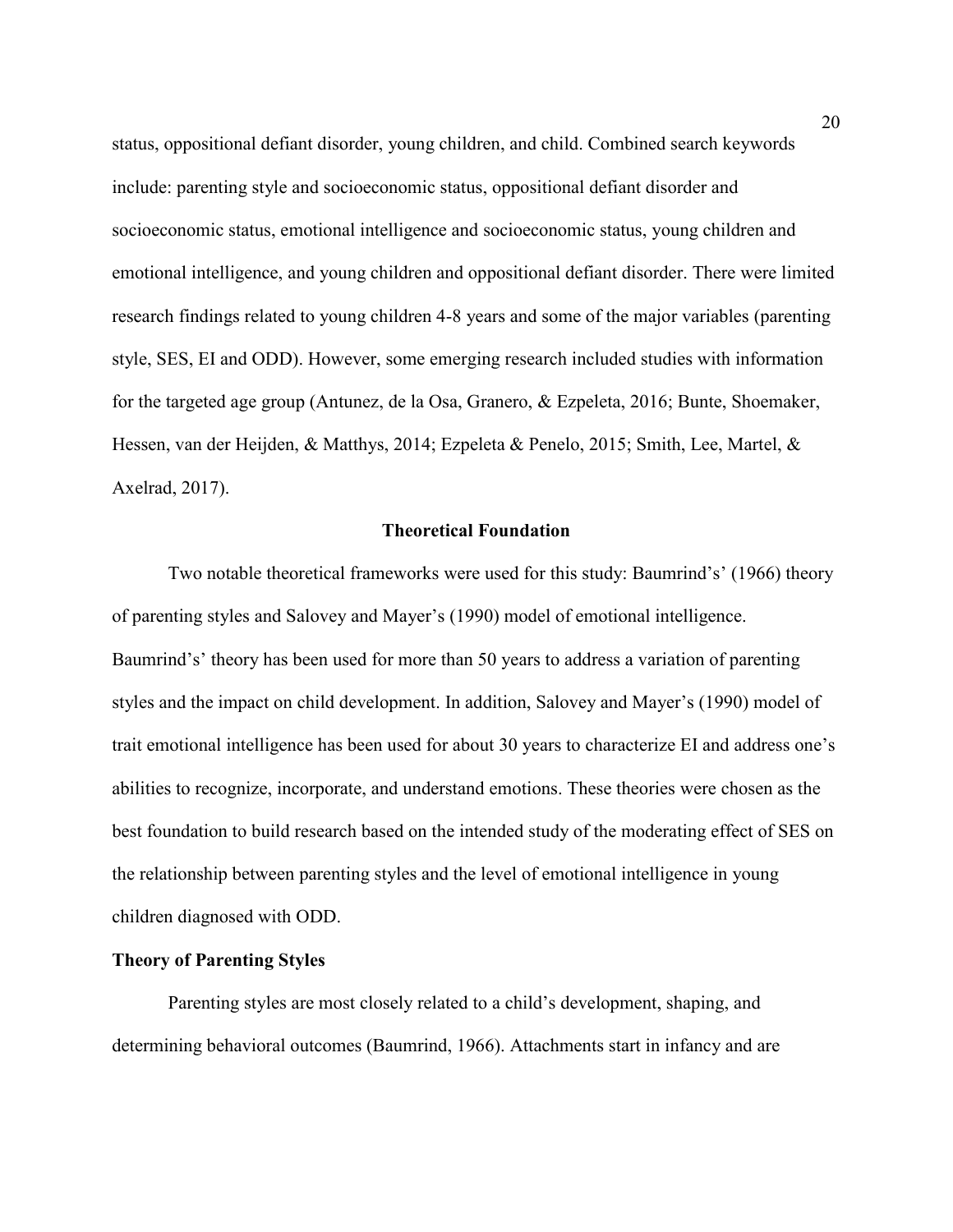continuously developed throughout childhood. Poor or lack of attachment and parent responsiveness in childhood can be detrimental to children as they transition into adolescence and later adulthood (Çalik-Var et al., 2015). Baumrind's Theory (1966) of parenting styles was introduced in 1966. This theory identified styles of parenting which most resembled patterns of parental behavior based on child behavior. Baumrind found three types of parenting style through her research: authoritative, authoritarian, and permissive. Authoritative is characterized as warm and responsive parenting which yields self-confidence and academic success. Authoritarian parenting style is categorized as strict and rigid with high expectations. This style often yields low self-esteem and poor social skills. Permissive parenting is identified as flexible with very little boundaries and often yields children who have poor academic success and engage in delinquent behavior. This is not an exhaustive list of potential outcomes but contains some highlighted child behaviors related to differing parenting styles.

Baumrind is referenced in several studies, the validity and reliability of the research is noted (Cruz-Alaniz, Martin, & Ballabriga, 2018; Martin, Sturge-Apple, Davies, & Romero, 2017; Sheraz & Najam, 2015). This theory provides a foundation to specifically characterize parenting styles in the intended research. The longevity of the research and recurring references supports the theory and its use to identify parenting styles which correlate with child behavior and development (Cruz-Alaniz et al., 2018; Martin et al., 2017; Sheraz & Najam, 2015). Baumrind's (1966) theory of parenting styles was chosen for this study based on the continued use, existing research, and the staple it has in child development studies.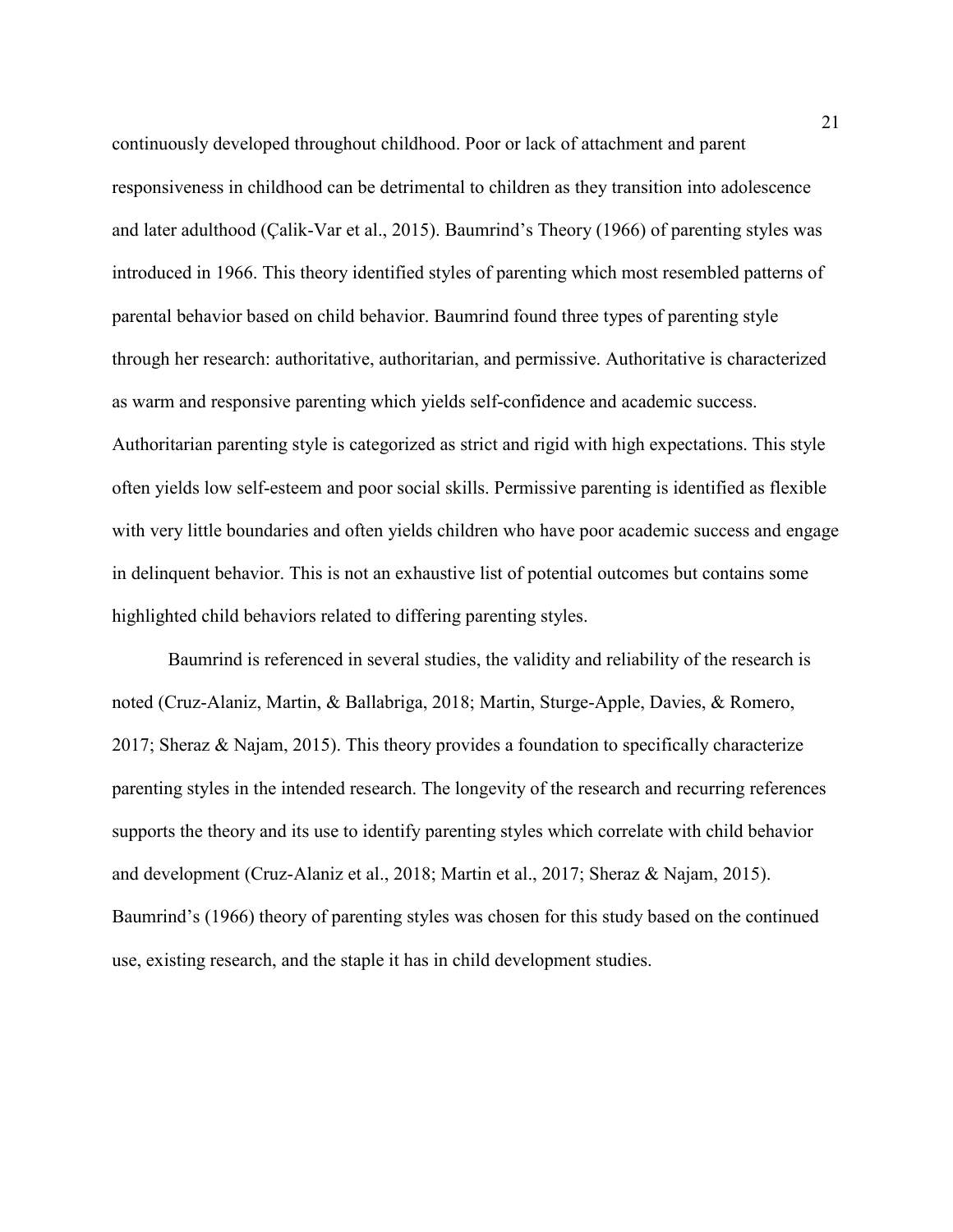## **Emotional Intelligence Theory**

Salovey and Mayers' (1990) model of EI has been used for a little under 30 years in research. The theory addresses the characteristics of EI and addresses four functions of EI including: perception of emotion, emotional facilitation, understanding emotions, and management of emotions. Salovey and Mayer (1997) found that EI has positive effects on individuals in childhood and adulthood. Some of the noted outcomes include: age appropriate social engagement, higher self-esteem, and emotional regulation. Notable effects from a lack of EI include delinquency, poor social relationships, and aggression. Overall, it was noted that higher EI correlates with better outcomes in relation to academic success, intimate and peer relationships, and self-perception. Salovey and Mayer's theory of trait EI was selected for this study based on the recurrence within the existing research. The theory addresses the development of managing and understanding emotions, which is lacking in children diagnosed with ODD who often exhibit aggression, defiance, hostility, and anger.

## **Oppositional Defiant Disorder**

ODD can be diagnosed as young as three years and is often characterized by symptoms of defiance, hostility, and anger (Smith et al., 2017). The disorder has been identified as a prevalent disorder during childhood ranging between 6.9% and 13.4% in preschool children (Ezpeleta & Penelo, 2015). Antunez et al. suggested that levels of negative affect and low effortful control influence the development of oppositional defiant disorder in preschoolers. Ezpeleta and Penelo conducted a study with 622 preschool students and determined three ODD dimensions: negative affect, oppositional behavior, and antagonistic behavior. The researchers specified that negative affect is characterized by spiteful and/or angry behavior, oppositional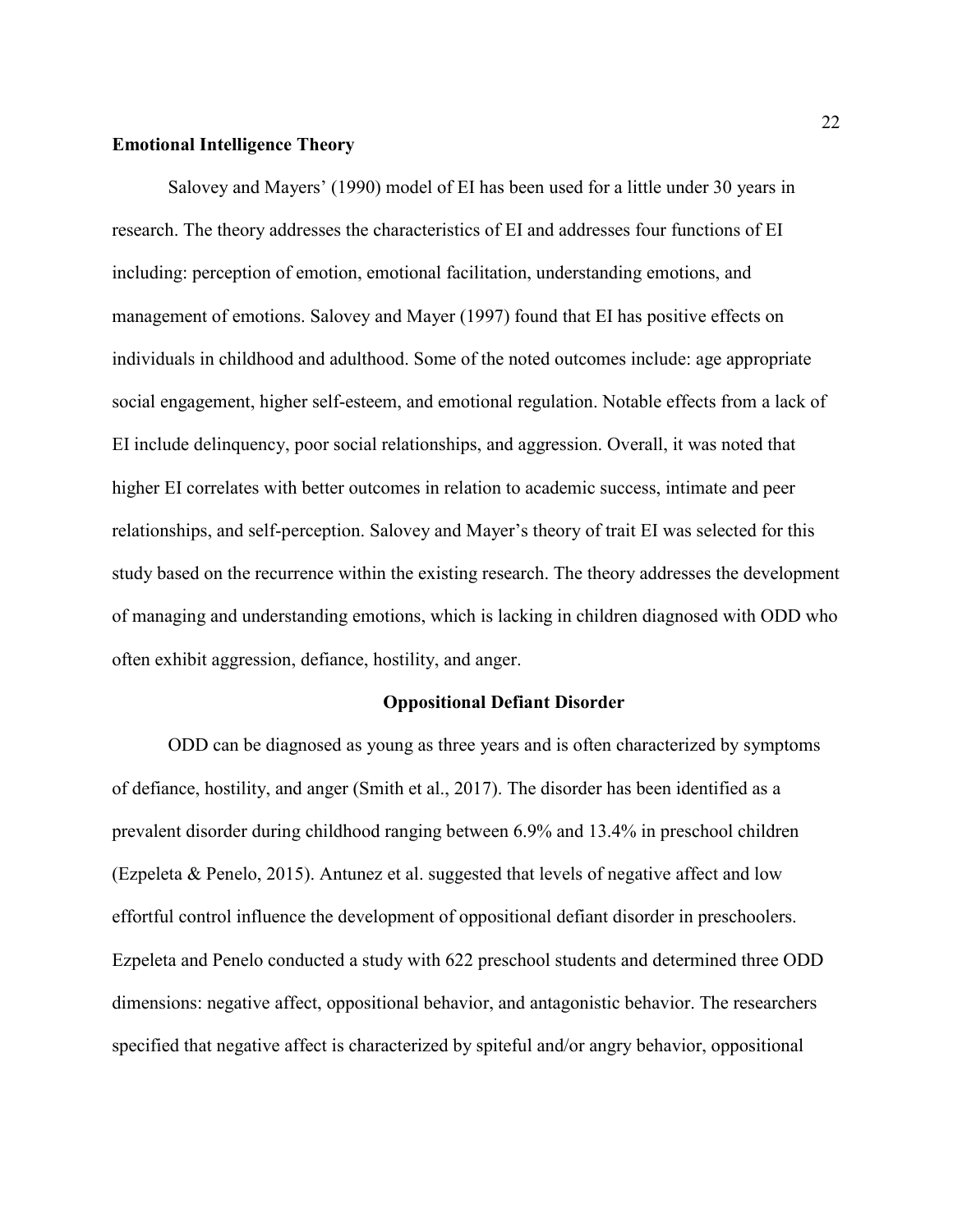behavior is characterized by defiance and irritability, and antagonistic behavior is characterized by blaming and annoyance of others. Additionally, children who develop ODD are at a higher risk of developing comorbid diagnoses such as: conduct disorder, depression, and mood disorders (Leadbeater & Ames, 2017).

Short term effects of ODD include, but are not limited to: increased aggression, limited social functioning with peers, and noncompliance with authority figures (Cavanagh et al., 2017). Smith et al. (2016) utilized a network analysis to better understand and identify the dimensions of ODD in preschool children aged three years through six years. The authors found that negative affect and anger were the main factors related to the ODD network in the children studied and identified the importance of targeting these factors (through interventions) early in preschool. Using the network analysis, Smith et al. (2017) found that the DSM -5 three cluster model was most closely related with the sample of preschool children. The three-cluster model includes: irritability/anger (loses temper, touchy, angry), argumentative/defiant (four symptoms: argues, defies, annoys others, blames others), and spiteful (APA, 2013). Similarly, O'Kearney, Salmon, Liwag, Fortune, and Dawel (2017) showed that children diagnosed with ODD show deficits in identifying emotional causes with the strongest deficit was related to anger. However, the same researchers showed limitations in finding clear deficits in areas such as emotional labeling, perspective taking, and causes of emotion. The oppositional defiant behavior construct has shown that children exhibiting ODD symptoms are inclined to display context specific behavior in the home setting. Notably, this behavior may also be generalized in settings such as the school and community (Sheraz & Najam, 2015).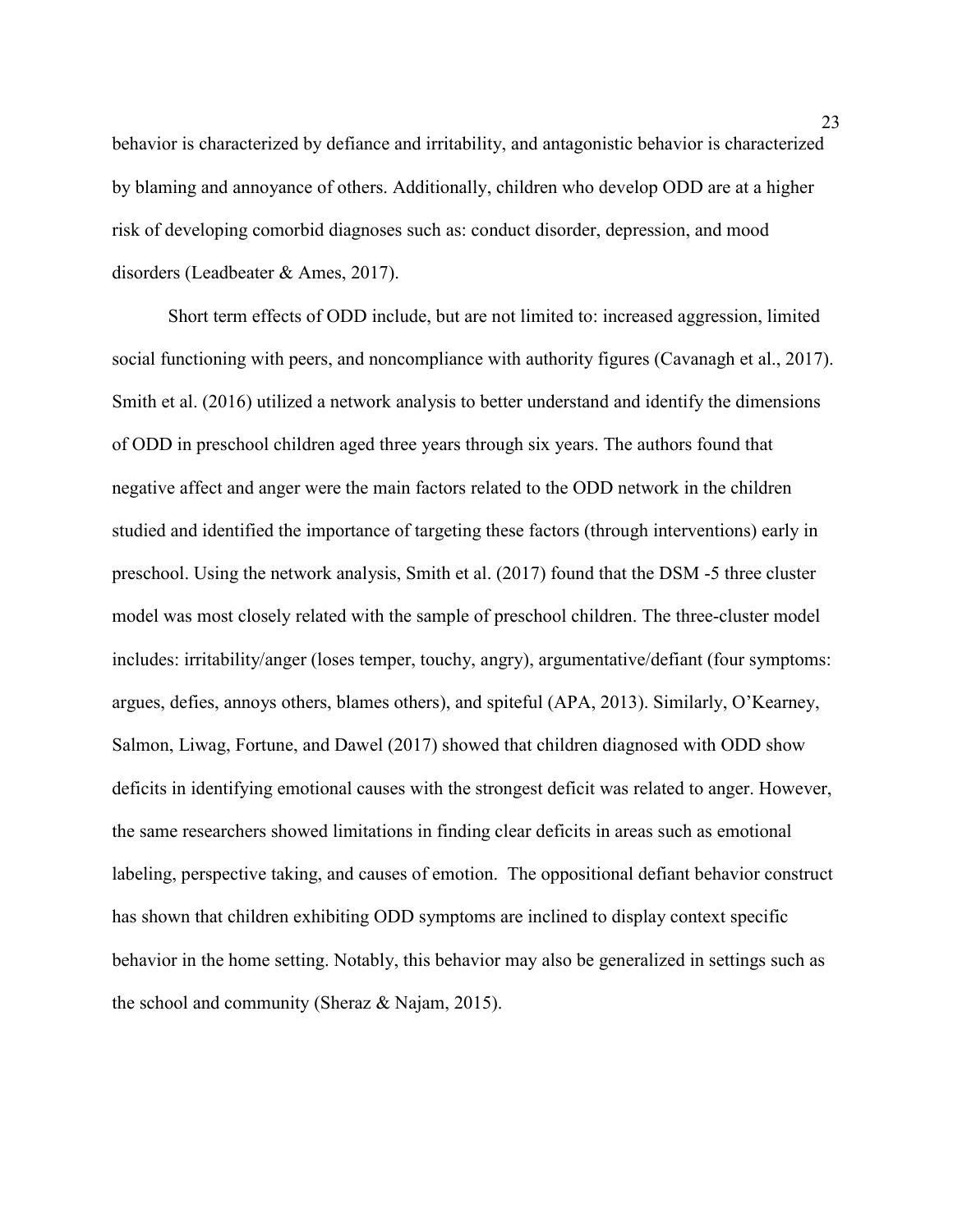Shukla and Agarwal (2018) noted the risk and protective factors related to ODD. These factors are biological, social, and psychological which inhibit age-appropriate development of specific skills. The authors further explored these deficits by utilizing research to study impacts of parental psychopathology and family instability. Comparatively, referenced literature points to contributors such as parent-child relationships and maladaptive parenting as risk factors (Brown et al., 2017). However, Shukla and Agarwal (2018) also argued that genetic factors may be related to the onset of ODD in children as well.

Bunte et al. (2014) studied the stability and change of ODD, conduct disorder (CD), and attention-deficit hyperactivity disorder (ADHD) as related to functionality and symptomology. For the purpose of this research only information related to ODD was reviewed. Bunte et al. conducted a longitudinal study of children ages 3.5-5.5 years and identified five groups of stability: chronic, partial remission, full remission, new onset, and no diagnosis. Children with behavioral problems and typically developing children were assessed. It was found that 62% of children diagnosed at the start of the study continued to have ODD symptoms at the 18-month review. Bunte et al. noted limitations in relation to the findings of earlier research. The limitations were noted by researchers in that, only children and families with lower SES living in urban environments were previously studied.

Although ODD is diagnosed in children and teens there has also been emerging research on long term effects extending into adulthood (Leadbeater & Ames, 2017). Some long -term effects include the inability to have a stable job, poor anger management, and limited relationships with friends and family. In a recent study completed by Cavanagh et al. (2017), researchers found extended symptoms of ODD lasting into adulthood. These symptoms affect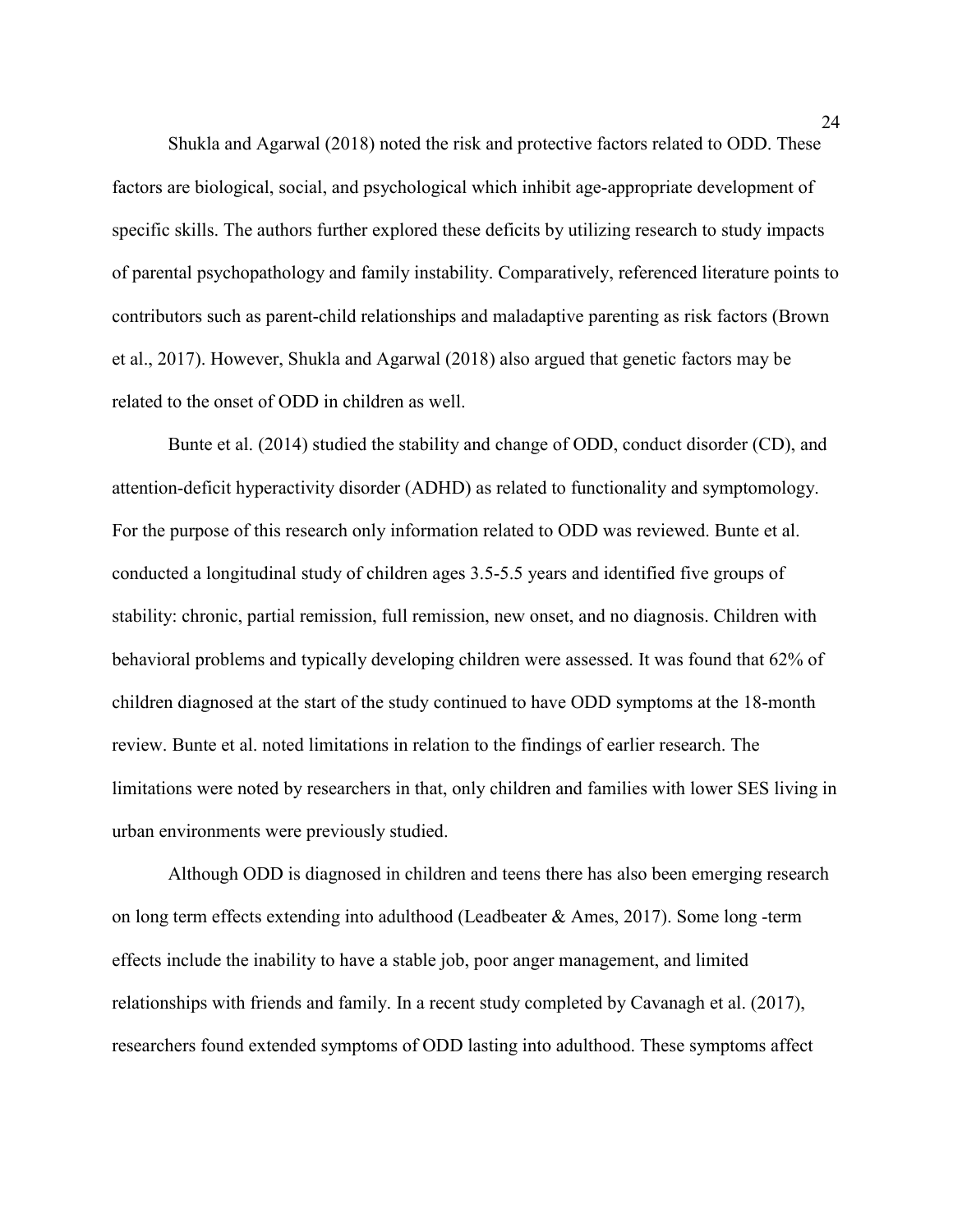interpersonal relationships, mood stability, and occupational advancement. Cavanagh et al. explored ODD relative to dysregulation of emotions making connections to both mood and anxiety disorders. Children diagnosed with ODD are at a higher risk to develop other serious problems (Leadbeater & Ames, 2017).

### **Emotional Development**

ODD is characterized by a series of symptoms related to a child's ability or inability to recognize their feelings and the feelings of others (Leadbeater & Ames, 2017). These skills are often identified in research as EI (Çalik-Var et al., 2015; Granero et al., 2015). High or low EI could potentially help to identify deficits and behavioral outcomes in both children and adults (Çalik-Var et al., 2015; Granero et al., 2015). EI helps to identify how people use emotional information to both process and solve problems (Boily, Kingston, & Montgomery, 2017). The noted deficits contribute to poor social, psychological, and academic development in childhood. Emotional Intelligence is measured by both traits and abilities of an individual to determine their capability to recognize, process, and manage emotions (Salovey & Mayer, 1990).

Cavanagh et al. (2017) explored ODD as a disorder of emotional regulation. A sample of 4,380 children were used to assess ODD diagnostic items and relationships between ODD and Conduct Disorder (CD) as well as emotion dysregulation. Cavanagh found that ODD more closely relates to emotional regulation as compared to a disruptive behavior disorder. It was also noted that ODD is not independent and shares symptomology related to emotional dysregulation. However, symptomology is not limited to emotional regulation and includes factors such as emotion perception and knowledge of emotions.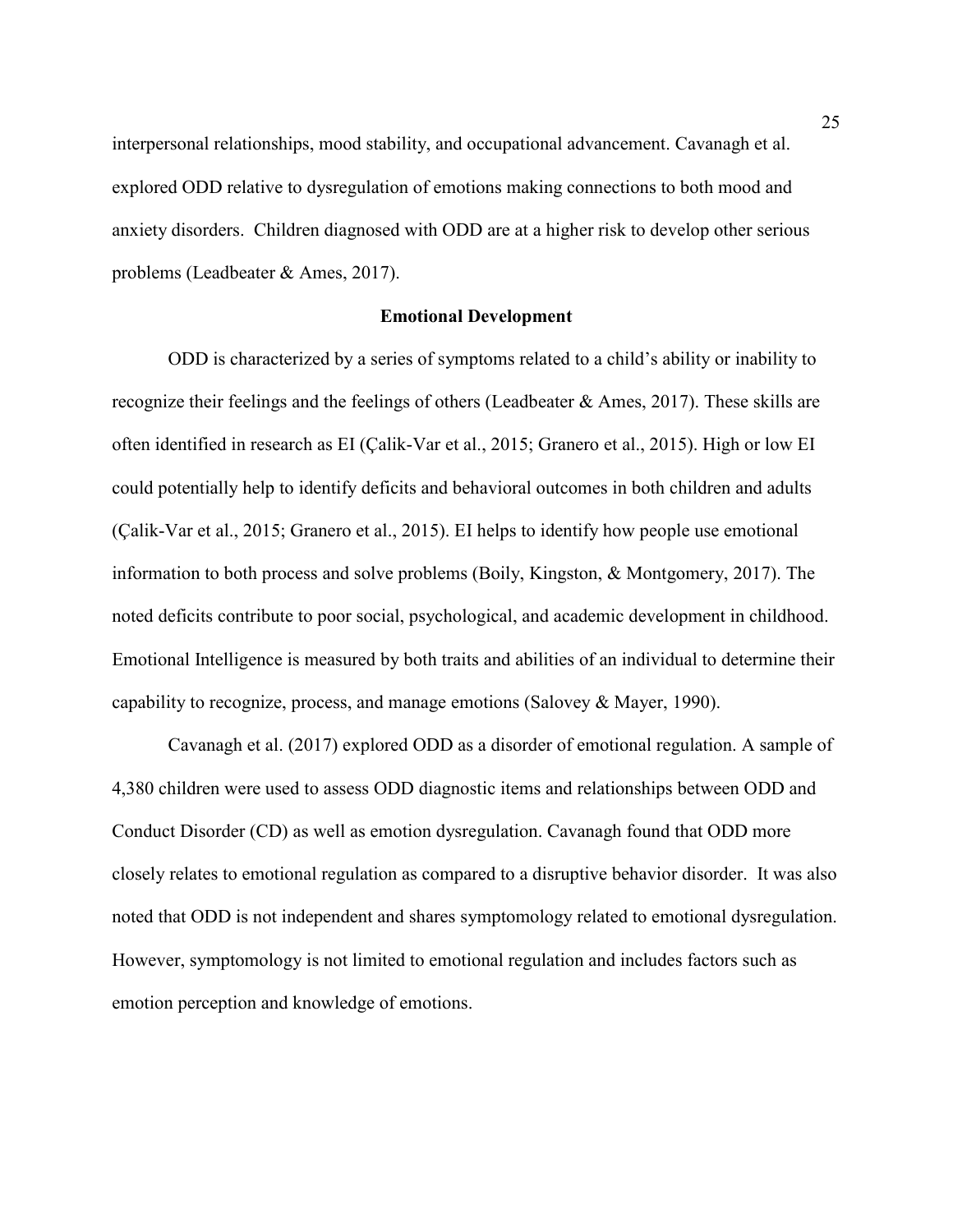The relationships between EI and ODD has been identified in some of the literature, as well as some of the short and long -term outcomes, symptomology, and development of both EI and ODD in children and adolescents. However, there is limited research related to children between the ages of 4 years and 8 years. This gap in literature may be due to the lack of interest in young children based on their early stages of life and the supporting research which discusses developing EI as children get older. However, there is some research which explores preschool children and their emotional development noting a need for early intervention (Dunsmore, Booker, & Ollendick, 2013; Locke & Lang, 2016; O'Kearney et al., 2016).

In a study completed by O'Kearney et al., (2016), 74 children, with and without ODD, aged 4-8 years old were studied to assess emotion perception, emotion perspective-taking, knowledge of emotions, causes and understanding ambivalent emotions and on parent-reported cognitive and affective empathy. It was found that children with ODD were less fluent than typically developing children in generating causes for anger but showed no relative deficiencies in emotion perception, emotion perspective-taking or in the ability to appreciate mixed emotions. Yet, Locke and Lang (2016) reported findings stating that children who showed contextinappropriate anger were more likely to have lower emotion recognition which, therefore, relates to development of anger as a response to aversive stimuli and other triggers. Contextinappropriate anger is defined as maladaptive emotion and anger dysregulation causing atypical responses to stimuli which do not normally incite anger. Dunsmore et al. (2013) added that unpredictable emotionality at the age of 3 years is an indication that a child will develop comorbid ODD and other mental health issues before 8 years.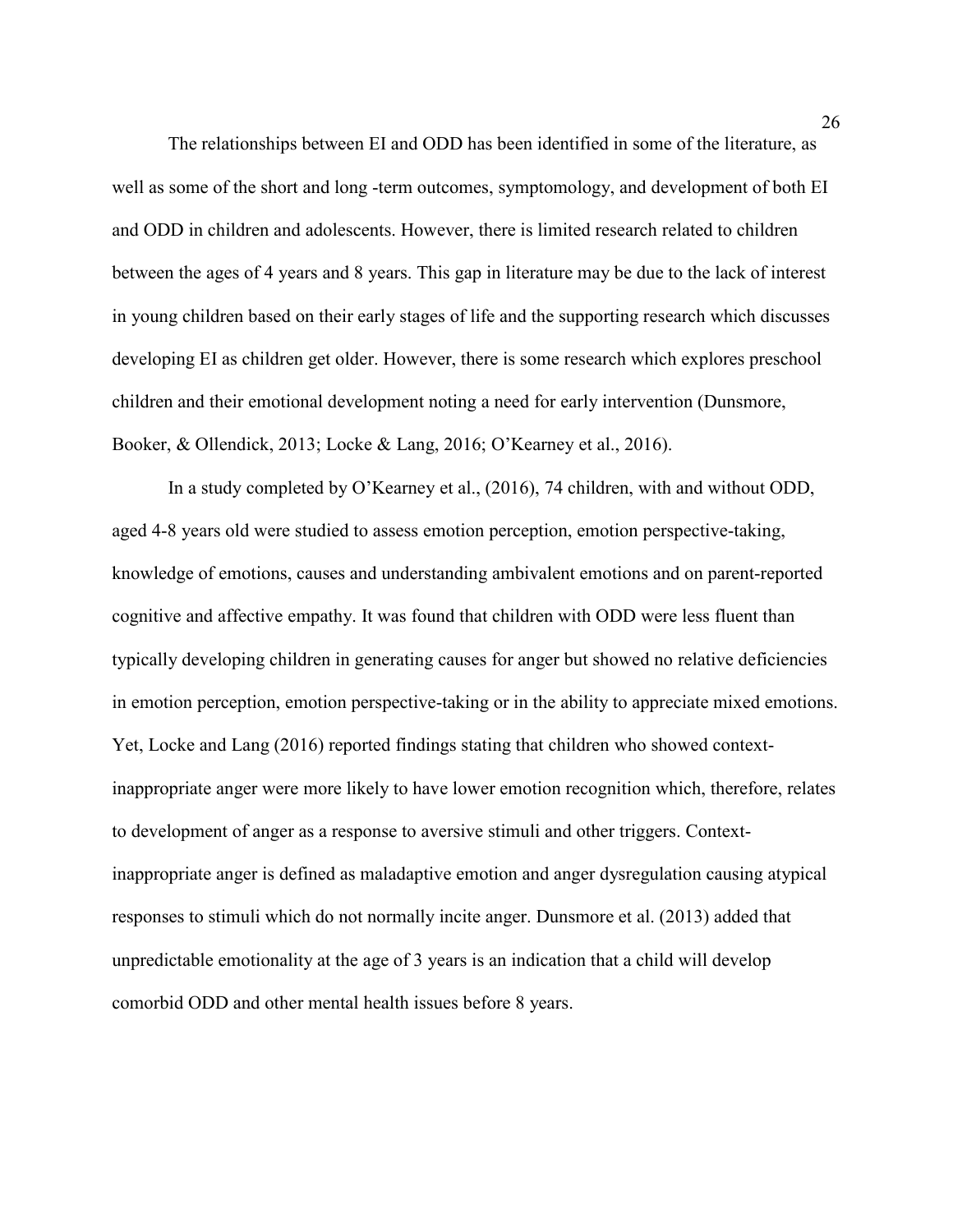Current research shows deficits in emotional development in both preschool years as well as in adolescence for children diagnosed with ODD (Bunte et al., 2017; Cavanagh et al., 2017; Leadbeater & Ames, 2017; Shukla & Agarwal, 2018; Smith et al., 2016). Although O'Kearney et al. (2017) highlighted the development of emotion perspectives and causes of emotions in the preschool years, Ezpeleta and Penelo (2015) noted that by age 8 many children will have begun to experience the social meaning of emotions. Additionally, Esnaola, Revuelta, Ros, and Sarasa (2017) identified a direct relationship between age and EI levels highlighting growth and maturity as contributors to this increase. Therefore, there is conflicting research related to the age of development of EI. However, it is known that higher emotional intelligence increases the likelihood that children will be more equipped to manage emotions and adapt to changing environments (Cindea, 2015).

Existing research extensively discusses EI in adolescents and the impacts on academic success, social behavior, and behavioral outcomes (Argyrious et al., 2016; Boily et al., 2017; Ezpeleta & Penelo, 2015; Garcia, Salguero, & Fernandez-Berrocal, 2014). Garica et al. (2014) conducted research to address the prevalence of aggression as related to EI. The researchers found that adolescents who displayed disruptive behaviors in school showed lower EI. This information aligns with Boily et al. (2017) findings that highlight the lack of understanding in receiving and processing emotional data to solve problems in persons with lower EI. Additionally, Argyrious et al. (2014) found that trait EI and authoritative parenting were positively associated and EI and authoritarian parenting were negatively associated. However, there is limited research on EI for young children diagnosed with ODD.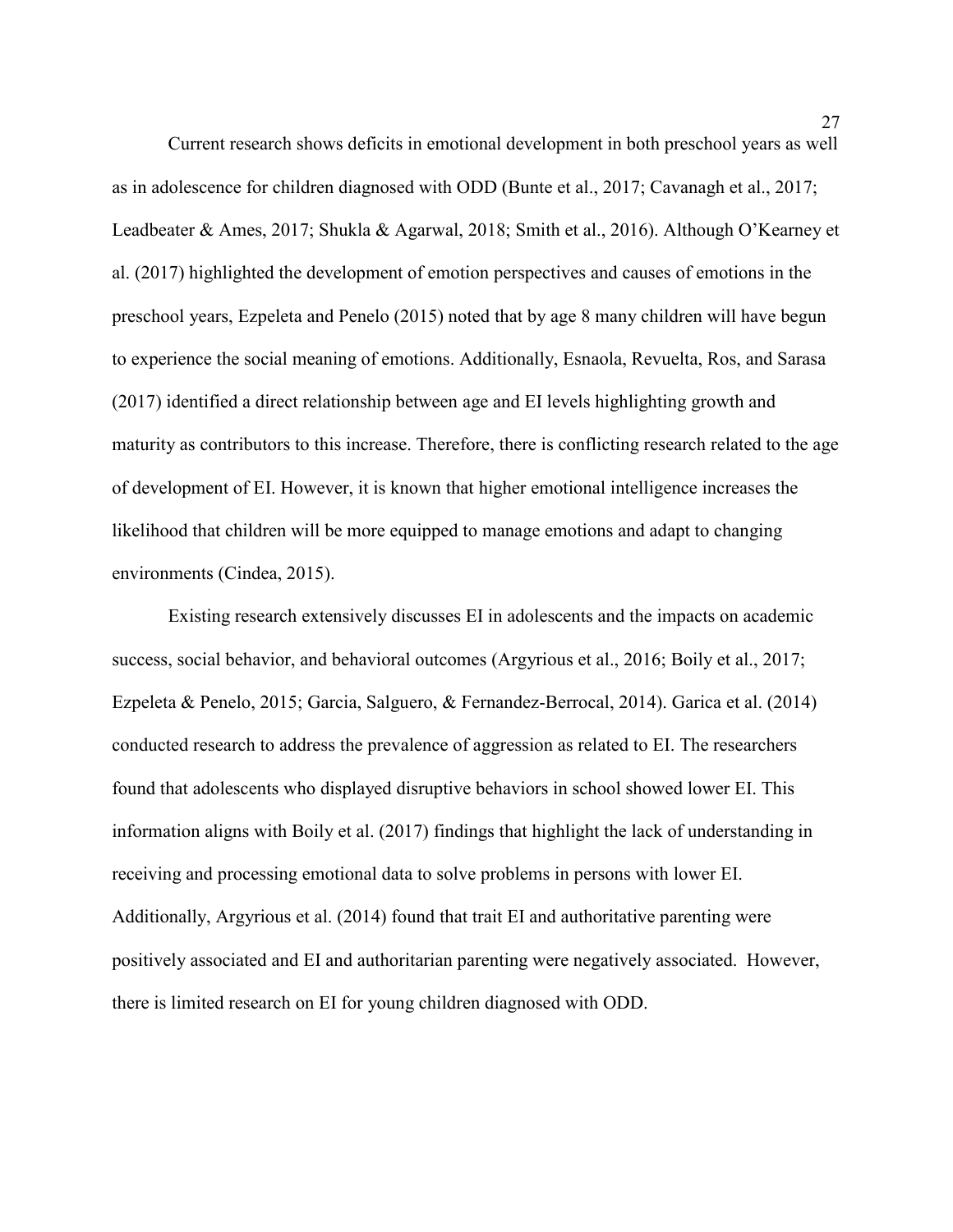#### **Parenting Styles**

As emphasized in Baumrind's (1966) research, impulsive behavior, low-self-esteem, poor social skills, and delinquency are associated outcomes of parenting styles with a shifting balance of demandingness and responsiveness (ex. low demandingness and high responsiveness or high demandingness and low responsiveness). When children face challenges, responsive and sensitive parenting contributes to the improvement in emotion regulation and psychological adjustment. Thus, serving as a resiliency factor related to potential stressors. On the contrary, poorer adjustment to stress and challenges can be attributed to harsher and controlling parenting styles (Martin et al., 2017). In a study completed by Moreno-Manso et al. (2016) it was found that life experiences of children positively and negatively influence their ability to respond to aversive stimuli and to be competent socially and emotionally. It was revealed that many factors contribute to maladaptive outcomes including the severity of the event, the child's age, and how the child interprets the meaning of the event.

Current research explores the relationship between parenting and ODD to address the parental impact related to symptoms of the diagnosis (Cruz-Alaniz et al. 2018; Sheraz & Najam, 2015). According to Sheraz and Najam (2015) non-compliant and defiant behaviors are significantly associated with parent child relationships (positive or negative). In a study conducted to examine the affective and behavioral symptoms of ODD and multi-level family factors, results indicated that family factors such as the parent-child relationship and child emotional regulation were significantly related to ODD symptomology (Tang, Lin, Chi, Zhou, & Hou, 2017). The authors recommend that future research addresses multi-level (whole, dyadic,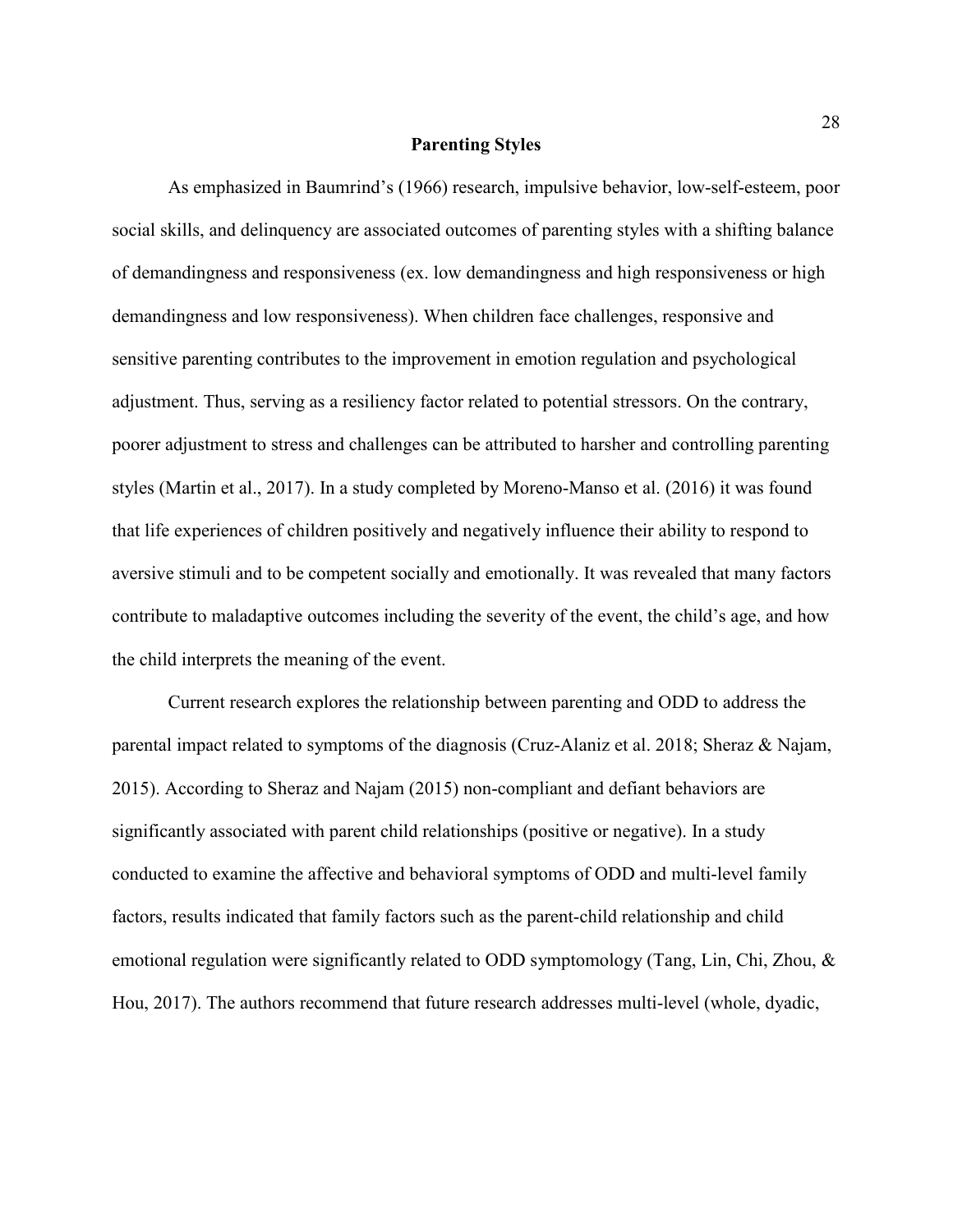and individual) family factors when creating or informing the development of interventions for ODD.

Booker, Ollendick, Dunsmoore, and Greene (2016) studied perceived parent-child relations and improvement after treatment of ODD. The researchers found that the severities of ODD symptoms were exacerbated by a child's perceived parental relationship. However, the number of symptoms were not affected. Research shows that emotional development may be influenced by the negative and positive emotions. These emotions are most often displayed within a family as children learn to understand and identify emotional elicitors through parentchild interactions (Locke & Lang, 2016). Family environment is noted as the foundation to support development of emotional norms related to managing emotions (Batool & Bond, 2015; Boe et al., 2014; Cindea, 2015; Moghaddam, Validad, Rakhshani, & Assareh, 2017).

Familial influences associated with positive verbal communication, improved confidence, and peace of mind significantly contribute to the lack of mental health disorders and the development of age appropriate behavior (Moghaddam et al., 2017). Sheraz and Najam (2015) conducted research to investigate the relationship among parenting styles, parenting practices, ADHD and ODB. For this study I have focused on parenting styles and oppositional defiant behavior only. Notable outcomes of the research indicated significantly correlated relationships between authoritarian/ permissive styles with ODB. Additionally, the relationship between boys' oppositional defiant behavior towards adults and authoritarian and permissive parenting were significant.

Similarly, Cruz-Alaniz, Martin, and Ballabriga (2018) examined the role of parenting executive functioning, warm and harsh parenting, and ODD symptoms. Within the literature it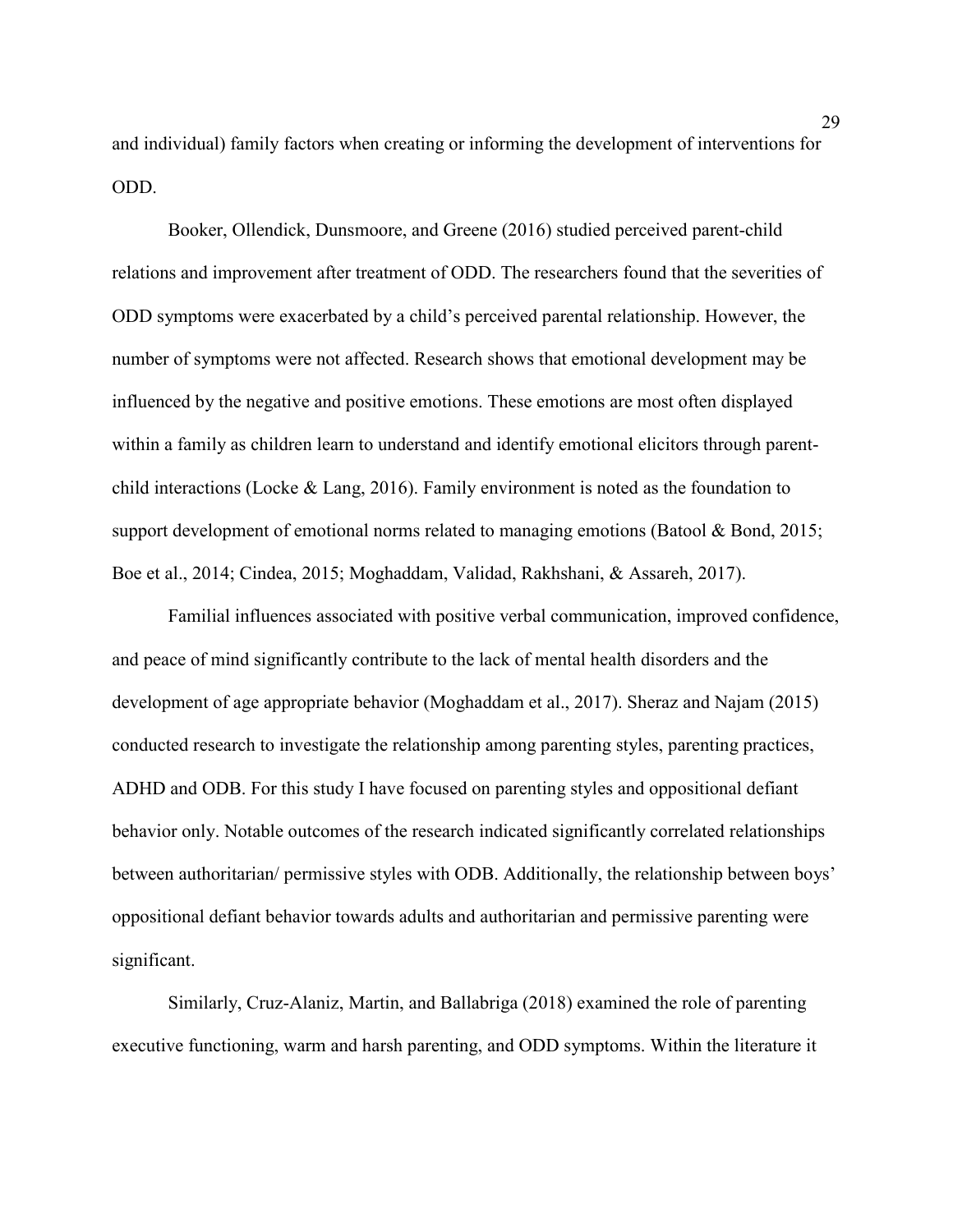was noted that ODD symptoms have been found to be most related to negative parenting. There were no findings of a reciprocal relationship between parenting styles and ODD. However, Shukla and Agarwal (2018) highlight a possible bidirectional impact noting child behavior impacting parenting styles.

Granero, Louwaars, and Ezpeleta (2015) used pathway analysis to investigate parenting style as a mediator of ODD with considerations for SES as an independent variable. 622 preschoolers were sampled. Results indicated that SES and executive function (inhibition and emotional control) had a direct effect on ODD in boys. SES and high ODD scores were partially mediated by difficulties in executive functioning in inhibition. However, corporal punishment and inconsistent discipline did not significantly impact the association of SES and ODD. Granero et al. found that SES is a good indicator to identify children at high risk for ODD. High ODD symptom levels were predicted by low SES levels and related to previously reviewed research related to ODD symptomology. This research supports the need for further exploration of the moderating effect of SES and on the relationship between parenting styles and level of EI as factors which impact the development and sustainability of mental health disorders.

#### **SES and Parenting Styles**

SES is comprised of both economic and social standards by which individuals and families are recognized (APA, 2018). It is defined by an individual, or group's, position or class within a hierarchical social structure. SES is most widely used in research from an objective standpoint (Roubinov & Boyce, 2017). Hierarchy in the social structure depends on a combination of variables including: occupation, education, income, wealth, and place of residence. As explained by Troy, Ford, McRae, Zarolia, and Mauss (2017), families with low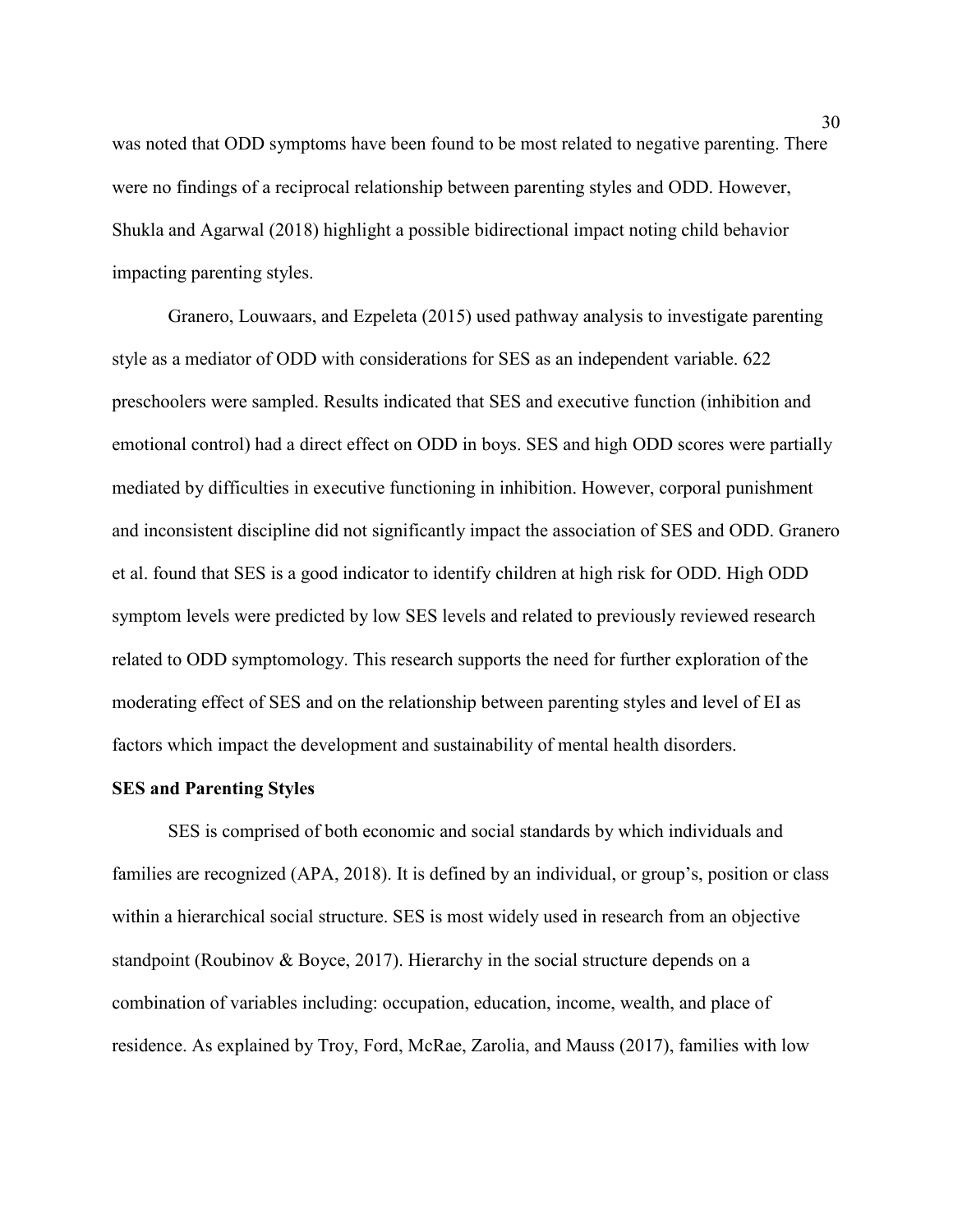SES have limited environmental control whereas families with higher SES have more control over their environment. Neighborhood and community connections are assets which add to or take away from the overall functioning of families. SES can have a remarkable impact as persons with low SES will have limited resources as well as exacerbating economic and social circumstances. Comparatively, higher SES families will likely have an abundance of resources as well as less financial and environmental stressors (Çalik-Var et al., 2015; McLoyd, 1990). When considering the effect of socioeconomic influences, it can be concluded that economic and sociological hardships have detrimental effects on family systems.

Parents, as a part of the family system, provide the model and foundation for the overall development within children in addition to school and community factors (Troy et al., 2017). Socioeconomic status and parenting style have been linked to address academic performance, aggression, socially appropriate behaviors, and overall mental health (Argyrious et al., 2016; Troy et al., 2017). McLoyd (1990) noted "poverty and economic loss diminish the capacity for supportive, consistent, and involved parenting" (p.312). Historically, low-income families are seen as having more discord and dysfunction within their families (Çalik et al., 2015; McLoyd, 1990). In comparison, wealthy families are seen as having more structure and compliance. Socioeconomic hindrance can be associated with quick onset and longevity of mental health impairments as well. It is assumed that parents who are more financially well off can provide resources needed to contribute to more positive development while parents who are considered low income lack the finances to procure resources which contribute to healthy child development (Boe et al., 2014). Less access to resources and fewer choices are identified as factors which relate to external restrictions on behavior and decision-making skills.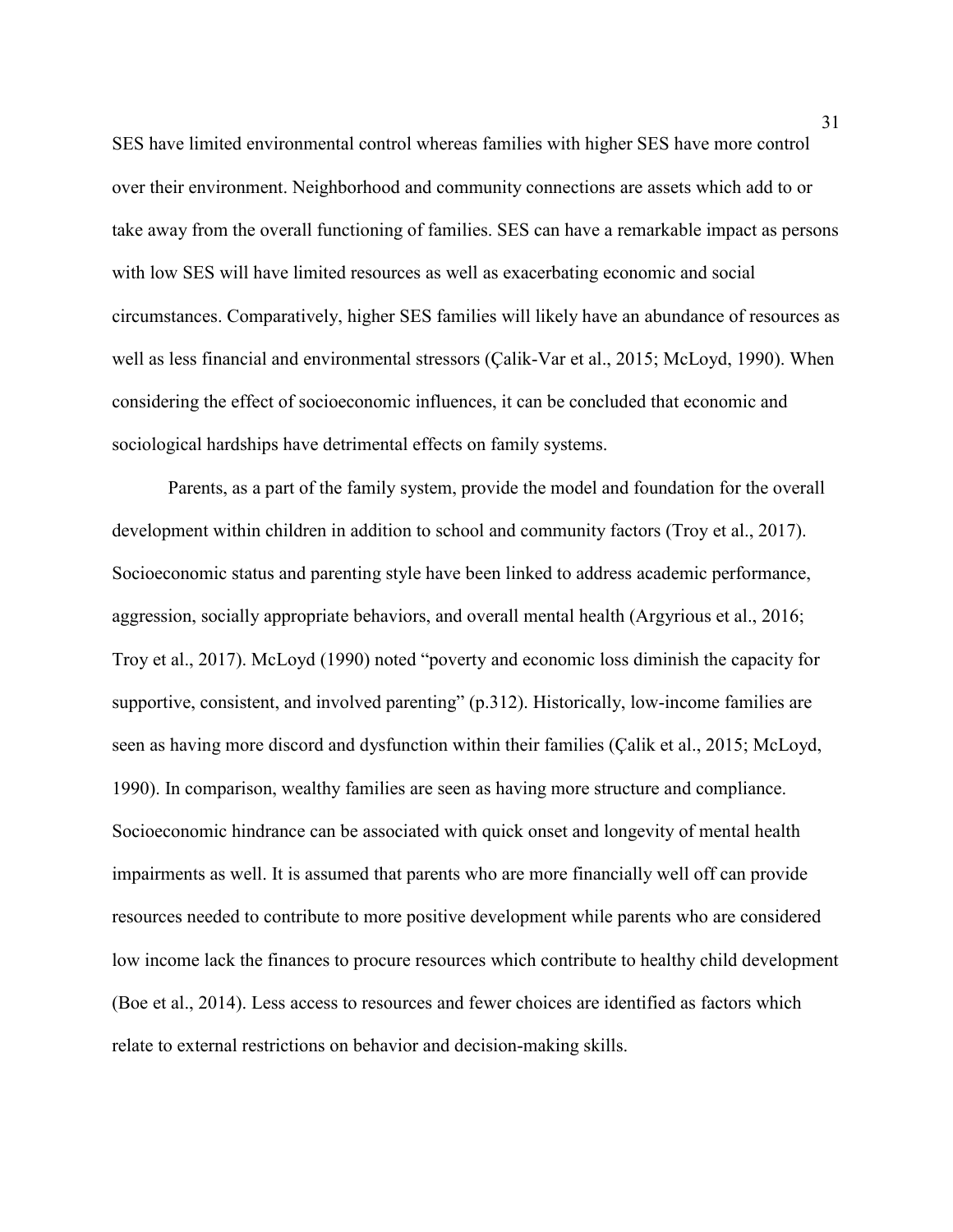Anton, Jones, and Youngstrom (2015) conducted research to identify relationships between parenting style and socioeconomic status, particularly for the single parent. The authors found that there was no significant connection between incomes and parenting styles. The income ranged between \$0-85,000 and parents reported having 2.6 children on average. Even though there was no interaction between education and income of the parent on parenting styles, it was still shown that education and parenting style were significantly related. Comparably, September, Rich, and Roman (2016) completed related research looking at the role of parenting styles and SES as it related to parent's knowledge of child development associated to parent education. The authors reported that parental knowledge is an important factor in adopting positive parenting styles. A correlational-comparative research design was used to gather information from 140 parents. Parents were required to have at least one child between the ages of 2 years and 5 years. Low and high socioeconomic groups were utilized, and findings indicated that parents from low SES groups were more knowledgeable about child development while parents from high SES groups were less knowledgeable. However, all parents identified themselves as using an authoritative parenting style.

Baumrind (1978) noted that low-income families were more prone to use harsher punishments in comparison to wealthy or well to do families. In addressing the onset and instability of positive parenting, Azad, Blacher, and Marcoulides (2014) used a longitudinal model of socioeconomic status and sampled 219 mothers across six time points. Positive parenting was identified as being more sensitive, having a more positive affect, and a healthy attachment similar to the authoritative parenting style. Mothers with more education and income were found to have elevated levels of positive parenting and consistency of positive parenting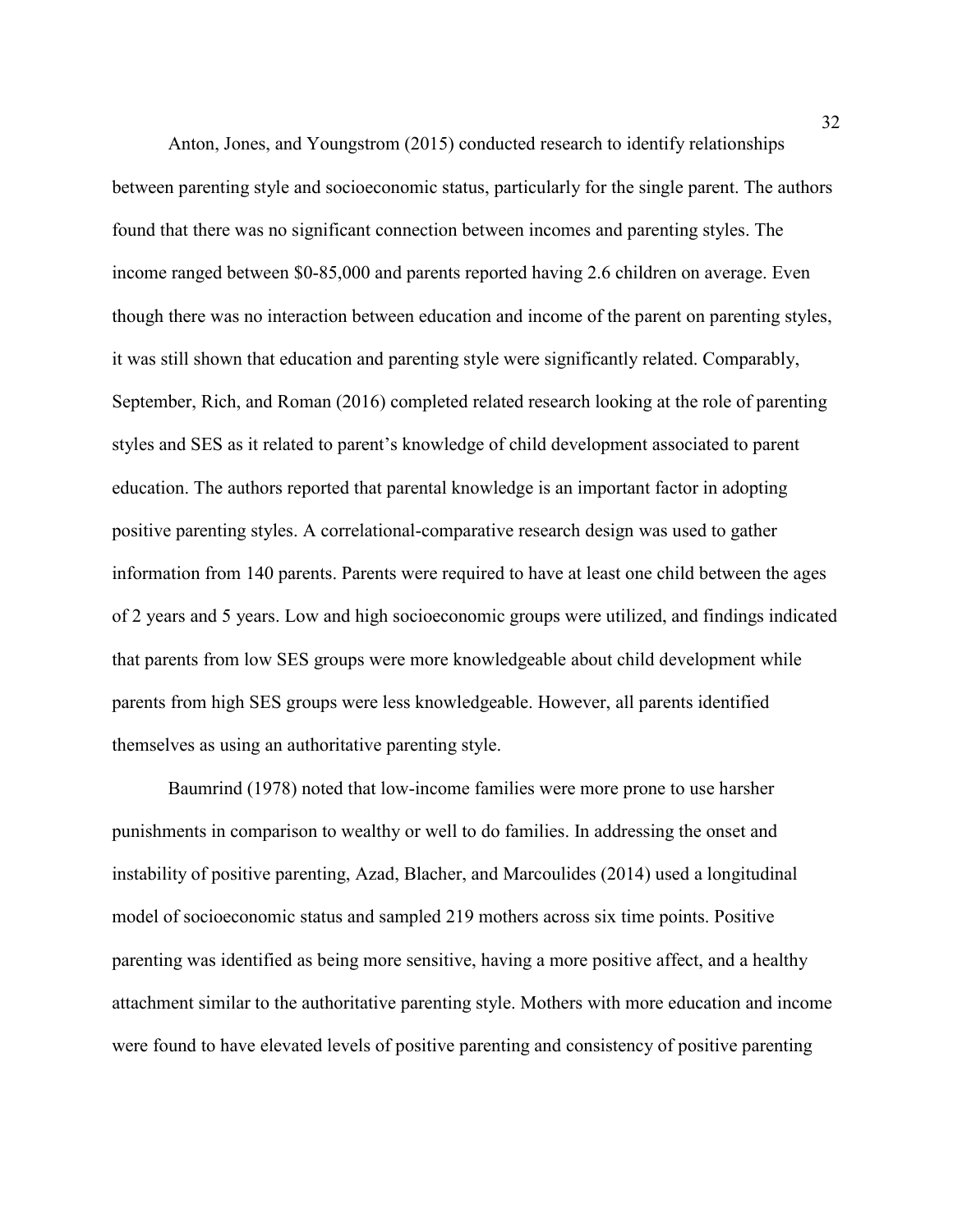over time. Azad et al. noted that there is limited exploration of economic adversity related to education and income. The findings showed that there is both a direct and indirect impact of SES on positive parenting.

Parenting style is important in the shaping and development of skills in young children (Masud, Ahmad, Jan, and Jamil, 2016). However, parenting style is often shaped by the parent's personal experiences and ability to manage emotions. In a review of 59 articles, Devenish, Hooley, and Mellor (2017) identified risk factors for negative adolescent outcomes including disorder in the home, community violence, and economic stressors. It was found that these factors are often mediated through parental mental health issues and parenting practices. However, Masud et al. (2016) found limited consistency in findings to support relationships between parenting styles and academic performance mediated by socioeconomic status. Roubinov and Boyce (2017) argued that existing research on SES and parenting uses a limited scope exploring parenting as a mediator for socioeconomic influences in child development. Roubinov and Boyce identified four factors which mediate or moderate the SES-parenting relationship: parent distress and mental health problems, access to resources, parental knowledge and expectations of childrearing and child development, and cultural norms and values. The authors discussed limitations in current research which directly address the relationships between SES and parenting. Therefore, more exploration is needed to study the moderating effect of SES on the relationship between parenting style and level of EI in young children diagnosed with ODD.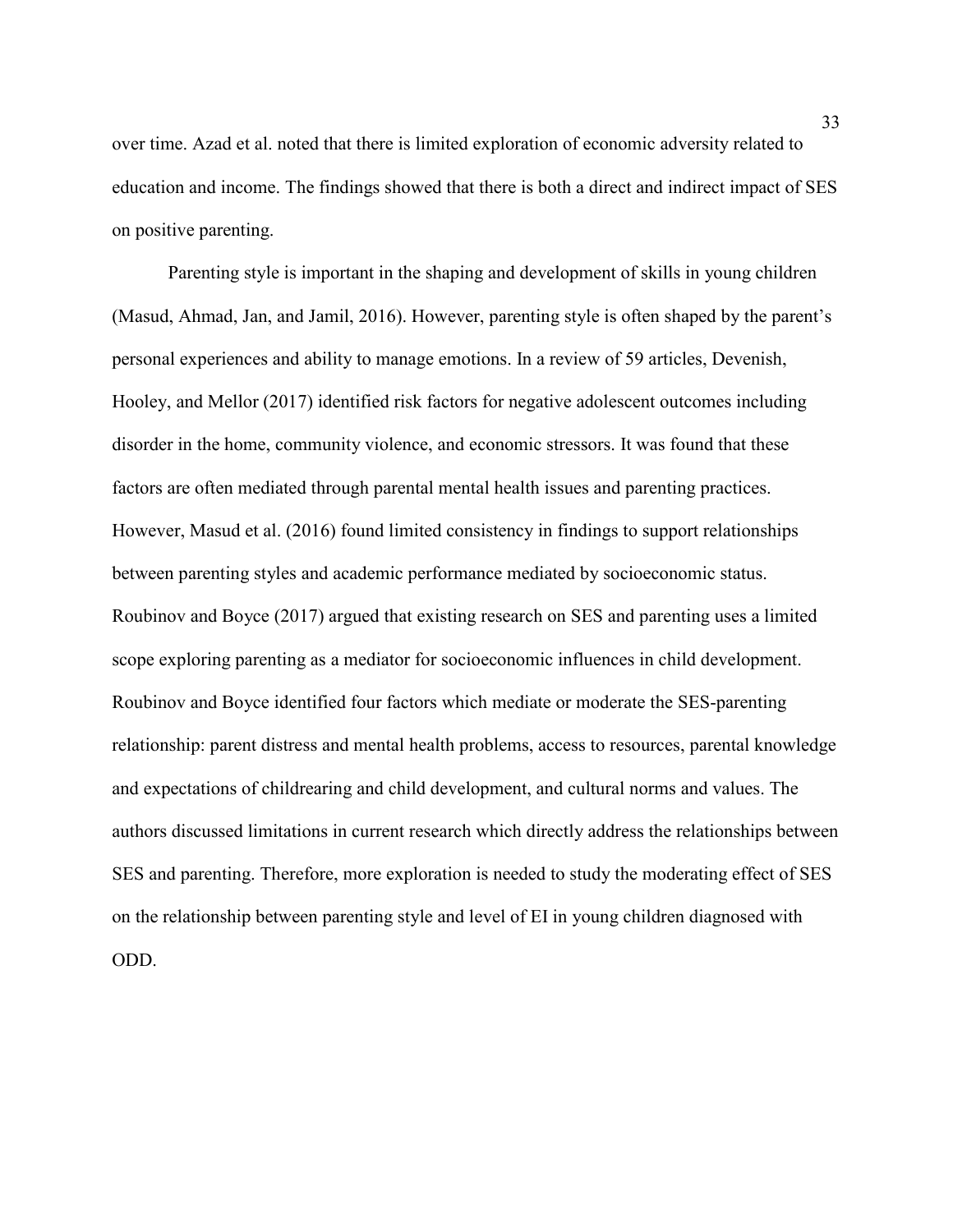### **Emotional Intelligence and Parenting Styles**

Some current research suggests that parenting styles is related to EI in adolescents (Argyrious et al., 2014: Batool & Bond, 2015; Cindea, 2015). In a study completed by Batool and Bond (2015) it was recommended that parents receive emotional training to decrease the incidence of adolescent aggression and improve parenting styles. The researchers explored the relationships between parents EI and aggression in adolescents. A mediational path analysis was utilized, and it was found that parental EI indirectly relates to aggression in children. This study had limitations in relation to the proposed research as it did not discuss the child's EI. However, the article contained information related to the effects of parenting styles on children's behavior and noted significant correlations between parenting style, parents EI, and aggression in children although parenting style was not stated as a mediator. Cindea (2105) agrees that a tolerant and affectionate parent is correlated with higher EI in the parent and ultimately decreased maladaptive behavior in children as well as improved emotional control.

In a study of 187 adolescents Cindea (2015) explored self-esteem and levels of EI and how levels of EI are correlated with perceived parenting styles of mothers. For the purpose of this research the researcher used only information related to EI and parenting styles. Statistical data showed positive and negative correlations between parenting styles and EI and self-esteem. Comparatively, Alegre (2012) noted the lack of research related to parenting styles and EI. The researcher found no significant correlation between EI and positive and negative parenting and no correlation between EI and the four parenting styles. Alegre concluded that children's EI development may be impacted by parental emotional well-being but not directly impacted by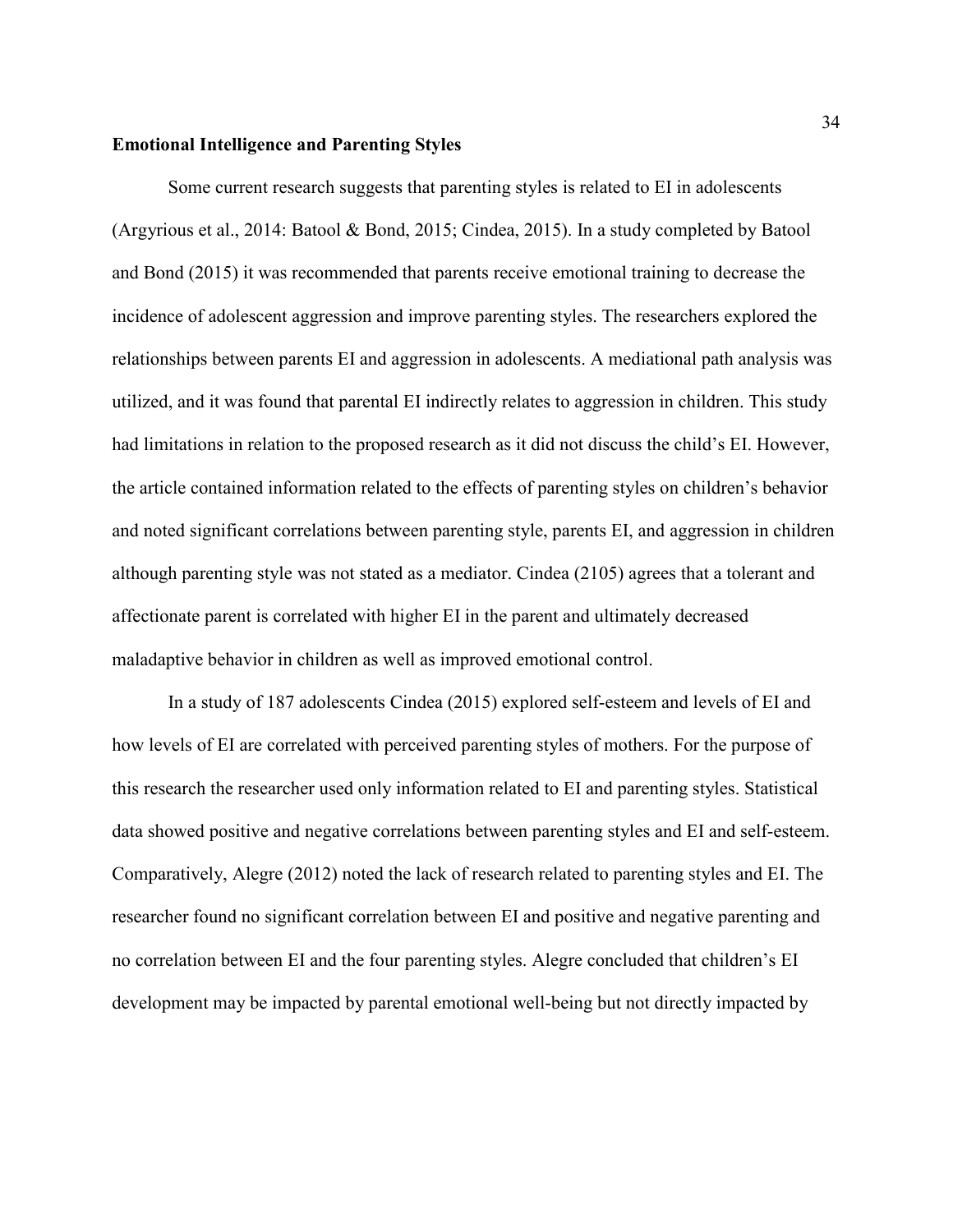parenting styles. In addition, only mothers of the children were studied here, limiting the knowledge of fathers in this area.

Argyrious et al. (2014) referenced Alegre's (2012) work in their research noting the lack of research to explore the relationship between parenting styles and EI. In their more current research, Argyrious et al. (2014) found that authoritative parenting and trait EI are positively associated and authoritarian parenting and EI are negatively associated. Furthermore, Dunsmore et al. (2013) explored the impact of parental emotion coaching as a protective factor for children diagnose with ODD. The sample consisted of 72 mother-child dyads and explored the relationship between emotion coaching (parents) and emotion regulation, liability, and negativity (child). Dunsmore's et al. research revealed some patterns in the literature related to a lack of focus on emotion regulation as a contributor to ODD symptomology. However, the researcher highlighted emotion regulation as a key factor in internalization of ODD symptoms and adaptive skills. Emotion coaching was directly associated with increased emotion regulation and decreased disruptive behavior in children.

## **Summary and Conclusions**

As expressed through the literature there is an abundance of research which addresses each variable (parenting styles, SES, EI, and children ages 4-8 diagnosed with ODD) individually but limited research that draws connections between the variables. There is no found research which identified the moderating effect of SES on the relationship between parenting styles and level of EI in young children, ages 4-8, diagnosed with ODD. The lack of current literature supports the need for additional research to address the proposed problem and the gap in literature. Some of the major themes highlighted included: parenting styles as a significant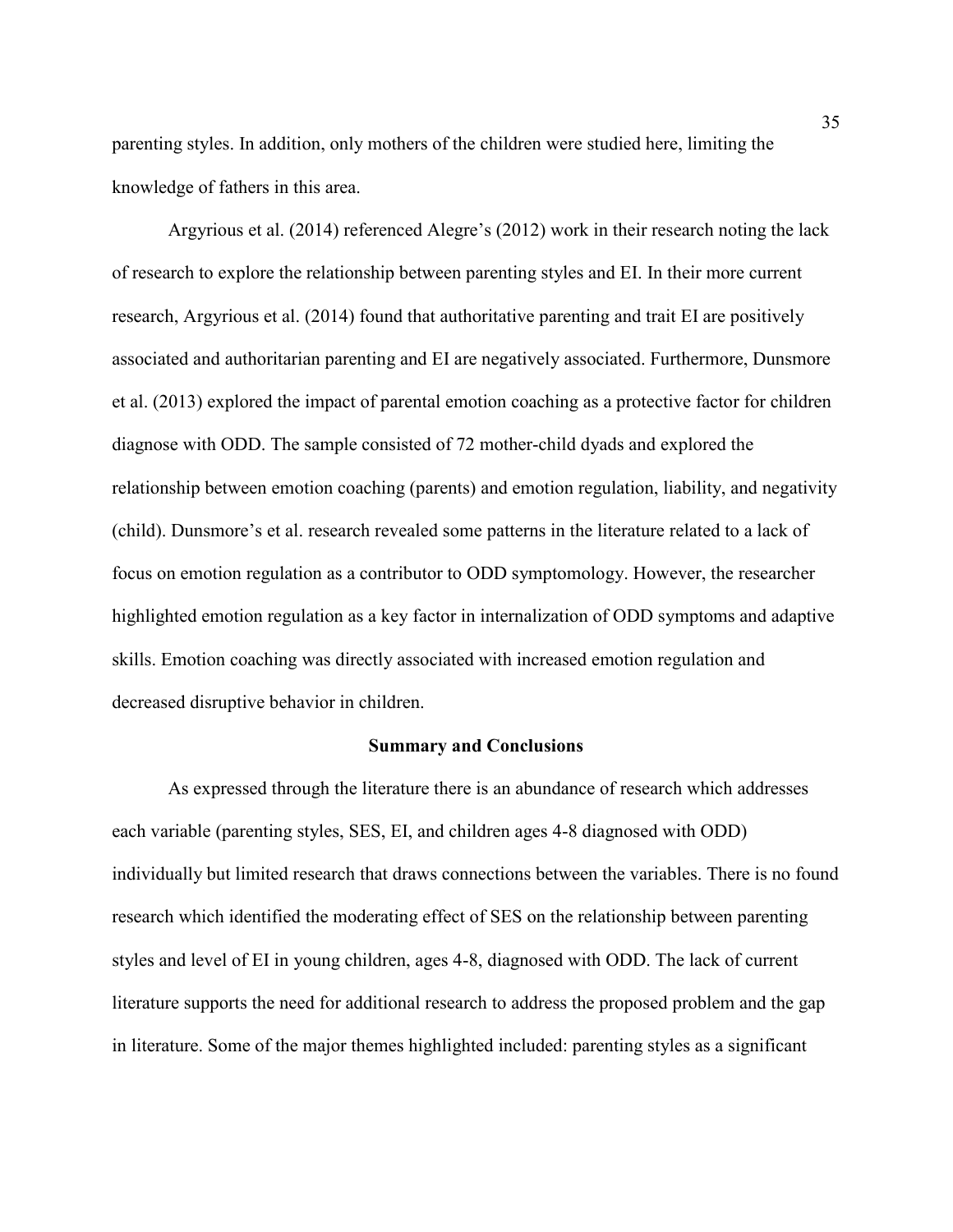contributor in child development, SES impacting parenting styles, and lower EI in children with ODD.

I found that there is current research which identifies connections between parenting styles and the development of EI in children (Cindea, 2015; Argyrious et al., 2016). Comparatively, EI and ODD share some correlation related to the lack of emotional regulation as part of the symptomology (Cavanaugh et al., 2017; Leadbeater & Ames, 2017). SES has also been explored to address the interaction between parenting styles and ODD. Currently, it is known that parenting styles directly affect child development and how a child may be emotionally engaged with others (Çalik et al., 2015; McLoyd, 1990; Troy et al., 2017). However, current research does not confirm an interaction between parenting styles and SES specifically on the development of EI in children with ODD.

This study fills a gap in the literature by providing information which addresses the moderating effect of SES on the relationship between parenting styles and the level of EI in young children diagnosed with ODD. The study provides content to inform future interventions related to parenting styles, EI, and ODD to potentially minimize stability of symptoms overtime and eliminate the development of comorbidity. Chapter 3 addresses the specific methodology which was utilized in the study.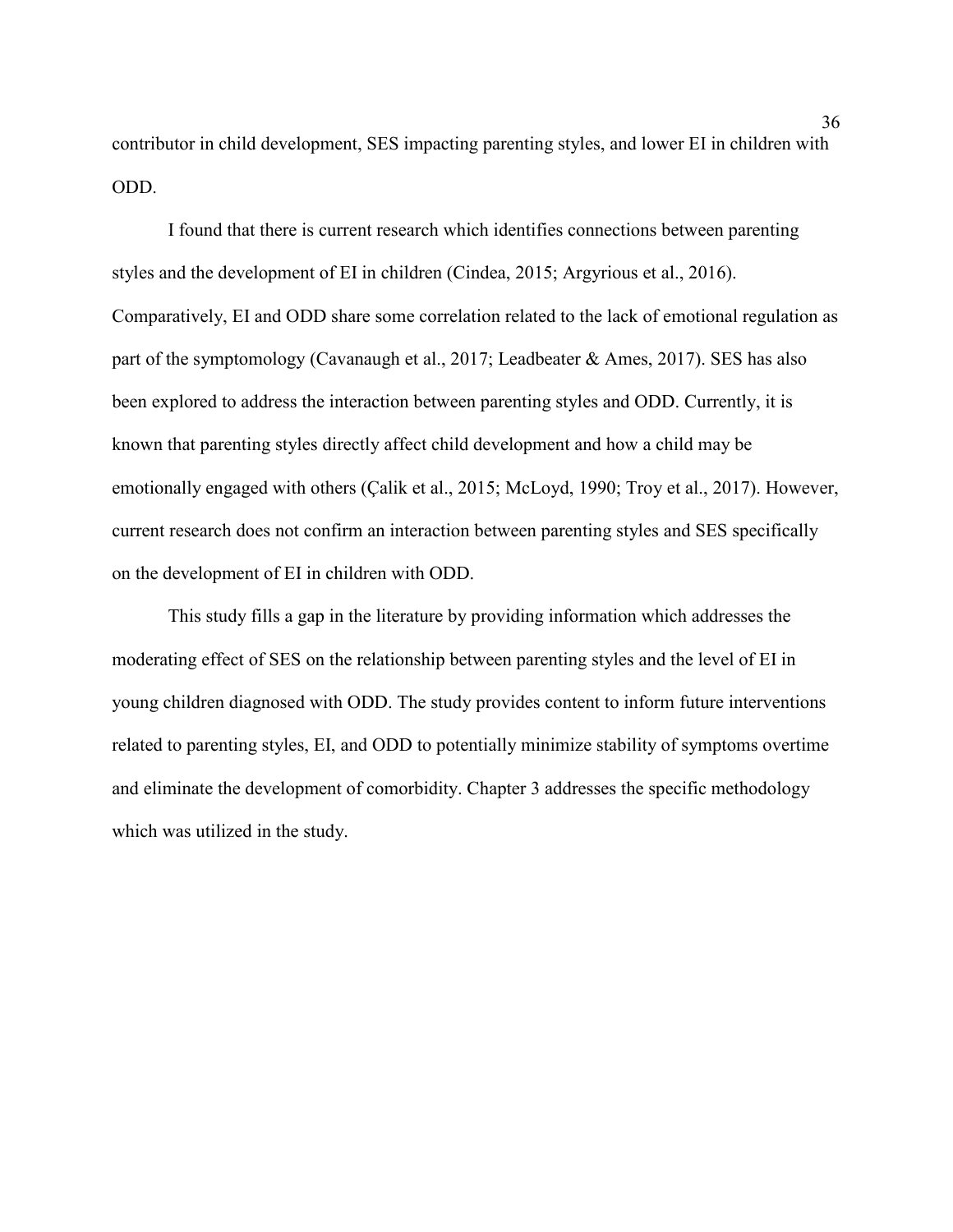#### Chapter 3: Methodology

The purpose of the study was to determine if SES moderates the relationship between parenting styles and the level of EI in young children diagnosed with ODD. Based on the EI theory (Mayer & Salovey, 1990) it may be possible that understanding EI in children with ODD could help reduce future psychological and social problems. Higher EI increases the likelihood that someone will be more effective in managing their emotions and more adaptable to their environment (Cindea, 2015). This chapter includes an examination of the research design and rationale. The researcher also reviews the methodology in relation to participant selection, instrumentation, sampling and the data analysis plan.

### **Research Design and Rationale**

The study was used to identify if there is a significant relationship between parenting styles and EI in young children diagnosed with ODD and if SES moderates the relationship between parenting style and level of EI in young children diagnosed with ODD. The research questions were utilized to direct the research involving the noted variables and to direct the data collection process. The study was guided by the following quantitative research questions:

- 1. Is there a significant relationship between parenting styles and level of emotional intelligence in young children diagnosed with ODD?
- 2. Does SES moderate the relationship between parenting style and the level of emotional intelligence in young children diagnosed with ODD?

The researcher utilized a quantitative, correlational research design to determine the moderating effect of SES on the relationship between parenting styles and the level of EI in young children diagnosed with ODD. Quantitative research is used to collect, measure, and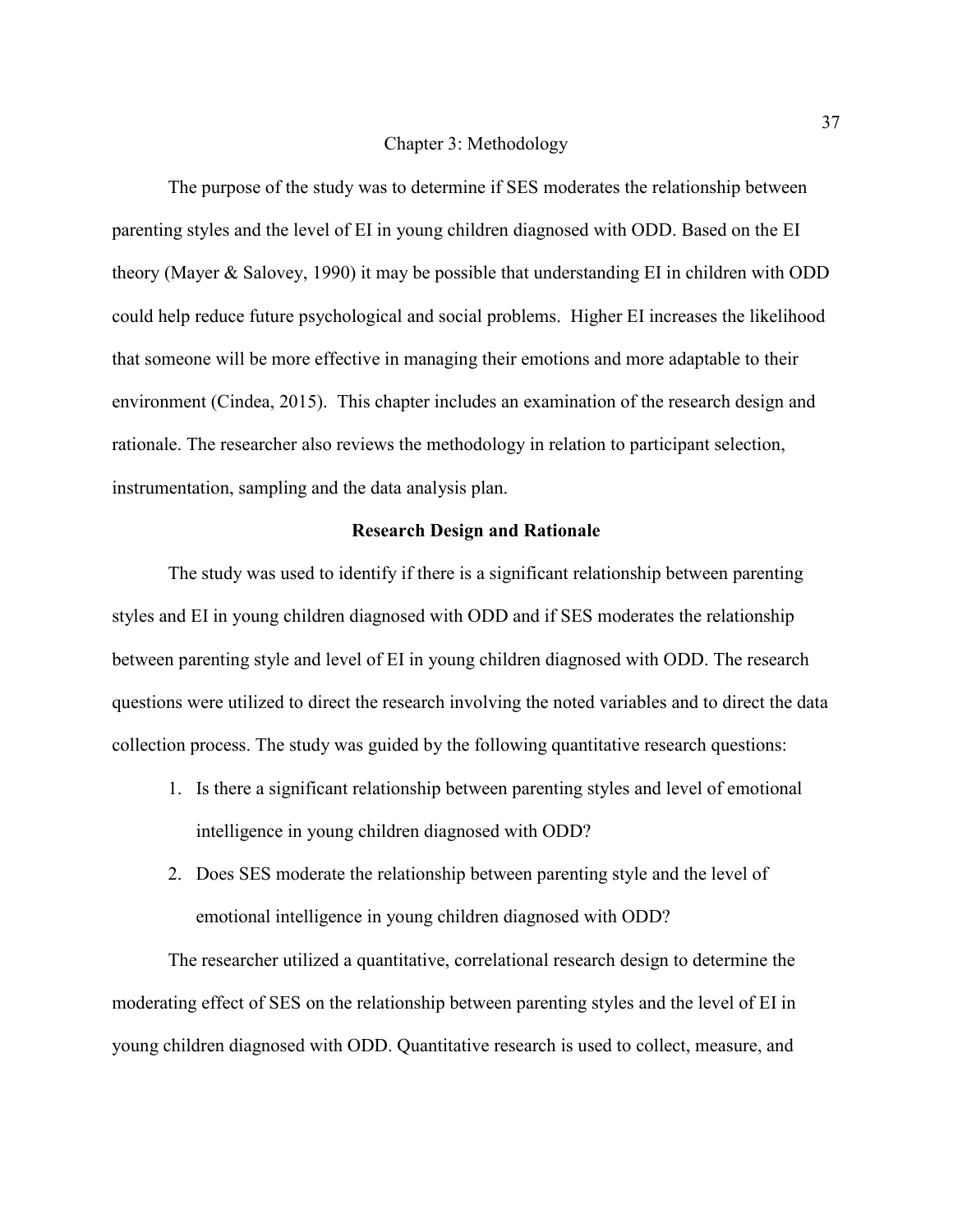analyze data and to ultimately generalize results to the sampled population (Frankfort-Nachmias, Nachmias, & DeWaard, 2015). There were no noted time or resource constraints which are consistent with the design choice. This type of research design is often used with a large population and is formatted using hypotheses. Statistical analyses are used to prove or disprove the noted hypotheses. Quantitative research is utilized to advance knowledge across several disciplines based on the ability to use sample populations and generalize results to the intended population as a whole. The use of this design allows researchers to gain understanding, measure information, and explore relationships among varying variables. Quantitative, correlational research design allows the researcher to build on existing knowledge and further explain relationships.

## **Rationale for the Methodology**

A quantitative research design, using cross-section survey method, was selected over qualitative or mixed methods design. Quantitative research is important because the study findings can be generalized to the larger population without sampling each person individually (Frankfort-Nachmias et al., 2015). This type of research design includes numeric values and statistical analysis which help to identify attitudes, relationships, and trends in data. Qualitative research designs such as: ethnography, narrative, phenomenological, grounded theory, and case study are utilized to gain insight into personal life experiences and their meanings. These types of research designs elicit subjective information from the participants and cannot be generalized to the larger population. Mixed methods research combines both quantitative and qualitative research design to collect and analyze data. Based on the nature of the study, to identify the moderating effect of SES on the relationship between parenting styles and the level of EI in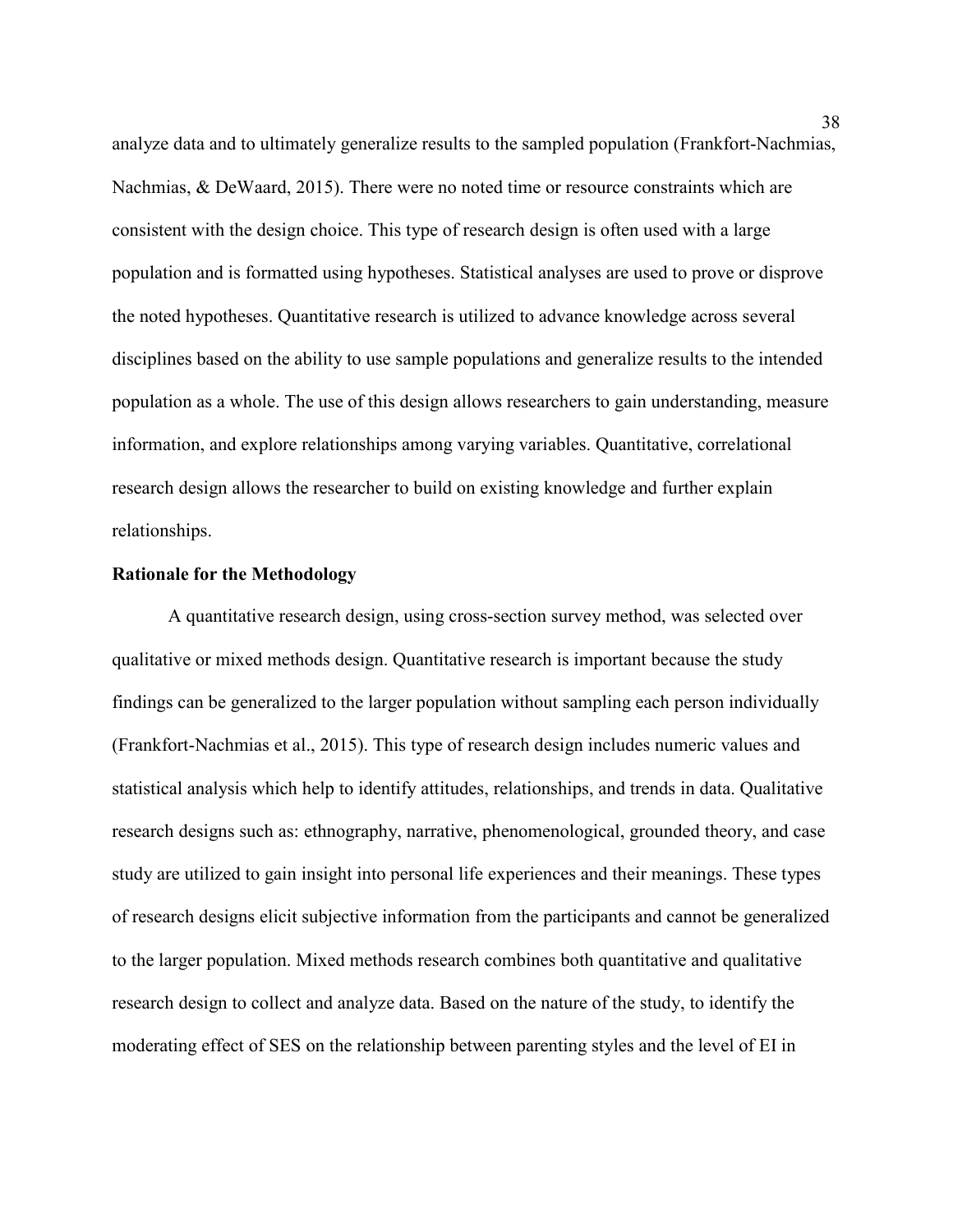young children diagnosed with ODD, mixed methods design was not appropriate. Quantitative research was most appropriate to gather objective data in a controlled manner to identify predictive values, variances, relationships, among the noted independent variables and dependent variables.

## **Methodology**

Selecting an appropriate research design was important in the types of information and data which were collected. In order to obtain information related to parenting styles, SES, and EI in young children diagnosed with ODD a quantitative survey method was utilized. Using this method allowed the researcher to have consistency across participants as each parent received the same survey tool to gather the necessary data. Additionally, the survey tools used are valid and reliable instruments used in previous research (Kajbafnezhad, 2016; Robinson, Mandleco, Olsen, & Hart, 1995; Singh et al., 2017).

#### **Population**

The identified population consisted of parents within the Philadelphia, Pennsylvania area that have young children (4-8 years) that have been diagnosed with ODD; the target population size was unknown. The researcher utilized an agency which offers Behavioral Health and Rehabilitation Services (BHRS) as well as outpatient services to children and families in the city of Philadelphia to gain a sample of parents who have young children, ages 4-8, diagnosed with ODD. The primary caregiver was chosen to complete the survey. Using the primary caregiver was beneficial as this person has spent the most time with the child and has been a direct influencer and teacher through their parenting style.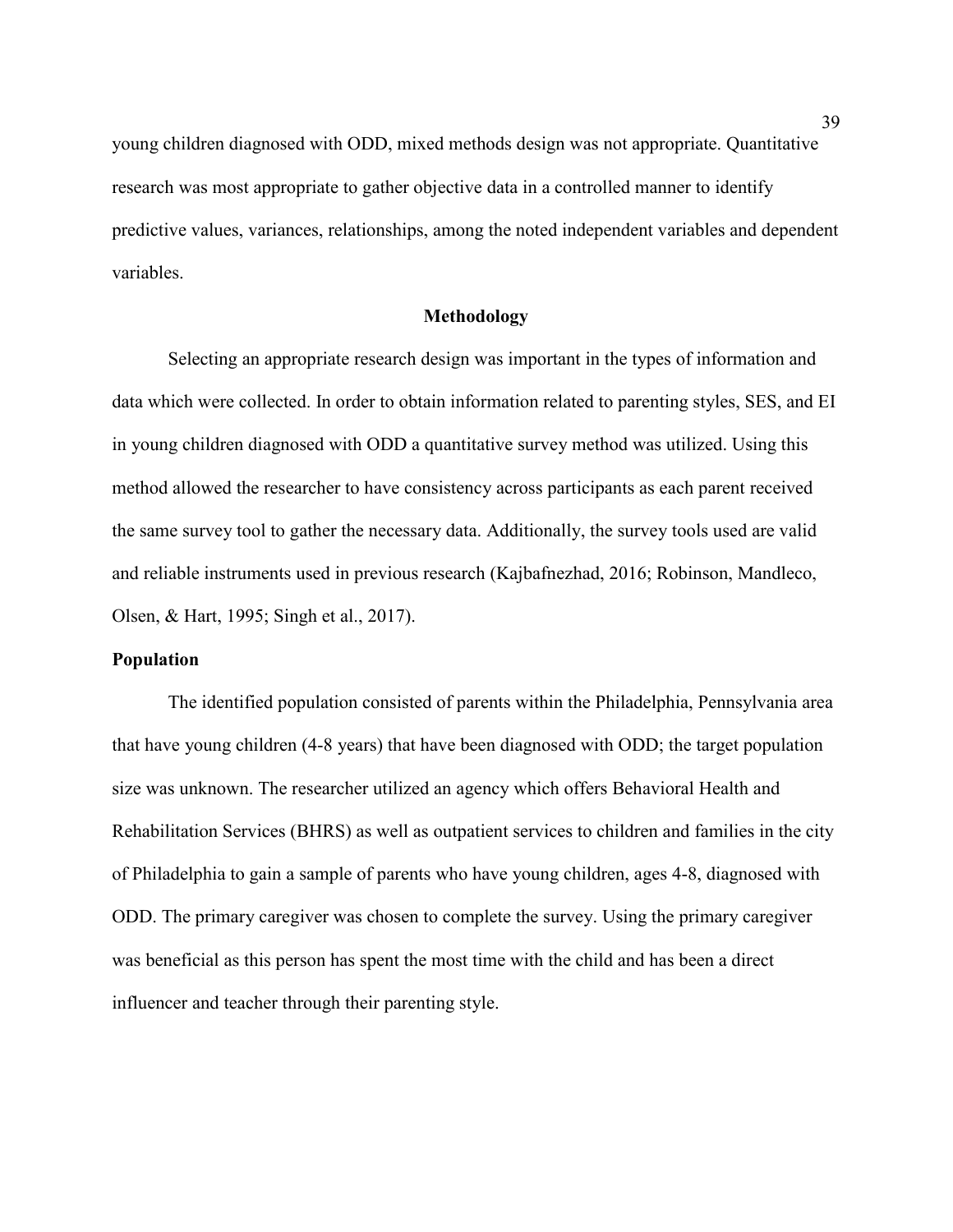Inclusion criteria for the study included: families who reside in Philadelphia,

Pennsylvania, have at least one young child (aged 4-8) living in the home who has a diagnosis of ODD, and can speak/read English. These criteria were identified based on agency files. The families were current clients of the agency. Clients were informed that participation does not positively or negatively impact their current quality or level of service/care from the agency. The surveys were anonymous and verbal consent was given by participants.

# **Sampling and Procedures**

A nonprobability sampling plan was used to gather participants. Nonprobability sampling methods are most convenient when there is likelihood that the sample may be insufficient if chosen randomly (Frankfort-Nachmias et al., 2015). Based on limited availability of participants, the researcher chose this sampling method as most suitable for the study. More specifically, a convenience method was used to increase the participation and collect data from available persons. Although this technique has limitations, such as overrepresentation, the benefits include: less time, fewer persons to handle the data and the overall process, and more convenient access to the sample. Participants who met the criterion were asked to participate by the researcher. Flyers were also posted at the agency. Any participants who currently or previously worked with the researcher were not selected and used in this study.

## **Sample Size**

Sample size was calculated using an a priori sample size calculator for multiple regression (Soper, 2018). The minimum required sample size calculated was 84 participants. The sample size was calculated using a medium effect size (0.15), statistical power level (0.8), number of predictors (4), and probability level (0.05). Effect size is important in determining the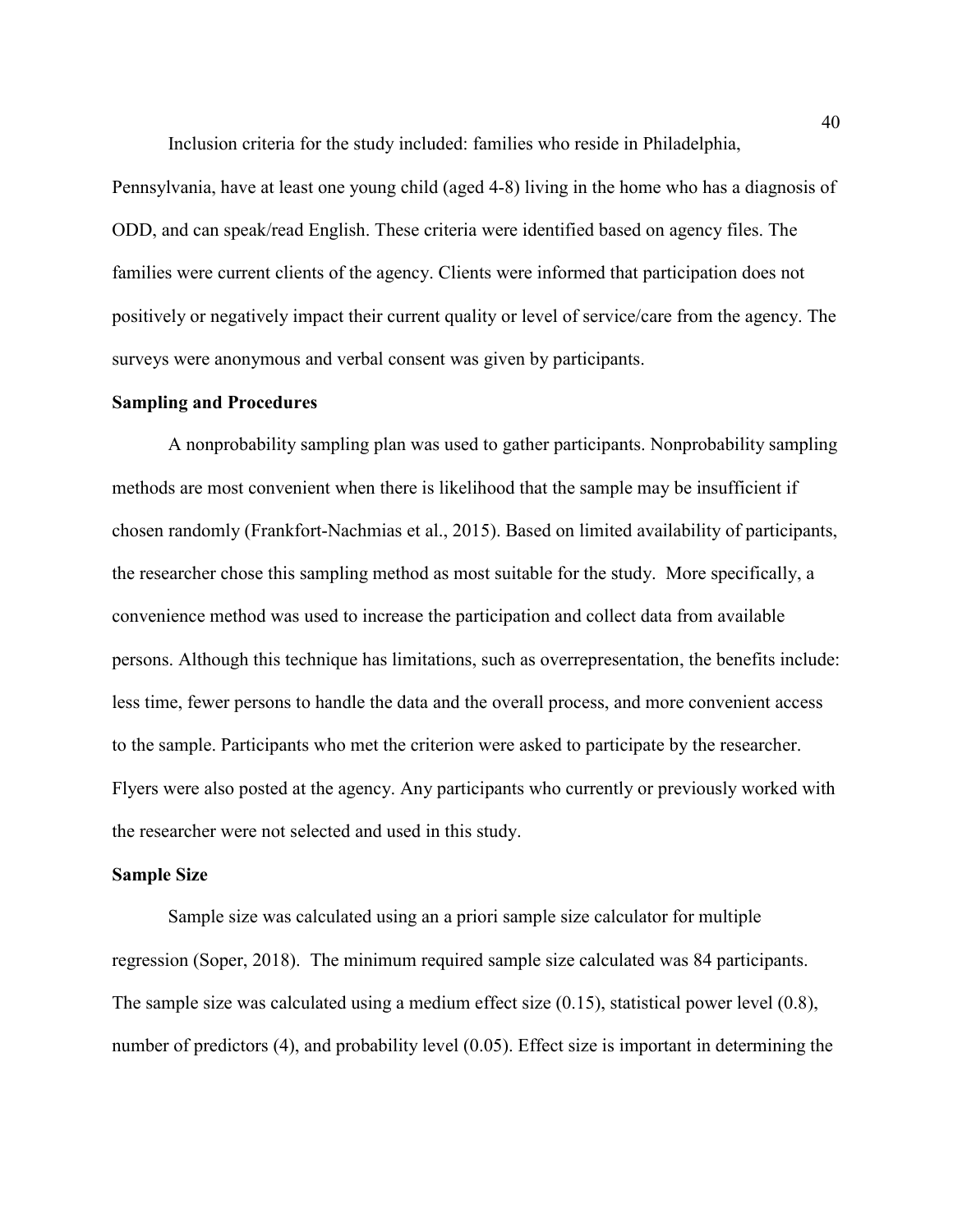meaningfulness of differences between variables (Cohen, 1988). Using Cohen's D effect size the following effect sizes are considered: small (0.02), medium (0.15), and large (0.35). The results have more significance based on the size of the effect size, the larger the better. The power level is the level which identifies a true difference in variables. Power level is normally a high percentage as researches want to identity statistically significant differences (.80) (Cohen, Cohen, West, & Aiken, 2003). The alpha level or *probability level* refers to the rate of a type I error. This percentage determines the amount of error that was allowed. The alpha level is set at .05 (5%). This means that there is a 5% chance that the results of the analysis are not contributed to the independent variables. In most social science research, an alpha level less than .05 is acceptable.

## **Procedures for Recruitment, Participation, and Data Collection**

Participants were recruited using the selected agencies database of participants for behavioral health services. The participants were identified based on agency files which were used to distinguish between criteria as noted previously. These databases have information in reference to child's age, diagnosis, and spoken/read language of the parents or caregivers. When the participants were identified as eligible to participate based on criterion, the researcher invited participants to voluntary participate in the study. Parents of young children (ages 4-8 years) were selected using non-probability sampling procedures. Once the participants were identified they were asked to voluntarily participate in the study. The participants were informed that their participation did not have a positive or negative impact on their current treatment or care. Additionally, they were provided information about informed consent which outlined the confidentiality of their responses on the surveys. The informed consent was given verbally as the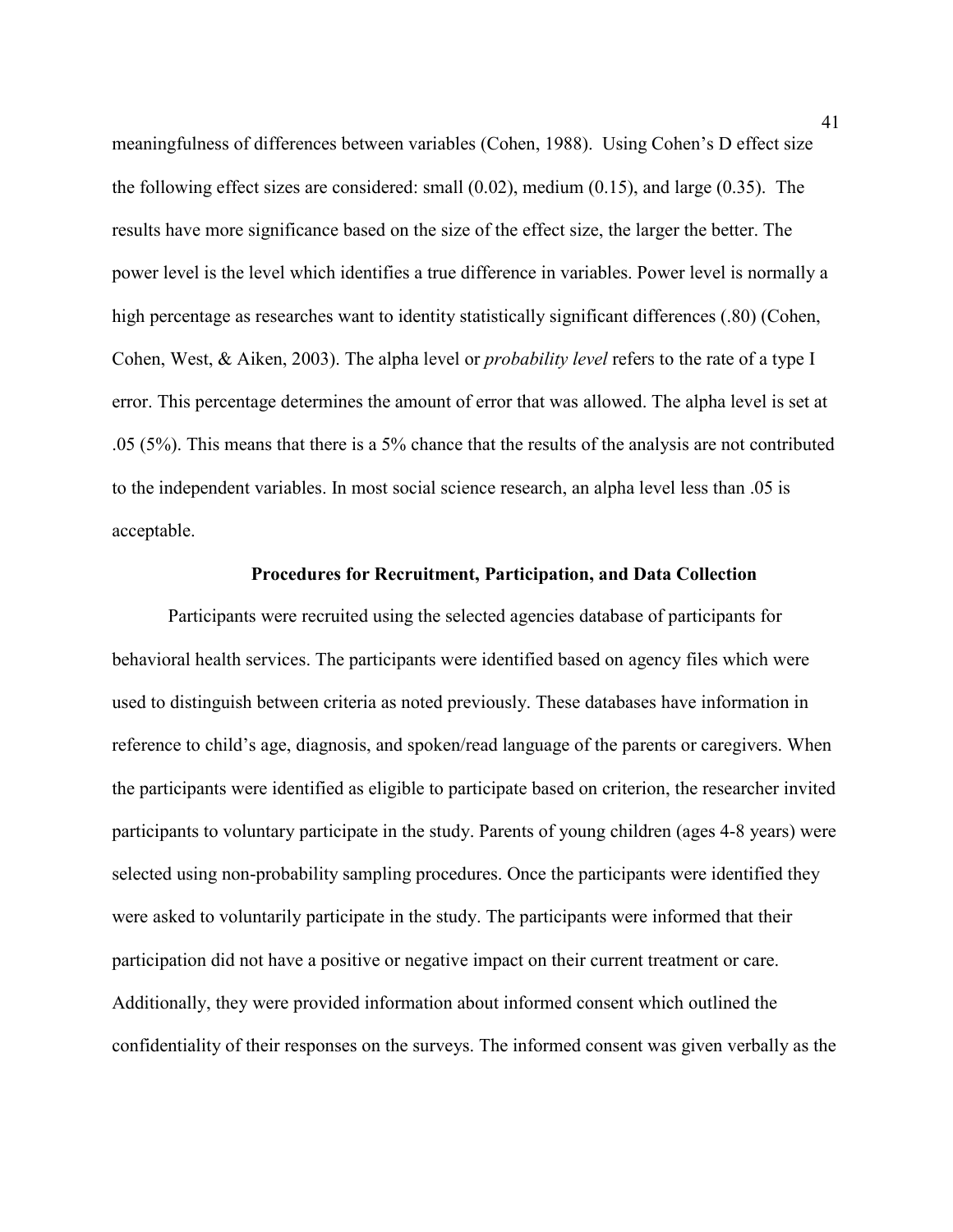surveys were anonymous. Once the participant agreed to participate, they were asked to complete three surveys provided by the researcher.

The data was collected once from each individual participant. Completion of the surveys took about 15-20 minutes to complete. After the surveys were completed the participants were given the option to get the researchers contact information to contact for research findings, if interested, at later date. No follow ups were needed for the intended research.

#### **Data Analysis Plan**

The researcher used a multiple regression analysis with a moderator variable to analyze the data. The statistical package for the social science (SPSS) was used to input data. After the data had been collected the researcher input the information into SPSS using a multiple regression analysis with a moderator variable. The researcher cleaned the data by checking that data was inputted correctly and identified missing or abnormal data from the scales. To screen the data, the researcher addressed assumptions such as: identifying outlier, checking for normality, multicollinearity, and homoscedasticity (Cohen & Cohen, 1983; Cohen, et al., 2003). The researcher quantitatively analyzed and interpreted the results based on the research question and hypotheses.

First, SES and Parenting Style variables were computed to create a new interaction variable PSxSES. The new interaction (or moderator) variable (SES x parenting style) in addition to the independent variables (SES and parenting styles) and the dependent variable (EI) were entered into the regression analysis. In block 1, SES (MV), parenting styles (IV) and EI (DV) were entered into the analysis. In block 2, SES (IV), parenting styles (IV), PSxSES (MV), and EI (DV) were entered into the analysis. Results of the multiple regression analysis were interpreted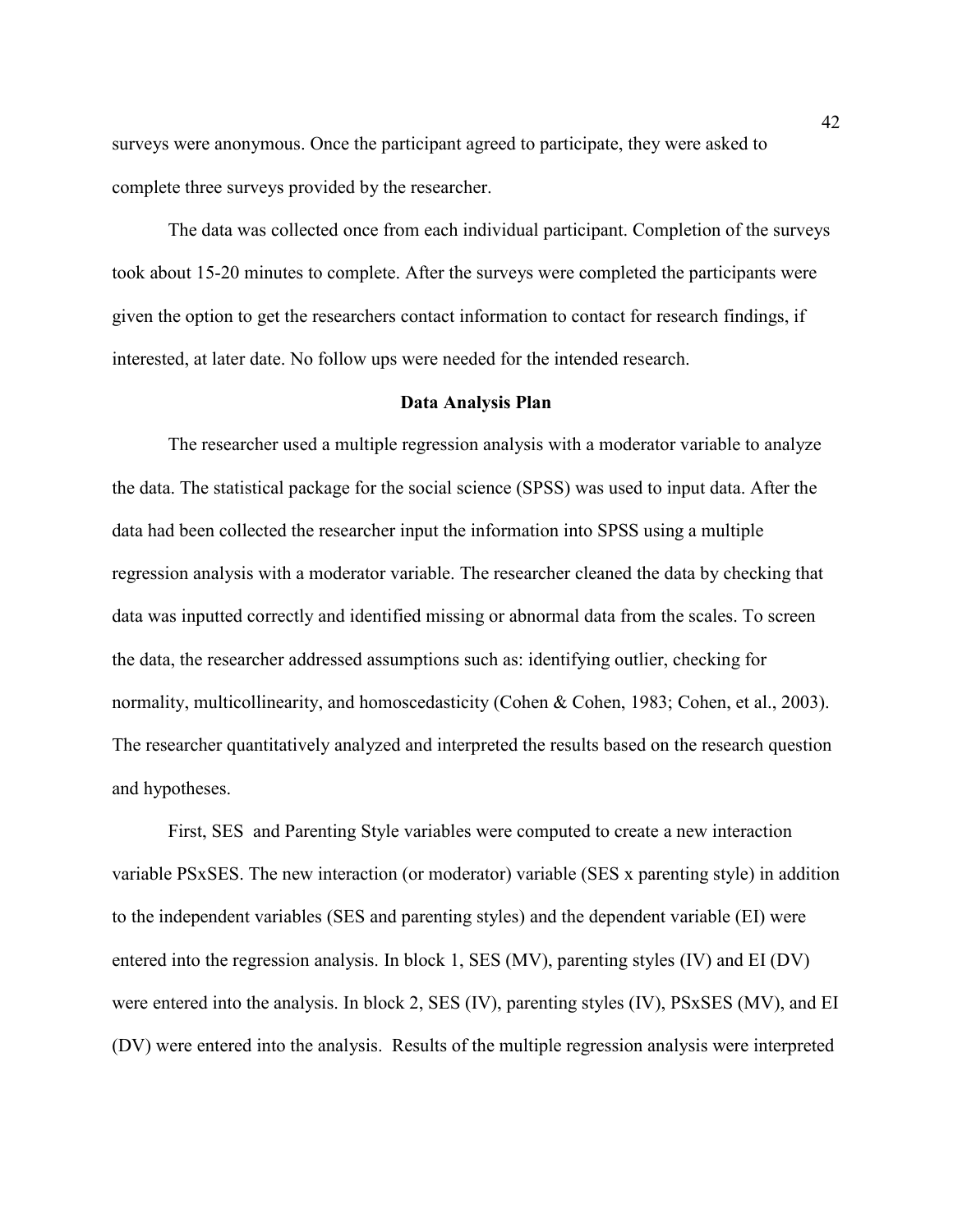based on the output provided by SPSS. The moderated multiple regression analysis was used to determine the amount of variability that each independent variable contributed to the dependent variable and the differences. The following research questions and hypotheses guided the study:

Research Question 1: Is there a significant relationship between parenting style and level of emotional intelligence in young children diagnosed with ODD?

*H*<sub>0</sub>1: There is no significant relationship between parenting style and level of emotional intelligence in young children diagnosed with ODD.

*H*<sub>a</sub>1: There is a significant relationship between parenting style and level of emotional intelligence in young children diagnosed with ODD.

Research Question 2: Does SES moderate the relationship between parenting style and the level of emotional intelligence in young children diagnosed with ODD?

*H*02: SES does not moderate the relationship between parenting style and the level of emotional intelligence in young children diagnosed with ODD.

*H*a2: SES does moderate the relationship between parenting style and the level of emotional intelligence in young children diagnosed with ODD.

The research consisted of one independent variable (Baumrind's 3 parenting styles), a moderating independent variable (SES), and a dependent variable (EI). Based on the current research questions and hypotheses addressing the relationship between the predictor and dependent variables with a moderating variable, the researcher chose to use multiple regression analysis. The analysis was used to identify the relationship between multiple independent variables and one dependent variable (Cohen & Cohen, 1983; Cohen, et al., 2003).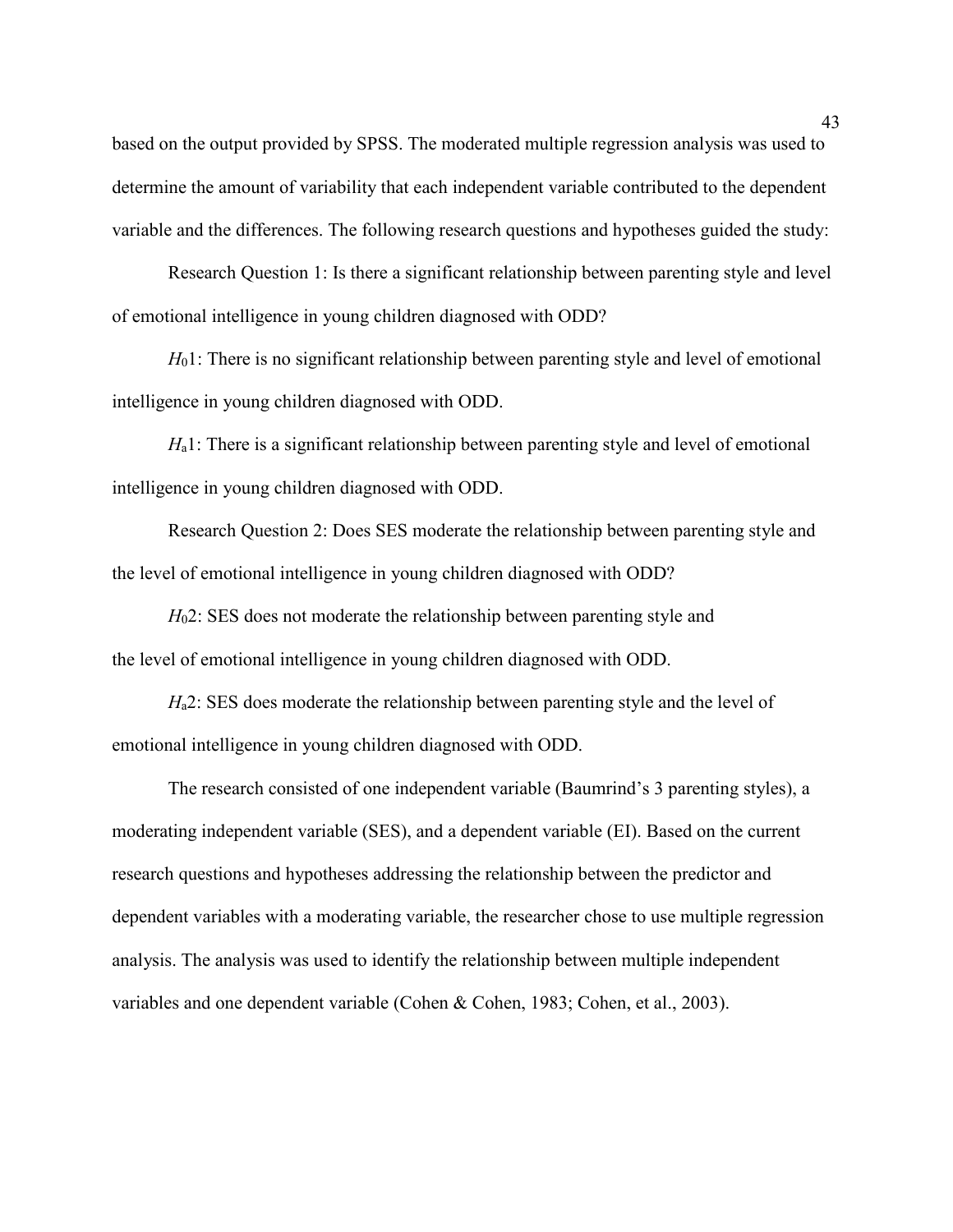#### **Instrumentation**

The instruments used for the research were all found online and permission for surveys was obtained by email. Each instrument was selected based on the relevance to independent variables and dependent variable identified in the research. The scales were all noted as valid and reliable based on the review of literature.

## **Kuppuswamy's Socioeconomic Scale**

Kuppuswamy's socioeconomic status scale (Singh et al., 2017) was used in the study to identify demographic information of the parent/family. The original scale was developed by Kuppuswamy in 1976, however it was reevaluated for accurate income validity due to economic changes over time. The scale was first introduced in 1976 in India. The scale was used to identify social status related to five categories: upper, upper middle, lower middle, upper lower and lower. Additionally, the developer focused on gaining socioeconomic information from families living in urban and peri-urban areas. The scale is comprised of three areas: the level of education of the Head of the household, the occupation of the head of the household and family income.

As noted by Singh et al. (2017) the scale is based on valid and reliable testing. Kuppuswamy's socioeconomic scale (1976) has been mentioned in several articles which identify the scales frequent use in past and current research over the last 30 years (Bairwa, Rajput, & Sachdeva, 2013; Sharma, 2017; Sharma & Saini, 2014; Singh et al. 2017). In a recent update of the scale Sharma (2017) noted the current revisions enhance the validity of Kuppuswamy's socioeconomic scale. For each category (education, occupation, and income) the higher the achievement the higher the numbers were. For example, "illiterate" received a score of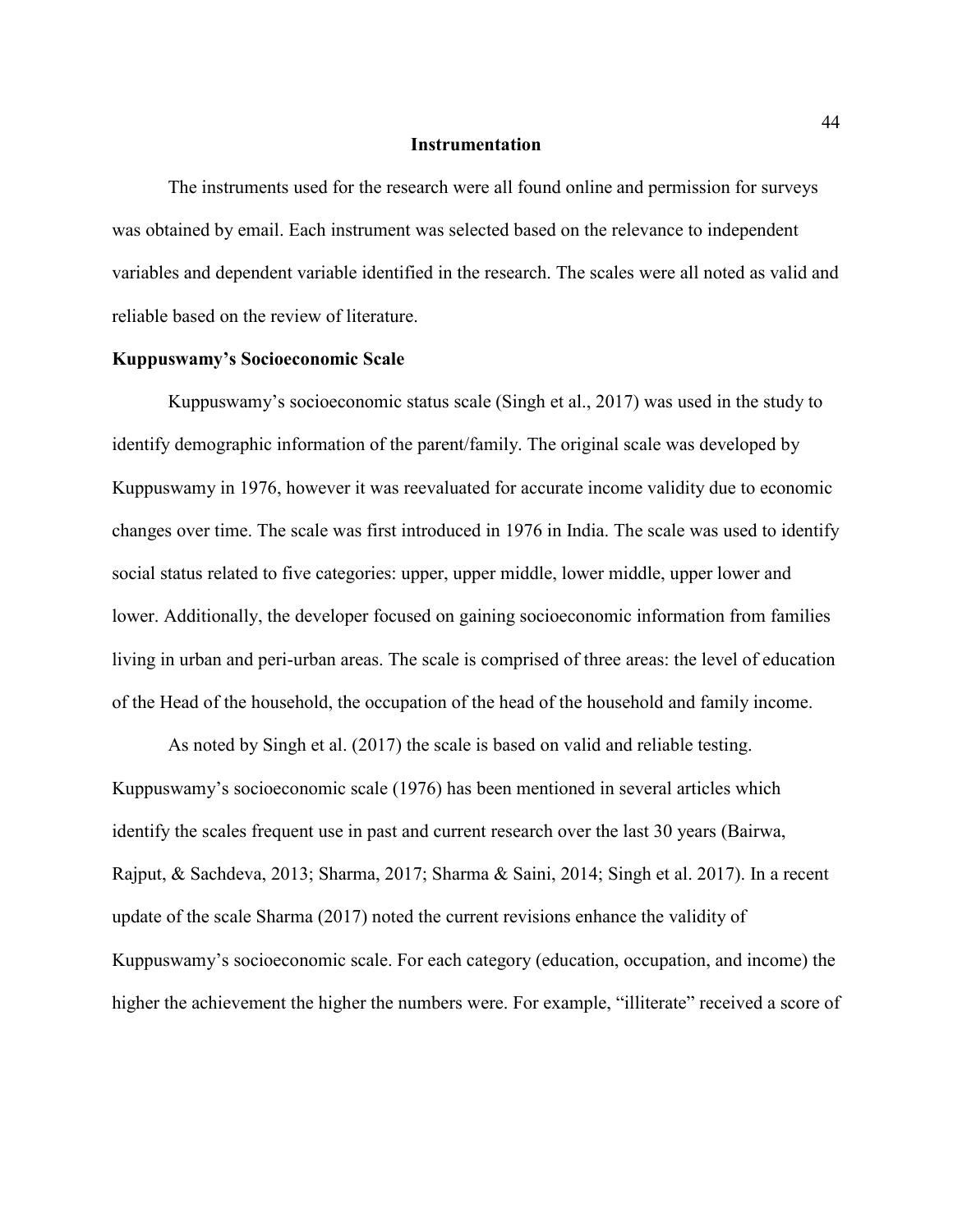1 while "graduate degree" received a score of 6. Additionally, income information was updated to reflect yearly income.

Kuppuswamy's socioeconomic scale (1976; 2017) is comprised of three areas of questioning: (A) education of head: post-graduate or professional degree (1), graduate degree (2), higher secondary certificate (3), high school certificate (4), middle school certificate (5), literate, less than middle school certificate (6), and illiterate (7), (B) occupation of head: professional (1), semi-professional(2), arithmetic skills jobs (3), skilled worker (4), semi-skilled worker (5), unskilled worker (6), unemployed (7), and (C) family income per year (total family income (1-12). The results of the socioeconomic survey provided the socioeconomic status of the families which were broken down into five categories: upper (1), upper middle (2), lower middle  $(3)$ , upper lower  $(4)$ , and lower  $(5)$ .

## **Parenting Styles and Dimensions Questionnaire (PDSQ)**

The Parenting Styles and Dimensions Questionnaire (PDSQ) (Robinson et al., 1995) was utilized in the study to collect data related to parenting style. The PDSQ is a validated instrument. It is categorical and consists of thirty-two questions. A Likert scale is used to examine three styles of parenting: authoritative, authoritarian, and permissive. The Likert scale ranges from 1-5, 1 being "never" and 5 being "always". This scale is a self-report questionnaire and was used to categorize the primary caregiver into one of the three styles of parenting: authoritative, authoritarian, or permissive.

In the development and implementation of the PDSQ 1251 parents of preschool and school aged children were sampled (Robinson et al., 1995). 133-items were assessed using principle axes factor analyses and varimax rotation. Cronbach alpha was utilized to determine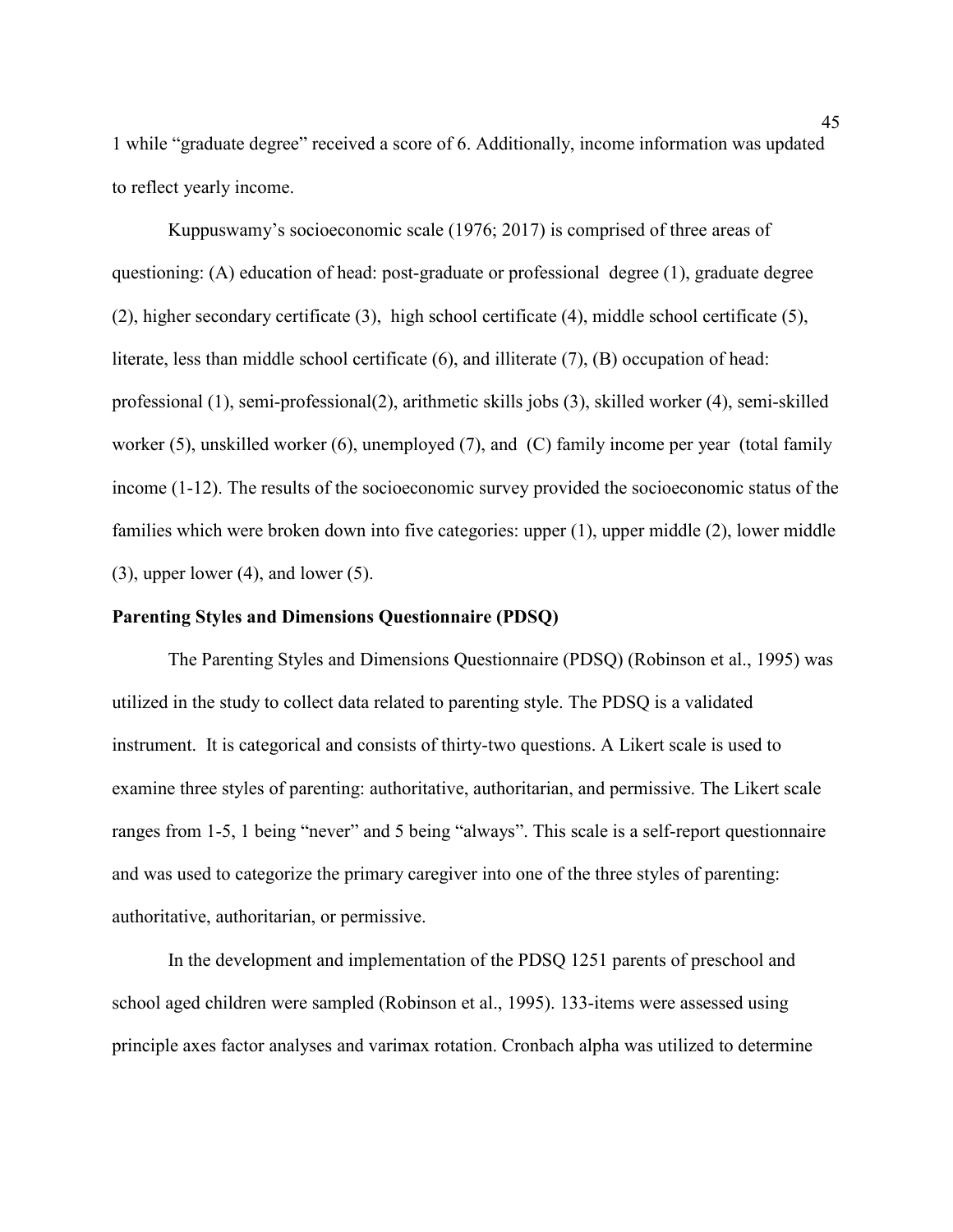reliability and 62-items were identified for the final development of the scale. Cronbach alpha was determined for authoritative (.91), authoritarian (.86), and permissive (.75) items. Sets of questions to be included were identified using the current literature at the time of development and theoretical correspondence to Baumrind's parenting style typologies.

### **The Parenting Rating Scale from Children's Emotional Intelligence (4-8)**

The Parental Rating Scale from Children's Emotional Intelligence (4-8) (Kajbafnezhad, 2016) was utilized in the study to assess the level of EI in young children 4-8 as reported by their parent or primary caregiver. This instrument is validated and made up of 45 questions. The scale is used to assess levels of EI in children 4-8 years based on three underlying factors: expressing and perceiving emotion, emotional understanding and evaluating, and emotional management and regulation. Although there are three factors, there is an overall score, which is a continuous number for EI. The scale is provided to the parent who rates each item (45 questions) using a 3 point Likert scale (3-always, 2-sometimes, and 1-never). The sum of the scales items was continuous (interval/ratio) and used to identify the level of EI displayed by each child.

During the original development of The Parental Rating Scale from Children's Emotional Intelligence (4-8) 330 mothers with children 4-8 years were identified using cluster random sampling (Kajbafnezhad, 2016). An exploratory factorial analysis method was utilized to extract 45 questions of 104. Questions were examined by psychological and educational training experts. Psychometric analyses were used to determine the validity and reliability of the scale. The reliability coefficient was .86 for the questionnaire. Kaiser, Mayer, and Oliken test was used for data analysis (.855) and the Bartlet sphericity test was used for sample adequacy. In total 22.11 percent of variance was found.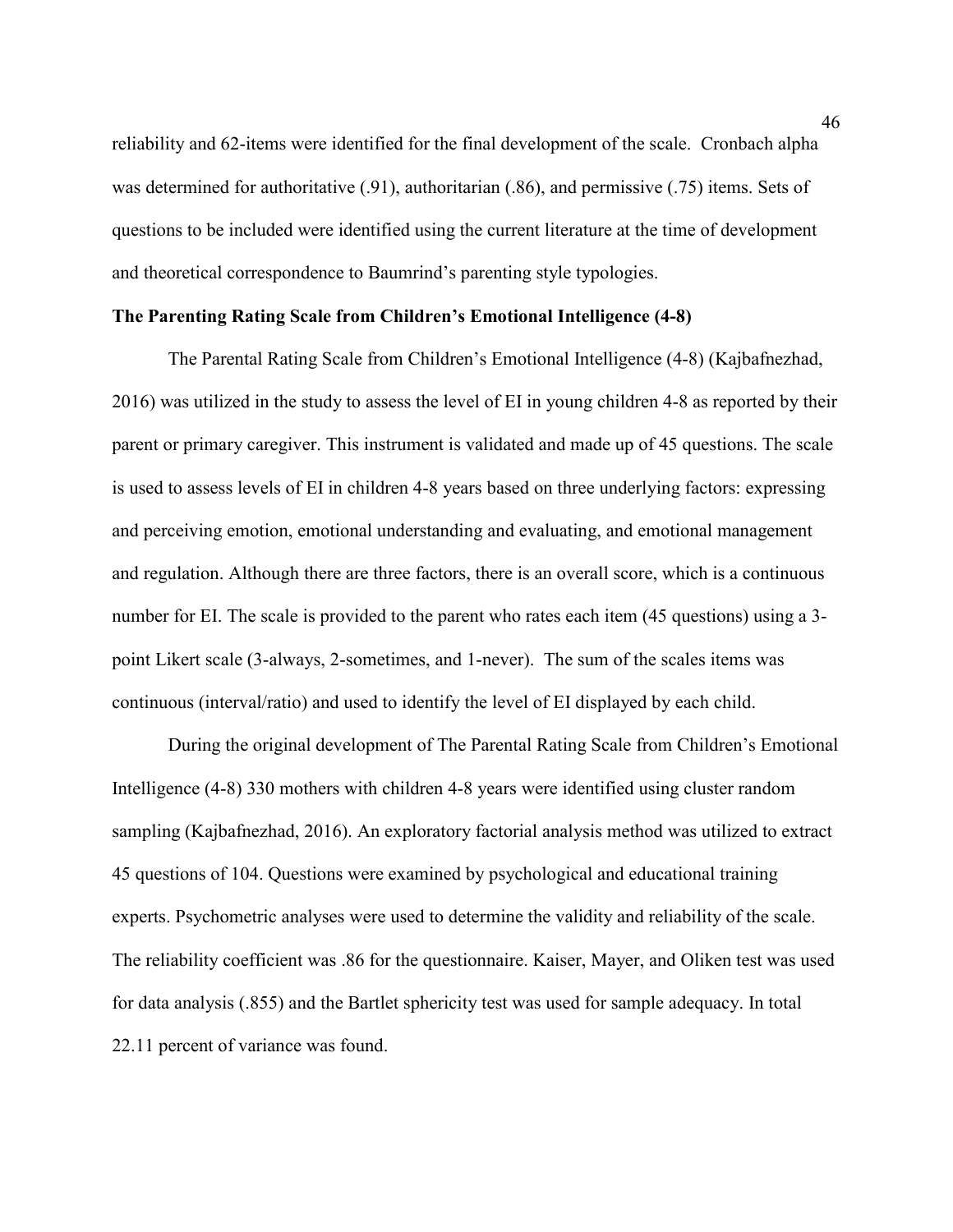#### **Threats to Validity**

Threats to validity can impact study results and must be carefully identified (Babbie, 2010). Potential threats to internal validity include lack of honesty in reporting parenting styles or child behavior. Parents may have reported what is believed to be appropriate as opposed to accuracy. To minimize this occurrence the researcher provided clear and concise informed consent to advise participants of the confidentiality of their responses. One potential threat to external validity included population validity and the lack of sufficient responses. However, the researcher gathered the necessary amount of responses from the participants. There were no noted or expected threats to construct validity.

## **Ethical Procedures**

In conducting research potential ethical issues should be anticipated. Approval from the IRB of the data collection recruitment and process is important in moving forward with the intended research. The following considerations were identified and cautioned to address ethical issues during this process. The researcher gained written (and signed) permission to partner with the agency and use the client base for the intended purposes of the research. Each participant was informed of the informed consent and verbal consent was given. Each participant was informed of their rights as a participant in the study and informed that treatment will not be positively or negatively impacted by their participation. Participants were informed that their responses were shared with the researcher, for the purpose of the research. However, their names or the names of their children shall not be disclosed in the study. Surveys were kept in a locked file for privacy and security of information. Participants did not receive incentives or compensation for their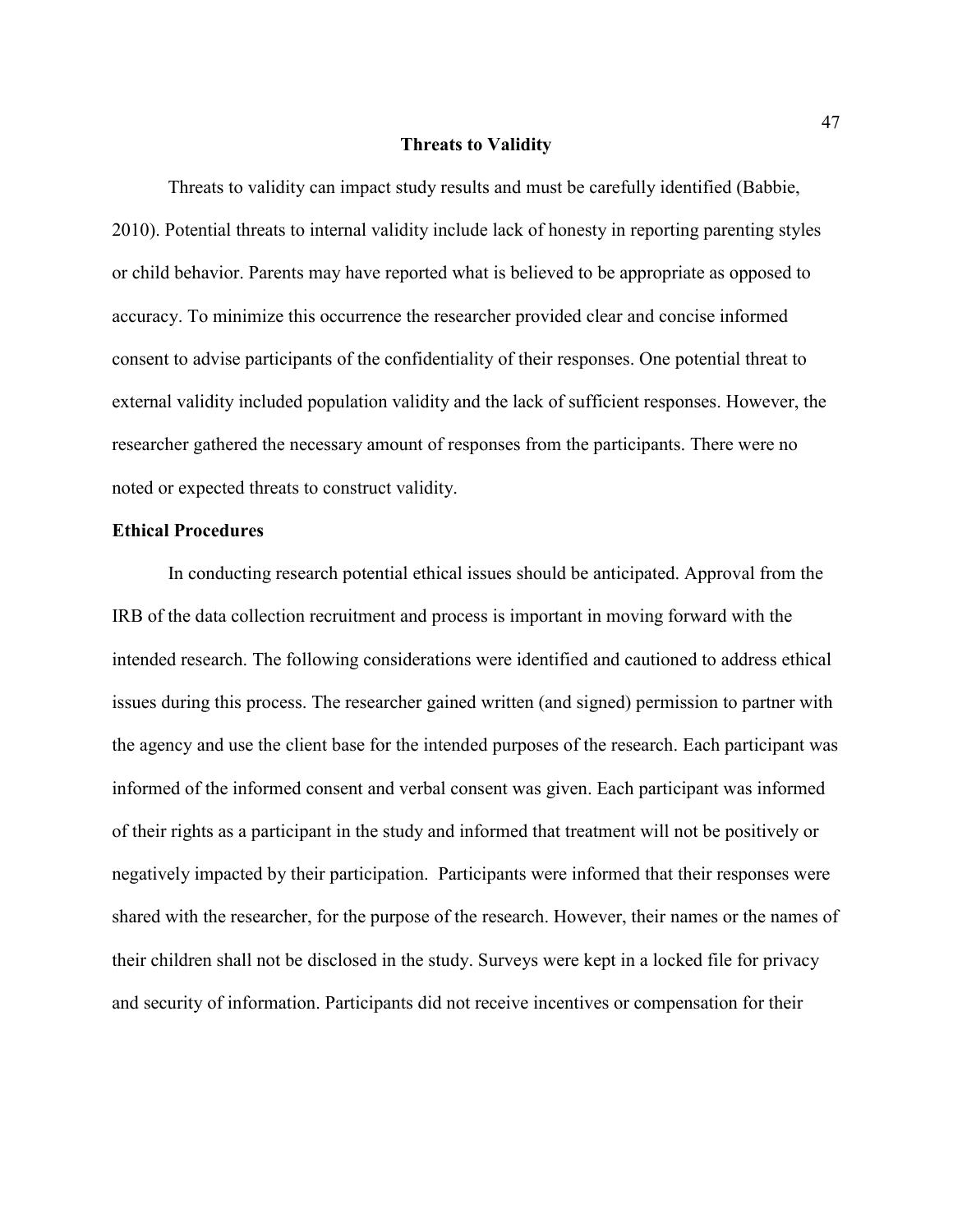participation in the study. Additionally, the researcher conducted the research within their work environment. Therefore, no clients, past or present, of the researcher were used in the study.

### **Summary**

The quantitative correlational research method was used to answer the following research questions:

- 1. Is there a significant relationship between parenting styles and level of emotional intelligence in young children diagnosed with ODD?
- 2. Does SES moderate the relationship between parenting style and the level of emotional intelligence in young children diagnosed with ODD?

After gaining IRB approval, the researcher provided flyers to agency staff to display in the office and collected names of participants who met the inclusion criteria including: parents of children 4-8 years old, diagnosed with ODD, living in the Philadelphia area. In addition, the parents were expected to read and speak English. The researcher collected the surveys from the participants in person and through a locked agency drop box.

The researcher continuously reviewed and considered ethical concerns and/or incidents which may have occurred and secured all documentation (surveys and participant information). Research procedures were documented throughout the process to ensure credibility of data and results. Chapter 4 highlights and outlines the data collection process and results of the research.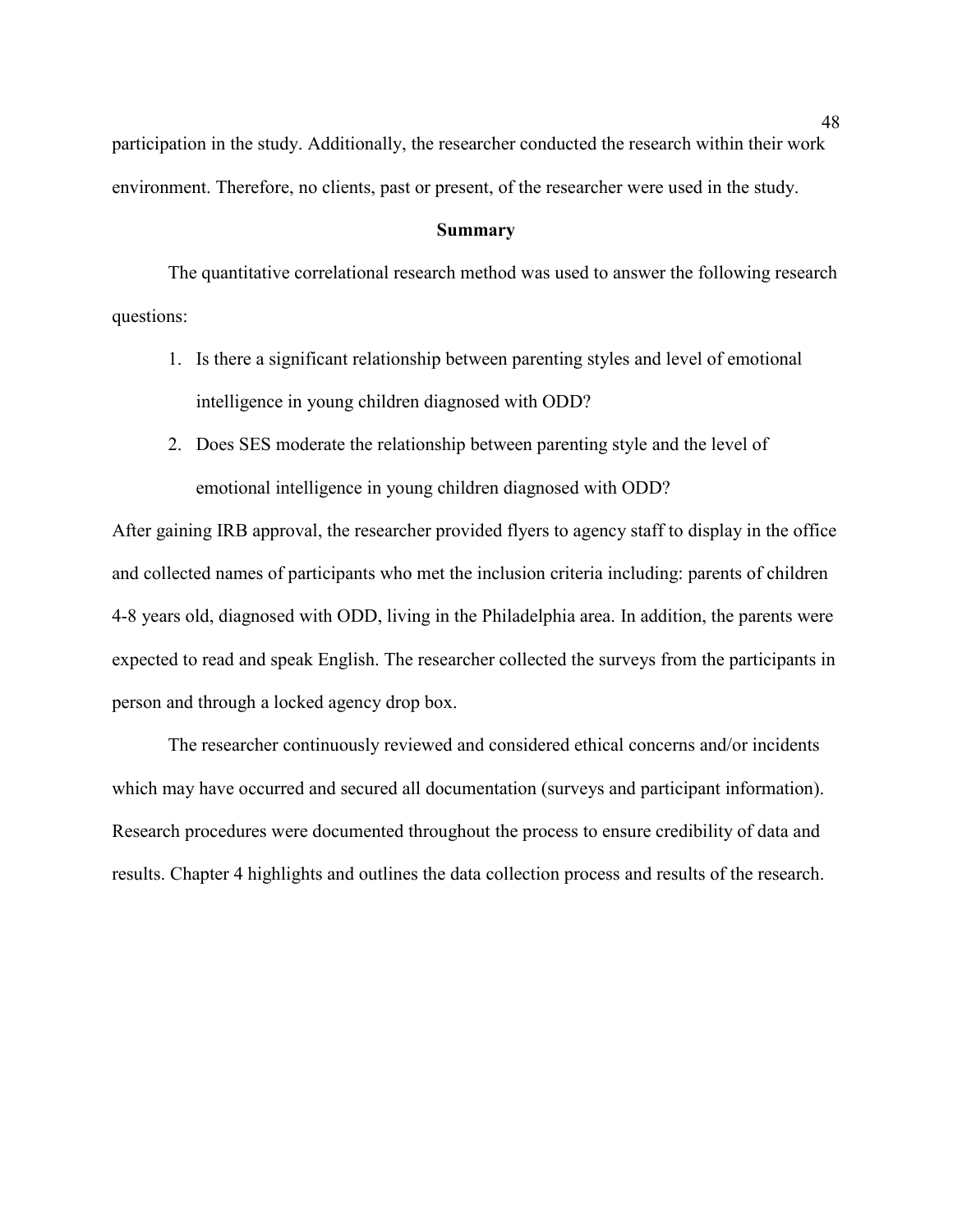#### Chapter 4: Results

The relationship between parenting styles (authoritative, authoritarian, and permissive) and EI was analyzed to determine the moderating effect, if any, of SES. The study was conducted to gain further insight into the relationship between Baumrind's (1978) three parenting styles and levels of EI in young children diagnosed with ODD. Past and current research has shown limitations in the area of study as well as with children aged 4-8 (Çalik et al., 2015; McLoyd, 1990; Troy et al., 2017). SES was used as a potential moderator as studies show that SES can play a significant role in parenting style as well as overall child development (Çalik-Var et al., 2015; McLoyd, 1990; Troy et al., 2017).

This chapter contains an analysis of the findings of the study. I will provide detailed explanations of the process including data collection techniques, findings of the multiple regression analysis, and a summary. The research is guided by the following quantitative research questions:

Research Question 1: Is there a significant relationship between parenting style and level of emotional intelligence in young children diagnosed with ODD?

*H*<sub>0</sub>1: There is no significant relationship between parenting style and level of emotional intelligence in young children diagnosed with ODD.

*H*a1: There is a significant relationship between parenting style and level of emotional intelligence in young children diagnosed with ODD.

Research Question 2: Does SES moderate the relationship between parenting style and the level of emotional intelligence in young children diagnosed with ODD?

*H*<sub>0</sub>2: SES does not moderate the relationship between parenting style and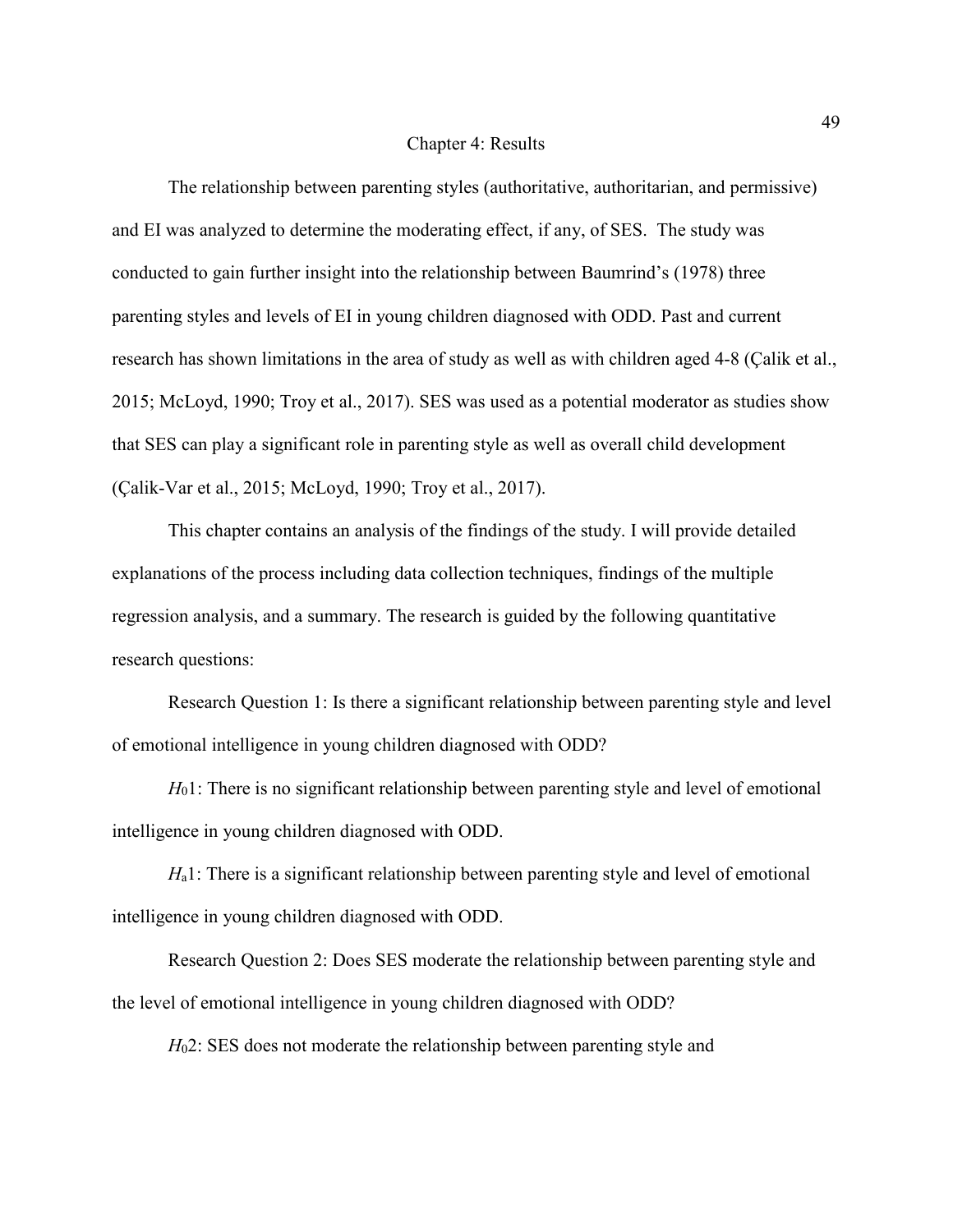the level of emotional intelligence in young children diagnosed with ODD.

*H*a2: SES does moderate the relationship between parenting style and the level of emotional intelligence in young children diagnosed with ODD.

## **Data Collection**

After gaining approval from Walden's IRB (02-21-19-0536367) to conduct the study, I began to gather information from potential participants who met the criteria. Eligible participants were parents of children aged 4-8 with a diagnosis of ODD. Parents were required to read and speak English. Data collection took about three weeks and 85 completed surveys were collected. The calculated sample size for a medium effect size was 84, therefore sample size requirements were met. Participation was voluntary and all participants were educated about the informed consent. Names of participants were not utilized; therefore, consent was provided verbally. About 100 families were contacted during the data collection process. However, only 85 (85%) surveys were returned or completed. There were no discrepancies in the data collection process.

#### **Results**

The sample included 85 ( $n = 85$ ) parents. Data related to race and ethnicity were not gathered. However, the SES survey was used to collect data related to level of education, occupation, and yearly income. More than half,  $55.3\%$  (N = 47), of the sample were rated as "Upper Lower" which is the second lowest SES level on Kuppuswamy's Socioeconomic Scale (Singh et al., 2017). The next level "Middle" accounted for 20% ( $N = 17$ ) of the sample size, and "Upper Middle" accounted for  $24.7\%$  (N = 21) of the sample. The lowest ("lower") and highest ("upper") SES categories were not accounted for in the data collection sample. The sample size was calculated using a medium effect size (0.15), statistical power level (0.8), number of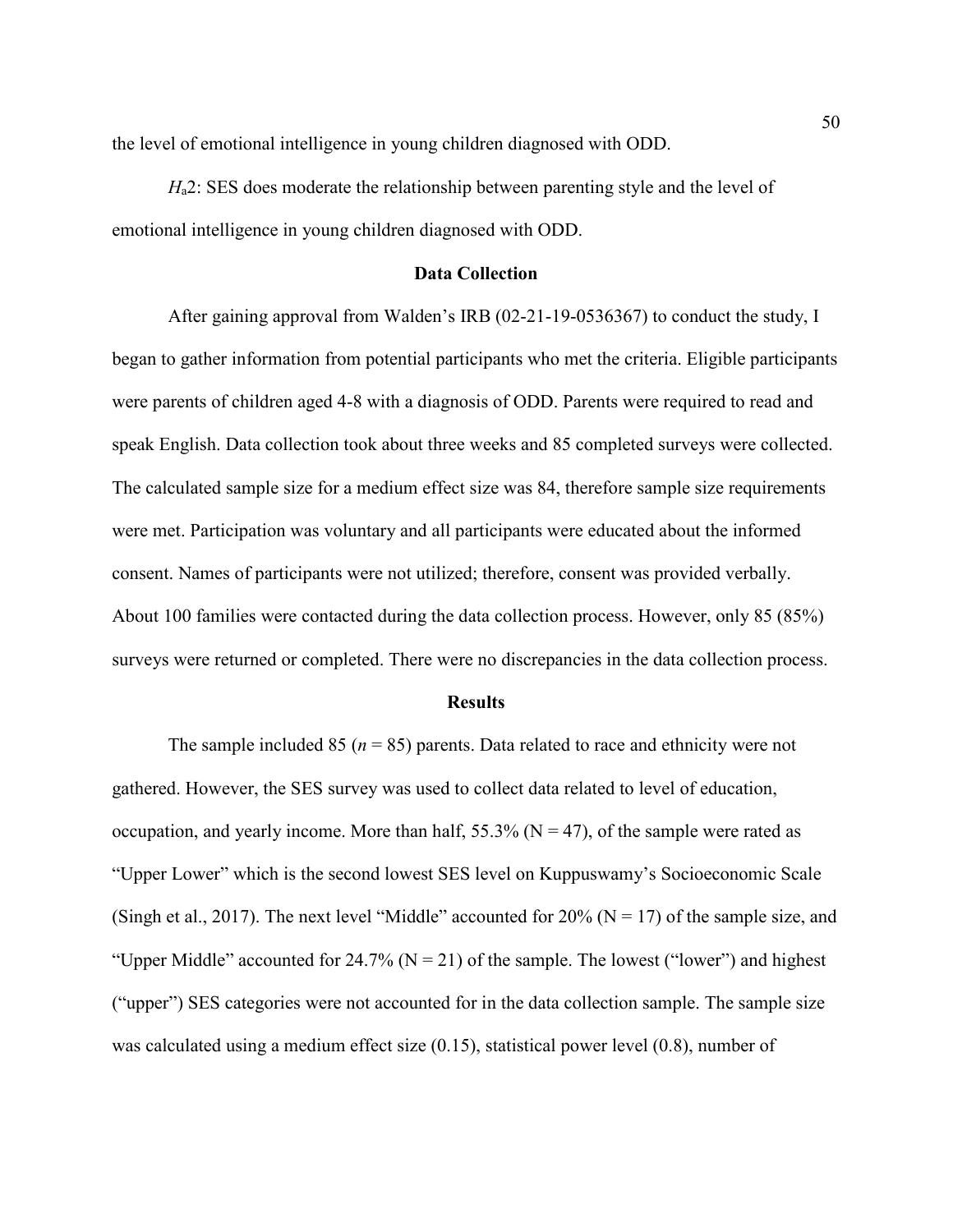predictors (4), and probability level (0.05). As noted in chapter 3, the target population size was not identified. However, the calculated sample size for the study was 84 participants and 85 completed surveys were collected.

## **Assumptions**

There are several assumptions which need to be met to identify the usefulness of the data. Assumptions analyzed included: linearity, independence of errors, undue influence, normality, multicollinearity, and homoscedasticity (Cohen et al., 2003). Prior to conducting the complete multiple regression analysis, I tested assumptions to ensure that the data was useful to answer the research questions. Meeting these assumptions shows that the data is free of bias, that participants have responded independently, that there is consistent variance of errors within the independent variables, and that independence of the effects of the independent variables. All assumptions were met and will be further explained below.

**Linearity.** Linearity was used to ensure that the relationship between the variables is linear (Cohen et al., 2003). This assumption is important to determine if there is bias in the data. Linearity in the data is helpful in accurately estimating the relationship between variables. However, the results are more accurate when the relationship in the dependent and independent variables is linear. If the assumption of linearity is violated it can be assumed that there is bias in the data and the data can be inaccurately estimated. A u-shaped line would violate this assumption, the representation of the data following a line represent linearity in the data. The assumption was tested using a scatterplot as shown in Figure 1. Data points follow a line closely to show linearity.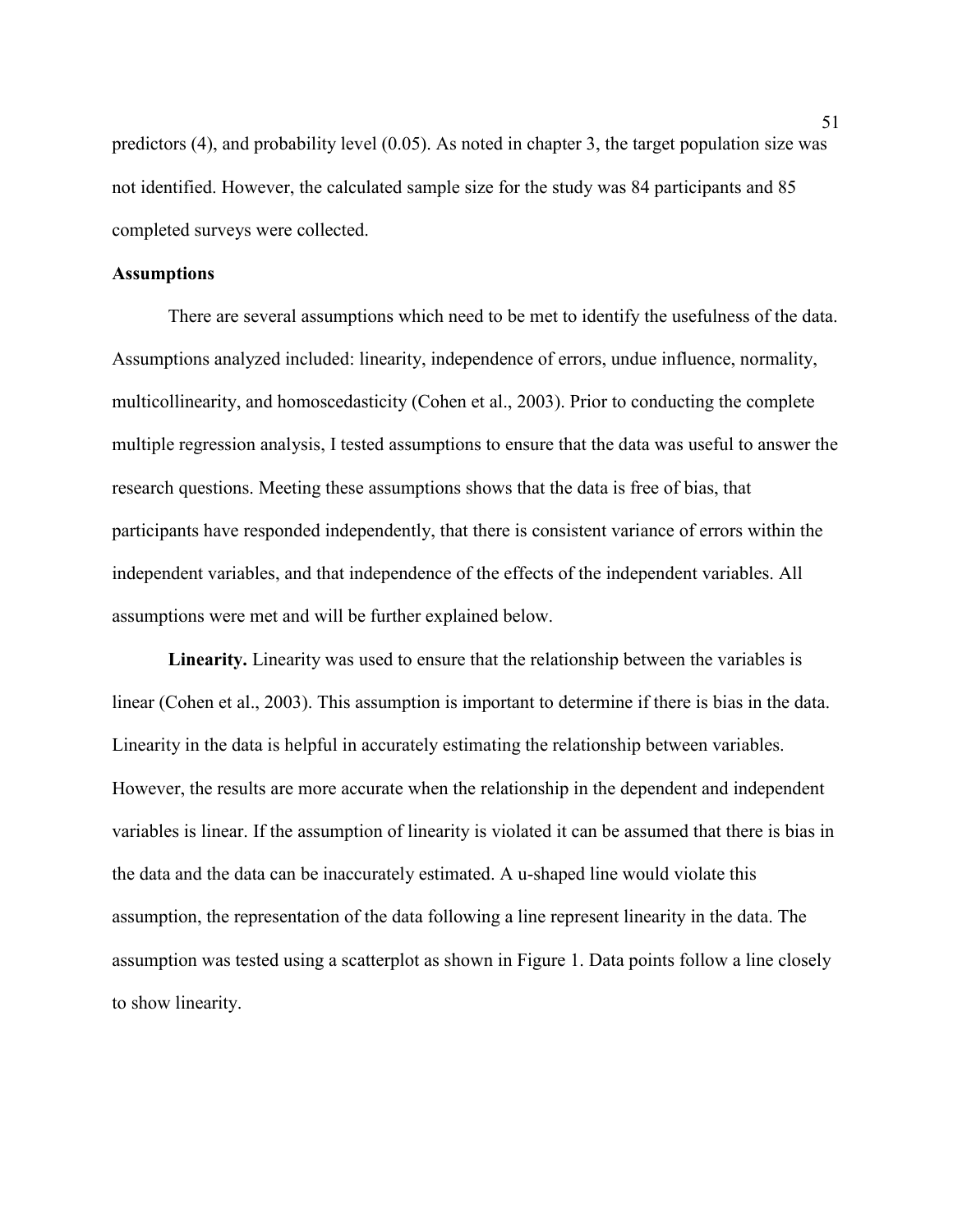Normal P-P Plot of Regression Standardized Residual



*Figure 1*. Scatterplot of expected and observed standardized residuals for the dependent variable emotional intelligence.

**Independence of errors**. Independence of errors assumptions refers to the relationships in the population (Cohen et al., 2003). The goal of meeting this assumption is to ensure that errors are independent of one another. A Type I error is common when independent of errors is violated and the risk of inaccurate significance tests increases. Standard errors could be miscalculated. Therefore, erroneous statistically significant results may be reported. This statistic is valued from 0.0 to 4.0, with a value of 2.0 indicating no correlation between the residuals. Values below 1.0 and above 3.0 are considered problematic and shows the model has serial correlation. The Durbin-Watson statistic was used to identify if the assumption was met. The output of the Durbin-Watson statistic (shown in Table 1) was 2.53 which is close to 2 and therefore the assumption has been met.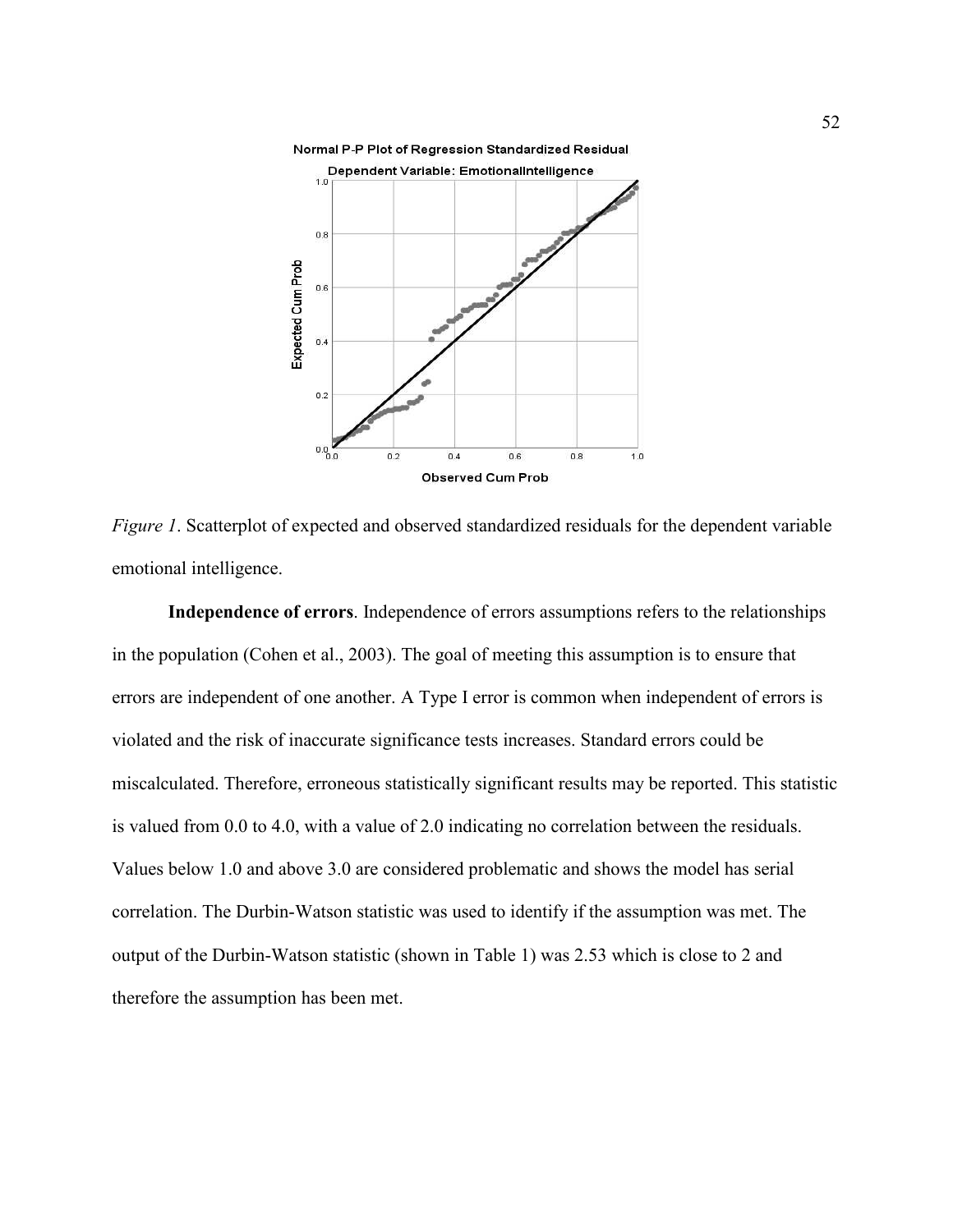### Table 1

### *Summary of Regression Model*

|       |                   |          |                   | Std. Error of the |               |
|-------|-------------------|----------|-------------------|-------------------|---------------|
| Model |                   | R Square | Adjusted R Square | Estimate          | Durbin-Watson |
|       | .219 <sup>a</sup> | .048     | .025              | 10.093            | 2.531         |

a. Predictors: (Constant), Parenting Styles, SES

b. Dependent Variable: Emotional Intelligence

**Undue influence (outliers).** The assumption of undue influence is caused by outliers and this is tested by Cook's distance. Here, values of 1.0 or greater are problematic and diagnostics should be performed to determine if there is undue influence. Cook's distance was calculated using SPSS, the minimum and maximum did not meet or exceed a value of 1.0. This assumption has been met.

Table 2

## *Summary of Residual Statistics Using Cook's Distance*

|                 | Minimum | Maximum | Mean | Std. Deviation |          |
|-----------------|---------|---------|------|----------------|----------|
| Cook's Distance | .000    | ∩Q⊂     |      | 10             | Q۵<br>ده |

a. Dependent Variable: EI

**Homoscedasticity.** Homoscedasticity refers to unequal variance of residuals (Cohen et al., 2003). It is assumed that errors are distributed consistently among the independent variables. When this assumption is violated it weakens the analysis and undermines the statistical significance of the relationship between variables. Violation of the assumption can be determined by identifying any residuals are heavily weighted on either end of the horizontal line. A scatterplot (Figure 2) using standardized residuals (y-axis) and standardized predicted value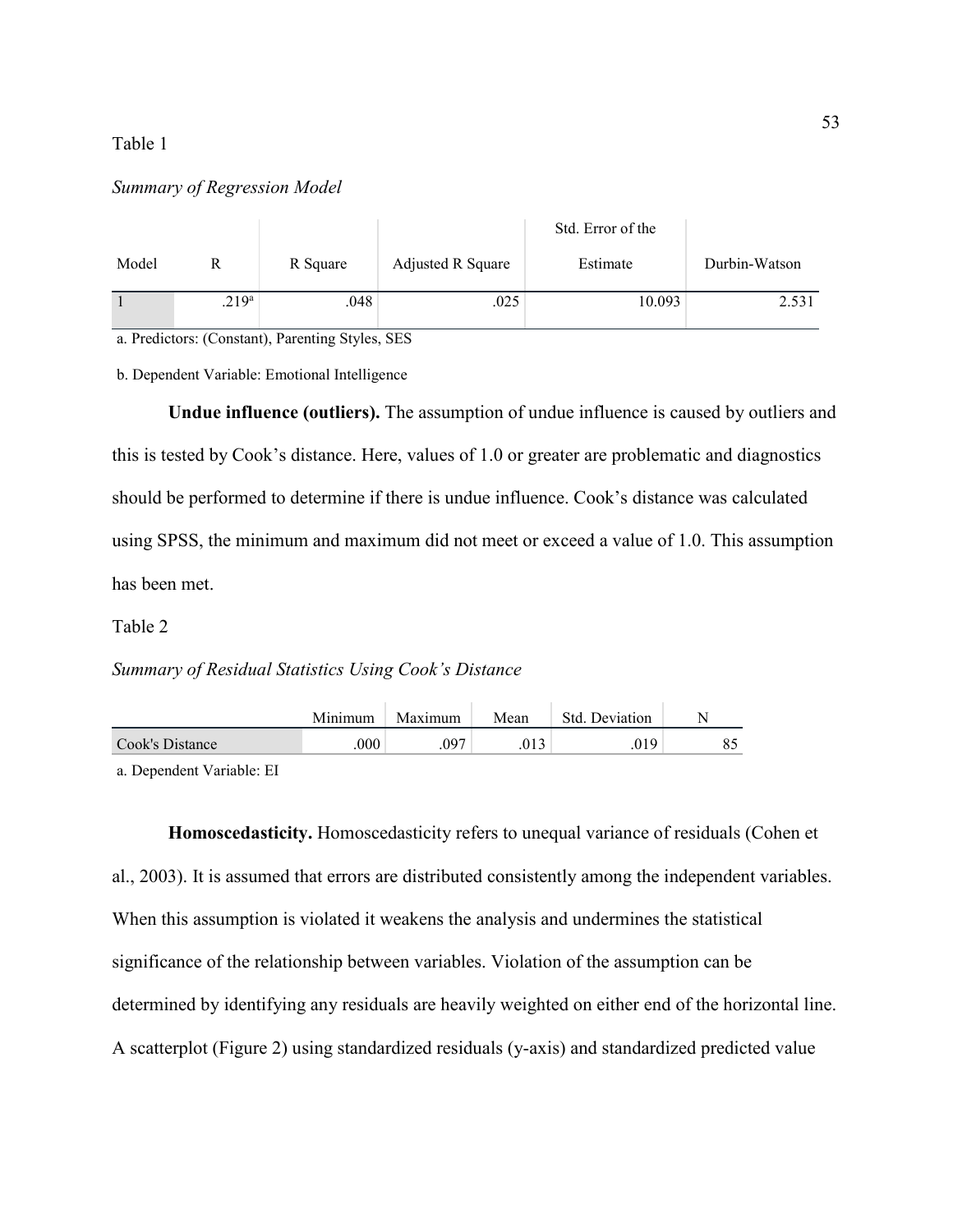(x-axis) was used to test the assumption. There are no signs of funneling, therefore the assumption has been met.





**Collinearity.** Collinearity (or multicollinearity) refers to high levels of correlation or linearity between independent variables (Cohen et al., 2003). If variables overlap more frequently the inferences of cause and effect are limited. Overlapping makes it difficult to determine which variable has a more significant effect. Although variables can be correlated, high correlation violates the assumption and may weaken the results. Overall, independent variables should be correlated with the dependent variable as opposed to each other. Values close to and above 10 mean the independent variables have a high level of correlation and the assumption would not be met. As shown in the table 5, VIF scores are below 10 and tolerance scores are above 0.2 (statistics=1.00 and 1.00). The analysis of collinearity statistics show that this assumption has been met.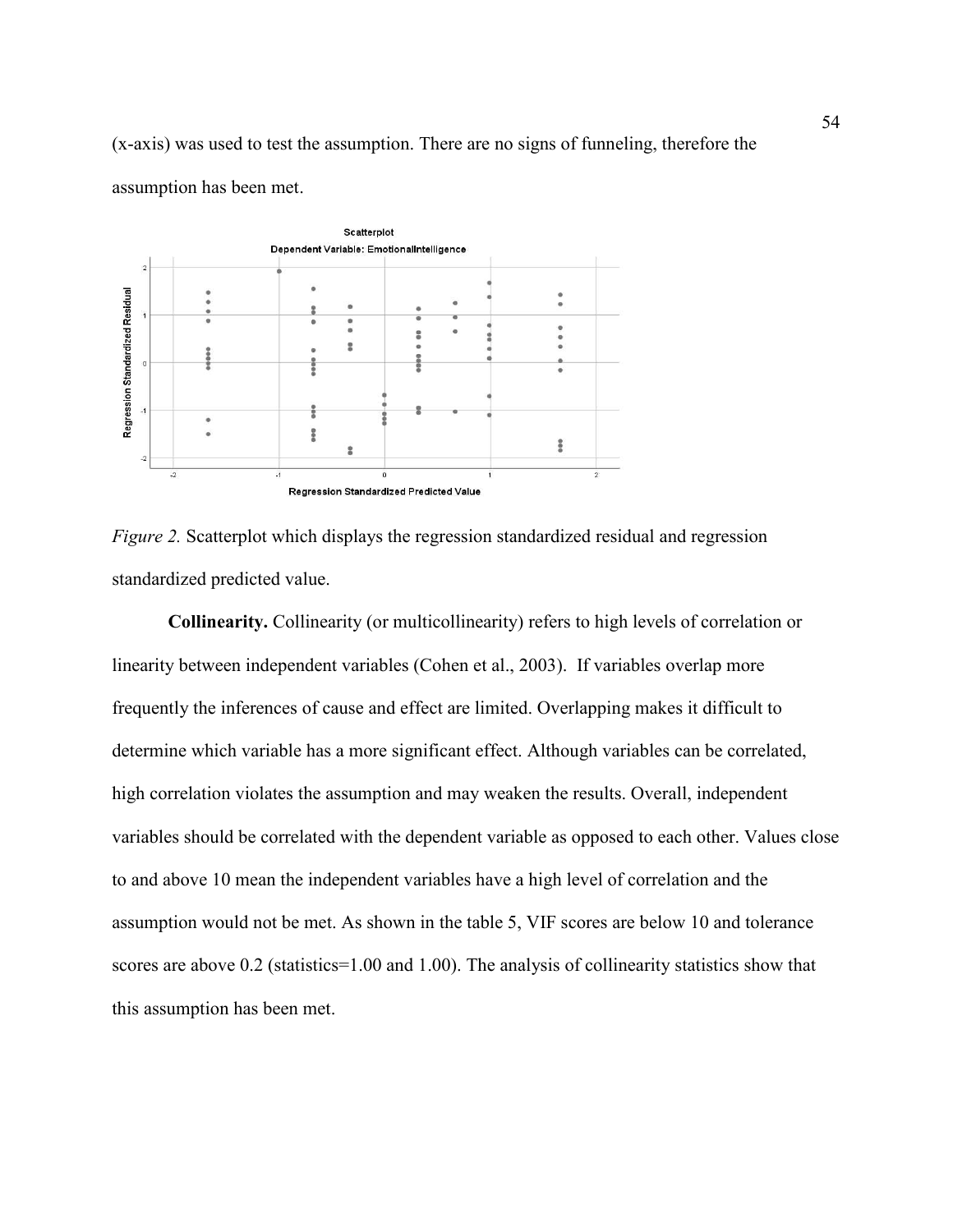## Table 3

## *Summary of Collinearity Statistics*

|       |                  | <b>Collinearity Statistics</b> |            |
|-------|------------------|--------------------------------|------------|
| Model |                  | Tolerance                      | <b>VIF</b> |
|       | (Constant)       |                                |            |
|       | <b>SES</b>       | .998                           | 1.002      |
|       | Parenting Styles | .998                           | 1.002      |

a. Dependent Variable: Emotional Intelligence

**Normality.** Normality refers to the normal distributions of variables, when plotted there is a natural curve (Cohen et al., 2003). As with other assumptions, if the distribution is nonnormally distributed the relationships and significance tests can be estimated inaccurately. If there are outliers outside of the natural curve there is a possibility that Type I and Type II errors may be present. A histogram was used to asses normality in the data. Data within or close to the boundary of the bell curve signify normal distribution.



*Figure 3.* Histogram which displays the curve of the data. Data within or close to the boundary of the bell curve signify normal distribution.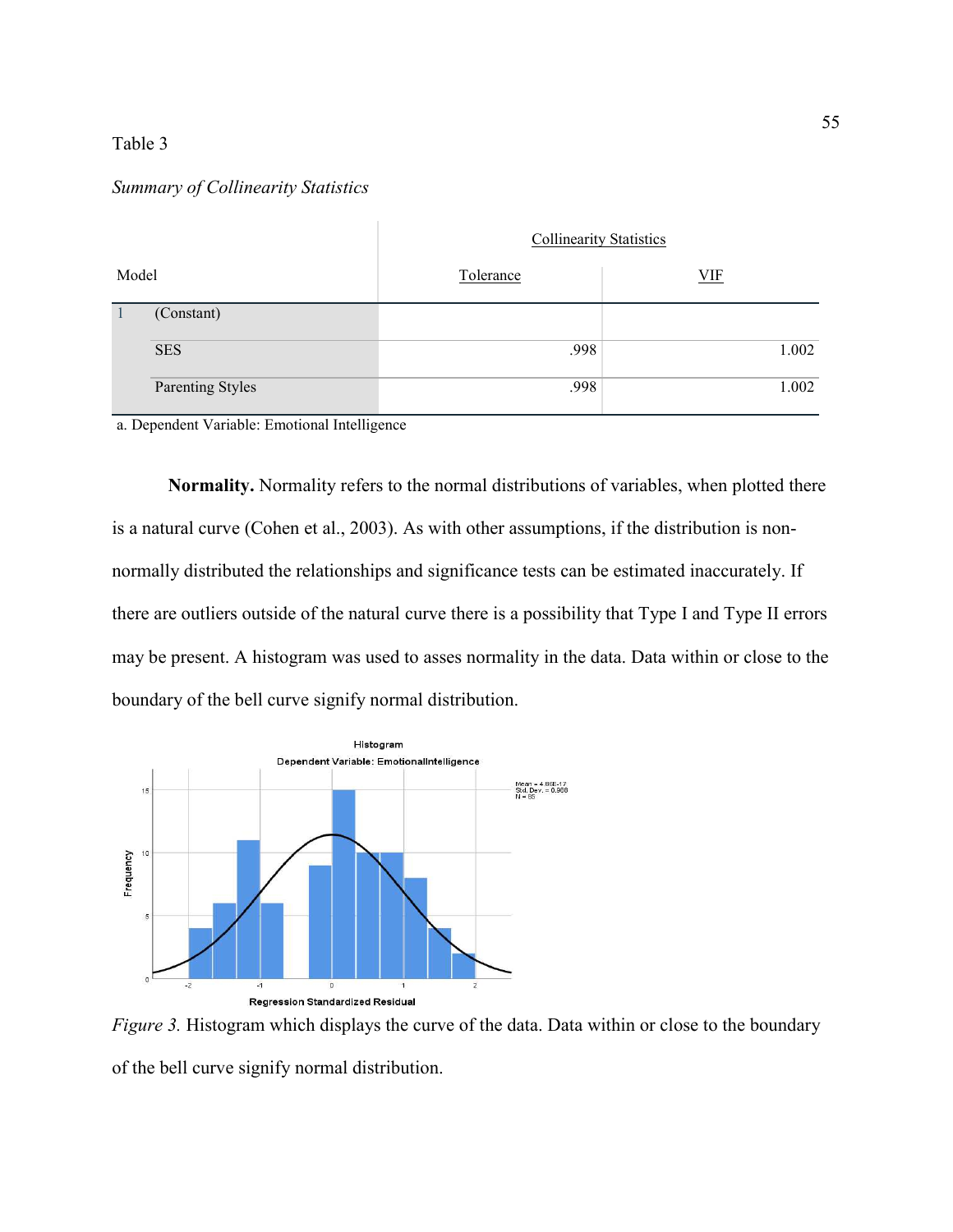## **Data Coding**

The data set was derived from three surveys: Kuppuswamy's socioeconomic scale (Singh et al., 2017), Parenting Styles and Dimensions Questionnaire (Robinson et al., 1995), and Parent Rating Scale of Emotional Intelligence 4-8 (Kajbafnezhad, 2016). The first scale, Kuppuswamy's Socioeconomic Scale, was composed of three questions: education of head of household, occupation of head of household, and family income per year. The results were coded based on a total score between 3-29. The levels identified for SES scale included 1-upper, 2 upper middle, 3-lower middle, 4-upper lower, and 5-lower. The score of Kuppuswamy's scale was used to determine each participants level upper (26-29, upper middle 16-15, lower middle 11-15, upper lower 5-10, and lower <5). The value for each level was coded in SPSS using the associated numbers 1-5 as listed above.

The second scale, Parenting Styles and Dimensions Questionnaire (Robinson et al., 1995) consisted of 32 questions. The questions related to Baumrind's (1978) three parenting styles; authoritative, authoritarian, and permissive. A Likert scale was used to examine three styles. The Likert scale ranged from 1-5, 1 being "never" and 5 being "always". Parenting styles were obtained using the highest score of the three styles. Scores from each set of questions were divided by the number of questions to gain a score. The parenting styles variable was coded using values 1-3 (1-authoritative, 2-authoritarian, and 3-permissive).

The last scale, Parent Rating Scale of Emotional Intelligence (Kajbafnezhad, 2016) included 45 questions to be answered using a Likert scale (1-Never, 2-Sometimes, and 3- Always). Scores for questions related to the appropriate expression and perception of emotion, emotional understanding and evaluating, and emotional management and regulation were added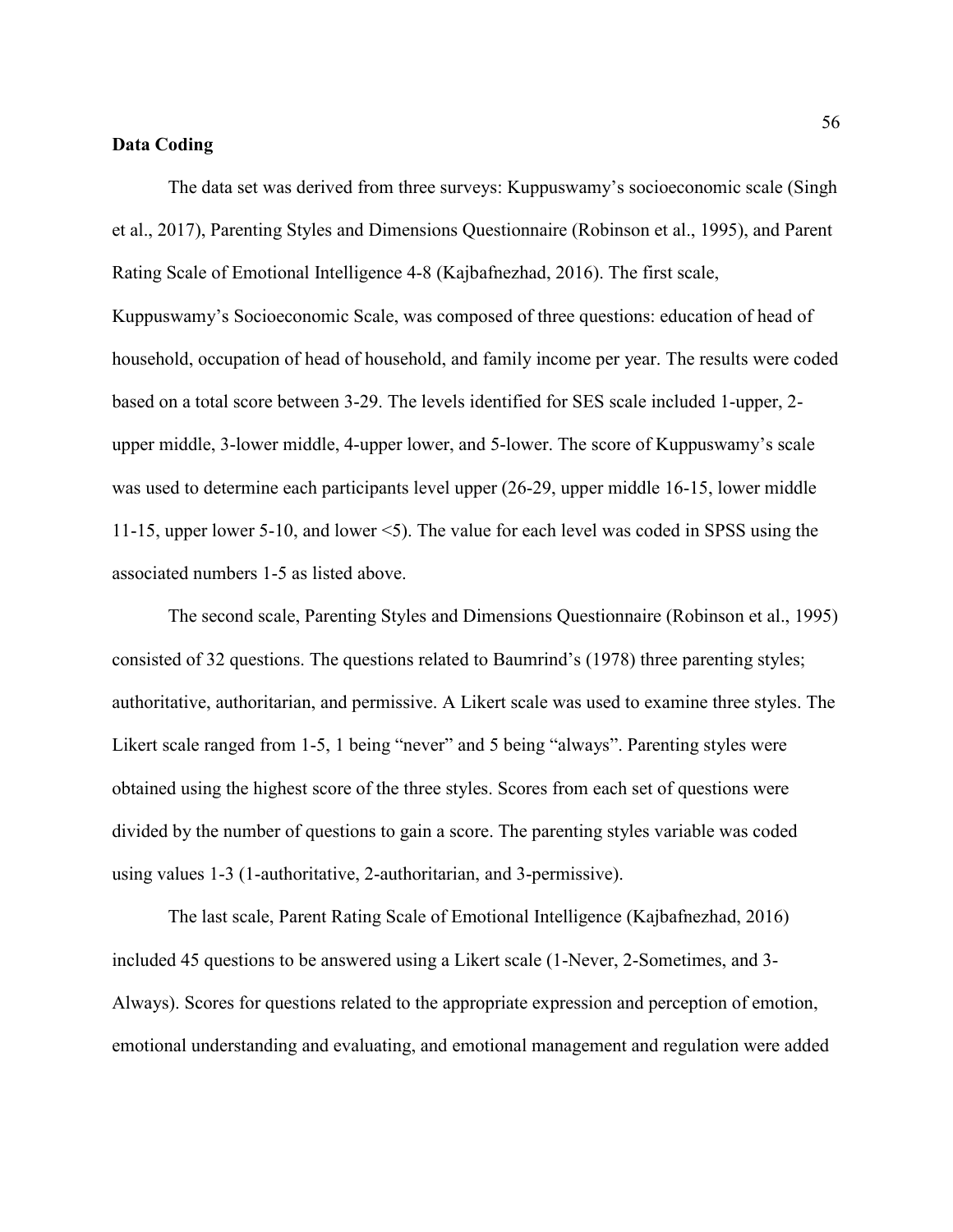and determined to be positive numbers (+). Scores for questions related to the deficits in expression and perception of emotion, emotional understanding and evaluating, and emotional management and regulation were added and determined to be negative numbers (-). Scores in the data set ranged from -12 to 27. Lower scores were correlated to lower levels of EI. Higher scores were correlated to higher levels of EI. Each participant's data set included three scores to represent two independent variables (SES and parenting styles) and one dependent variable (EI).

A multiple regression analysis was used to assess assumptions of the data. All assumptions were met as outlined below. The assumptions of multiple regression were assessed before performing the full analysis to ensure that each one was met to limit weak or inaccurate estimates of the data. Using the enter method, it was found that parenting style did not explain a significant amount of variance in the level of EI in young children diagnosed with ODD (F (2, 82) = 2.069,  $p = 13$ , R square = 048). However, an additional analysis was used to assess the moderating effect, if any, of SES on the relationship between parenting style and level of EI in young children diagnosed with ODD.

## **Statistical Analysis**

A moderated multiple regression (MMR) analysis was conducted to analyze the data. The following research questions and hypotheses were used:

 RQ1: Is there a significant relationship between parenting style and level of emotional intelligence in young children diagnosed with ODD?

*H*<sub>0</sub>1: There is no significant relationship between parenting style and level of emotional intelligence in young children diagnosed with ODD.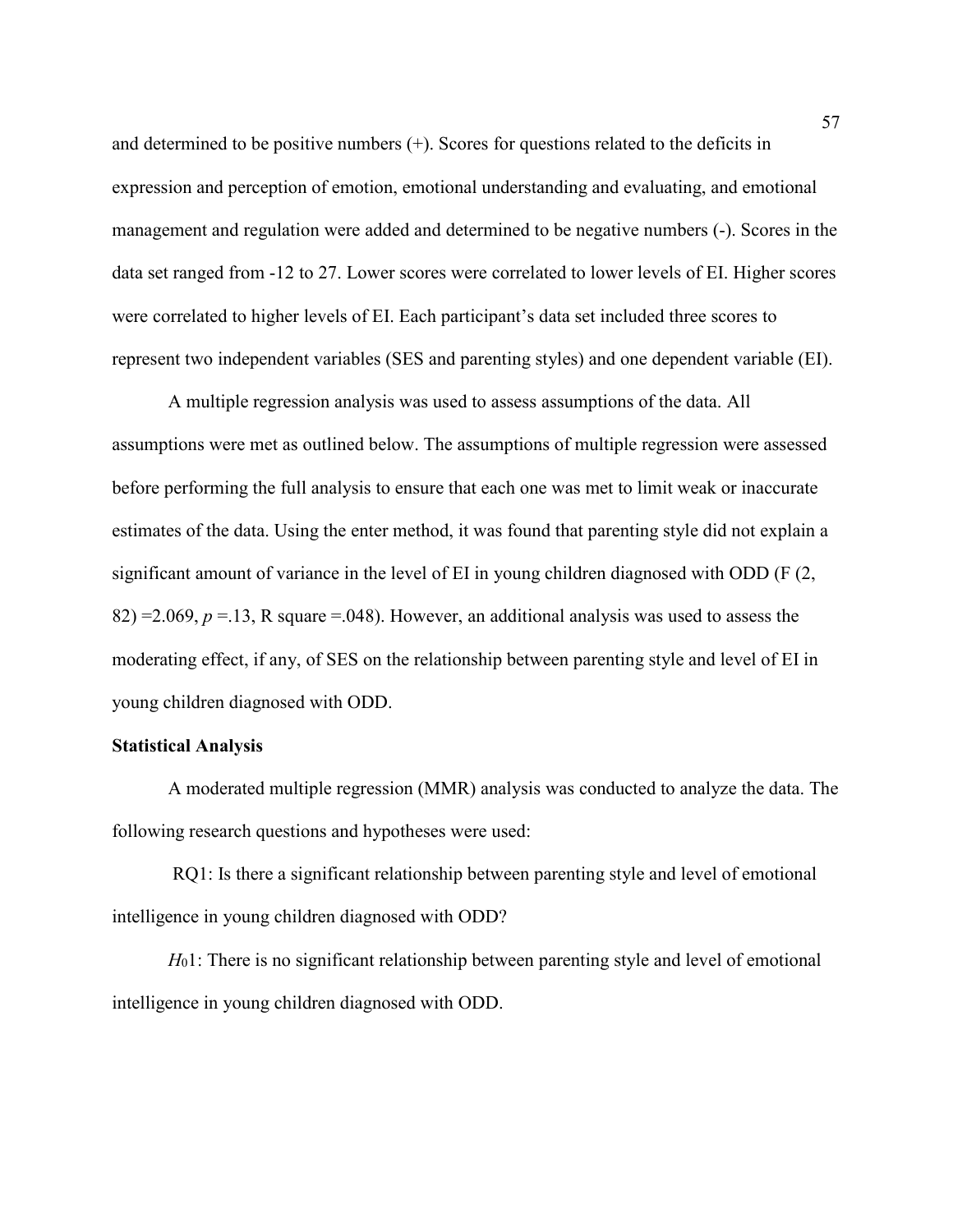*H*<sub>a</sub>1: There is a significant relationship between parenting style and level of emotional intelligence in young children diagnosed with ODD.

RQ2: Does SES moderate the relationship between parenting style and the level of emotional intelligence in young children diagnosed with ODD?

*H*<sub>0</sub>2: SES does not moderate the relationship between parenting style and the level of emotional intelligence in young children diagnosed with ODD.

*H*<sub>a</sub>2: SES does moderate the relationship between parenting style and the level of emotional intelligence in young children diagnosed with ODD.

The independent variables were SES and parenting styles. An interaction term was created to assess the moderating effect, if any, of SES. Therefore, PSxSES was the additional variable. SES was broken down into five levels (1-upper, 2-upper middle, 3-lower middle, 4-upper lower, and 5-lower). Parenting styles was broken down into three levels (1 authoritatve, 2-authoritarian, and 3-permissive). The dependent variable was level of EI which was identified by one total score ranging from -12 to 27. The data was analyzed using values from the three surveys (Kuppuswamy's Socioeconomic Status Scale (Singh et al., 2017), Parenting Style and Dimensions Questionnaire (Robinson et al., 1995), and Parent Rating Scale of Emotional Intelligence 4-8 (Kajbafnezhad, 2016). Therefore, each participant had a total of three factors for input into the analysis.

To test the hypothesis that parenting styles impact level of emotional intelligence in young children diagnosed with ODD, and whether SES moderates the relationship between parenting styles and level of emotional intelligence in children with ODD, a multiple regression analysis with a moderator variable was conducted. The overall model was not significant,  $R^2$  =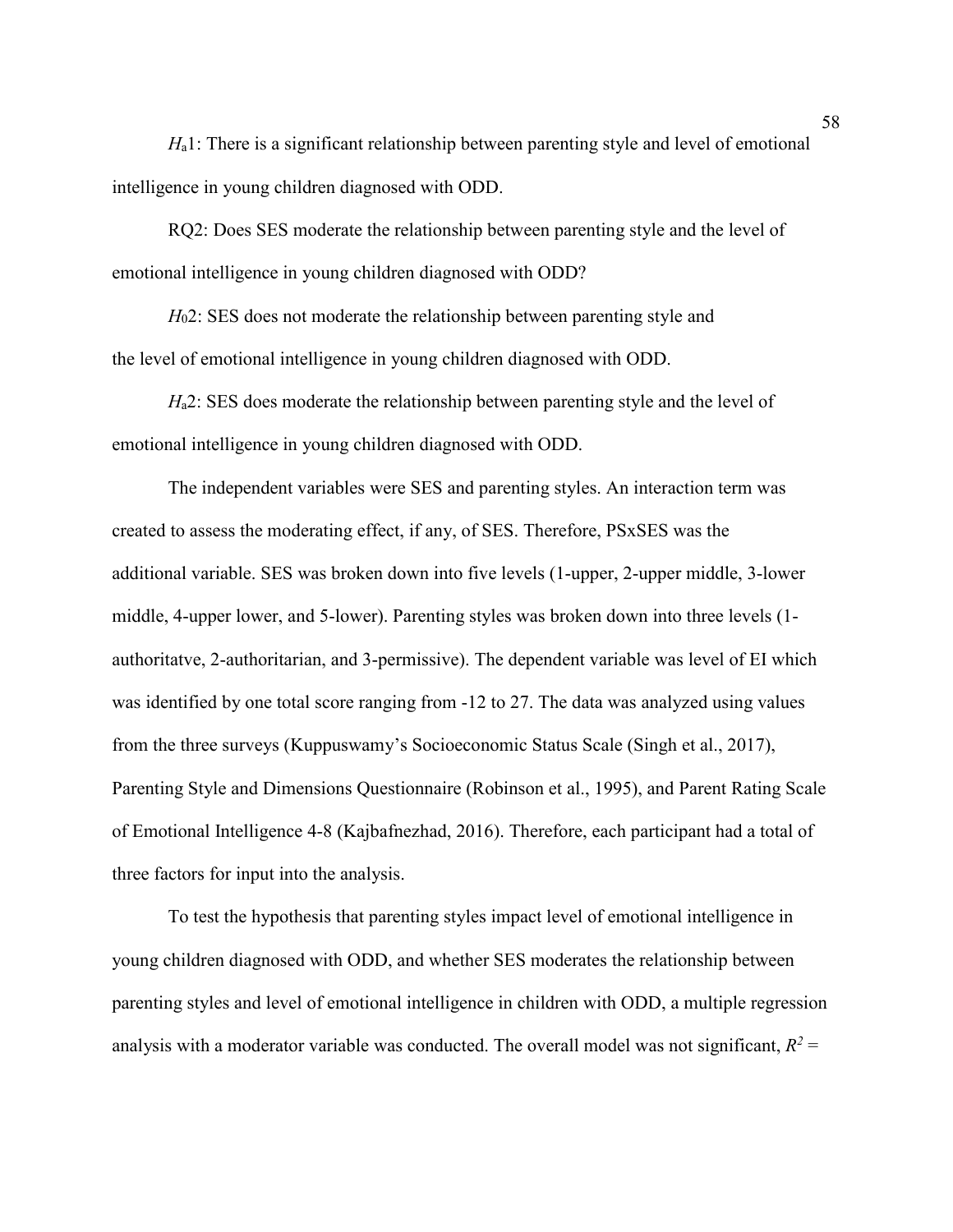.048,  $F(3, 81) = 1.36$ ,  $p = .998$  (see Table 4). SES did not significantly increase or decrease the strength of the relationship between parenting styles and EI in young children diagnosed with ODD.

 A moderated multiple regression analysis, with an interaction variable, was run to assess the relationship between parenting styles and level of EI in children diagnosed with ODD and the moderating effect, if any, on the relationship of the level of EI in children diagnosed with ODD. First, I computed SES x Parenting Styles to create a new interaction variable. The new interaction (or moderator) variable (SES x parenting style) in addition to the independent variables (SES and parenting styles) and the dependent variable (EI) were entered into the regression analysis (see Table 5).

The moderated multiple regression analysis was used to determine the amount of variability that each independent variable contributed to the dependent variable and the differences. The effect size 0.15 was used to assess a medium effect and an alpha level of 0.05 was chosen (see Table 5).

## Table 4

## *ANOVA*

| Model |                 | Sum of Squares | df | Mean Square | F     | Sig.              |
|-------|-----------------|----------------|----|-------------|-------|-------------------|
| 1     | Regression      | 421.426        | 2  | 210.713     | 2.069 | .133 <sup>b</sup> |
|       | <b>Residual</b> | 8352.998       | 82 | 101.866     |       |                   |
|       | Total           | 8774.424       | 84 |             |       |                   |
| 2     | Regression      | 421.426        | 3  | 140.475     | 1.362 | .260c             |
|       | <b>Residual</b> | 8352.997       | 81 | 103.123     |       |                   |
|       | Total           | 8774.424       | 84 |             |       |                   |

a. Dependent Variable: EI

b. Predictors: (Constant), SES, PS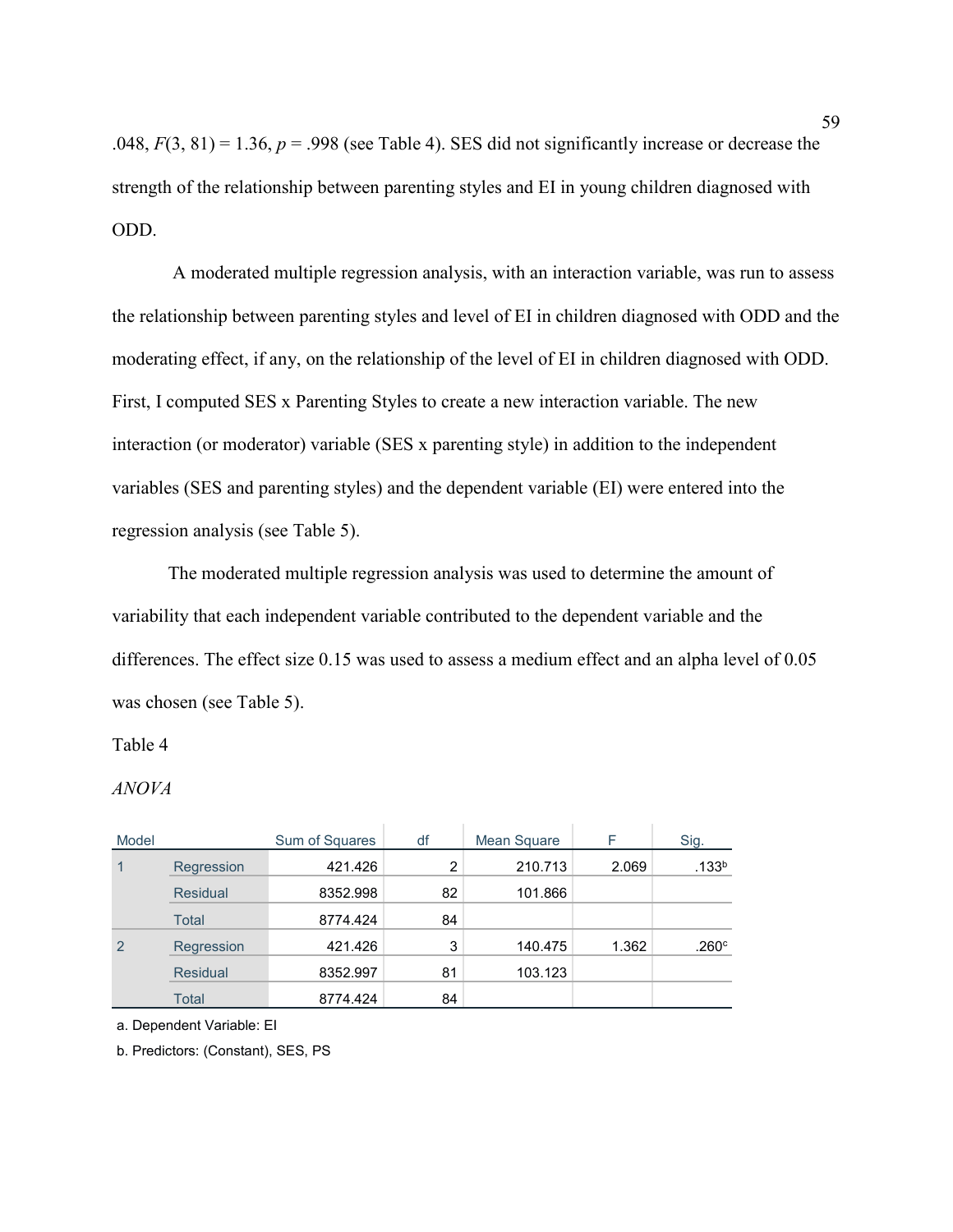c. Predictors: (Constant), SES, PS, PSxSES

In the first block two variables were included: SES and parenting styles. SES and parenting styles alone were not significant predictors of level of EI in young children diagnosed with ODD,  $R^2 = .048$ ,  $F(2, 82) = 2.07$ ,  $p = .133$ . These variables did not account for a significant amount of variance meaning that they did not significantly increase or decrease level of EI in young children diagnosed with ODD.

A moderator variable SESxPS was created and entered into the second block. The moderator variable did not significantly add to the amount of variance in the criterion accounted for,  $\Delta R^2 = .001$ ,  $\Delta F(1, 81) = .001$ ,  $p = .10$ ,  $b = -.001$ ,  $t(84) = -.002$ ,  $p = .998$  (see Table 5), meaning that SES did not significantly increase or decrease the strength of the relationship between parenting styles and level of EI in young children diagnosed with ODD.

## Table 5

## *Model Summary*

|              |                   |        |            | Std. Error      | <b>Change Statistics</b> |        |                |                 |        |
|--------------|-------------------|--------|------------|-----------------|--------------------------|--------|----------------|-----------------|--------|
| Mod          |                   | R      | Adjusted R | of the          | R Square                 |        |                |                 | Sig. F |
| el           | R                 | Square | Square     | <b>Estimate</b> | Change                   | Change | df1            | df <sub>2</sub> | Change |
| $\mathbf{1}$ | .219a             | .048   | .025       | 10.093          | .048                     | 2.069  | $\overline{2}$ | 82              | .133   |
| 2            | .219 <sup>b</sup> | .048   | .013       | 10.155          | .000                     | .000   |                | 81              | .998   |

a. Predictors: (Constant), SES, PS

b. Predictors: (Constant), SES, PS, PSxSES

c. Dependent Variable: EI

The current model was consistent with the hypothesis that SES does not moderate the relationship between parenting styles and EI in children diagnosed with ODD. There was not a significant amount of variance in EI when the moderator variable was entered into the equation.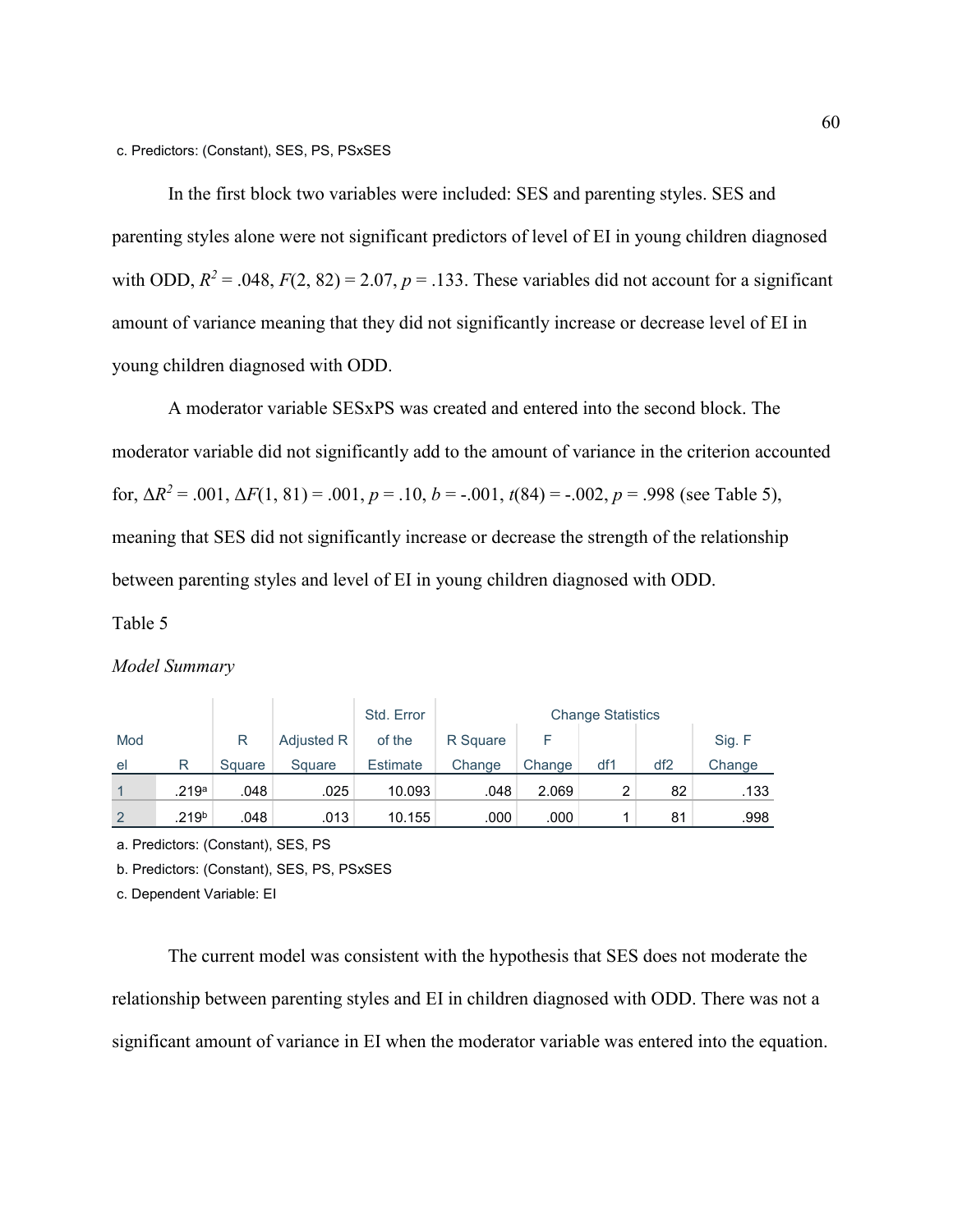### **Summary**

A moderated multiple regression analysis was conducted to answer the research questions:

RQ1: Is there a significant relationship between parenting styles and level of emotional intelligence in young children diagnosed with ODD?

RQ2: Does SES moderate the relationship between parenting styles and EI in young children diagnosed with ODD?

The null and alterative hypothesis were considered. Based on the statistically insignificant interaction between parenting styles and EI (RQ1) and SES and the relationship between parenting styles and level of EI in young children diagnosed with ODD (RQ2), I failed to reject both null hypotheses. SES was not indicated as a statistically significant moderator for the relationship between parenting styles and level of EI in young children diagnosed with ODD. In chapter 5 I will provide an interpretation of the findings, study limitations, and future considerations for research as related to levels of EI in young children diagnosed with ODD.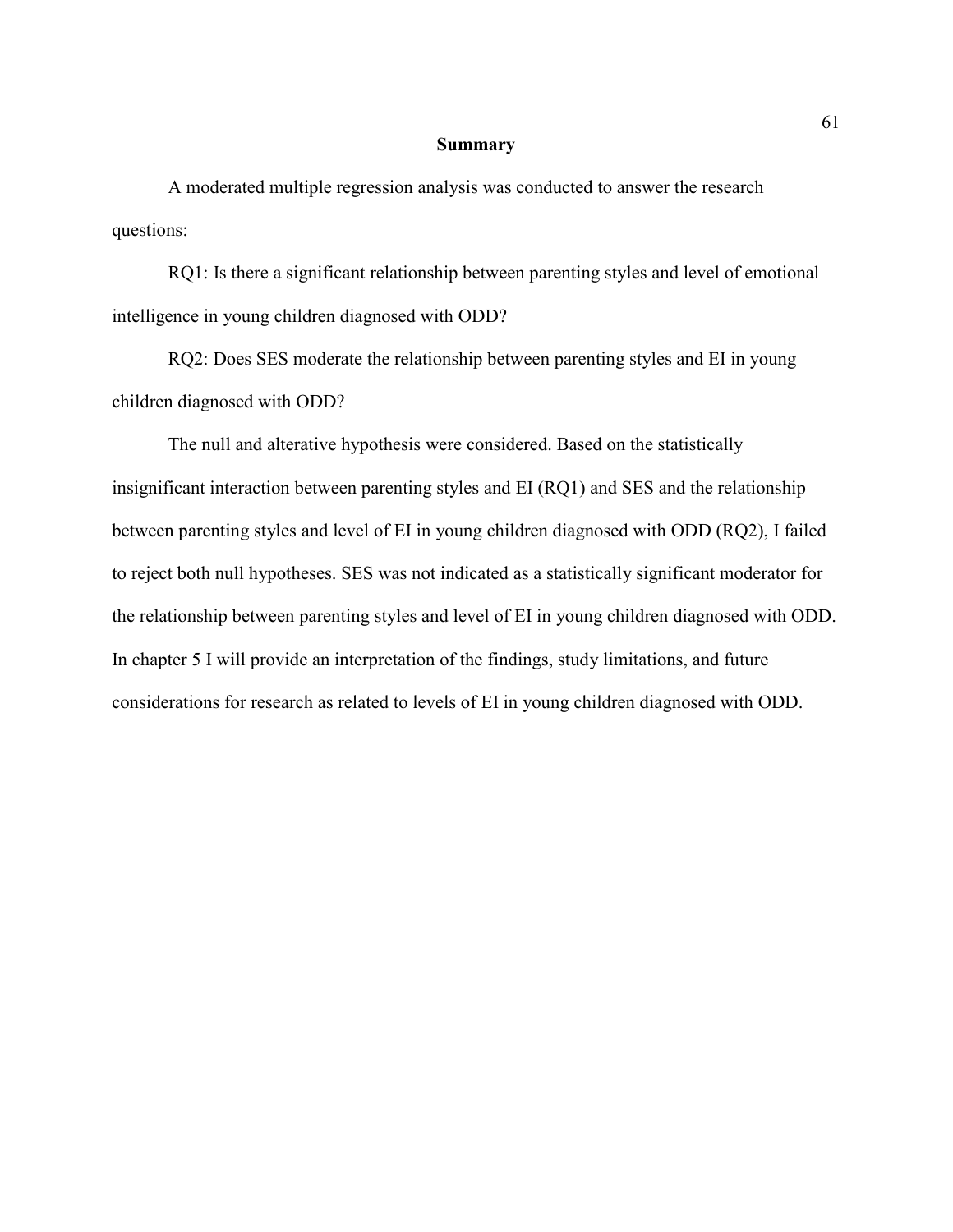Chapter 5: Discussion, Conclusions, and Recommendations

Higher EI increases the likelihood that someone will be more effective in managing their emotions and more adaptable to their environment (Cindea, 2015). Based on the emotional intelligence theory (Mayer & Salovey, 1990) it may be possible that understanding EI in children with ODD could help reduce future psychological and social problems. The purpose of the study was to determine if socioeconomic status moderates the relationship between parenting style and the level of EI in young children diagnosed with ODD.

The research design was a quantitative study assessing the relationship between independent variable (parenting styles) on the dependent variable (EI), with a moderating independent variable (SES) (Babbie, 2010). This study allowed me to identify the moderating effect of SES on the relationship between parenting styles and the level of EI in young children diagnosed with ODD. I used a correlational approach to determine how factors are related because there are other factors which may be correlational and there may be difficulty in controlling for all contributing factors (Frankfort-Nachmias et al., 2005). In the study, there were no manipulation of variables; therefore, the study was nonexperimental.

I performed a moderated multiple regression analysis to first determine the significance of the relationship between parenting styles and EI in children with ODD and then to determine if SES moderates the relationship between parenting styles and the level of EI. The assumptions of the analysis were evaluated, and it was determined that all assumptions were met with the collected data. The significance levels of the independent variables were greater than the alpha level  $(p > .05)$  showing no statistical significance related to research questions 1 and 2. SES and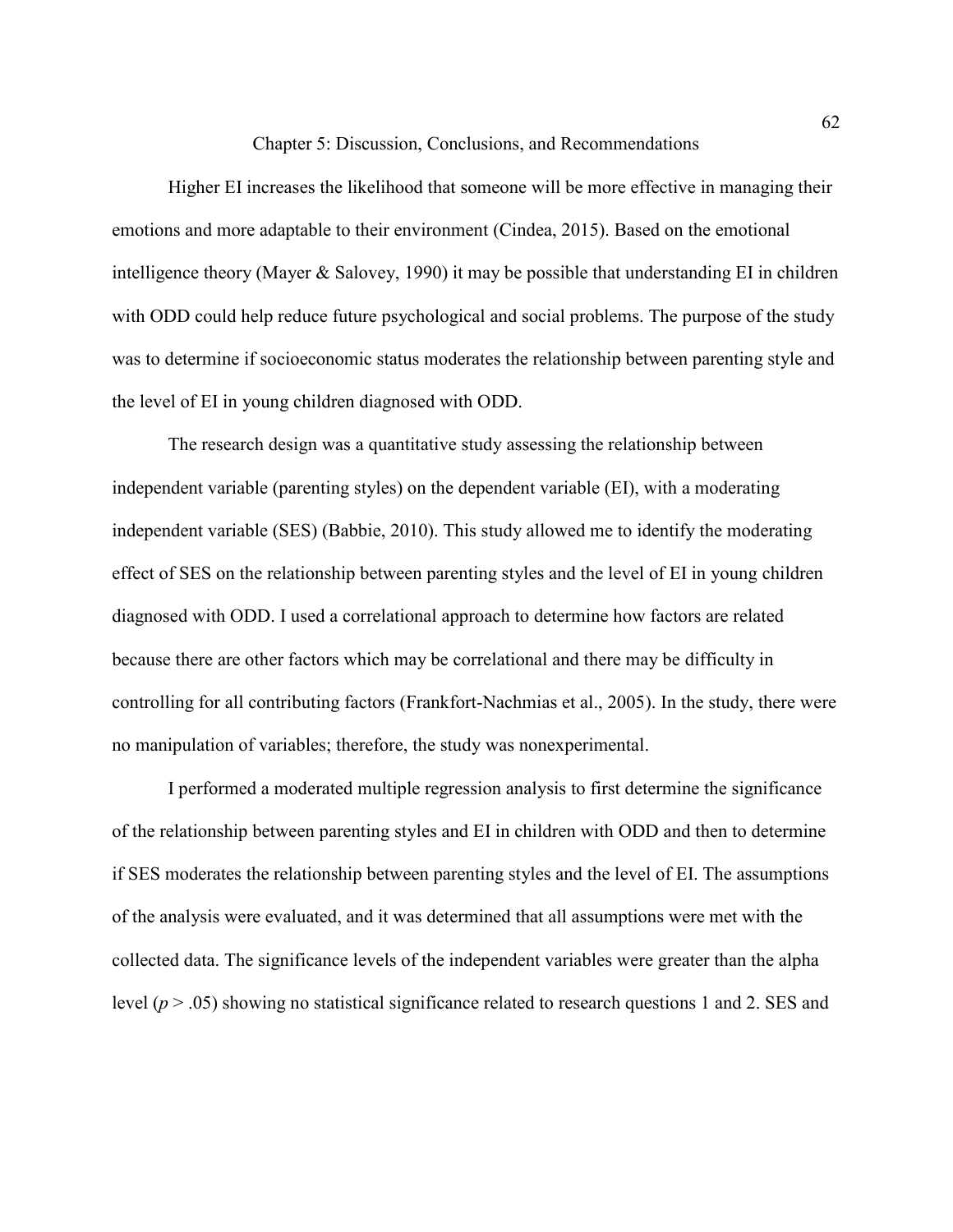parenting style accounted for 4.8% of variance in the level of EI. The moderating variable did not significantly predict the relationship between the independent and dependent variable.

The interpretations and findings for the research questions and hypothesis are outlined in this chapter. The implications of the research are presented in connection to past and current research, theoretical frameworks, and implications for social change. The chapter covers limitations of the study as well as recommendations for future research.

### **Interpretation of Findings**

The purpose of the study was to determine if SES moderates the relationship between parenting style and the level of EI in young children diagnosed with ODD. I identified SES as a potential moderating variable in the relationship between parenting styles and level of EI in young children diagnosed with ODD based on current and past literature. I used quantitative methods to answer the research questions as I wanted to gather data which could be generalized to the population using a sample of the population. This type of research design is often used to collect data as it relates to a larger population and to build on existing knowledge. The independent variable was parenting styles, the moderator variable was SES, and the dependent variable was EI. The target population were parents of children 4-8 years old, diagnosed with ODD. The participants were recruited through a behavioral health/mental health agency where they were receiving services.

The research questions were used to determine the moderating effect of SES on the relationship between parenting style and level of EI in young children diagnosed with ODD. SES can have a remarkable impact as persons with low SES may have limited resources as well as exacerbating economic and social circumstances (Çalik-Var et al., 2015; McLoyd, 1990).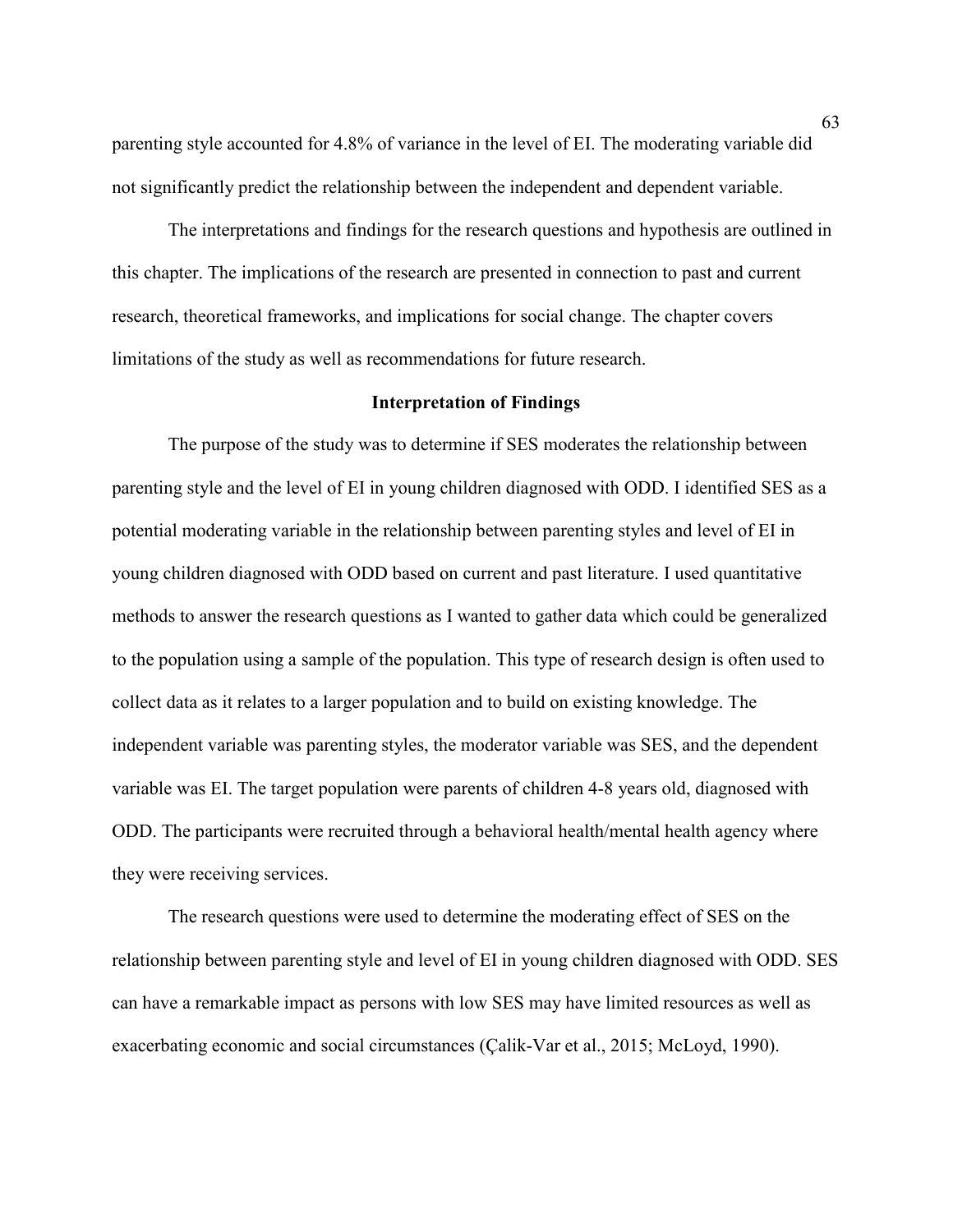Historically, low-income families are seen as having more discord and dysfunction within their families. Troy et. al. (2017) explained that neighborhood and community connections are assets which add to or take away from the overall functioning of families. In the current study, however, SES was not a significant moderator of the relationship between parenting styles and level of EI in young children diagnosed with ODD.

The current research both confirmed and disconfirmed some of the information found during the literature review in Chapter 2. In a study conducted by Anton et al. (2015), the researchers found that there were no significant connections between incomes and parenting styles. However, it was found that education and parenting style were significantly related. Azad et al. (2014) found that mothers with more education and income were found to have elevated levels of positive parenting and consistency of positive parenting overtime. Positive parenting was identified as being more sensitive, having a more positive affect, and a healthy attachment similar to the authoritative parenting style.

As stated in Chapter 4, more than half,  $55.3\%$  (N = 47), of the sample were rated as "Upper Lower". The next level "Middle" accounted for  $20\%$  (N = 17) of the sample size, and "Upper Middle" accounted for  $24.7\%$  (N = 21) of the sample. The lowest ("lower") and highest ("upper") SES categories were not accounted for in the data collection sample. When combining "middle" and "upper middle" (44.7%) sample, the percentage is lower than that of the "upper lower" (55.3%) sample. However, with a greater percentage of "upper lower" participants the relationship between parenting styles and the level of EI in young children diagnosed with ODD was not significantly impacted. Anton et al. (2015) supported these findings. Their study, to identify the relationship between parenting style and socioeconomic status, yielded no significant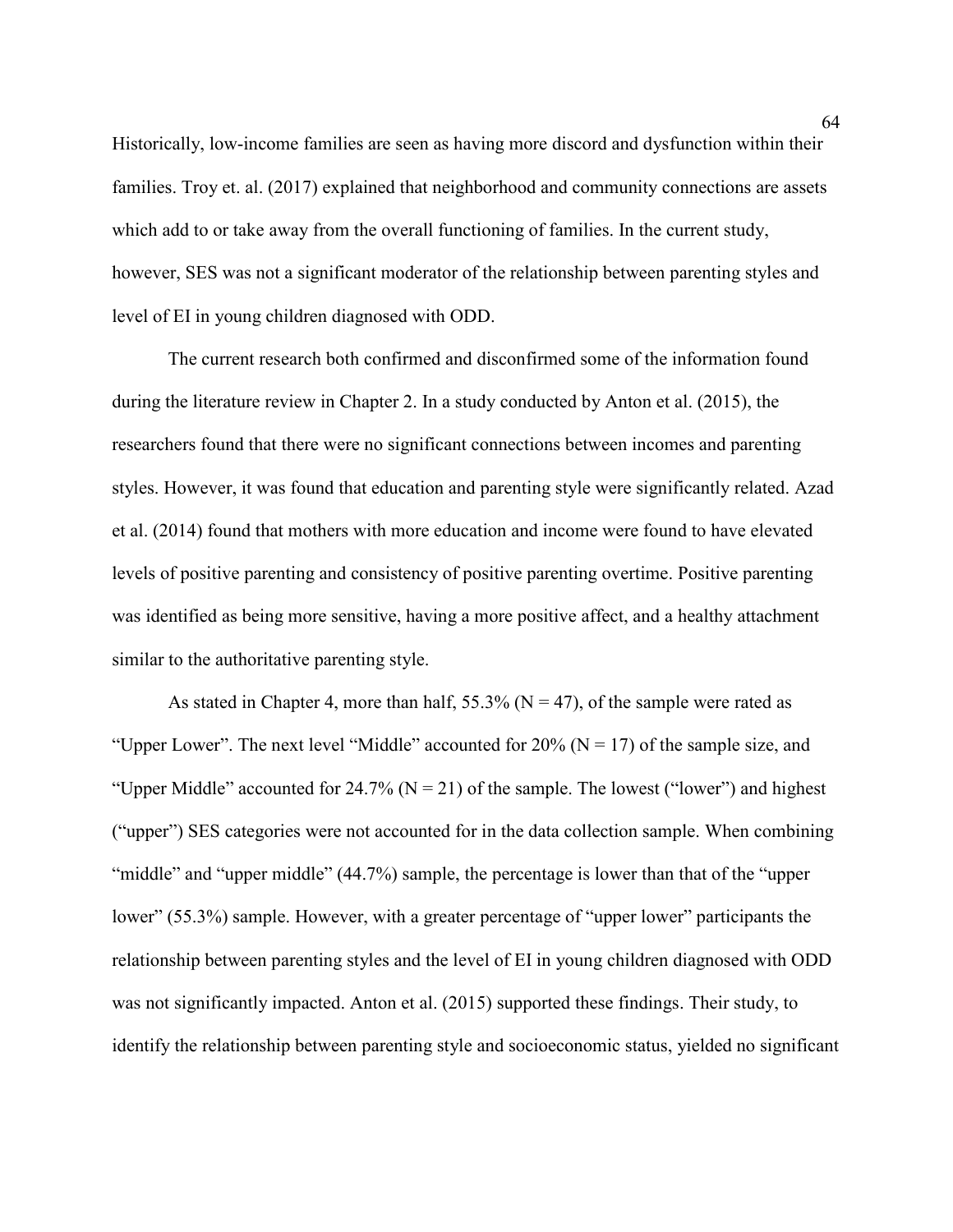connections similar to the current study. However, the researchers found a statistically significant relationship between education and parenting styles. It can be noted that although one factor of SES was not significant, testing individual factors (education, income, employment etc.) may yield different results.

When examining the impacts of the moderator variable (SES), current and past researchers have also reported significant impacts of SES on family structure and overall development. Socioeconomic status has been associated with academic performance, aggression, socially appropriate behaviors, and overall mental health (Argyrious et al., 2016; Troy et al., 2017). It has been concluded in some research findings that parents who are more financially stable are able to provide resources needed to contribute to more positive development (Boe et al., 2014). However, parents who are considered low income lack the finances to procure resources which contribute to healthy child development. Contrary to this research however, the findings of this study do not support a significant impact of SES on the relationship between parenting styles and level of EI in young children diagnosed with ODD.

Findings of the study indicate that SES does not moderate the relationship between level of EI in young children diagnosed with ODD. It can be concluded that SES may have a small insignificant impact on the relationship between parenting styles and the level of EI in young children diagnosed with ODD and further research should be conducted to explore this topic with more diverse demographics (as related to SES).

## **Theoretical Implications**

Two theoretical frameworks were used during the study, Baumrind's Theory (1966) of parenting styles and Salovey and Mayer's (1990) model of emotional intelligence. Baumrind's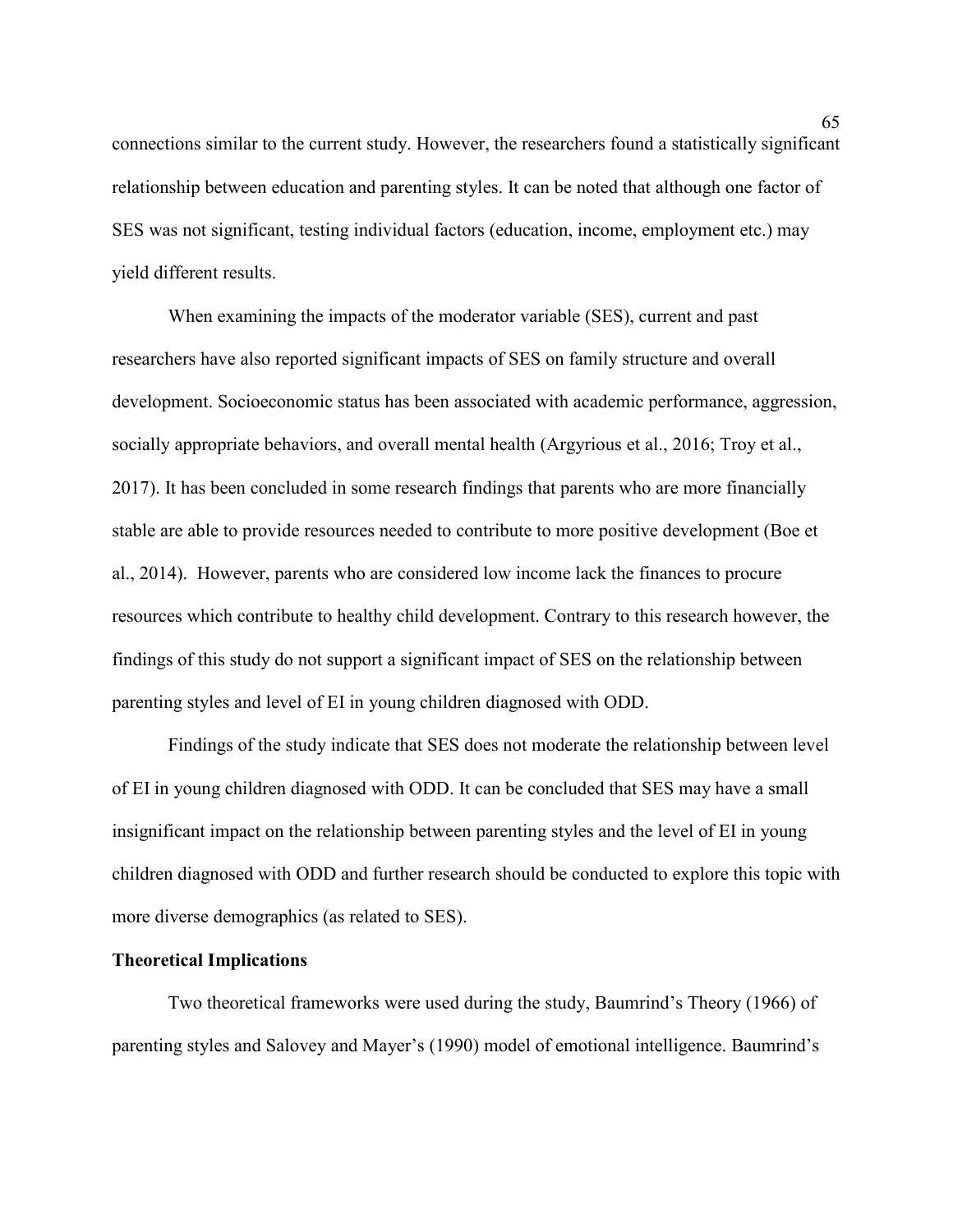theory (1966) identifies styles of parenting which most resemble patterns of parental behavior based on child behavior. Research explored in Chapter 2 signify the relationship between parenting and child development, including emotional development. However, this significant relationship was not identified in the study. The level of variance identified in the analysis was not significant enough and therefore I failed to reject the null hypothesis.

**Theory of parenting styles**. Baumrind's (1966) theory of parenting styles identifies three distinct styles of parenting: authoritative, authoritarian, and permissive. Each style is defined based on a set of standard behaviors displayed by parents on a two-factor continuum of high demandingness vs. low demandingness and high responsiveness vs. low responsiveness (Baumrind, 1978). It has been noted that most positive outcomes for children tie into authoritarian parenting styles (Milevsky et al., 2007). Some distinctive characteristics of this parenting style include: warm responsiveness to child's needs and want high expectations, clearly identified rules, reinforced independence, and support (Baumrind, 1978). Findings suggest that parent style can have an impact on level of EI, however, the impact is not statistically significant in this study.

**Emotional intelligence theory.** Salovey and Mayer (1990) identified EI as the ability to recognize, incorporate, and understand emotions to stimulate growth in oneself. In relation to emotional development, they found that a person must be able to manage, perceive, understand and use emotions appropriately. It was noted that possession of these skills can enhance thought processes, social engagement, and adaptive behavior. Rodin and Salovey (1989) found that higher EI is associated with better intimate and family relationships, greater academic

66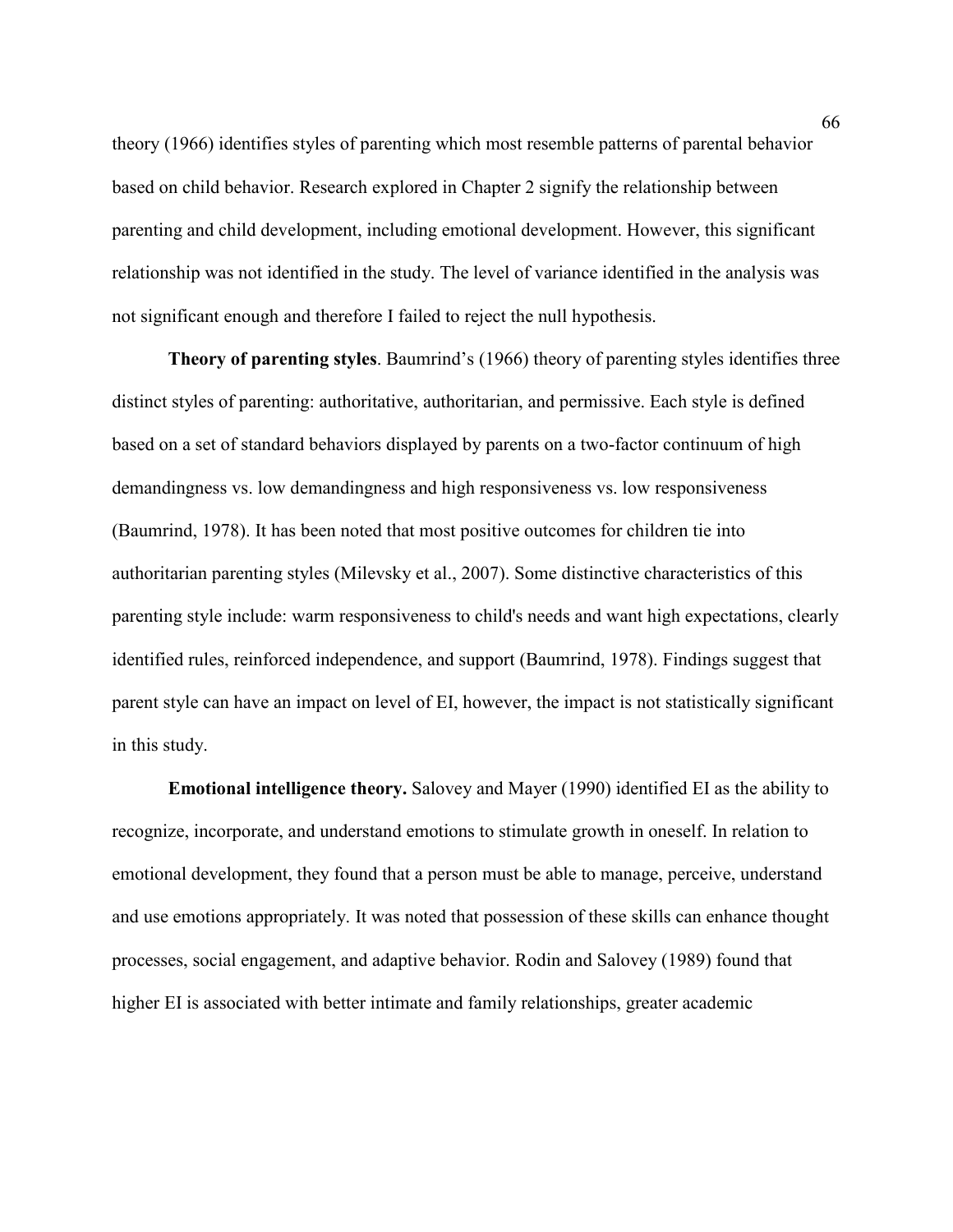achievement, and increased self-esteem while lower or limited EI is associated with insecurity, depression, poor social relationships, and academic failures.

### **Limitations of the Study**

Study limitations can have varying impacts in the discussed research. First, the use of convenience sampling has potential bias as the population is sampled with the most accessible persons (Frankfort-Nachmias et al., 2005). Participants from the study were collected from one agency and similar demographic information was noted (SES). This can be identified as a limitation as other persons from varying SES categories were not accounted for in the study sample. Therefore, it must be questioned if the research can be generalized to other populations with mixed demographics (as related to SES). Second, surveys were provided to the family to complete independently. There may be reporting bias by families who did not report accurate information related to SES, parenting style, or child EI. Threats to validity were not specifically identified. However, if participants did not respond truthfully to the surveys this could have impacted the overall data.

Overrepresentation was noted as a limitation in the study as more than half of the study participants were identified as "upper lower" SES. This limitation was noted prior to the study as overrepresentation is a potential outcome of utilizing a convenience method. Additionally, the limited use of The Parental Rating Scale from Children's Emotional Intelligence (4-8) can be noted as a limitation to the study. Although a review of literature shows validity and reliability of the scale there is limited research to support ongoing usage.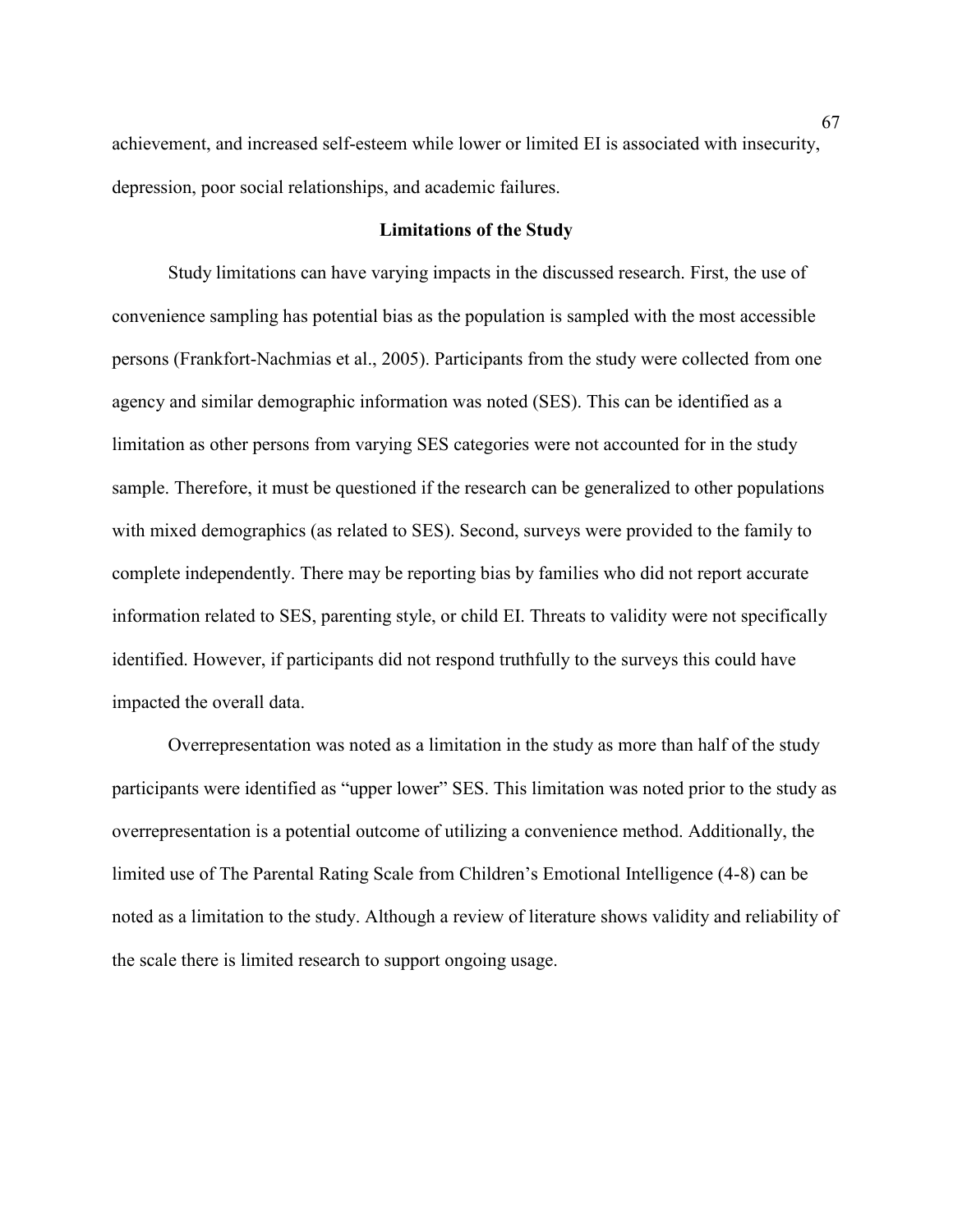#### **Recommendations**

The current research accounted for samples from upper lower, middle, and upper middle SES. One of the limitations of the study included limited economic diversity as more than half of the sample were drawn from "upper lower" SES participants. A study completed by Azad et al. (2014) revealed similar recommendations noting limitations in the exploration of economic diversity specifically related to education and income. Additionally, it was noted that SES has both a direct and indirect impact on positive parenting. Roubinov and Boyce (2017) argue that existing research on SES and parenting uses a limited scope exploring parenting as a mediator for socioeconomic influences in child development. Shukla and Agarwal (2018) argue that genetic factors may be related to the onset of ODD in children as opposed to SES and parenting styles alone.

I recommend that future researchers conduct the study in more than one agency or other areas of the community to explore economic diversity. This will allow the researchers to get a clearer picture based on different levels of SES. Additionally, other variables (genetic factors, parental mental health, parental knowledge and expectations of childrearing and cultural norms) can be assessed as factors which may be moderated by SES on the level of EI in young children diagnosed with ODD.

#### **Implications**

Implications of the study refer to the potential impact of my research on future research. One of the potential impacts for positive social change in the study was to provide content to inform future interventions related to parenting styles, EI, and ODD to minimize symptoms overtime and eliminate the development of comorbidity. I sought to fill a gap in the literature by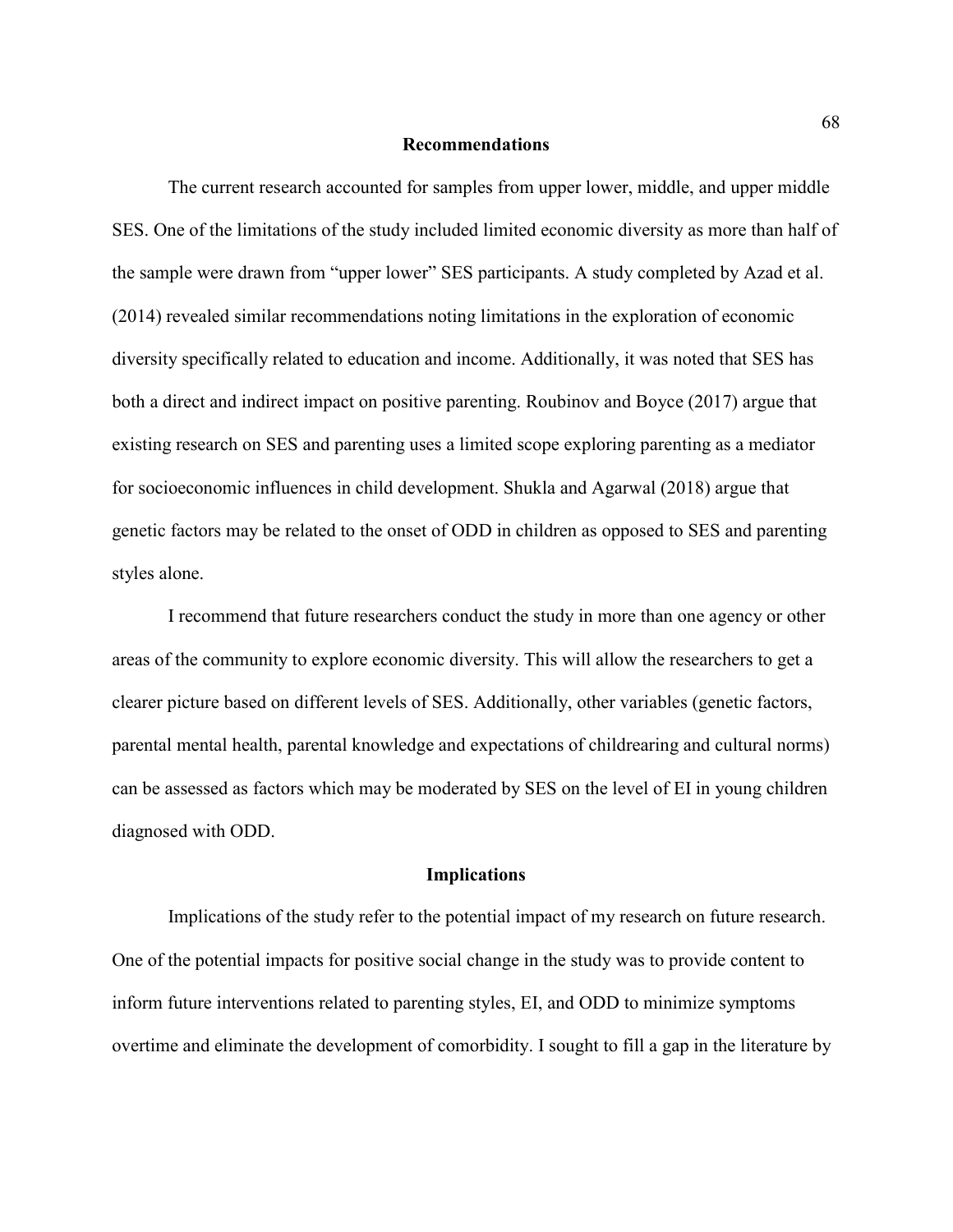providing information which addresses the moderating effect of SES on the relationship between parenting styles and the level of EI in young children diagnosed with ODD. However, the current research did not show a statistically significant impact of SES on the relationship between parenting styles and level of emotional intelligence in young children diagnosed with ODD.

Further research is recommended to solidify the moderating effect of SES on the relationship between parenting styles and level of EI in young children diagnosed with ODD. However, impactful strategies which may be beneficial include: access to behavioral health and mental health resources for families in low income neighborhoods and parent education/training. Although this present study did not show significant results, past and current research support the idea that lack of resources and access to resources as well as parenting style have some level of impact on child development (to include EI) (Anton et al., 2015; Argyrious et al., 2014; Azad et al., 2014; Batool & Bond, 2015; Baumrind, 1978; Calik-Var et al., 2015; Cindea, 2015; Cooker et al., 2015; Devenish et al., 2017; Granero et al. 2015; Masud et al., 2016; McLoyd, 1990; Roubinov & Boyce, 2017; September et al., 2016; Sheraz & Najam, 2015; Shukla & Agarwal, 2018; Tang et al., 2017; Troy et al., 2017). Focus in these areas with young children aged 4-8 years old, diagnosed with ODD, have the potential to decrease long term symptoms related to ODD and/or level of EI. Additionally, awareness of these impacts within communities can also support social change by educating the population to include individuals, families, and professionals.

### **Conclusion**

Level of EI can be impacted in different ways (Calik-Var et al., 2015). Assessing these impacts and identifying both proactive and reactive interventions can increase the potential of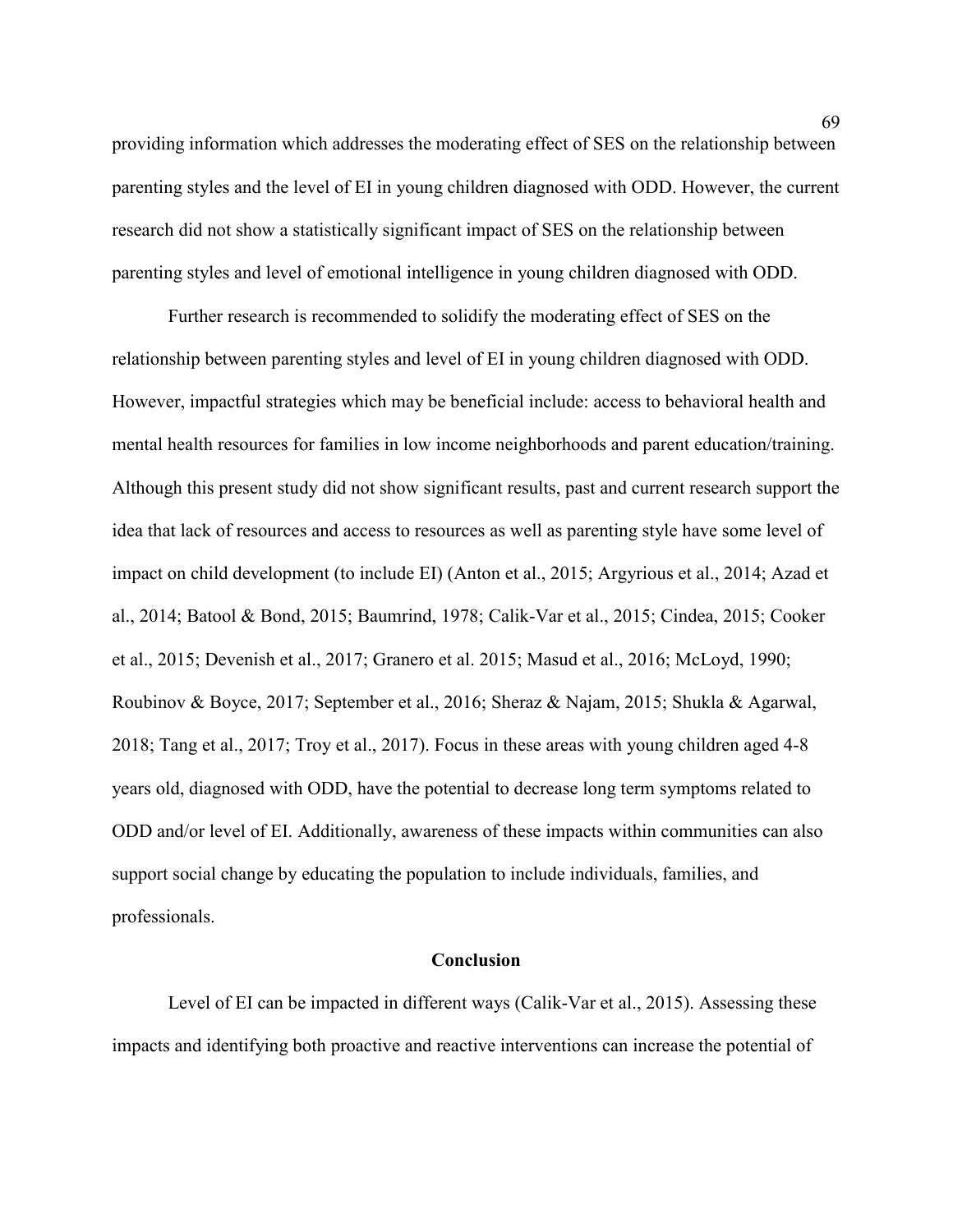positive functioning in young children diagnosed with ODD. Results of the study were not statistically significant to state that SES moderates the relationship between parenting styles and level of EI in young children diagnosed with ODD. However, the research does not have to end with the noted variables. Exploring alternative impacts can potentially reduce the occurrence of long term or comorbid diagnosis later in adolescence or adulthood in persons diagnosed with ODD.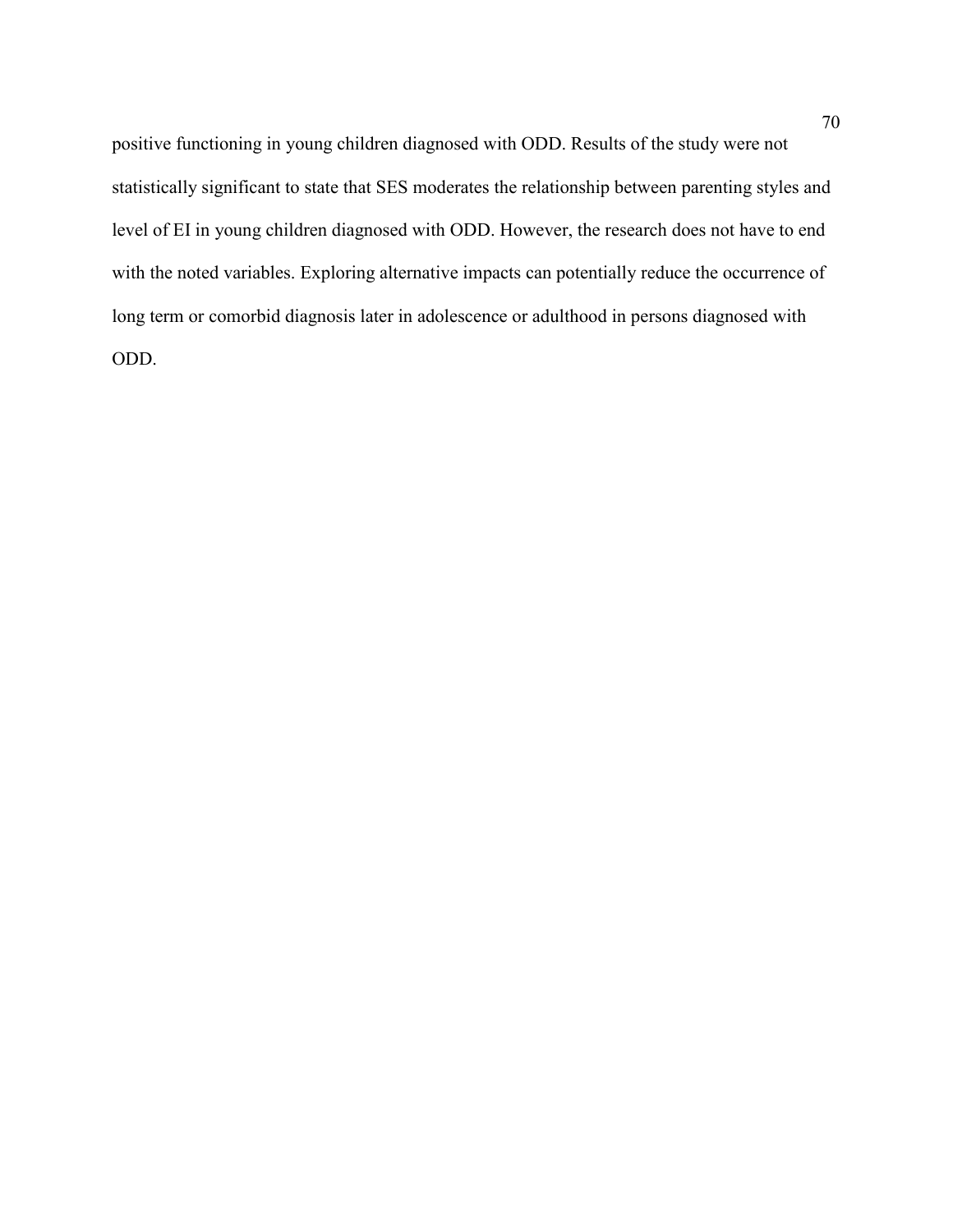### References

- Alegre, B. (2012). Is there a relation between mothers' parenting styles and children's trait emotional intelligence? *Electronic Journal of Research in Educational Psychology, 10*, 5–34. Retrieved from http://www.investigacionpsicopedagogica.org/revista/new/ContadorArticulo.php?657
- American Psychiatric Association. (2013). *Diagnostic and statistical manual of mental disorders*  (5th ed.)*.* Washington, D.C.: Author.
- Anton, M. T., Jones, D. J., & Youngstrom, E. A. (2015). Socioeconomic status, parenting, and externalizing problems in African American single-mother homes: A person-oriented approach. *Journal of Family Psychology, 29*(3), 405-415. http://dx.doi.org/10.1037/fam0000086
- Antunez, Z., de la Osa, N., Granero, R. & Ezpeleta, L. (2016). Parental psychopathology levels as a moderator of temperament and oppositional defiant disorder symptoms in preschoolers. *Journal of child and Family Studies, 25*, 3124-3135. doi:10.1007/s10826- 016-0461-2
- Argyriou, E., Bakoyannis, G., & Tantaros, S. (2016). Parenting styles and trait emotional intelligence in adolescence. *Scandinavian Journal of Psychology*, *57*(1), 42-49. doi:10.1111/sjop.12266
- Azad, G., Blacher, J., & Marcoulides, G. (2014). Longitudinal models of socio-economic status: Impact on positive parenting behaviors. *International Journal of Behavioral Development, 38*(6), 509–517. doi:10.1177/0165025414532172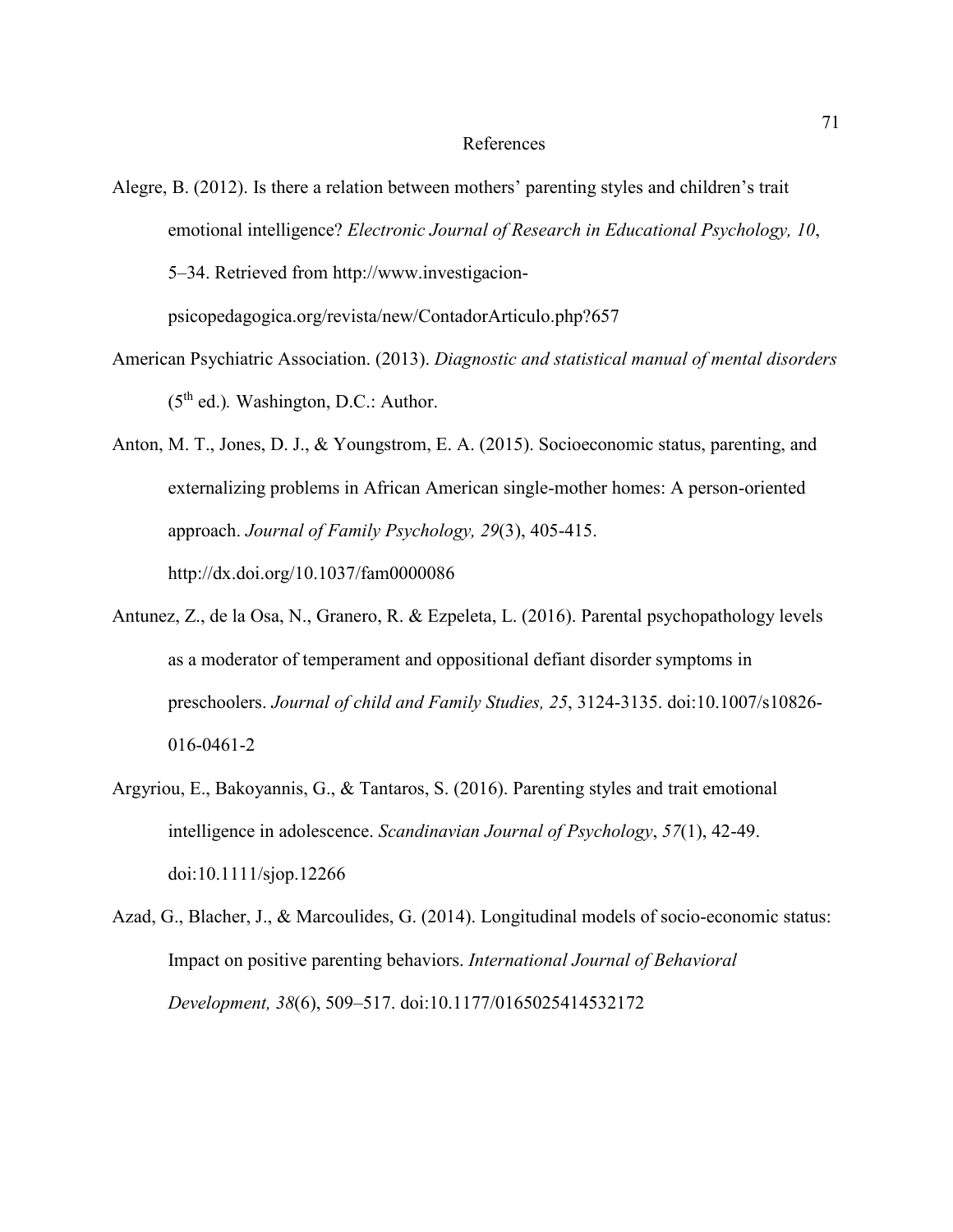- Babbie, Earl R. (2010) *The practice of social research*. (12th ed.) Belmont, CA: Wadsworth Cengage.
- Bairwa, M., Rajput, M., & Sachdeva, S. (2013). Modified Kuppuswamy's Socioeconomic Scale: Social Researcher Should Include Updated Income Criteria, 2012. *Indian Journal of Community Medicine, 38(3)*, 185-186.

doi:10.4103/0970-0218.116358

- Batool, S. S., & Bond, R. (2015). Mediational role of parenting styles in emotional intelligence of parents and aggression among adolescents. *International Journal of Psychology*, *50*(3), 240-244. doi:10.1002/ijop.12111
- Baumrind, D. (1966). Effects of authoritative parental control on child behavior, *Child Development, 37(4)*, 887-907. doi:10.2307/1126611
- Baumrind, D. (1978). Parental disciplinary patterns and social competence in children. *Youth & Society*, *9*(3), 239-267. doi:10.1177/0044118X7800900302
- Baumrind, D. (1991). The influence of parenting style on adolescent competence and substance use. *Journal of Early Adolescence,11*(1), 56-95. doi:10.1177/0272431691111004
- Bøe, T., Sivertsen, B., Heiervang, E., Goodman, R., Lundervold, A. J., & Hysing, M. (2014). Socioeconomic status and child mental health: The role of parental emotional well-being and parenting practices. *Journal of Abnormal Child Psychology*, *42*(5), 705-715. doi: 10.1007/s10802-013-9818-9
- Boily, R., Kingston, S. E., & Montgomery, J. M. (2017). Trait and ability emotional intelligence in adolescents with and without autism spectrum disorder. *Canadian Journal of School Psychology, 32*(3-4), 282-298. doi:10.1177/0829573517717160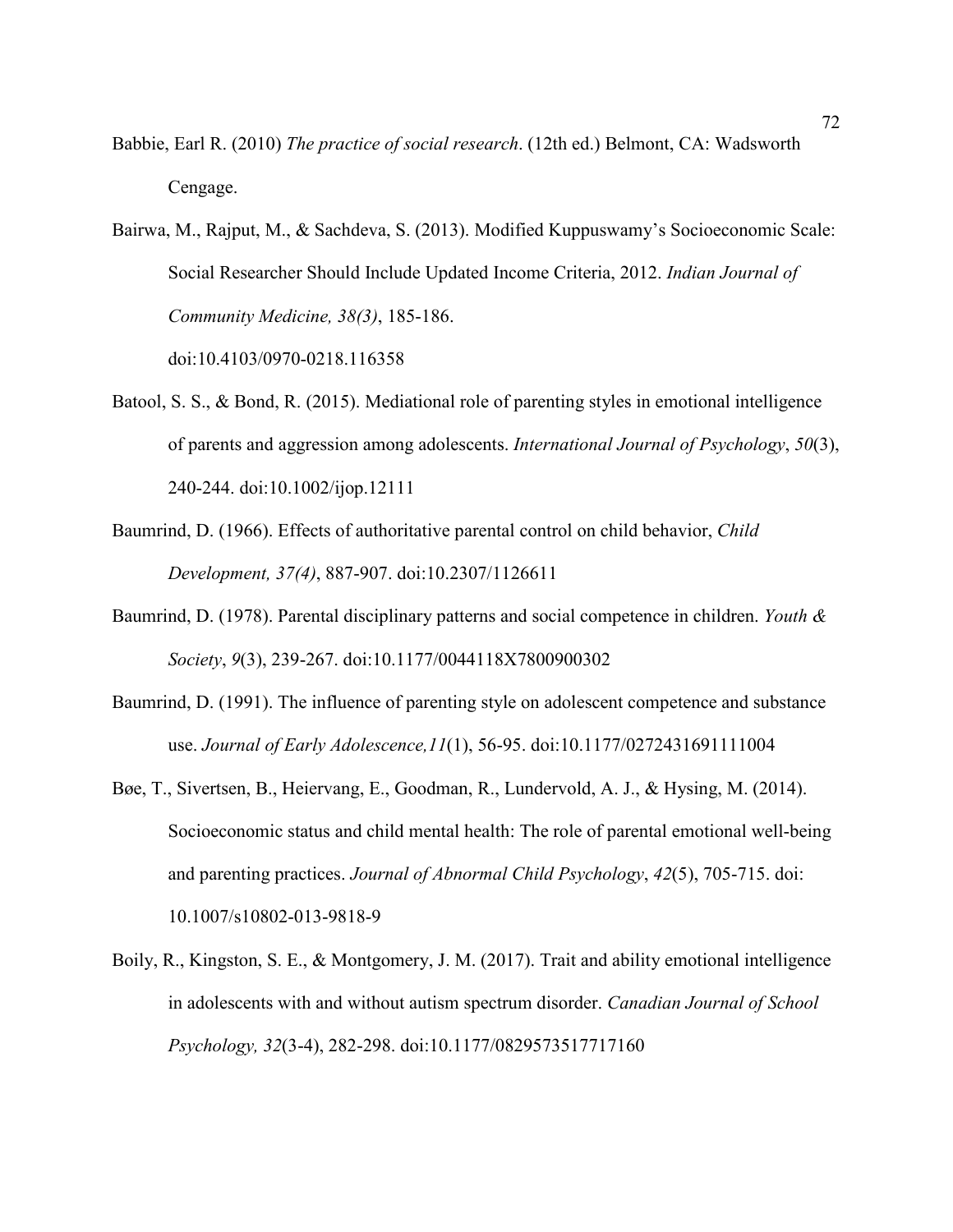- Booker, J. A., Ollendick, T. H., Dunsmore, J. C., and Greene, R. W. (2016). Perceived parentchild relations, conduct problems, and clinical improvement following the treatment of oppositional defiant disorder. *Journal of child and Family Studies, 25*(5), 1623–1633. doi:10.1007/s10826-015-0323-3.
- Boyle, M. H., and Lipman, E. L. (2002). Do places matter? Socioeconomic disadvantage and behavioral problems of children in Canada. *Journal of Consulting and Clinical Psychol*ogy, 70, 378–389. doi: 10.1037/0022-006x.70.2.378
- Brown, C. A., Granero, R., & Ezpeleta, L. (2017). The reciprocal influence of callousunemotional traits, oppositional defiant disorder and parenting practices in preschoolers. *Child Psychiatry and Human Development, 48*, 298 –307. http://dx.doi.org/10.1007/s10578-016-0641-8
- Bunte, T. L., Shoemaker, K., Hessen, D. J., van der Heijden, P. G. M., & Matthys, W. (2014). Stability and change of ODD, CD, and ADHD diagnosis in referred preschool children. *Journal of Abnormal Child Psychology, 42*, 1213-1224. doi:10.1007/s10802-014-9869-6
- Çalik-Var, E., Kiliç, S., & Kumandas, H. (2015). Investigating opinions of mothers on different socioeconomic status in terms of perceived maternal styles. *Eurasian Journal of Educational Research*, *61*, 81-98. doi:10.14689/ejer.2015.61.5
- Cavanagh, M., Quinn, D., Duncan, D., Graham, T., & Balbuena, L. (2017). Oppositional defiant disorder is better conceptualized as a disorder of emotional regulation. *Journal of Attention Disorders*, *21*(5), 381-389. doi:10.1177/1087054713520221
- Chaudhuri, J. H., Easterbrooks, M. A., & Davis, C. R. (2009). The relation between emotional availability and parenting style: Cultural and economic factors in a diverse sample of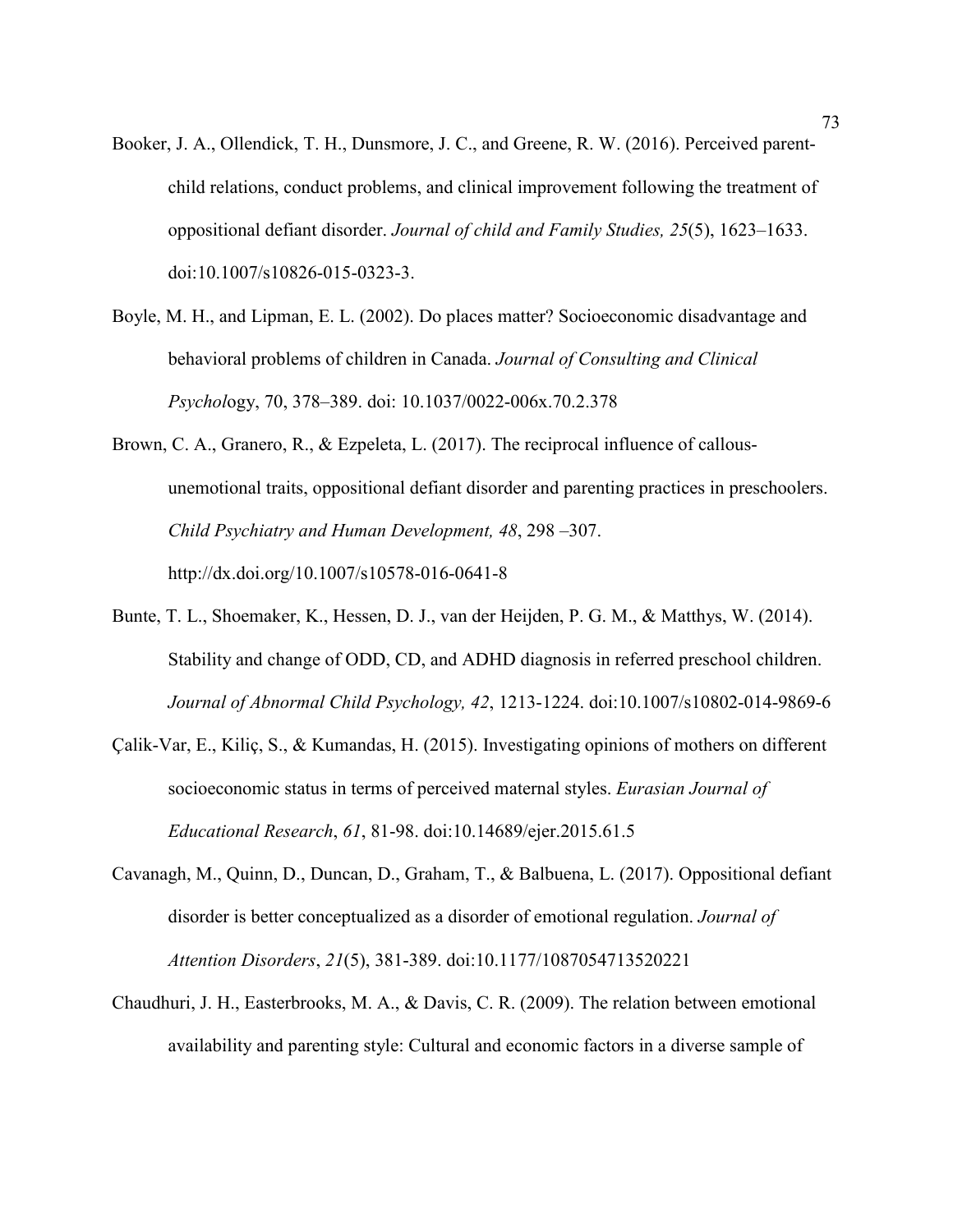young mothers. *Parenting: Science and Practice*, *9*(3-4), 277-299.

doi:10.1080/15295190902844613

- Children's Hospital of Philadelphia. (2018). *Oppositional Defiant Disorder.* Retrieved from http://www.chop.edu/conditions-diseases/oppositional-defiant-disorder
- Cindea, A. M. (2015). The relationship between mothers perceived parenting style and adolescent's emotional intelligence and self-esteem. *Journal Plus Education*, *13*(2), 86- 91. Retrieved from https://www.uav.ro/jour/index.php/jpe/article/view/574
- Cohen, J., & Cohen, P. (1983). *Applied multiple regression/correlation analysis for the behavioral sciences* (2nd ed.). Hillsdale, NJ: Erlbaum.
- Cohen, J. (1988). *Statistical power analysis for the behavioral sciences* (2nd ed.). New Jersey: Lawrence Erlbaum.
- Cohen, J., Cohen, P., West, S. G., and Aiken, L. S. (2003). *Applied Multiple Regression/Correlation Analysis for the Behavioral Sciences* (3rd ed.). Mahwah, NJ: Erlbaum.
- Creswell, J. (2009). *Research design: Qualitative, quantitative, and mixed method approaches* Thousand Oaks, CA: Sage Publications.
- Cruz-Alaniz, Y., Martin, A.B, & Ballabriga, M. C. J. (2018). Mother's and father's executive functions, parenting styles, and oppositional defiant disorder symptoms: A relational model. *Universitas Psychologica, 17*(2), 1-10. Retrieved from https://doi.org/10.11144/Javeriana.upsy.17-2.
- Darling, N., & Steinberg, L. (1993). Parenting style as context: An integrative model. *Psychological Bulletin*, *113*(3), 487. doi:10.1037/0033-2909.113.3.487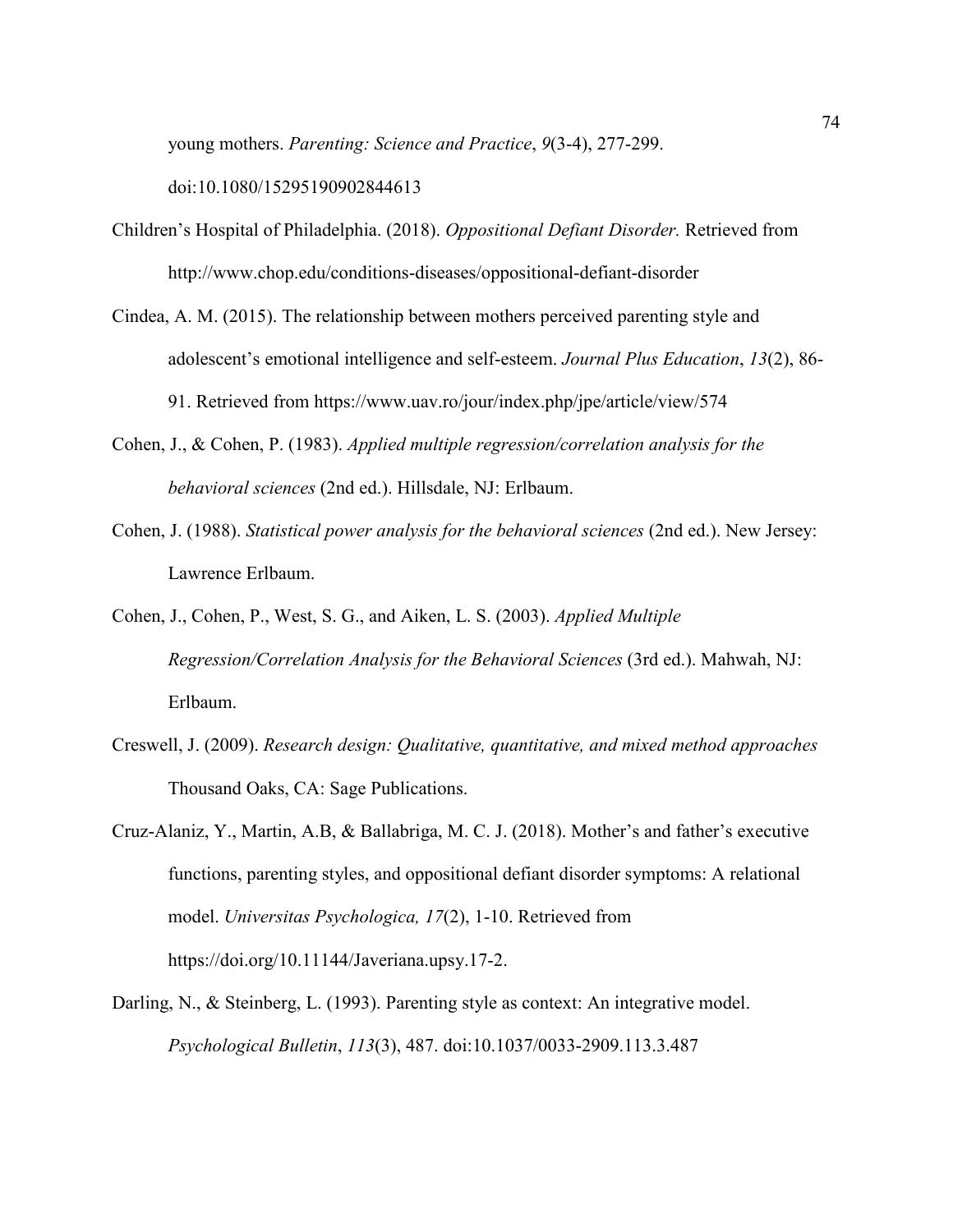- Davis, E., Sawyer, M. G., Lo, S. K., Priest, N., and Wake, M. (2010). Socioeconomic risk factors for Mental Health Problems in 4-5-Year-Old Children: Australian population study. *Academic Pediatrics, 10*, 41–47. doi:10.1016/j.acap.2009.08.007
- Devenish, B., Hooley, M. & Mellor, D. (2017). The pathways between socioeconomic status and adolescent outcomes: A systematic review. *American Journal of Community Psychology, 59*, 219-238. doi:10.1002/ajcp.12115
- Dotterer, A. M., Iruka, I. U., & Pungello, E. (2012). Parenting, race, and socioeconomic status: Links to school readiness. *Family Relations*, *61*(4), 657-670. doi:10.1111/j.1741- 3729.2012.00716.x
- Dunsmore, J. C., Booker, J. A., & Ollendick, T. H. (2013). Parental emotion coaching and child emotion regulation as protective factors for children with oppositional defiant disorder. *Social Development, 22*(3), 444-466. doi:10.1111/j.1467-9507.2011.00652.x
- Esnaola, I., Revuelta, L., & Ros, I., & Sarasa, M. (2017). The development of emotional intelligence in adolescence. *Anales de Psicologia,* 33(2), 327-333. Retrieved from http://dx.doi.org/10.6018/analesps.33.2.251831
- Ezpeleta, L. & Penelo, E. (2015). Measurement invariance of oppositional defiant disorder dimensions in 3-year-old preschoolers. *European Journal of Psychological Assessment*, *31*, 45-53. doi:10.1027/1015-5759/a000205
- Frankfort-Nachmias, C., Nachmias, D., & DeWaard, J. (2015). *Research methods in the social sciences* (8th ed.). New York, NY: Worth*.*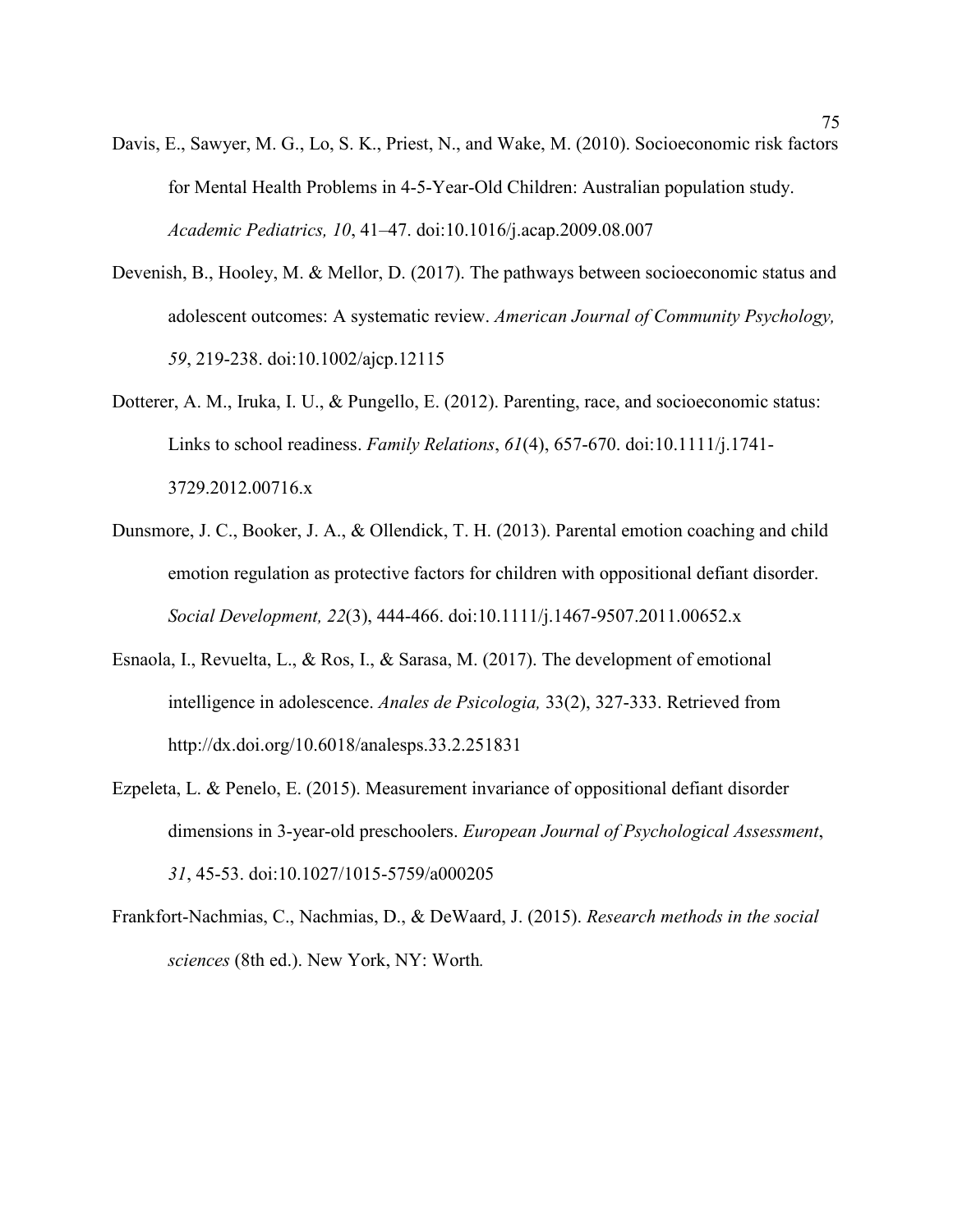- Garcia-Sancho, E., Salguero, J.M., and Fernandez-Berrocal, P. (2014). Relationship between emotional intelligence and aggression: A systematic review. *Aggression and Violent Behavior*, *19*, 584-589. Retrieved from https://doi.org/10.1016/j.avb.2014.07.007
- Granero, R., Louwaars, L., & Ezpeleta, L. (2015). Socioeconomic status and oppositional defiant disorder in preschoolers: Parenting practices and executive functioning as mediating variables. *Frontiers in Psychology*, *6*, 1–12. http://doi.org/10.3389/fpsyg.2015.01412
- Kajbafnezhad, H. (2016) Construction and Validation of Parental rating Scale from Children's Emotional Intelligence. *I-Manager's Journal on Educational Psychology*, 9(4), 16-20. Retrieved from https://files.eric.ed.gov/fulltext/EJ1131804.pdf
- Kalff, A., Kroes, M., Vles, J., Hendriksen, J., Feron, F., Steyaert, J., et al. (2001). Neighbourhood level and individual level SES effects on child problem behaviour: a multilevel analysis. *J. Epidemiol. Community Health,* 55, 246–250. doi: 10.1136/jech.55.4.246
- Leadbeater, B.J. & Ames, M.E. J. (2017). The longitudinal effects of oppositional defiant disorder symptoms on academic and occupational functioning in the transition to young adulthood. *Journal of Abnormal Child Psychology*, *45*, 749-763. https://doi.org/10.1007/s10802-016-0190-4
- Locke, R. L. & Lang, N. J. (2016). Emotional knowledge and attentional differences in preschoolers showing context-inappropriate anger. *Perceptual and Motor Skills*, *123*(1), 46-63. doi:10.1177/0031512516658473
- Martin, M. J., Sturge-Apple, M. L., Davies, P. T., & Romero, C. V. (2017). *Developmental Psychology, 53*(7), 1344-1355. http://dx.doi.org/10.1037/dev0000334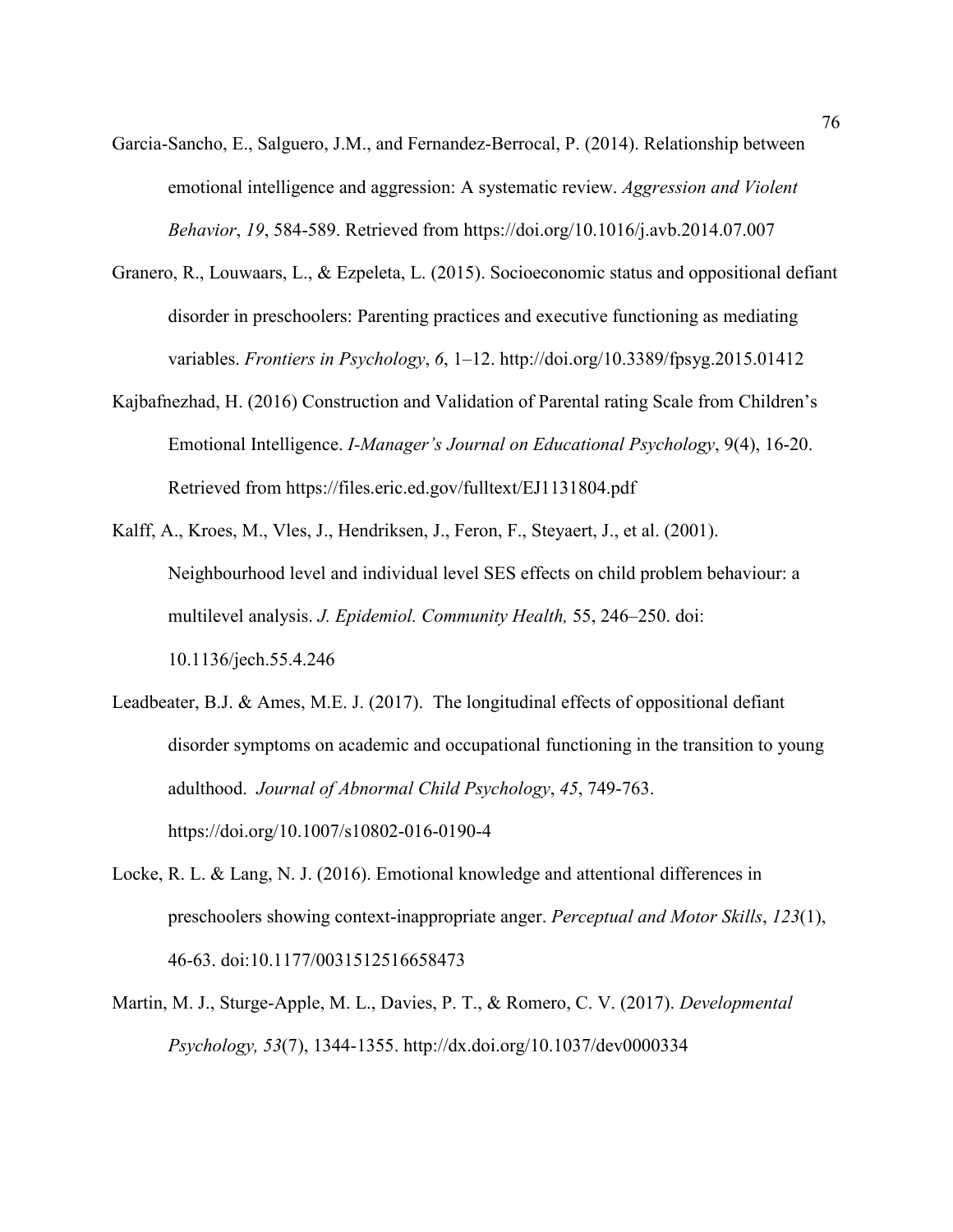- Masud, H., Ahmad, M. S., Jan, F. A., & Jamil, A. (2016). Relationship between parenting styles and academic performance of adolescents: mediating role of self-efficacy. *Asia Pacific Education Review, 17*, 121-131. doi:10.1007/s12564-015-9413-6
- McLoyd, V. C. (1990). The impact of economic hardship on Black families and children: Psychological distress, parenting, and socioemotional development. *Child development*, *61*(2), 311-346. doi: 10.1111/j.1467-8624.1990.tb02781.x
- Merikangas, K.R., He, J.P., Burstein, M., Swanson, S.A., Avenevoli S, Cui L., Benjet, C., Georgiades, K., & Swendsen J. (2010). Lifetime prevalence of mental disorders in U.S. adolescents: Results from the National Comorbidity Survey Replication-Adolescent Supplement (NCS-A). *Journal of the American Academy of Child & Adolescent Psychiatry*, *49*(10), 980–989. doi:10.1016/j.jaac.2010.05.017
- Mesman, J., van IJzendoorn, M. H., & Bakermans‐Kranenburg, M. J. (2012). Unequal in opportunity, equal in process: Parental sensitivity promotes positive child development in ethnic minority families. *Child Development Perspectives*, *6*(3), 239-250. doi:10.1111/j.1750-8606.2011.00223.x
- Moghaddam, M. F., Validad, A., Rakhshani, T., & Assareh, M. (2017). Child self-esteem and different parenting styles of mothers: a cross-sectional study. *Archives of Psychiatry and Psychotherapy*, *1*, 37-42. doi:10.12740/APP/68160
- Moreno-Manso, J. M., Garcia-Baamonde, M. E., Guerrero-Barona, E., Godoy-Merino, M. J., Blazquez-Alonso, M., & Gonzalez-Rico, Pablo. (2016). Perceived emotional intelligence and social competence in neglected adolescents. Journal of Youth Studies, *19*(6), 821- 835. http://dx.doi.org/10.1080/13676261.2015.1112883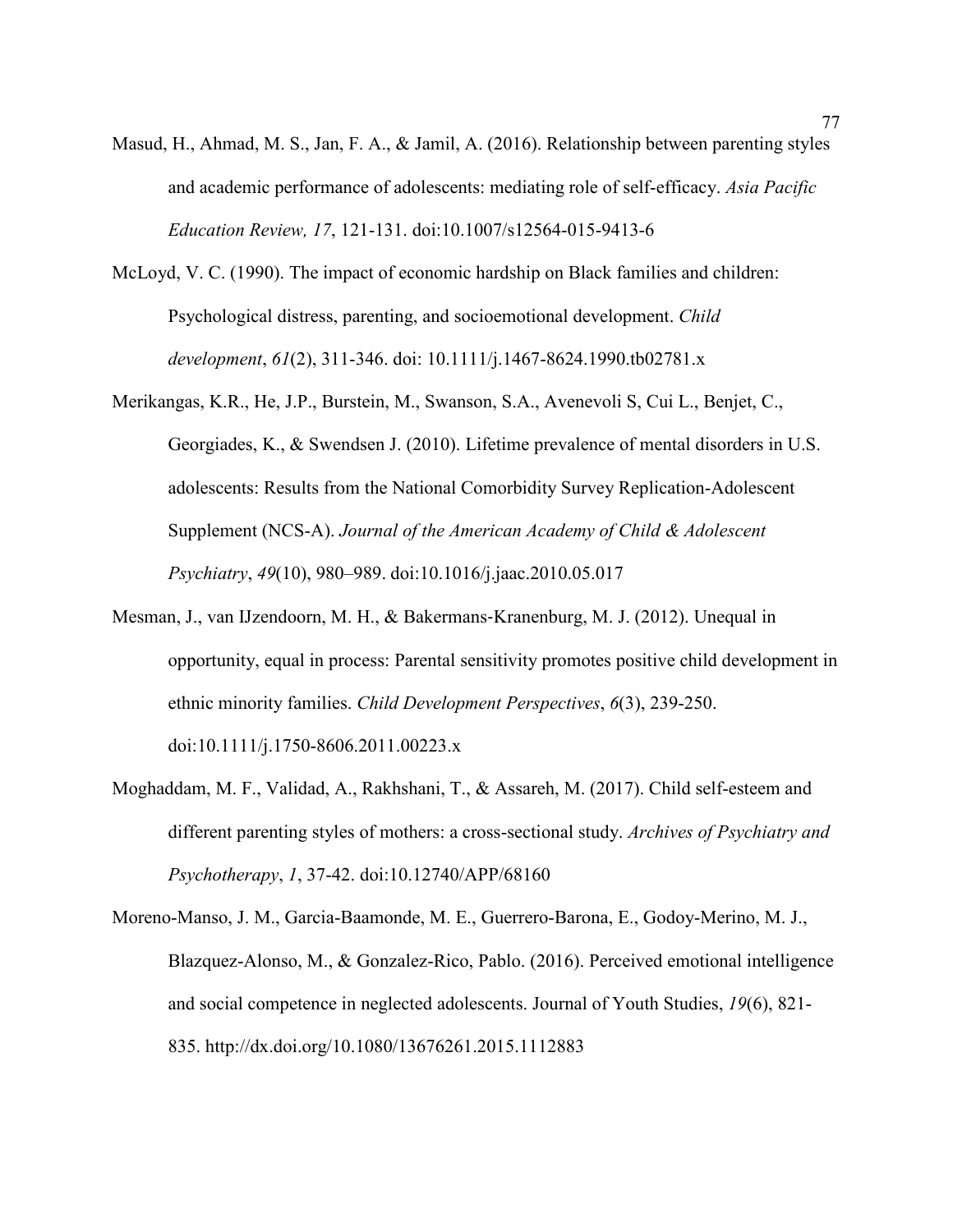- O'Kearney, R. O., Salmon, K., Liwag, M., Fortune, C. & Dawel, A. (2017). Emotional abilities in children with oppositional defiant disorder (ODD): Impairments in perspective-taking and understanding mixed emtions are associated with high callous-unemotional traits. *Child Psychiatry and Human Development*, *48*, 346-357. doi:10.1007/s10578-016-0645- 4
- Petrides, K. V. & Furnham, A. (2001). Trait emotional intelligence: Psychometric investigation with reference to established trait taxonomies. *European Journal of Personality*, *15*, 425– 448. doi: 10.1002/per.416
- Petrides, K. V., Pita, R. & Kokkinaki, F. (2007). The location of trait emotional intelligence in personality factor space. *British Journal of Psychology*, 98, 273–289. doi:10.1348/000712606X120618
- Reiss, F. (2013). Socioeconomic inequalities and mental health problems in children and adolescents: a systematic review. *Social Science and Medicine, 90*, 24–31. doi: 10.1016/j.socscimed.2013.04.026
- Robinson, C. C., Mandleco, B., Olsen, S. F., & Hart, C. H. (1995). Authoritative, authoritarian, and permissive parenting practices: Development of a new measure. *Psychological Reports*, *77*(3), 819-830. doi:10.2466/pr0.1995.77.3.819
- Rodin, J., and Salovey, p. (1989). Health psychology. *Annual Review of Psychology*, 40, 533- 579. doi:10.1146/annurev.ps.40.020189.002533
- Roubinov, D. S. & Boyce, W. T. (2017). Parenting and SES: relative values or enduring principles? *Current Opinion in Psychology*, *15*, 162-167. Retrieved from http://dx.doi.org/10.1016/j.copsyc.2017.03.001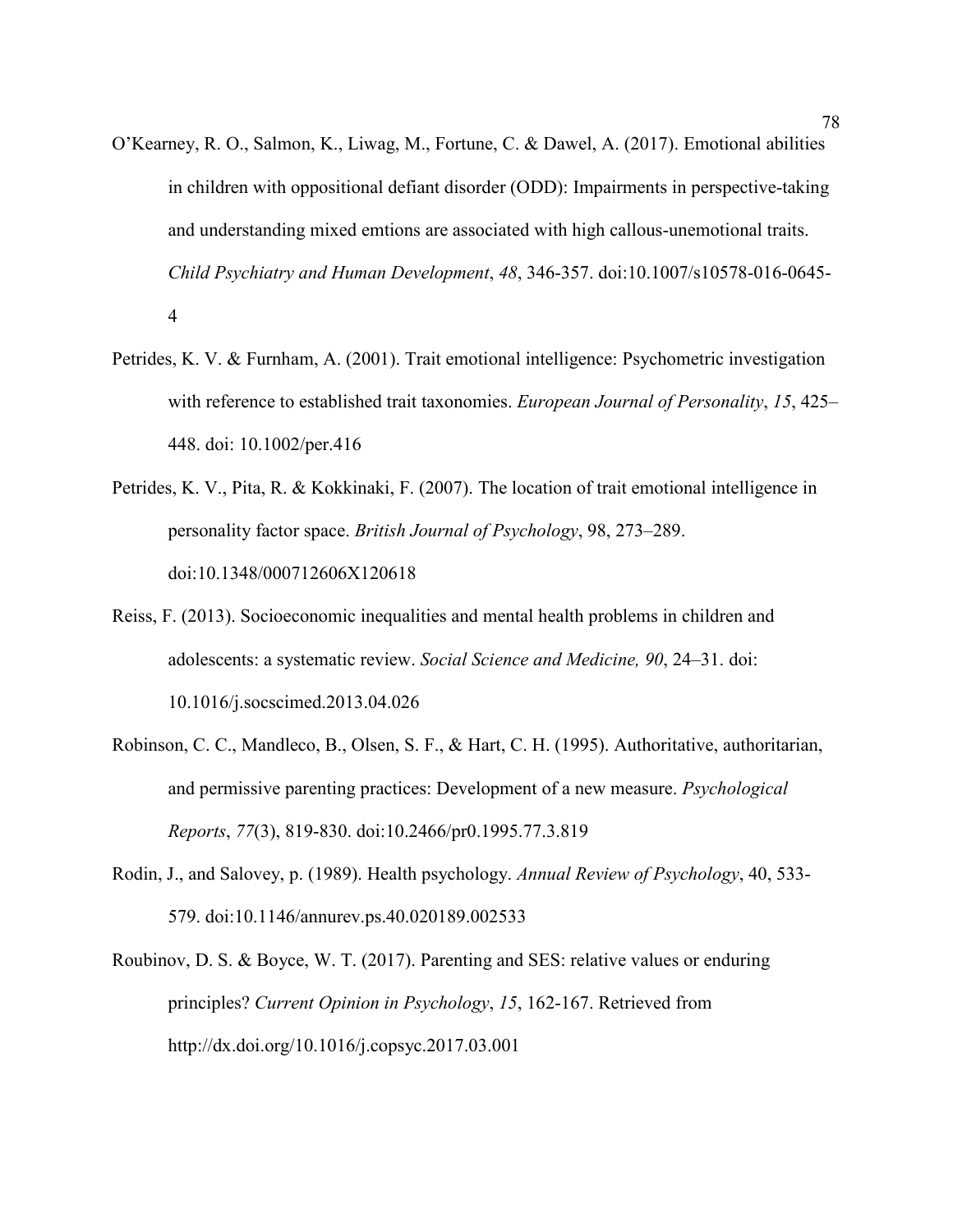- Sheraz., A. & Najam, N. (2015). Parenting styles, parenting practices and ADHD: Predicting oppositional defiant behavior in school and home setting. *VFAST Transactions on Education and Social Sciences*, *8*(1), 7-18. http://dx.doi.org/10.21015/vtess.v8i1.350
- Salovey, P., & Mayer, J. D. (1990). Emotional intelligence. *Imagination, Cognition, and Personality*, *9*(3), 185-211. doi:10.2190/DUGG-P24E-52WK-6CDG
- September, S. J., Rich, E. G., & Roman, N. V. (2016). The role of parenting styles and socioeconomic status in parents' knowledge of child development. *Early Child Development and Care, 186*(7), 1060-1078, doi:10.1080/03004430.2015.1076399
- Sharma, R. (2017). Revised Kuppuswamy's Socioeconomic Status Scale: Explained and Updated. Indian Pediatrics, 54(10), 867-870. doi:https://doi.org/10.1007/s13312-017- 1151-x
- Sharma, R. & Saini, N.K. (2014). A Critical Appraisal of Kuppuswamy's Socioeconomic Status Scale in the Present Scenario. *Journal of Family Medicine and Primary Care, 3,* 3-4. doi: 10.4103/2249-4863.130248
- Shukla, R. & Agarwal, V. (2018). Interactions between parental psychopathology, family instability and child disruptive behavior. *Journal of Indian Association of Child and Adolescent Mental Health, 14*(2), 105-116. Retrieved from https://www.researchgate.net/publication/324981588 Interactions between parental psy chopathology family instability and child disruptive behavior
- Singh, T., Sharma, S., & Nagesh, S. (2017). Socioeconomic status scales updated for 2017. *International Journal of Research in Medical Sciences*, 5(7), 3264-3267. doi: http://dx.doi.org/10.18203/2320-6012.ijrms20173029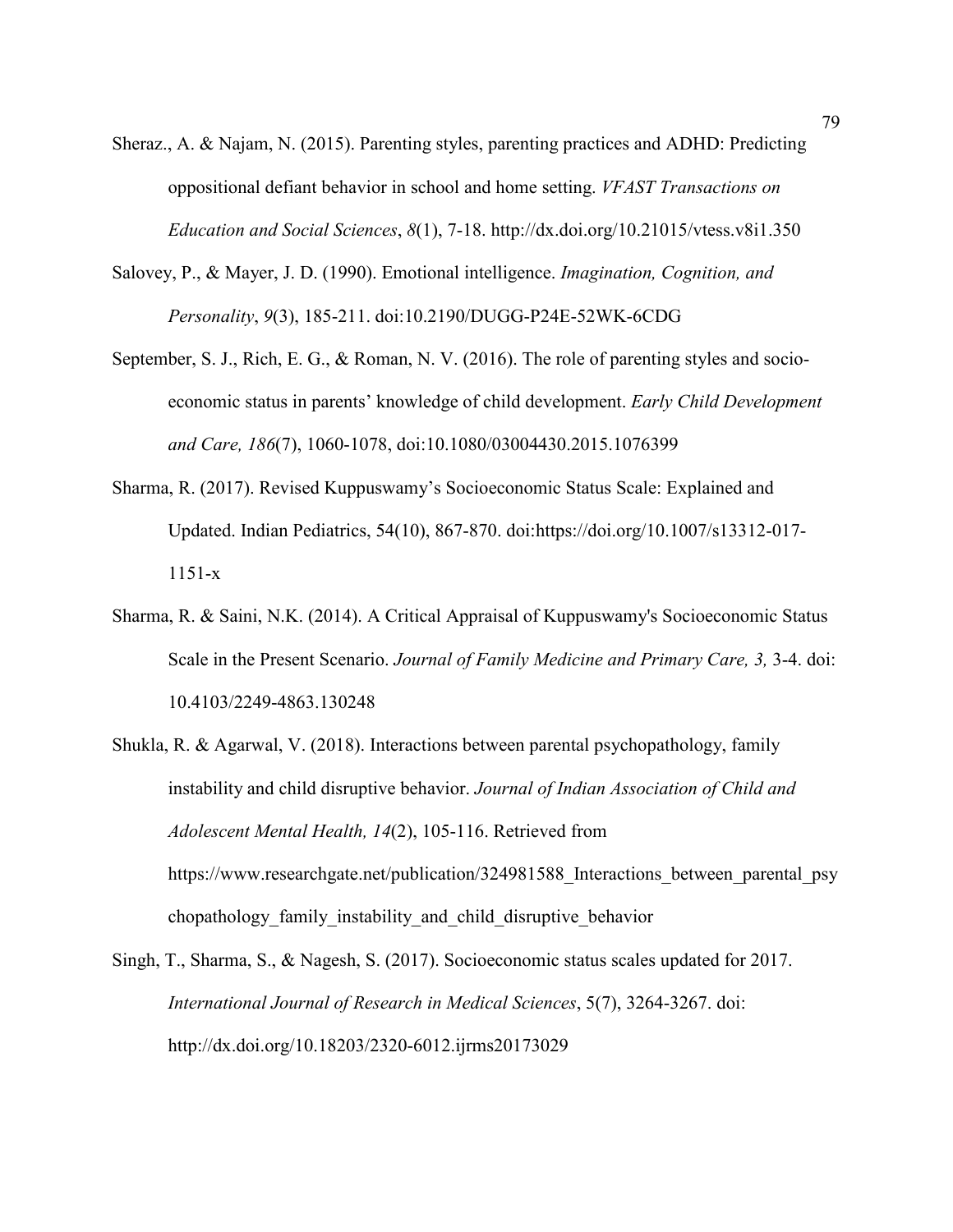Smith, T. E., Lee, C. A., Martel, M. M., & Axelrad, M. E. (2017). ODD symptom network during preschool. *Journal of Abnormal Child Psychology*, *45*, 743-748.doi: 10.1007/s10802-016-0196-y

Soper, D. (2018). *A-Priori Sample Size Calculator for Multiple Regression.* 

- Srivastava, K. (2013). Emotional intelligence and organizational effectiveness. *Industrial Psychiatry Journal*, *22*(2), 97–99. http://doi.org/10.4103/0972-6748.132912
- Tang, Y., Lin, X., Chi, P., Zhou, Q., & Hou, X. (2017). Multi-level family factors and affective and behavioral symptoms of oppositional defiant disorder in Chinese children. *Frontiers in Psychology, 8*(1123), 1-10.doi:10.3389/fpsyg.2017.01123
- Troy, A. S., Ford, B. Q., McRae, K., Zarolia, P. & Mauss, I. B. (2017). *Emotion*, *17*(1), 141-154. Retrieved fromhttp://dx.doi.org/10.1037/emo0000210
- Wood, E., & Riggs, S. (2008). Predictors of child molestation, adult attachment, cognitive distortions, and empathy. *Journal of Interpersonal Violence*, *23*(2), 259-275. doi: 10.1177/0886260507309344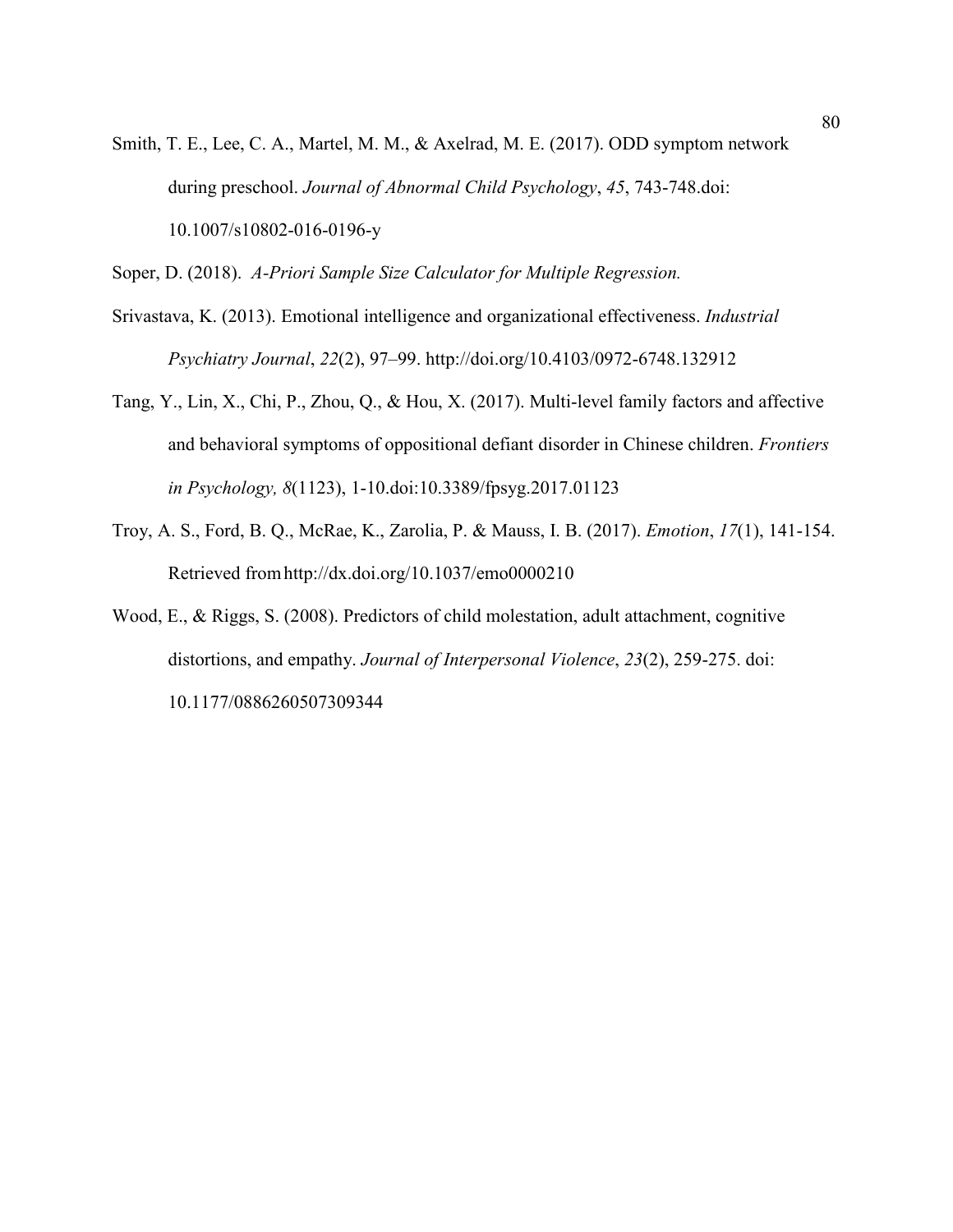## **Education of the Head (Head of the household)**

- 1 Profession or Honours
- 2 Graduate
- 3 Intermediate or diploma
- 4 High school certificate
- 5 Middle school certificate
- 6 Primary school certificate
- 7 Illiterate

## **Occupation of the Head**

- 1 Legislators, Senior Officials & Managers
- 2 Professionals
- 3 Technicians and Associate Professionals
- 4 Clerks
- 5 Skilled Workers and Shop & Market Sales Workers
- 6 Skilled Agricultural & Fishery Workers
- 7 Craft & Related Trade Workers
- 8 Plant & Machine Operators and Assemblers
- 9 Elementary Occupation
- 10 Unemployed

## **Yearly Family Income (Based on annual household income in U.S. Dollars; U.S. Census**

- **Bureau, 2017)**
- $1 \ge 100,000$
- 2 75,000-99,999
- 3 50,000-74,999
- 4 35,000-49,999
- 5 25,000-34,999
- 6 15,000-24,999
- $7 < 15,000$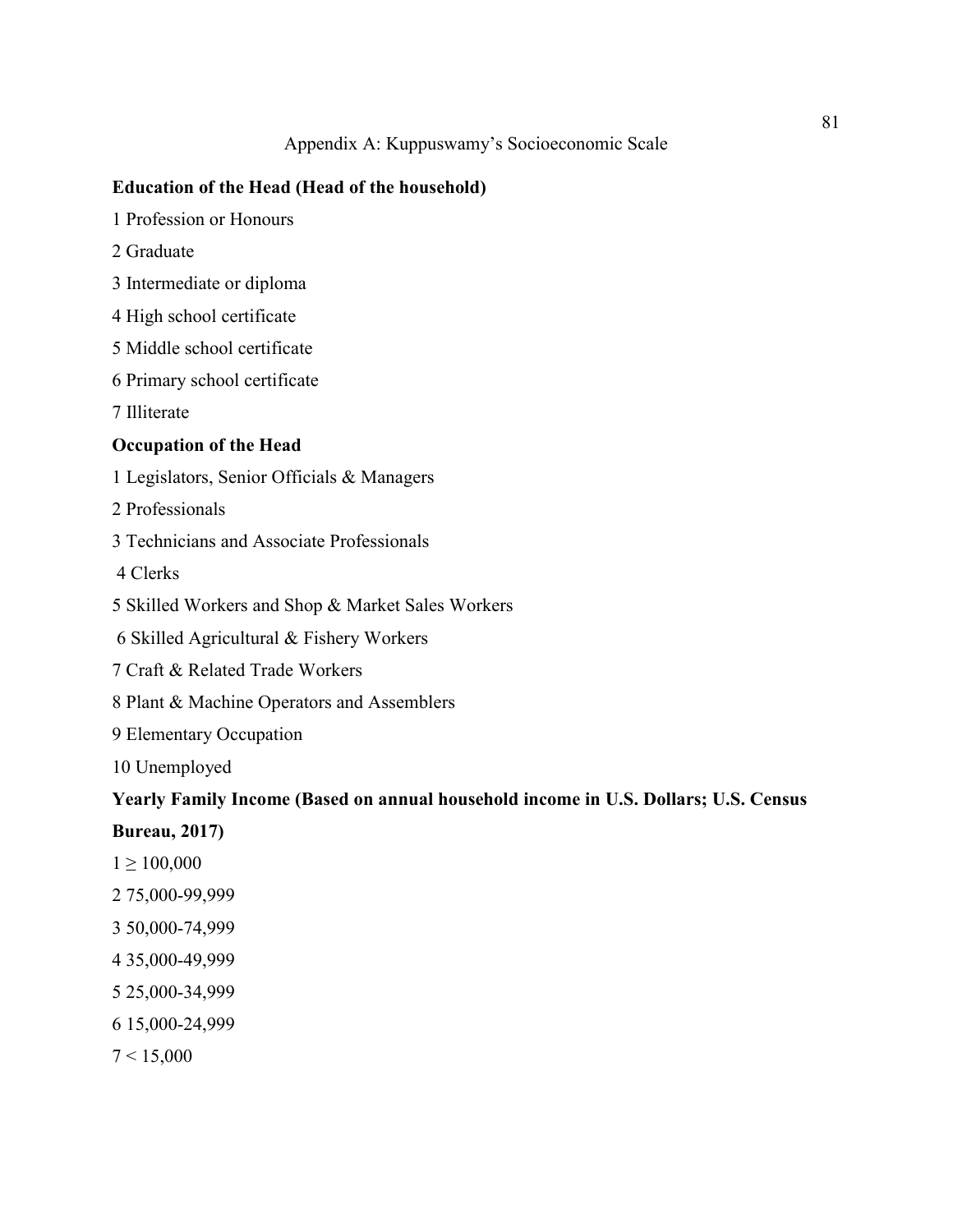# Appendix B: Parenting Style Dimensions Questionnaire-Short Form

For each item, rate how often you exhibit this behavior with your child.

Never (1), Once In Awhile (2), About Half of the Time (3), Very Often (4), Always (5)

|                 | 1.  | I am responsive to my child's feelings and needs.                                                  |
|-----------------|-----|----------------------------------------------------------------------------------------------------|
|                 | 2.  | I use physical punishment as a way of disciplining my child.                                       |
|                 | 3.  | I take my child's desires into account before asking him/her to do something.                      |
|                 | 4.  | When my child asks why he/she has to conform, I state: because I said so, or I am your parent      |
|                 |     | and I want you to.                                                                                 |
|                 | 5.  | I explain to my child how I feel about the child's good and bad behavior.                          |
|                 | 6.  | I spank when my child is disobedient.                                                              |
|                 | 7.  | I encourage my child to talk about his/her troubles.                                               |
| $\sim 10^{-11}$ | 8.  | I find it difficult to discipline my child.                                                        |
|                 | 9.  | I encourage my child to freely express (himself)(herself) even when disagreeing with me.           |
|                 | 10. | I punish by taking privileges away from my child with little if any explanations.                  |
| $\sim 10^{-11}$ | 11. | I emphasize the reasons for rules.                                                                 |
|                 |     | 12. I give comfort and understanding when my child is upset.                                       |
| $\sim$          |     | 13. I yell or shout when my child misbehaves.                                                      |
|                 |     | 14. I give praise when my child is good.                                                           |
|                 |     | 15. I give into my child when the child causes a commotion about something.                        |
|                 | 16. | I explode in anger towards my child.                                                               |
|                 |     | 17. I threaten my child with punishment more often than actually giving it.                        |
|                 |     | 18. I take into account my child's preferences in making plans for the family.                     |
| $\mathcal{L}$   |     | 19. I grab my child when being disobedient.                                                        |
|                 |     | 20. I state punishments to my child and do not actually do them.                                   |
|                 |     | 21. I show respect for my child's opinions by encouraging my child to express them.                |
|                 |     | 22. I allow my child to give input into family rules.                                              |
| $\sim$          |     | 23. I scold and criticize to make my child improve.                                                |
|                 |     | 24. I spoil my child.                                                                              |
|                 | 25. | I give my child reasons why rules should be obeyed.                                                |
|                 | 26. | I use threats as punishment with little or no justification.                                       |
|                 | 27. | I have warm and intimate times together with my child.                                             |
|                 |     | 28. I punish by putting my child off somewhere alone with little if any explanations.              |
|                 |     | 29. I help my child to understand the impact of behavior by encouraging my child to talk about the |
|                 |     | consequences of his/her own actions.                                                               |
|                 |     | 30. I scold or criticize when my child's behavior doesn't meet my expectations.                    |
|                 |     | 31. I explain the consequences of the child's behavior.                                            |
|                 |     | 32. I slap my child when the child misbehaves.                                                     |
|                 |     |                                                                                                    |

Appendix C: Parental Rating Scale from Children's Emotional Intelligence (4-8 years)